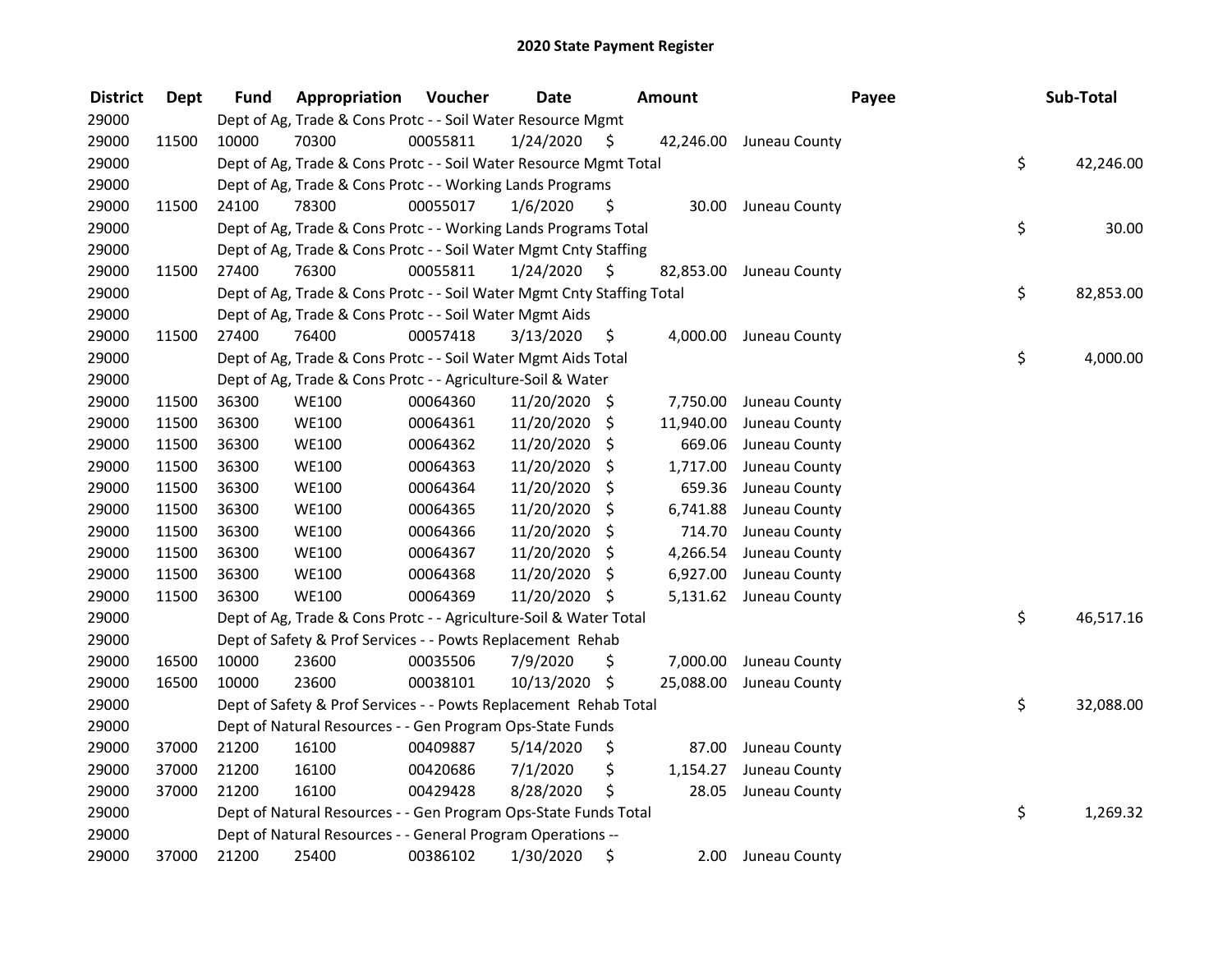| <b>District</b> | Dept  | <b>Fund</b> | Appropriation                                                      | Voucher  | <b>Date</b> |      | Amount   |                         | Payee | Sub-Total |
|-----------------|-------|-------------|--------------------------------------------------------------------|----------|-------------|------|----------|-------------------------|-------|-----------|
| 29000           | 37000 | 21200       | 25400                                                              | 00389662 | 2/18/2020   | \$   | 2.00     | Juneau County           |       |           |
| 29000           | 37000 | 21200       | 25400                                                              | 00393871 | 3/4/2020    | \$   | 2.00     | Juneau County           |       |           |
| 29000           | 37000 | 21200       | 25400                                                              | 00397891 | 3/26/2020   | \$   | 2.00     | Juneau County           |       |           |
| 29000           | 37000 | 21200       | 25400                                                              | 00409951 | 5/15/2020   | \$   | 2.00     | Juneau County           |       |           |
| 29000           | 37000 | 21200       | 25400                                                              | 00434232 | 9/9/2020    | \$   | 12.00    | Juneau County           |       |           |
| 29000           | 37000 | 21200       | 25400                                                              | 00434234 | 9/10/2020   | \$   | 6.00     | Juneau County           |       |           |
| 29000           |       |             | Dept of Natural Resources - - General Program Operations -- Total  |          |             |      |          |                         | \$    | 28.00     |
| 29000           |       |             | Dept of Natural Resources - - GPO--State Funds                     |          |             |      |          |                         |       |           |
| 29000           | 37000 | 21200       | 36100                                                              | 00386102 | 1/30/2020   | \$   | 4.00     | Juneau County           |       |           |
| 29000           | 37000 | 21200       | 36100                                                              | 00389662 | 2/18/2020   | \$   | 4.00     | Juneau County           |       |           |
| 29000           | 37000 | 21200       | 36100                                                              | 00393871 | 3/4/2020    | \$   | 4.00     | Juneau County           |       |           |
| 29000           | 37000 | 21200       | 36100                                                              | 00397891 | 3/26/2020   | \$   | 4.00     | Juneau County           |       |           |
| 29000           | 37000 | 21200       | 36100                                                              | 00409951 | 5/15/2020   | \$   | 4.00     | Juneau County           |       |           |
| 29000           |       |             | Dept of Natural Resources - - GPO--State Funds Total               |          |             |      |          |                         | \$    | 20.00     |
| 29000           |       |             | Dept of Natural Resources - - GPO -Federal Funds                   |          |             |      |          |                         |       |           |
| 29000           | 37000 | 21200       | 38100                                                              | 00394063 | 3/6/2020    | \$   | 6,883.06 | Juneau County           |       |           |
| 29000           |       |             | Dept of Natural Resources - - GPO -Federal Funds Total             |          |             |      |          |                         | \$    | 6,883.06  |
| 29000           |       |             | Dept of Natural Resources - - Recreation Aids- Utility Terra       |          |             |      |          |                         |       |           |
| 29000           | 37000 | 21200       | 54700                                                              | 00397418 | 3/20/2020   | - \$ |          | 2,334.00 Juneau County  |       |           |
| 29000           |       |             | Dept of Natural Resources - - Recreation Aids- Utility Terra Total |          |             |      |          |                         | \$    | 2,334.00  |
| 29000           |       |             | Dept of Natural Resources - - Venison Processing                   |          |             |      |          |                         |       |           |
| 29000           | 37000 | 21200       | 54900                                                              | 00400265 | 4/16/2020   | \$   |          | 3,160.00 Juneau County  |       |           |
| 29000           |       |             | Dept of Natural Resources - - Venison Processing Total             |          |             |      |          |                         | \$    | 3,160.00  |
| 29000           |       |             | Dept of Natural Resources - - Enf A - Boating Enforcement          |          |             |      |          |                         |       |           |
| 29000           | 37000 | 21200       | 55000                                                              | 00394063 | 3/6/2020    | \$.  |          | 14,101.87 Juneau County |       |           |
| 29000           |       |             | Dept of Natural Resources - - Enf A - Boating Enforcement Total    |          |             |      |          |                         | \$    | 14,101.87 |
| 29000           |       |             | Dept of Natural Resources - - Enf A - Atv & Utv Enforcement        |          |             |      |          |                         |       |           |
| 29000           | 37000 | 21200       | 55100                                                              | 00436258 | 9/18/2020   | \$   |          | 9,941.21 Juneau County  |       |           |
| 29000           |       |             | Dept of Natural Resources - - Enf A - Atv & Utv Enforcement Total  |          |             |      |          |                         | \$    | 9,941.21  |
| 29000           |       |             | Dept of Natural Resources - - Enf A - Snow Enforcement             |          |             |      |          |                         |       |           |
| 29000           | 37000 | 21200       | 55200                                                              | 00436438 | 9/24/2020   | \$   |          | 2,587.19 Juneau County  |       |           |
| 29000           |       |             | Dept of Natural Resources - - Enf A - Snow Enforcement Total       |          |             |      |          |                         | \$    | 2,587.19  |
| 29000           |       |             | Dept of Natural Resources - - Wildlife Damage Claims & Abat        |          |             |      |          |                         |       |           |
| 29000           | 37000 | 21200       | 55300                                                              | 00400265 | 4/16/2020   | \$   | 6,446.30 | Juneau County           |       |           |
| 29000           |       |             | Dept of Natural Resources - - Wildlife Damage Claims & Abat Total  |          |             |      |          |                         | \$    | 6,446.30  |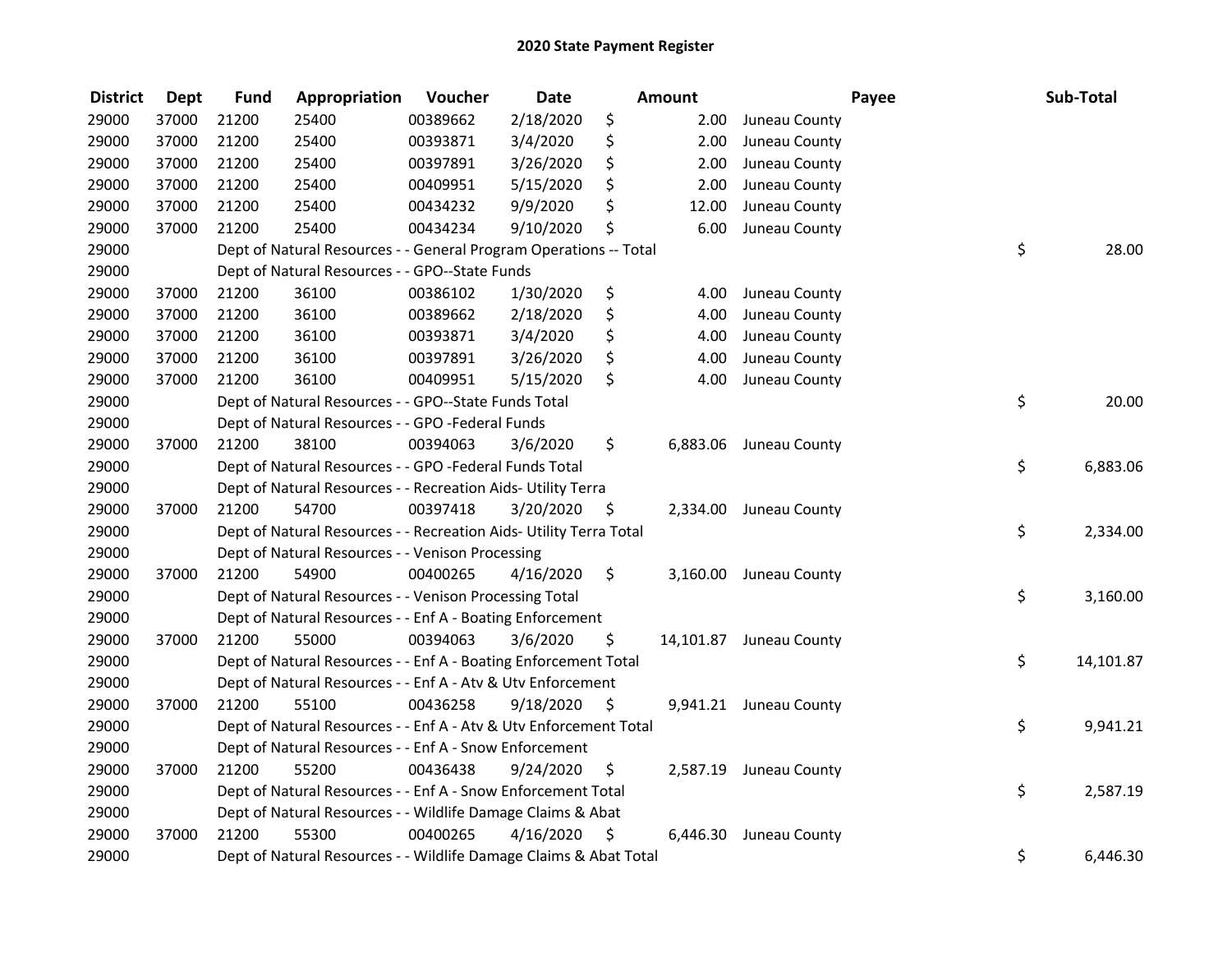| <b>District</b> | <b>Dept</b> | Fund  | Appropriation                                                      | Voucher  | <b>Date</b> |      | Amount   | Payee                   | Sub-Total       |
|-----------------|-------------|-------|--------------------------------------------------------------------|----------|-------------|------|----------|-------------------------|-----------------|
| 29000           |             |       | Dept of Natural Resources - - Ra- Fish, WI & Forestry              |          |             |      |          |                         |                 |
| 29000           | 37000       | 21200 | 56400                                                              | 00400724 | 4/9/2020    | \$   |          | 831.78 Juneau County    |                 |
| 29000           |             |       | Dept of Natural Resources - - Ra- Fish, WI & Forestry Total        |          |             |      |          |                         | \$<br>831.78    |
| 29000           |             |       | Dept of Natural Resources - - Resaids - Forest CropInd & Mfl       |          |             |      |          |                         |                 |
| 29000           | 37000       | 21200 | 56600                                                              | 00436095 | 9/18/2020   | \$   |          | 20,638.27 Juneau County |                 |
| 29000           |             |       | Dept of Natural Resources - - Resaids - Forest Croplnd & Mfl Total |          |             |      |          |                         | \$<br>20,638.27 |
| 29000           |             |       | Dept of Natural Resources - - Ra- Suppl Snow Trail Aids            |          |             |      |          |                         |                 |
| 29000           | 37000       | 21200 | 56900                                                              | 00407944 | 5/7/2020    | \$   |          | 17,830.32 Juneau County |                 |
| 29000           |             |       | Dept of Natural Resources - - Ra- Suppl Snow Trail Aids Total      |          |             |      |          |                         | \$<br>17,830.32 |
| 29000           |             |       | Dept of Natural Resources - - Resaids - Cnty Forst & Admin         |          |             |      |          |                         |                 |
| 29000           | 37000       | 21200 | 57200                                                              | 00395735 | 3/16/2020   | -\$  |          | 58,067.54 Juneau County |                 |
| 29000           |             |       | Dept of Natural Resources - - Resaids - Cnty Forst & Admin Total   |          |             |      |          |                         | \$<br>58,067.54 |
| 29000           |             |       | Dept of Natural Resources - - Ra- Cnty Snow Trail & Area Aid       |          |             |      |          |                         |                 |
| 29000           | 37000       | 21200 | 57400                                                              | 00391891 | 2/27/2020   | -\$  | 6,900.00 | Juneau County           |                 |
| 29000           |             |       | Dept of Natural Resources - - Ra- Cnty Snow Trail & Area Aid Total |          |             |      |          |                         | \$<br>6,900.00  |
| 29000           |             |       | Dept of Natural Resources - - Ra- Snowmobile Trail Areas           |          |             |      |          |                         |                 |
| 29000           | 37000       | 21200 | 57500                                                              | 00432179 | 8/27/2020   | \$   |          | 37,110.00 Juneau County |                 |
| 29000           |             |       | Dept of Natural Resources - - Ra- Snowmobile Trail Areas Total     |          |             |      |          |                         | \$<br>37,110.00 |
| 29000           |             |       | Dept of Natural Resources - - Ra- Atv Prj Aids, Gas Tax Pymt       |          |             |      |          |                         |                 |
| 29000           | 37000       | 21200 | 57600                                                              | 00390895 | 2/18/2020   | - \$ |          | 1,389.54 Juneau County  |                 |
| 29000           |             |       | Dept of Natural Resources - - Ra- Atv Prj Aids, Gas Tax Pymt Total |          |             |      |          |                         | \$<br>1,389.54  |
| 29000           |             |       | Dept of Natural Resources - - Resaids - Pymt In Lieu Tax Fed       |          |             |      |          |                         |                 |
| 29000           | 37000       | 21200 | 58400                                                              | 00439065 | 10/1/2020   | - \$ |          | 429.00 Juneau County    |                 |
| 29000           |             |       | Dept of Natural Resources - - Resaids - Pymt In Lieu Tax Fed Total |          |             |      |          |                         | \$<br>429.00    |
| 29000           |             |       | Dept of Natural Resources - - Petrostorage Envr Remd Awards        |          |             |      |          |                         |                 |
| 29000           | 37000       | 27200 | 66700                                                              | 00381525 | 1/9/2020    | \$   | 4,872.05 | Juneau County           |                 |
| 29000           | 37000       | 27200 | 66700                                                              | 00381859 | 1/10/2020   | \$   | 3,013.58 | Juneau County           |                 |
| 29000           | 37000       | 27200 | 66700                                                              | 00385674 | 1/27/2020   | \$   | 1,995.38 | Juneau County           |                 |
| 29000           | 37000       | 27200 | 66700                                                              | 00391268 | 2/20/2020   | \$   | 150.98   | Juneau County           |                 |
| 29000           | 37000       | 27200 | 66700                                                              | 00410502 | 5/18/2020   | \$   | 3,294.88 | Juneau County           |                 |
| 29000           | 37000       | 27200 | 66700                                                              | 00410507 | 5/18/2020   | \$   | 1,431.70 | Juneau County           |                 |
| 29000           | 37000       | 27200 | 66700                                                              | 00427142 | 8/3/2020    | \$   | 6,426.51 | Juneau County           |                 |
| 29000           |             |       | Dept of Natural Resources - - Petrostorage Envr Remd Awards Total  |          |             |      |          |                         | \$<br>21,185.08 |
| 29000           |             |       | Dept of Natural Resources - - Fin Asst For Responsible Units       |          |             |      |          |                         |                 |
| 29000           | 37000       | 27400 | 67000                                                              | 00413639 | 6/9/2020    | \$   | 4,741.77 | Juneau County           |                 |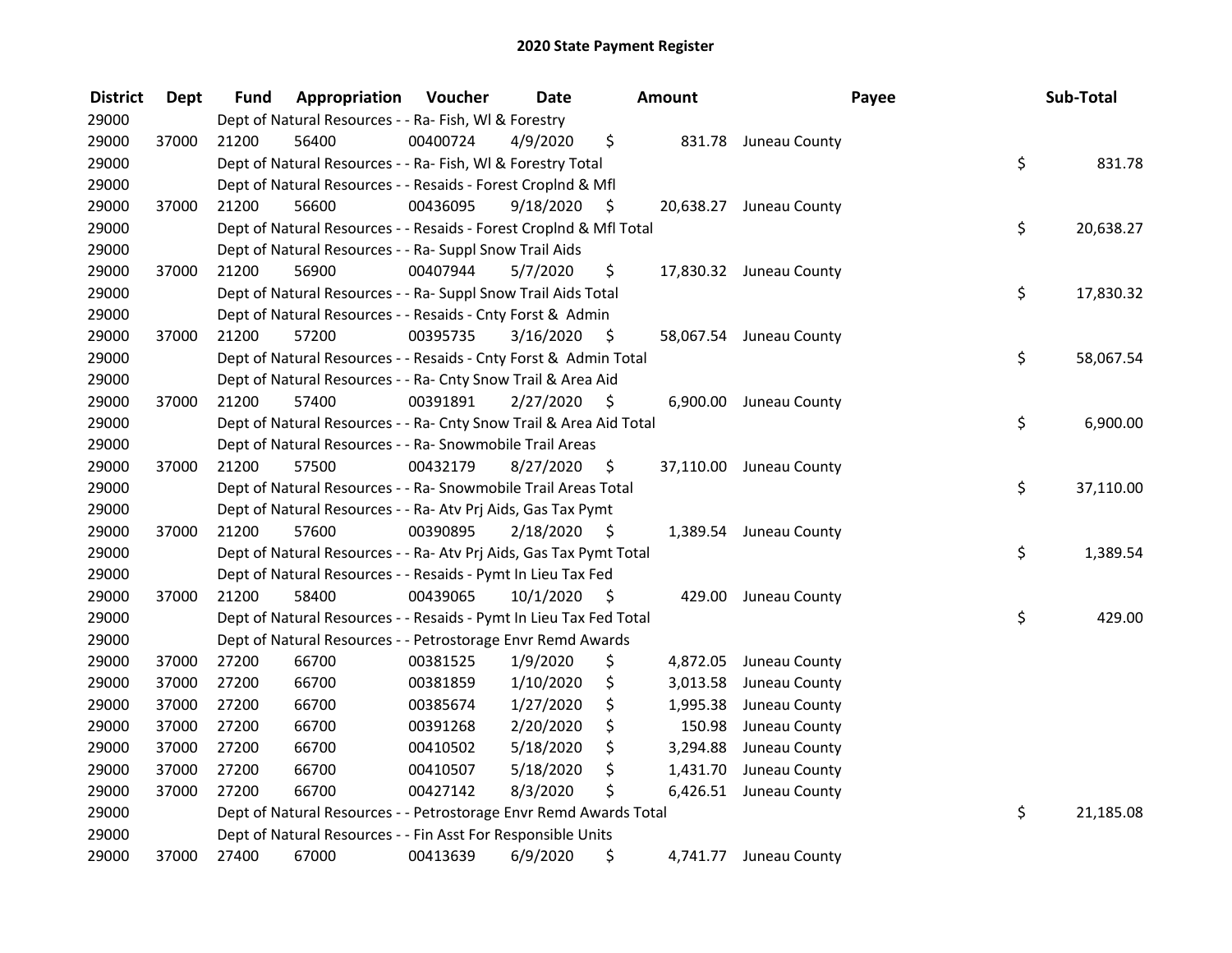| <b>District</b> | <b>Dept</b> | Fund  | Appropriation                                                      | <b>Voucher</b> | <b>Date</b> | <b>Amount</b>    |                          | Payee | Sub-Total  |
|-----------------|-------------|-------|--------------------------------------------------------------------|----------------|-------------|------------------|--------------------------|-------|------------|
| 29000           |             |       | Dept of Natural Resources - - Fin Asst For Responsible Units Total |                |             |                  |                          | \$    | 4,741.77   |
| 29000           |             |       | Dept of Natural Resources - - Land Acquisition                     |                |             |                  |                          |       |            |
| 29000           | 37000       | 36300 | TA100                                                              | 00389654       | 2/13/2020   | \$               | 39,587.91 Juneau County  |       |            |
| 29000           |             |       | Dept of Natural Resources - - Land Acquisition Total               |                |             |                  |                          | \$    | 39,587.91  |
| 29000           |             |       | WI Dept of Transportation - - Eldly&Disa Co/Aid Sf                 |                |             |                  |                          |       |            |
| 29000           | 39500       | 21100 | 16800                                                              | 00525641       | 5/13/2020   | \$               | 91,632.00 Juneau County  |       |            |
| 29000           |             |       | WI Dept of Transportation - - Eldly&Disa Co/Aid Sf Total           |                |             |                  |                          | \$    | 91,632.00  |
| 29000           |             |       | WI Dept of Transportation - - County Forest Aids                   |                |             |                  |                          |       |            |
| 29000           | 39500       | 21100 | 17000                                                              | 00500021       | 3/10/2020   | \$               | 1,962.09 Juneau County   |       |            |
| 29000           |             |       | WI Dept of Transportation - - County Forest Aids Total             |                |             |                  |                          | \$    | 1,962.09   |
| 29000           |             |       | WI Dept of Transportation - - Hwy Sfty Loc Aid Ffd                 |                |             |                  |                          |       |            |
| 29000           | 39500       | 21100 | 18500                                                              | 00503303       | 3/17/2020   | \$<br>999.80     | Juneau County            |       |            |
| 29000           | 39500       | 21100 | 18500                                                              | 00511176       | 4/3/2020    | \$<br>11,000.00  | Juneau County            |       |            |
| 29000           | 39500       | 21100 | 18500                                                              | 00555725       | 7/27/2020   | \$<br>1,068.20   | Juneau County            |       |            |
| 29000           | 39500       | 21100 | 18500                                                              | 00605478       | 10/26/2020  | \$<br>899.92     | Juneau County            |       |            |
| 29000           |             |       | WI Dept of Transportation - - Hwy Sfty Loc Aid Ffd Total           |                |             |                  |                          | \$    | 13,967.92  |
| 29000           |             |       | WI Dept of Transportation - - Trans Aids To Co.-Sf                 |                |             |                  |                          |       |            |
| 29000           | 39500       | 21100 | 19000                                                              | 00475452       | 1/6/2020    | \$<br>239,014.69 | Juneau County            |       |            |
| 29000           | 39500       | 21100 | 19000                                                              | 00542299       | 7/6/2020    | \$<br>478,029.38 | Juneau County            |       |            |
| 29000           | 39500       | 21100 | 19000                                                              | 00585125       | 10/5/2020   | \$               | 239,014.71 Juneau County |       |            |
| 29000           |             |       | WI Dept of Transportation - - Trans Aids To Co.-Sf Total           |                |             |                  |                          | \$    | 956,058.78 |
| 29000           |             |       | WI Dept of Transportation - - Trnsprt Alternats Lf                 |                |             |                  |                          |       |            |
| 29000           | 39500       | 21100 | 22600                                                              | 00535306       | 6/11/2020   | \$               | 4,000.00 Juneau County   |       |            |
| 29000           |             |       | WI Dept of Transportation - - Trnsprt Alternats Lf Total           |                |             |                  |                          | \$    | 4,000.00   |
| 29000           |             |       | WI Dept of Transportation - - Loc Trns Facl Implfd                 |                |             |                  |                          |       |            |
| 29000           | 39500       | 21100 | 27600                                                              | 00494872       | 2/20/2020   | \$               | (230.14) Juneau County   |       |            |
| 29000           | 39500       | 21100 | 27600                                                              | 00494896       | 2/24/2020   | \$               | 19,347.90 Juneau County  |       |            |
| 29000           | 39500       | 21100 | 27600                                                              | 00508760       | 3/30/2020   | \$               | (7,253.89) Juneau County |       |            |
| 29000           | 39500       | 21100 | 27600                                                              | 00514290       | 4/13/2020   | \$               | (35.09) Juneau County    |       |            |
| 29000           | 39500       | 21100 | 27600                                                              | 00531246       | 5/28/2020   | \$               | 30,837.97 Juneau County  |       |            |
| 29000           | 39500       | 21100 | 27600                                                              | 00542259       | 6/25/2020   | \$               | (9,284.93) Juneau County |       |            |
| 29000           |             |       | WI Dept of Transportation - - Loc Trns Facl Implfd Total           |                |             |                  |                          | \$    | 33,381.82  |
| 29000           |             |       | WI Dept of Transportation - - Loc Rd Imp Prg St Fd                 |                |             |                  |                          |       |            |
| 29000           | 39500       | 21100 | 27800                                                              | 00555850       | 7/31/2020   | \$               | 4,950.22 Juneau County   |       |            |
| 29000           |             |       | WI Dept of Transportation - - Loc Rd Imp Prg St Fd Total           |                |             |                  |                          | \$    | 4,950.22   |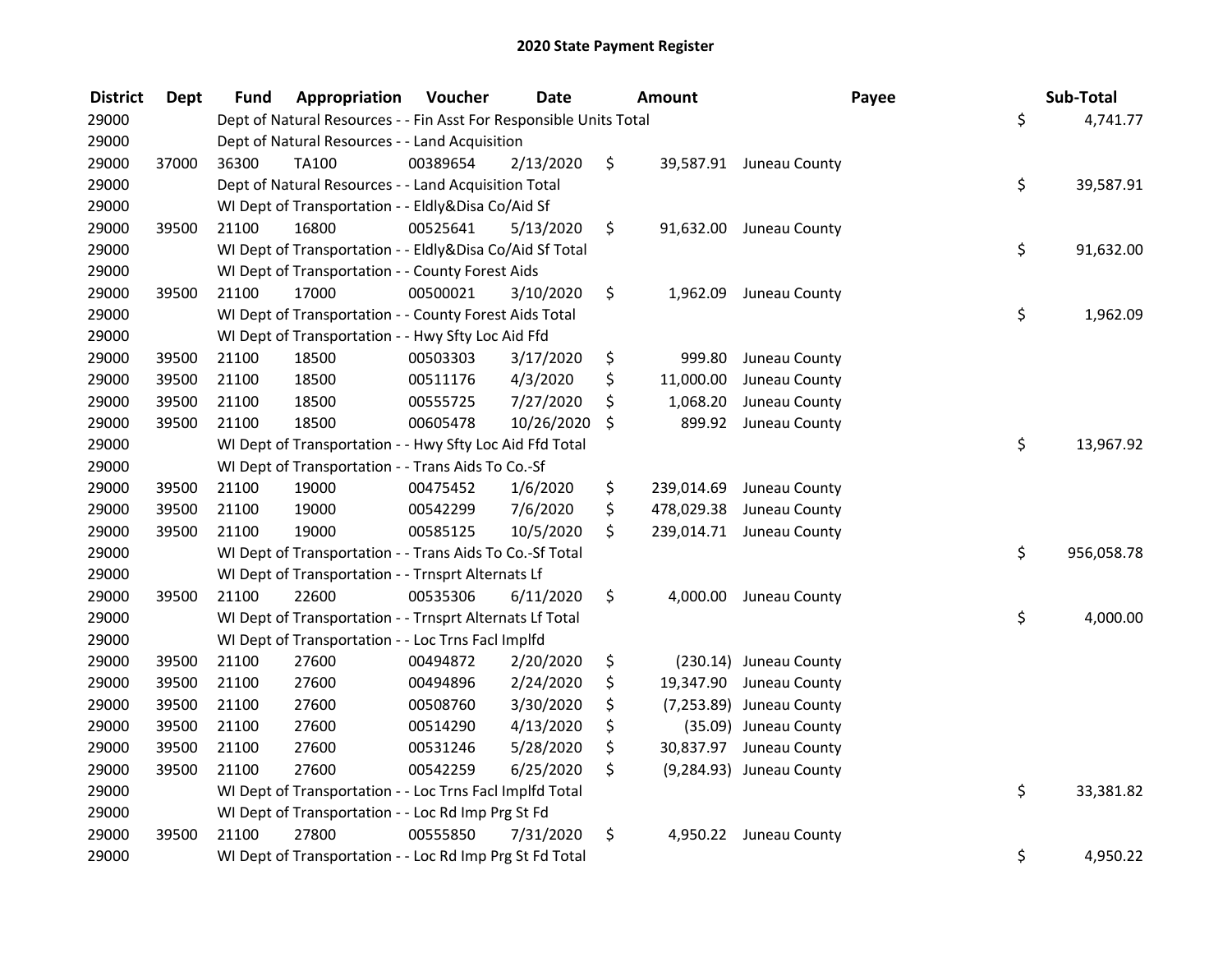| <b>District</b> | <b>Dept</b> | <b>Fund</b> | Appropriation                                            | Voucher  | <b>Date</b> | Amount           |               | Payee | Sub-Total        |
|-----------------|-------------|-------------|----------------------------------------------------------|----------|-------------|------------------|---------------|-------|------------------|
| 29000           |             |             | WI Dept of Transportation - - Loc Trns Facl Impffd       |          |             |                  |               |       |                  |
| 29000           | 39500       | 21100       | 28600                                                    | 00494836 | 2/20/2020   | \$<br>39,096.04  | Juneau County |       |                  |
| 29000           | 39500       | 21100       | 28600                                                    | 00494872 | 2/20/2020   | \$<br>42,649.19  | Juneau County |       |                  |
| 29000           | 39500       | 21100       | 28600                                                    | 00494880 | 2/21/2020   | \$<br>13,376.96  | Juneau County |       |                  |
| 29000           | 39500       | 21100       | 28600                                                    | 00494882 | 2/21/2020   | \$<br>5,933.96   | Juneau County |       |                  |
| 29000           | 39500       | 21100       | 28600                                                    | 00494891 | 3/13/2020   | \$<br>16,556.86  | Juneau County |       |                  |
| 29000           | 39500       | 21100       | 28600                                                    | 00494896 | 2/24/2020   | \$<br>45,629.18  | Juneau County |       |                  |
| 29000           | 39500       | 21100       | 28600                                                    | 00508760 | 3/30/2020   | \$<br>99,278.11  | Juneau County |       |                  |
| 29000           | 39500       | 21100       | 28600                                                    | 00514290 | 4/13/2020   | \$<br>10,934.75  | Juneau County |       |                  |
| 29000           | 39500       | 21100       | 28600                                                    | 00531246 | 5/28/2020   | \$<br>60,647.00  | Juneau County |       |                  |
| 29000           | 39500       | 21100       | 28600                                                    | 00542259 | 6/25/2020   | \$<br>92,849.32  | Juneau County |       |                  |
| 29000           |             |             | WI Dept of Transportation - - Loc Trns Facl Impffd Total |          |             |                  |               |       | \$<br>426,951.37 |
| 29000           |             |             | WI Dept of Transportation - - St Hwy Rehab, Sf           |          |             |                  |               |       |                  |
| 29000           | 39500       | 21100       | 36300                                                    | 00488493 | 2/4/2020    | \$<br>4,030.40   | Juneau County |       |                  |
| 29000           | 39500       | 21100       | 36300                                                    | 00531205 | 5/29/2020   | \$<br>1,059.04   | Juneau County |       |                  |
| 29000           |             |             | WI Dept of Transportation - - St Hwy Rehab, Sf Total     |          |             |                  |               |       | \$<br>5,089.44   |
| 29000           |             |             | WI Dept of Transportation - - Hwy Mgmt & Opers Sf        |          |             |                  |               |       |                  |
| 29000           | 39500       | 21100       | 36500                                                    | 00475052 | 1/23/2020   | \$<br>526.72     | Juneau County |       |                  |
| 29000           | 39500       | 21100       | 36500                                                    | 00488493 | 2/4/2020    | \$<br>205.43     | Juneau County |       |                  |
| 29000           | 39500       | 21100       | 36500                                                    | 00493077 | 2/18/2020   | \$<br>6,427.39   | Juneau County |       |                  |
| 29000           | 39500       | 21100       | 36500                                                    | 00510784 | 4/3/2020    | \$<br>841.56     | Juneau County |       |                  |
| 29000           | 39500       | 21100       | 36500                                                    | 00511145 | 4/3/2020    | \$<br>830.83     | Juneau County |       |                  |
| 29000           | 39500       | 21100       | 36500                                                    | 00516333 | 4/17/2020   | \$<br>197.80     | Juneau County |       |                  |
| 29000           | 39500       | 21100       | 36500                                                    | 00531205 | 5/29/2020   | \$<br>487.19     | Juneau County |       |                  |
| 29000           | 39500       | 21100       | 36500                                                    | 00537962 | 6/17/2020   | \$<br>838.01     | Juneau County |       |                  |
| 29000           | 39500       | 21100       | 36500                                                    | 00558510 | 7/31/2020   | \$<br>433.01     | Juneau County |       |                  |
| 29000           | 39500       | 21100       | 36500                                                    | 00584024 | 9/17/2020   | \$<br>351.00     | Juneau County |       |                  |
| 29000           | 39500       | 21100       | 36500                                                    | 00606922 | 10/28/2020  | \$<br>351.00     | Juneau County |       |                  |
| 29000           | 39500       | 21100       | 36500                                                    | 00616496 | 11/18/2020  | \$<br>351.00     | Juneau County |       |                  |
| 29000           | 39500       | 21100       | 36500                                                    | 00634753 | 12/30/2020  | \$<br>432.00     | Juneau County |       |                  |
| 29000           | 39500       | 21100       | 36500                                                    | 00634755 | 12/30/2020  | \$<br>1,180.68   | Juneau County |       |                  |
| 29000           |             |             | WI Dept of Transportation - - Hwy Mgmt & Opers Sf Total  |          |             |                  |               |       | \$<br>13,453.62  |
| 29000           |             |             | WI Dept of Transportation - - Routine Maint Sf           |          |             |                  |               |       |                  |
| 29000           | 39500       | 21100       | 36800                                                    | 00475052 | 1/23/2020   | \$<br>155,789.45 | Juneau County |       |                  |
| 29000           | 39500       | 21100       | 36800                                                    | 00488493 | 2/4/2020    | \$<br>170,138.05 | Juneau County |       |                  |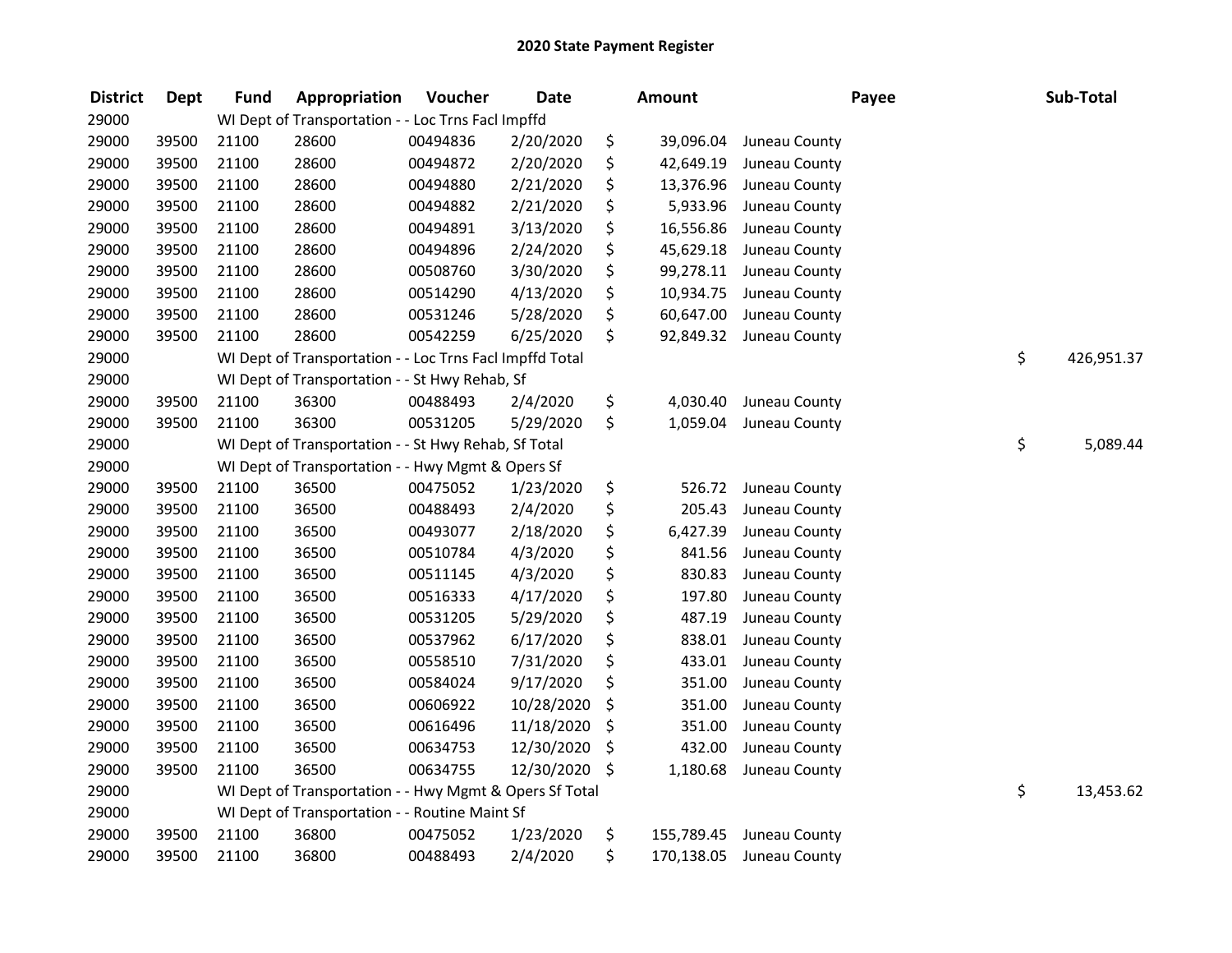| <b>District</b> | <b>Dept</b> | <b>Fund</b> | Appropriation                                        | Voucher  | <b>Date</b> | <b>Amount</b>    |               | Payee | Sub-Total          |
|-----------------|-------------|-------------|------------------------------------------------------|----------|-------------|------------------|---------------|-------|--------------------|
| 29000           | 39500       | 21100       | 36800                                                | 00492573 | 2/20/2020   | \$<br>81,418.63  | Juneau County |       |                    |
| 29000           | 39500       | 21100       | 36800                                                | 00492574 | 2/20/2020   | \$<br>26,128.40  | Juneau County |       |                    |
| 29000           | 39500       | 21100       | 36800                                                | 00493077 | 2/18/2020   | \$<br>361,813.56 | Juneau County |       |                    |
| 29000           | 39500       | 21100       | 36800                                                | 00504584 | 3/20/2020   | \$<br>259,146.32 | Juneau County |       |                    |
| 29000           | 39500       | 21100       | 36800                                                | 00509733 | 3/31/2020   | \$<br>2,889.76   | Juneau County |       |                    |
| 29000           | 39500       | 21100       | 36800                                                | 00510281 | 4/1/2020    | \$<br>3,261.95   | Juneau County |       |                    |
| 29000           | 39500       | 21100       | 36800                                                | 00510784 | 4/3/2020    | \$<br>24,279.97  | Juneau County |       |                    |
| 29000           | 39500       | 21100       | 36800                                                | 00511145 | 4/3/2020    | \$<br>27,637.93  | Juneau County |       |                    |
| 29000           | 39500       | 21100       | 36800                                                | 00515366 | 4/15/2020   | \$<br>235,911.59 | Juneau County |       |                    |
| 29000           | 39500       | 21100       | 36800                                                | 00516333 | 4/17/2020   | \$<br>14,066.43  | Juneau County |       |                    |
| 29000           | 39500       | 21100       | 36800                                                | 00521935 | 5/4/2020    | \$<br>29,967.00  | Juneau County |       |                    |
| 29000           | 39500       | 21100       | 36800                                                | 00524023 | 5/8/2020    | \$<br>149,446.31 | Juneau County |       |                    |
| 29000           | 39500       | 21100       | 36800                                                | 00531205 | 5/29/2020   | \$<br>16,579.92  | Juneau County |       |                    |
| 29000           | 39500       | 21100       | 36800                                                | 00537962 | 6/17/2020   | \$<br>13,509.88  | Juneau County |       |                    |
| 29000           | 39500       | 21100       | 36800                                                | 00549728 | 7/9/2020    | \$<br>158,451.70 | Juneau County |       |                    |
| 29000           | 39500       | 21100       | 36800                                                | 00552890 | 7/16/2020   | \$<br>11,142.65  | Juneau County |       |                    |
| 29000           | 39500       | 21100       | 36800                                                | 00552891 | 7/16/2020   | \$<br>41,202.42  | Juneau County |       |                    |
| 29000           | 39500       | 21100       | 36800                                                | 00552893 | 7/16/2020   | \$<br>130,687.37 | Juneau County |       |                    |
| 29000           | 39500       | 21100       | 36800                                                | 00558510 | 7/31/2020   | \$<br>1,588.46   | Juneau County |       |                    |
| 29000           | 39500       | 21100       | 36800                                                | 00561330 | 8/5/2020    | \$<br>437.88     | Juneau County |       |                    |
| 29000           | 39500       | 21100       | 36800                                                | 00562962 | 8/7/2020    | \$<br>28,304.28  | Juneau County |       |                    |
| 29000           | 39500       | 21100       | 36800                                                | 00564961 | 8/11/2020   | \$<br>141,031.88 | Juneau County |       |                    |
| 29000           | 39500       | 21100       | 36800                                                | 00584024 | 9/17/2020   | \$<br>5,903.80   | Juneau County |       |                    |
| 29000           | 39500       | 21100       | 36800                                                | 00584945 | 9/18/2020   | \$<br>21,869.69  | Juneau County |       |                    |
| 29000           | 39500       | 21100       | 36800                                                | 00591299 | 9/28/2020   | \$<br>41,193.00  | Juneau County |       |                    |
| 29000           | 39500       | 21100       | 36800                                                | 00591302 | 9/28/2020   | \$<br>284,695.42 | Juneau County |       |                    |
| 29000           | 39500       | 21100       | 36800                                                | 00591850 | 9/28/2020   | \$<br>287.48     | Juneau County |       |                    |
| 29000           | 39500       | 21100       | 36800                                                | 00606922 | 10/28/2020  | \$<br>14,034.23  | Juneau County |       |                    |
| 29000           | 39500       | 21100       | 36800                                                | 00607807 | 10/29/2020  | \$<br>152,909.44 | Juneau County |       |                    |
| 29000           | 39500       | 21100       | 36800                                                | 00616496 | 11/18/2020  | \$<br>12,903.82  | Juneau County |       |                    |
| 29000           | 39500       | 21100       | 36800                                                | 00621930 | 12/2/2020   | \$<br>30,464.09  | Juneau County |       |                    |
| 29000           | 39500       | 21100       | 36800                                                | 00621938 | 12/2/2020   | \$<br>91,176.76  | Juneau County |       |                    |
| 29000           | 39500       | 21100       | 36800                                                | 00634753 | 12/30/2020  | \$<br>7,408.43   | Juneau County |       |                    |
| 29000           | 39500       | 21100       | 36800                                                | 00634755 | 12/30/2020  | \$<br>11,207.15  | Juneau County |       |                    |
| 29000           |             |             | WI Dept of Transportation - - Routine Maint Sf Total |          |             |                  |               |       | \$<br>2,758,885.10 |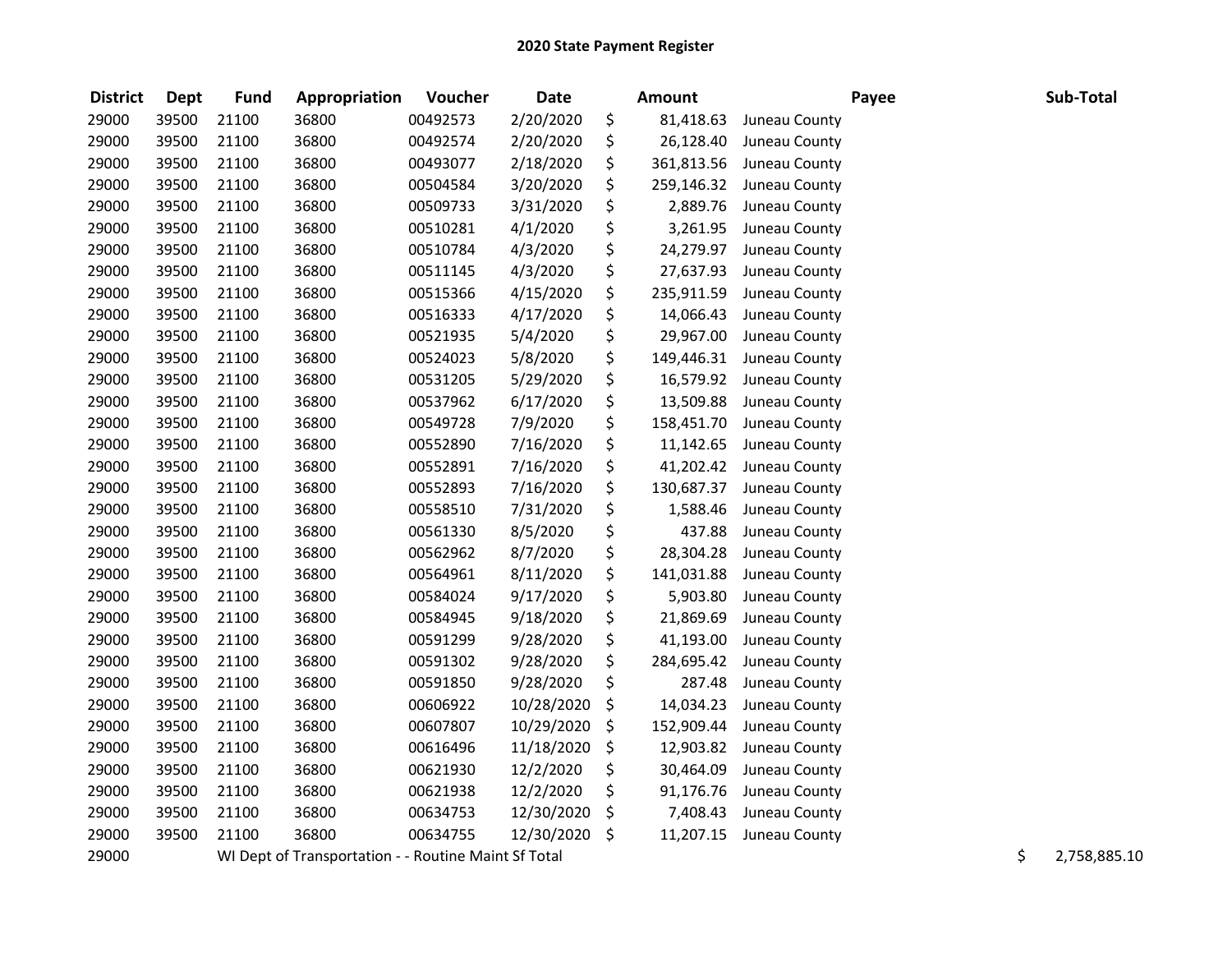| <b>District</b> | <b>Dept</b> | <b>Fund</b> | Appropriation                                                      | Voucher  | <b>Date</b> | Amount          |               | Payee | Sub-Total |
|-----------------|-------------|-------------|--------------------------------------------------------------------|----------|-------------|-----------------|---------------|-------|-----------|
| 29000           |             |             | Department of Corrections - - General Program Operations           |          |             |                 |               |       |           |
| 29000           | 41000       | 10000       | 10100                                                              | 00345452 | 3/5/2020    | \$<br>23.00     | Juneau County |       |           |
| 29000           | 41000       | 10000       | 10100                                                              | 00363521 | 6/10/2020   | \$<br>23.00     | Juneau County |       |           |
| 29000           |             |             | Department of Corrections - - General Program Operations Total     |          |             |                 |               | \$    | 46.00     |
| 29000           |             |             | Department of Corrections - - Institutional Repair And Maint       |          |             |                 |               |       |           |
| 29000           | 41000       | 10000       | 11000                                                              | 00343466 | 3/5/2020    | \$<br>898.38    | Juneau County |       |           |
| 29000           | 41000       | 10000       | 11000                                                              | 00344713 | 2/28/2020   | \$<br>1,023.94  | Juneau County |       |           |
| 29000           | 41000       | 10000       | 11000                                                              | 00348699 | 3/23/2020   | \$<br>849.54    | Juneau County |       |           |
| 29000           | 41000       | 10000       | 11000                                                              | 00363541 | 6/10/2020   | \$<br>236.85    | Juneau County |       |           |
| 29000           | 41000       | 10000       | 11000                                                              | 00363549 | 6/10/2020   | \$<br>849.54    | Juneau County |       |           |
| 29000           | 41000       | 10000       | 11000                                                              | 00373684 | 7/23/2020   | \$<br>232.95    | Juneau County |       |           |
| 29000           |             |             | Department of Corrections - - Institutional Repair And Maint Total |          |             |                 |               | \$    | 4,091.20  |
| 29000           |             |             | Department of Corrections - - Corrections Contracts And Agre       |          |             |                 |               |       |           |
| 29000           | 41000       | 10000       | 11400                                                              | 00335886 | 1/23/2020   | \$<br>41,116.54 | Juneau County |       |           |
| 29000           | 41000       | 10000       | 11400                                                              | 00336813 | 1/23/2020   | \$<br>8,027.76  | Juneau County |       |           |
| 29000           | 41000       | 10000       | 11400                                                              | 00342795 | 2/21/2020   | \$<br>42,505.96 | Juneau County |       |           |
| 29000           | 41000       | 10000       | 11400                                                              | 00343007 | 2/21/2020   | \$<br>6,895.64  | Juneau County |       |           |
| 29000           | 41000       | 10000       | 11400                                                              | 00348678 | 3/19/2020   | \$<br>9,520.10  | Juneau County |       |           |
| 29000           | 41000       | 10000       | 11400                                                              | 00350956 | 3/30/2020   | \$<br>43,535.16 | Juneau County |       |           |
| 29000           | 41000       | 10000       | 11400                                                              | 00354017 | 4/16/2020   | \$<br>10,652.22 | Juneau County |       |           |
| 29000           | 41000       | 10000       | 11400                                                              | 00355204 | 4/23/2020   | \$<br>43,483.70 | Juneau County |       |           |
| 29000           | 41000       | 10000       | 11400                                                              | 00355488 | 4/23/2020   | \$<br>1,183.58  | Juneau County |       |           |
| 29000           | 41000       | 10000       | 11400                                                              | 00359868 | 5/22/2020   | \$<br>3,705.12  | Juneau County |       |           |
| 29000           | 41000       | 10000       | 11400                                                              | 00360190 | 5/18/2020   | \$<br>2,881.76  | Juneau County |       |           |
| 29000           | 41000       | 10000       | 11400                                                              | 00360872 | 5/22/2020   | \$<br>33,243.16 | Juneau County |       |           |
| 29000           | 41000       | 10000       | 11400                                                              | 00366255 | 6/17/2020   | \$<br>2,315.70  | Juneau County |       |           |
| 29000           | 41000       | 10000       | 11400                                                              | 00367115 | 6/23/2020   | \$<br>4,116.80  | Juneau County |       |           |
| 29000           | 41000       | 10000       | 11400                                                              | 00368300 | 6/24/2020   | \$<br>25,678.54 | Juneau County |       |           |
| 29000           | 41000       | 10000       | 11400                                                              | 00371226 | 7/13/2020   | \$<br>3,241.98  | Juneau County |       |           |
| 29000           | 41000       | 10000       | 11400                                                              | 00372196 | 7/17/2020   | \$<br>19,246.04 | Juneau County |       |           |
| 29000           | 41000       | 10000       | 11400                                                              | 00374444 | 7/24/2020   | \$<br>1,543.80  | Juneau County |       |           |
| 29000           | 41000       | 10000       | 11400                                                              | 00377892 | 8/17/2020   | \$<br>3,962.42  | Juneau County |       |           |
| 29000           | 41000       | 10000       | 11400                                                              | 00379671 | 8/25/2020   | \$<br>39,572.74 | Juneau County |       |           |
| 29000           | 41000       | 10000       | 11400                                                              | 00379714 | 8/25/2020   | \$<br>308.76    | Juneau County |       |           |
| 29000           | 41000       | 10000       | 11400                                                              | 00383579 | 9/16/2020   | \$<br>6,586.88  | Juneau County |       |           |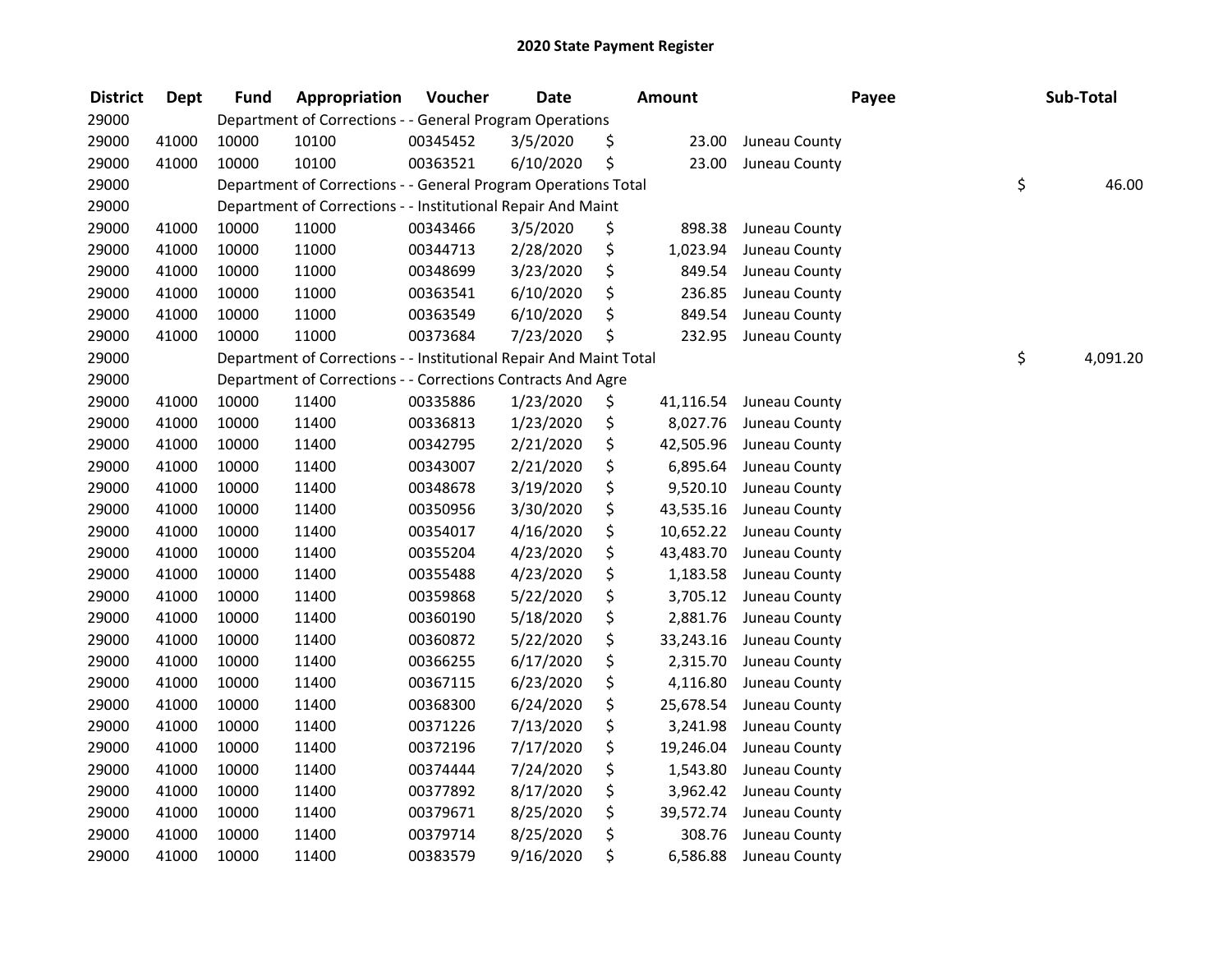| <b>District</b> | <b>Dept</b> | <b>Fund</b> | Appropriation                                                      | Voucher  | <b>Date</b>    |     | Amount     | Payee                                                                                                         | Sub-Total          |
|-----------------|-------------|-------------|--------------------------------------------------------------------|----------|----------------|-----|------------|---------------------------------------------------------------------------------------------------------------|--------------------|
| 29000           | 41000       | 10000       | 11400                                                              | 00386064 | 9/28/2020      | \$  | 39,161.06  | Juneau County                                                                                                 |                    |
| 29000           | 41000       | 10000       | 11400                                                              | 00389665 | 10/20/2020     | \$  | 9,159.88   | Juneau County                                                                                                 |                    |
| 29000           | 41000       | 10000       | 11400                                                              | 00391404 | 10/28/2020     | \$. | 34,478.20  | Juneau County                                                                                                 |                    |
| 29000           | 41000       | 10000       | 11400                                                              | 00394691 | 11/23/2020     | \$  | 31,596.44  | Juneau County                                                                                                 |                    |
| 29000           | 41000       | 10000       | 11400                                                              | 00395332 | 11/23/2020     | \$  | 10,189.08  | Juneau County                                                                                                 |                    |
| 29000           | 41000       | 10000       | 11400                                                              | 00397265 | 12/3/2020      | \$  | 2,521.54   | Juneau County                                                                                                 |                    |
| 29000           | 41000       | 10000       | 11400                                                              | 00397270 | 12/3/2020      | \$  | 3,190.52   | Juneau County                                                                                                 |                    |
| 29000           | 41000       | 10000       | 11400                                                              | 00400626 | 12/21/2020     | \$  | 4,168.26   | Juneau County                                                                                                 |                    |
| 29000           | 41000       | 10000       | 11400                                                              | 00401194 | 12/23/2020 \$  |     |            | 22,076.34 Juneau County                                                                                       |                    |
| 29000           |             |             | Department of Corrections - - Corrections Contracts And Agre Total |          |                |     |            |                                                                                                               | \$<br>509,865.68   |
| 29000           |             |             |                                                                    |          |                |     |            | Department of Corrections - - Reimbursing Counties For Probation, Extended Supervision And Parole Holds       |                    |
| 29000           | 41000       | 10000       | 11600                                                              | 00392707 | 11/5/2020      | \$  |            | 61,360.00 Juneau County                                                                                       |                    |
| 29000           |             |             |                                                                    |          |                |     |            | Department of Corrections - - Reimbursing Counties For Probation, Extended Supervision And Parole Holds Total | \$<br>61,360.00    |
| 29000           |             |             | Child Abuse & Neglect Prev Bd - - General Aids                     |          |                |     |            |                                                                                                               |                    |
| 29000           | 43300       | 10000       | 99000                                                              | 00002368 | 4/24/2020      | \$  | 11,231.64  | Juneau County                                                                                                 |                    |
| 29000           |             |             | Child Abuse & Neglect Prev Bd - - General Aids Total               |          |                |     |            |                                                                                                               | \$<br>11,231.64    |
| 29000           |             |             | Department of Health Services - - State/Federal Aids               |          |                |     |            |                                                                                                               |                    |
| 29000           | 43500       | 10000       | 00000                                                              | 92007    | $1/1/2020$ \$  |     | 256,930.00 | Juneau County                                                                                                 |                    |
| 29000           | 43500       | 10000       | 00000                                                              | 92008    | $2/1/2020$ \$  |     | 193,548.00 | Juneau County                                                                                                 |                    |
| 29000           | 43500       | 10000       | 00000                                                              | 92009    | $3/1/2020$ \$  |     | 293,872.00 | Juneau County                                                                                                 |                    |
| 29000           | 43500       | 10000       | 00000                                                              | 92010    | $4/1/2020$ \$  |     | 436,958.00 | Juneau County                                                                                                 |                    |
| 29000           | 43500       | 10000       | 00000                                                              | 92011    | 5/1/2020 \$    |     | 287,997.00 | Juneau County                                                                                                 |                    |
| 29000           | 43500       | 10000       | 00000                                                              | 92012    | $6/1/2020$ \$  |     | 236,311.00 | Juneau County                                                                                                 |                    |
| 29000           | 43500       | 10000       | 00000                                                              | 92100    | 7/1/2020 \$    |     | 830,998.00 | Juneau County                                                                                                 |                    |
| 29000           | 43500       | 10000       | 00000                                                              | 92101    | $8/1/2020$ \$  |     | 345,889.00 | Juneau County                                                                                                 |                    |
| 29000           | 43500       | 10000       | 00000                                                              | 92102    | $9/1/2020$ \$  |     | 348,485.00 | Juneau County                                                                                                 |                    |
| 29000           | 43500       | 10000       | 00000                                                              | 92103    | 10/1/2020 \$   |     | 253,511.00 | Juneau County                                                                                                 |                    |
| 29000           | 43500       | 10000       | 00000                                                              | 92104    | $11/1/2020$ \$ |     | 252,527.00 | Juneau County                                                                                                 |                    |
| 29000           | 43500       | 10000       | 00000                                                              | 92105    | 12/1/2020 \$   |     | 307,925.00 | Juneau County                                                                                                 |                    |
| 29000           |             |             | Department of Health Services - - State/Federal Aids Total         |          |                |     |            |                                                                                                               | \$<br>4,044,951.00 |
| 29000           |             |             | Department of Health Services - - Sand Ridge Secure Treatment Ce   |          |                |     |            |                                                                                                               |                    |
| 29000           | 43500       | 10000       | 20300                                                              | 00333490 | 1/2/2020       | \$  | 100.00     | Juneau County                                                                                                 |                    |
| 29000           | 43500       | 10000       | 20300                                                              | 00337932 | 1/27/2020      | \$  | 1,445.43   | Juneau County                                                                                                 |                    |
| 29000           | 43500       | 10000       | 20300                                                              | 00345869 | 3/20/2020      | \$  | 70.20      | Juneau County                                                                                                 |                    |
| 29000           | 43500       | 10000       | 20300                                                              | 00352327 | 4/2/2020       | \$  | 1,315.64   | Juneau County                                                                                                 |                    |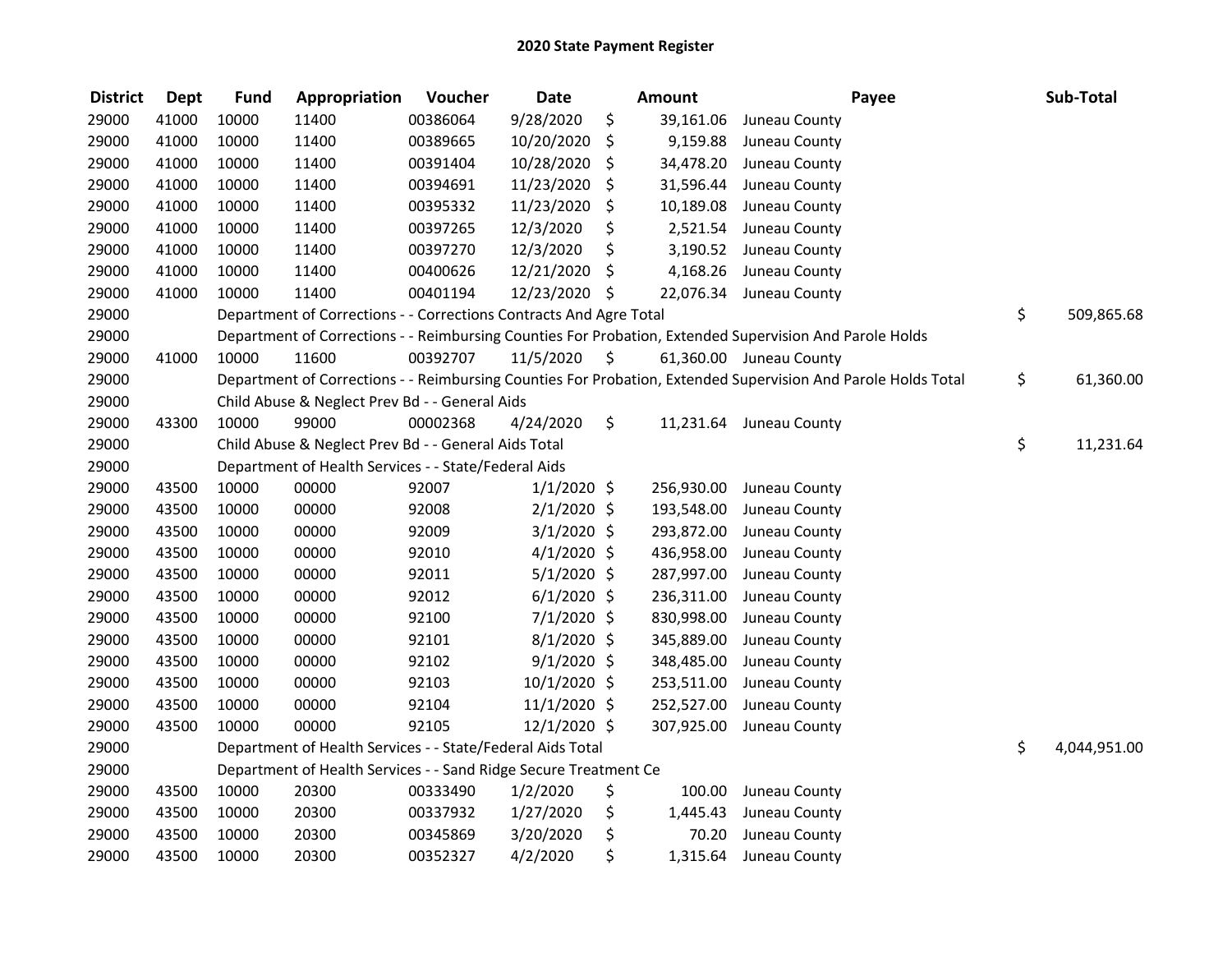| <b>District</b> | <b>Dept</b> | <b>Fund</b> | Appropriation                                                          | Voucher  | <b>Date</b>   | <b>Amount</b>   |               | Payee | Sub-Total      |
|-----------------|-------------|-------------|------------------------------------------------------------------------|----------|---------------|-----------------|---------------|-------|----------------|
| 29000           | 43500       | 10000       | 20300                                                                  | 00361317 | 6/5/2020      | \$<br>190.00    | Juneau County |       |                |
| 29000           | 43500       | 10000       | 20300                                                                  | 00363784 | 7/3/2020      | \$<br>190.00    | Juneau County |       |                |
| 29000           | 43500       | 10000       | 20300                                                                  | 00380489 | 10/9/2020     | \$<br>206.05    | Juneau County |       |                |
| 29000           |             |             | Department of Health Services - - Sand Ridge Secure Treatment Ce Total |          |               |                 |               |       | \$<br>3,517.32 |
| 29000           |             |             | Department of Health Services - - General Program Operations           |          |               |                 |               |       |                |
| 29000           | 43500       | 10000       | 40100                                                                  | 00335708 | 1/15/2020     | \$<br>15.00     | Juneau County |       |                |
| 29000           | 43500       | 10000       | 40100                                                                  | 00347507 | 3/11/2020     | \$<br>15.00     | Juneau County |       |                |
| 29000           | 43500       | 10000       | 40100                                                                  | 00347513 | 3/11/2020     | \$<br>1.50      | Juneau County |       |                |
| 29000           | 43500       | 10000       | 40100                                                                  | 00370510 | 7/30/2020     | \$<br>$1.00\,$  | Juneau County |       |                |
| 29000           | 43500       | 10000       | 40100                                                                  | 00370511 | 7/30/2020     | \$<br>15.00     | Juneau County |       |                |
| 29000           | 43500       | 10000       | 40100                                                                  | 00383899 | 10/14/2020    | \$<br>15.00     | Juneau County |       |                |
| 29000           |             |             | Department of Health Services - - General Program Operations Total     |          |               |                 |               |       | \$<br>62.50    |
| 29000           |             |             | Department of Health Services - - Medical Assistance State Admin       |          |               |                 |               |       |                |
| 29000           | 43500       | 10000       | 44000                                                                  | 00335708 | 1/15/2020     | \$<br>15.00     | Juneau County |       |                |
| 29000           | 43500       | 10000       | 44000                                                                  | 00347507 | 3/11/2020     | \$<br>15.00     | Juneau County |       |                |
| 29000           | 43500       | 10000       | 44000                                                                  | 00347513 | 3/11/2020     | \$<br>1.50      | Juneau County |       |                |
| 29000           | 43500       | 10000       | 44000                                                                  | 00370510 | 7/30/2020     | \$<br>1.00      | Juneau County |       |                |
| 29000           | 43500       | 10000       | 44000                                                                  | 00370511 | 7/30/2020     | \$<br>15.00     | Juneau County |       |                |
| 29000           | 43500       | 10000       | 44000                                                                  | 00383899 | 10/14/2020    | \$<br>15.00     | Juneau County |       |                |
| 29000           |             |             | Department of Health Services - - Medical Assistance State Admin Total |          |               |                 |               |       | \$<br>62.50    |
| 29000           |             |             | Dept of Children and Families - - Fees For Administrative Servic       |          |               |                 |               |       |                |
| 29000           | 43700       | 10000       | 23100                                                                  | 00065105 | 1/27/2020     | \$<br>30.00     | Juneau County |       |                |
| 29000           | 43700       | 10000       | 23100                                                                  | 00069718 | 5/1/2020      | \$<br>20.00     | Juneau County |       |                |
| 29000           | 43700       | 10000       | 23100                                                                  | 00073006 | 7/23/2020     | \$<br>5.00      | Juneau County |       |                |
| 29000           | 43700       | 10000       | 23100                                                                  | 00076523 | 10/22/2020 \$ | 5.00            | Juneau County |       |                |
| 29000           |             |             | Dept of Children and Families - - Fees For Administrative Servic Total |          |               |                 |               |       | \$<br>60.00    |
| 29000           |             |             | Dept of Children and Families - - General Aids                         |          |               |                 |               |       |                |
| 29000           | 43700       | 10000       | 99000                                                                  | 00064505 | 1/6/2020      | \$<br>51,838.65 | Juneau County |       |                |
| 29000           | 43700       | 10000       | 99000                                                                  | 00065356 | 1/30/2020     | \$<br>58,313.47 | Juneau County |       |                |
| 29000           | 43700       | 10000       | 99000                                                                  | 00065655 | 2/5/2020      | \$<br>23,114.98 | Juneau County |       |                |
| 29000           | 43700       | 10000       | 99000                                                                  | 00065800 | 2/11/2020     | \$<br>180.00    | Juneau County |       |                |
| 29000           | 43700       | 10000       | 99000                                                                  | 00066336 | 2/26/2020     | \$<br>14,555.60 | Juneau County |       |                |
| 29000           | 43700       | 10000       | 99000                                                                  | 00066850 | 3/5/2020      | \$<br>50,332.93 | Juneau County |       |                |
| 29000           | 43700       | 10000       | 99000                                                                  | 00066925 | 3/5/2020      | \$<br>64.16     | Juneau County |       |                |
| 29000           | 43700       | 10000       | 99000                                                                  | 00067844 | 3/31/2020     | \$<br>4,697.19  | Juneau County |       |                |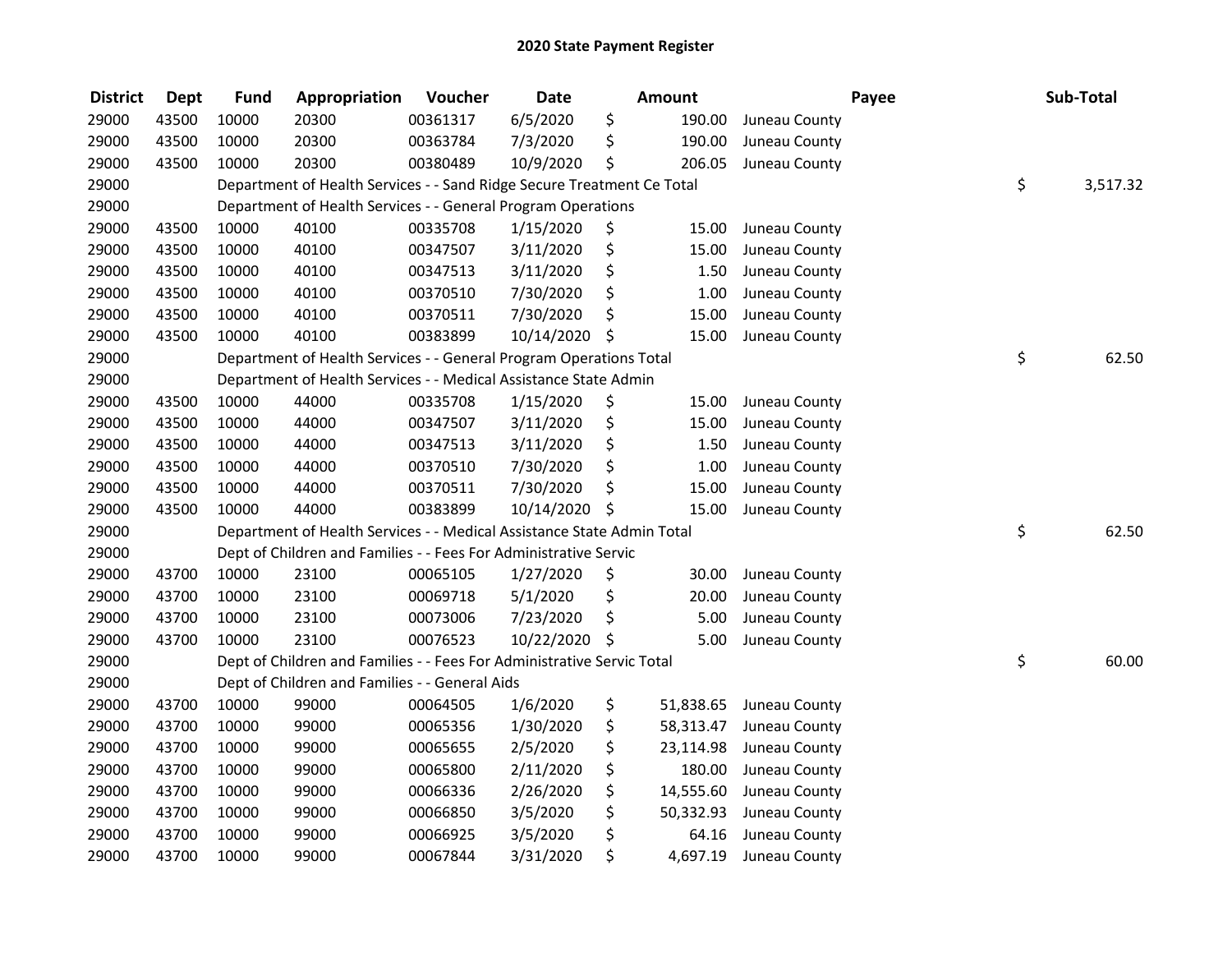| <b>District</b> | <b>Dept</b> | <b>Fund</b> | Appropriation                                              | Voucher  | <b>Date</b> | <b>Amount</b>    |               | Payee | Sub-Total          |
|-----------------|-------------|-------------|------------------------------------------------------------|----------|-------------|------------------|---------------|-------|--------------------|
| 29000           | 43700       | 10000       | 99000                                                      | 00068148 | 4/1/2020    | \$<br>4,892.18   | Juneau County |       |                    |
| 29000           | 43700       | 10000       | 99000                                                      | 00068262 | 4/3/2020    | \$<br>329.36     | Juneau County |       |                    |
| 29000           | 43700       | 10000       | 99000                                                      | 00068983 | 4/14/2020   | \$<br>2,781.40   | Juneau County |       |                    |
| 29000           | 43700       | 10000       | 99000                                                      | 00069369 | 4/27/2020   | \$<br>16,229.33  | Juneau County |       |                    |
| 29000           | 43700       | 10000       | 99000                                                      | 00069370 | 4/30/2020   | \$<br>24,452.30  | Juneau County |       |                    |
| 29000           | 43700       | 10000       | 99000                                                      | 00069901 | 5/5/2020    | \$<br>491.63     | Juneau County |       |                    |
| 29000           | 43700       | 10000       | 99000                                                      | 00070046 | 5/8/2020    | \$<br>5,400.00   | Juneau County |       |                    |
| 29000           | 43700       | 10000       | 99000                                                      | 00070427 | 5/21/2020   | \$<br>2,734.83   | Juneau County |       |                    |
| 29000           | 43700       | 10000       | 99000                                                      | 00070825 | 6/4/2020    | \$<br>172,879.15 | Juneau County |       |                    |
| 29000           | 43700       | 10000       | 99000                                                      | 00070865 | 6/5/2020    | \$<br>33,010.23  | Juneau County |       |                    |
| 29000           | 43700       | 10000       | 99000                                                      | 00071479 | 6/17/2020   | \$<br>2,280.00   | Juneau County |       |                    |
| 29000           | 43700       | 10000       | 99000                                                      | 00072022 | 6/30/2020   | \$<br>530.00     | Juneau County |       |                    |
| 29000           | 43700       | 10000       | 99000                                                      | 00072319 | 7/6/2020    | \$<br>50,866.24  | Juneau County |       |                    |
| 29000           | 43700       | 10000       | 99000                                                      | 00073326 | 7/30/2020   | \$<br>252,669.59 | Juneau County |       |                    |
| 29000           | 43700       | 10000       | 99000                                                      | 00073563 | 8/5/2020    | \$<br>24,131.02  | Juneau County |       |                    |
| 29000           | 43700       | 10000       | 99000                                                      | 00074017 | 8/18/2020   | \$<br>18,726.51  | Juneau County |       |                    |
| 29000           | 43700       | 10000       | 99000                                                      | 00074668 | 9/8/2020    | \$<br>40,719.56  | Juneau County |       |                    |
| 29000           | 43700       | 10000       | 99000                                                      | 00075019 | 9/16/2020   | \$<br>334,134.00 | Juneau County |       |                    |
| 29000           | 43700       | 10000       | 99000                                                      | 00075101 | 9/17/2020   | \$<br>36,673.00  | Juneau County |       |                    |
| 29000           | 43700       | 10000       | 99000                                                      | 00075102 | 9/17/2020   | \$<br>2,215.00   | Juneau County |       |                    |
| 29000           | 43700       | 10000       | 99000                                                      | 00075908 | 10/5/2020   | \$<br>37,696.35  | Juneau County |       |                    |
| 29000           | 43700       | 10000       | 99000                                                      | 00076801 | 10/30/2020  | \$<br>26,154.28  | Juneau County |       |                    |
| 29000           | 43700       | 10000       | 99000                                                      | 00076858 | 10/30/2020  | \$<br>16,880.53  | Juneau County |       |                    |
| 29000           | 43700       | 10000       | 99000                                                      | 00076912 | 10/30/2020  | \$<br>10,236.46  | Juneau County |       |                    |
| 29000           | 43700       | 10000       | 99000                                                      | 00077028 | 11/5/2020   | \$<br>33,116.00  | Juneau County |       |                    |
| 29000           | 43700       | 10000       | 99000                                                      | 00077155 | 11/6/2020   | \$<br>8,324.00   | Juneau County |       |                    |
| 29000           | 43700       | 10000       | 99000                                                      | 00077255 | 11/10/2020  | \$<br>1,932.00   | Juneau County |       |                    |
| 29000           | 43700       | 10000       | 99000                                                      | 00078160 | 12/4/2020   | \$<br>6,720.00   | Juneau County |       |                    |
| 29000           | 43700       | 10000       | 99000                                                      | 00078247 | 12/7/2020   | \$<br>32,258.17  | Juneau County |       |                    |
| 29000           |             |             | Dept of Children and Families - - General Aids Total       |          |             |                  |               |       | \$<br>1,402,560.10 |
| 29000           |             |             | Dept of Workforce Development - - Auxiliary Services       |          |             |                  |               |       |                    |
| 29000           | 44500       | 10000       | 13000                                                      | 00304273 | 11/3/2020   | \$<br>25.00      | Juneau County |       |                    |
| 29000           | 44500       | 10000       | 13000                                                      | 00307404 | 12/2/2020   | \$<br>35.00      | Juneau County |       |                    |
| 29000           |             |             | Dept of Workforce Development - - Auxiliary Services Total |          |             |                  |               |       | \$<br>60.00        |
| 29000           |             |             | Dept of Workforce Development - - Ui Admin Fed             |          |             |                  |               |       |                    |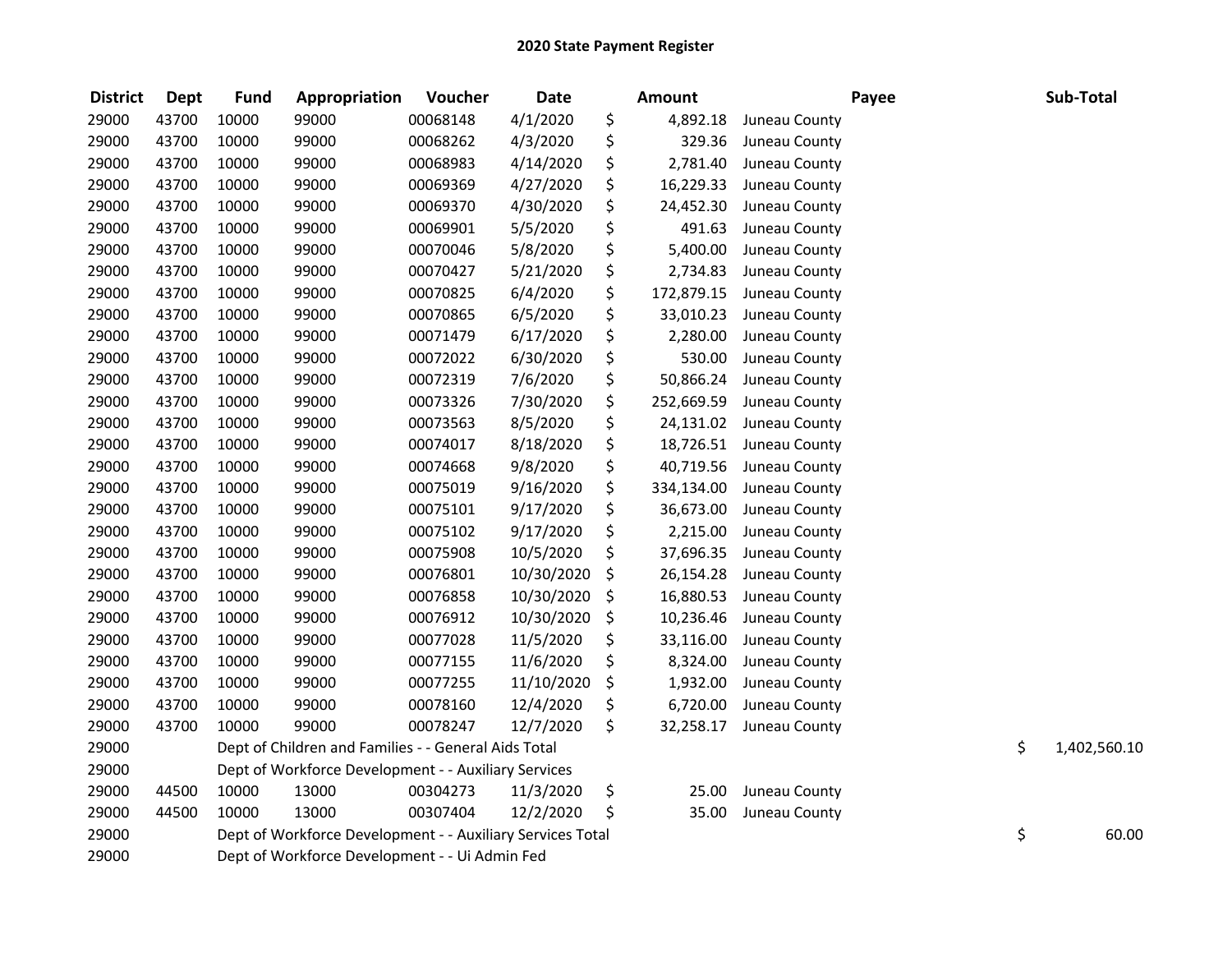| <b>District</b> | <b>Dept</b> | <b>Fund</b> | Appropriation                                                         | Voucher  | <b>Date</b> |     | <b>Amount</b> |                        | Payee | Sub-Total |
|-----------------|-------------|-------------|-----------------------------------------------------------------------|----------|-------------|-----|---------------|------------------------|-------|-----------|
| 29000           | 44500       | 10000       | 15100                                                                 | 00267648 | 1/14/2020   | \$  | 45.00         | Juneau County          |       |           |
| 29000           | 44500       | 10000       | 15100                                                                 | 00270889 | 2/4/2020    | \$  | 15.00         | Juneau County          |       |           |
| 29000           | 44500       | 10000       | 15100                                                                 | 00275619 | 3/3/2020    | \$  | 25.00         | Juneau County          |       |           |
| 29000           | 44500       | 10000       | 15100                                                                 | 00280603 | 4/2/2020    | \$  | 25.00         | Juneau County          |       |           |
| 29000           | 44500       | 10000       | 15100                                                                 | 00284497 | 5/4/2020    | \$  | 35.00         | Juneau County          |       |           |
| 29000           | 44500       | 10000       | 15100                                                                 | 00287347 | 6/2/2020    | \$  | 20.00         | Juneau County          |       |           |
| 29000           | 44500       | 10000       | 15100                                                                 | 00293605 | 8/4/2020    | \$  | 20.00         | Juneau County          |       |           |
| 29000           | 44500       | 10000       | 15100                                                                 | 00296641 | 9/2/2020    | \$  | 20.00         | Juneau County          |       |           |
| 29000           | 44500       | 10000       | 15100                                                                 | 00300312 | 10/2/2020   | \$  | 20.00         | Juneau County          |       |           |
| 29000           |             |             | Dept of Workforce Development - - Ui Admin Fed Total                  |          |             |     |               |                        | \$    | 225.00    |
| 29000           |             |             | Dept of Workforce Development - - Title Ib Aids State GPR             |          |             |     |               |                        |       |           |
| 29000           | 44500       | 10000       | 50900                                                                 | 00289812 | 7/9/2020    | \$  | 7.88          | Juneau County          |       |           |
| 29000           | 44500       | 10000       | 50900                                                                 | 00297040 | 9/18/2020   | \$  | 4.13          | Juneau County          |       |           |
| 29000           |             |             | Dept of Workforce Development - - Title Ib Aids State GPR Total       |          |             |     |               |                        | \$    | 12.01     |
| 29000           |             |             | Dept of Workforce Development - - Title Ib Aids Federal Prf           |          |             |     |               |                        |       |           |
| 29000           | 44500       | 10000       | 54400                                                                 | 00289812 | 7/9/2020    | \$  | 29.12         | Juneau County          |       |           |
| 29000           | 44500       | 10000       | 54400                                                                 | 00297040 | 9/18/2020   | \$  | 15.25         | Juneau County          |       |           |
| 29000           |             |             | Dept of Workforce Development - - Title Ib Aids Federal Prf Total     |          |             |     |               |                        | \$    | 44.37     |
| 29000           |             |             | Dept of Workforce Development - - Wc Ops Uninsured Emplyr Admin       |          |             |     |               |                        |       |           |
| 29000           | 44500       | 22700       | 17700                                                                 | 00288603 | 6/17/2020   | \$. | 15.00         | Juneau County          |       |           |
| 29000           | 44500       | 22700       | 17700                                                                 | 00288611 | 6/17/2020   | \$  | 45.00         | Juneau County          |       |           |
| 29000           |             |             | Dept of Workforce Development - - Wc Ops Uninsured Emplyr Admin Total |          |             |     |               |                        | \$    | 60.00     |
| 29000           |             |             | Department of Justice - - Legal Expenses                              |          |             |     |               |                        |       |           |
| 29000           | 45500       | 10000       | 10400                                                                 | 00079127 | 1/31/2020   | \$  | 20.00         | Juneau County          |       |           |
| 29000           |             |             | Department of Justice - - Legal Expenses Total                        |          |             |     |               |                        | \$    | 20.00     |
| 29000           |             |             | Department of Justice - - Crime Laboratories, Dna                     |          |             |     |               |                        |       |           |
| 29000           | 45500       | 10000       | 22100                                                                 | 00085833 | 7/16/2020   | \$  |               | 290.00 Juneau County   |       |           |
| 29000           |             |             | Department of Justice - - Crime Laboratories, Dna Total               |          |             |     |               |                        | \$    | 290.00    |
| 29000           |             |             | Department of Justice - - Law Enforcement Train, Local                |          |             |     |               |                        |       |           |
| 29000           | 45500       | 10000       | 23100                                                                 | 00091533 | 12/7/2020   | \$  |               | 6,720.00 Juneau County |       |           |
| 29000           |             |             | Department of Justice - - Law Enforcement Train, Local Total          |          |             |     |               |                        | \$    | 6,720.00  |
| 29000           |             |             | Department of Justice - - Federal Aid, Local Assistance               |          |             |     |               |                        |       |           |
| 29000           | 45500       | 10000       | 25100                                                                 | 00084344 | 6/2/2020    | \$  |               | 4,355.00 Juneau County |       |           |
| 29000           |             |             | Department of Justice - - Federal Aid, Local Assistance Total         |          |             |     |               |                        | \$    | 4,355.00  |
| 29000           |             |             | Department of Justice - - County-Tribal Programs, Local               |          |             |     |               |                        |       |           |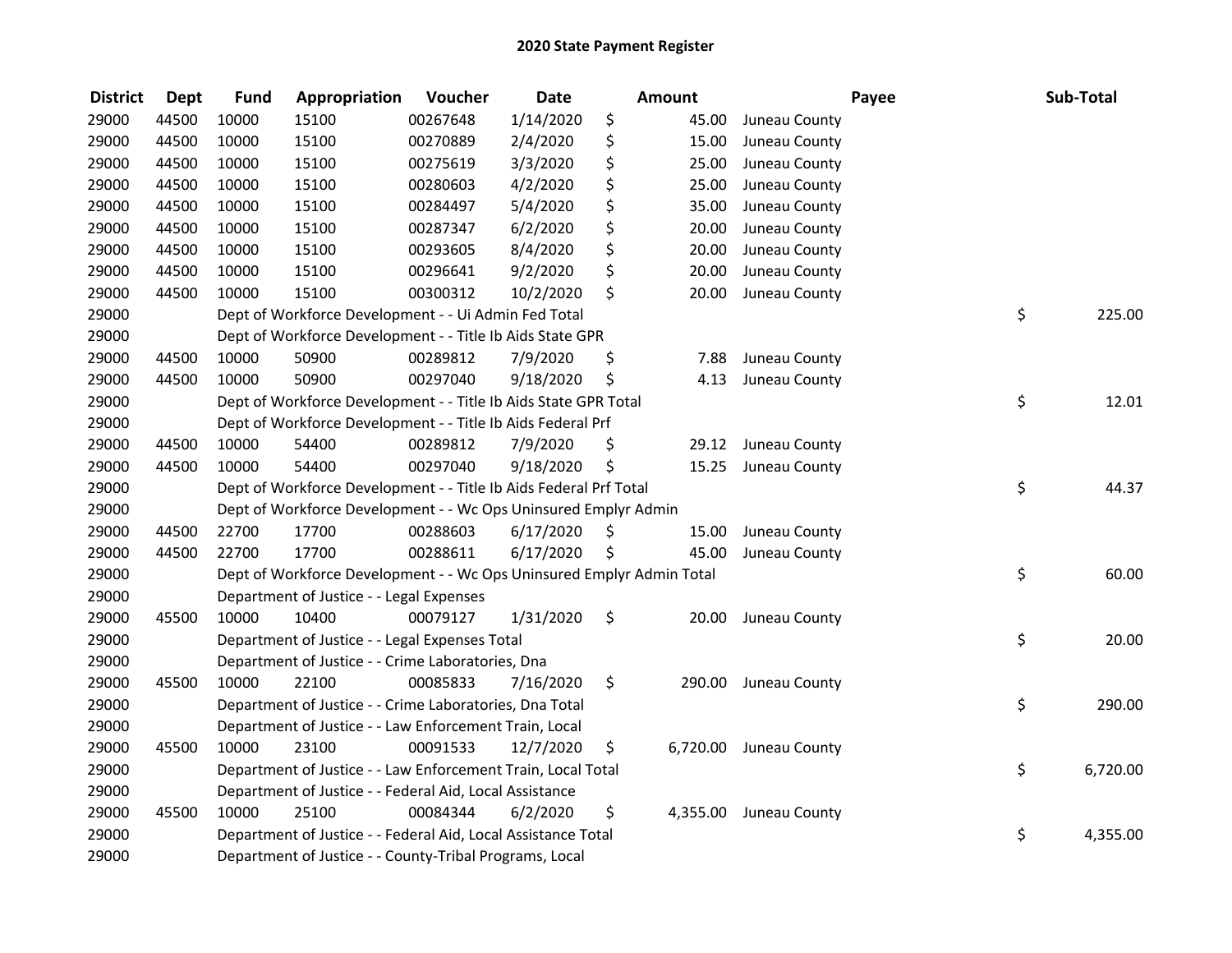| <b>District</b> | <b>Dept</b> | <b>Fund</b> | Appropriation                                                          | Voucher  | <b>Date</b> |     | <b>Amount</b> |                         | Payee | Sub-Total |
|-----------------|-------------|-------------|------------------------------------------------------------------------|----------|-------------|-----|---------------|-------------------------|-------|-----------|
| 29000           | 45500       | 10000       | 26300                                                                  | 00078405 | 1/15/2020   | \$  |               | 29,578.00 Juneau County |       |           |
| 29000           |             |             | Department of Justice - - County-Tribal Programs, Local Total          |          |             |     |               |                         | \$    | 29,578.00 |
| 29000           |             |             | Department of Justice - - Crime Victim Witness Assist                  |          |             |     |               |                         |       |           |
| 29000           | 45500       | 10000       | 53200                                                                  | 00080483 | 2/26/2020   | \$  |               | 16,478.59 Juneau County |       |           |
| 29000           | 45500       | 10000       | 53200                                                                  | 00086030 | 7/17/2020   | \$  |               | 13,452.83 Juneau County |       |           |
| 29000           |             |             | Department of Justice - - Crime Victim Witness Assist Total            |          |             |     |               |                         | \$    | 29,931.42 |
| 29000           |             |             | Department of Military Affairs - - Army Repair And Maintenance         |          |             |     |               |                         |       |           |
| 29000           | 46500       | 10000       | 10200                                                                  | 00071850 | 1/14/2020   | \$  | 147.95        | Juneau County           |       |           |
| 29000           | 46500       | 10000       | 10200                                                                  | 00073859 | 2/11/2020   | \$  | 406.04        | Juneau County           |       |           |
| 29000           | 46500       | 10000       | 10200                                                                  | 00074838 | 3/4/2020    | \$  | 159.27        | Juneau County           |       |           |
| 29000           |             |             | Department of Military Affairs - - Army Repair And Maintenance Total   |          |             |     |               |                         | \$    | 713.26    |
| 29000           |             |             | Department of Military Affairs - - Federal Aid-Service Contracts       |          |             |     |               |                         |       |           |
| 29000           | 46500       | 10000       | 14100                                                                  | 00071850 | 1/14/2020   | \$  | 443.85        | Juneau County           |       |           |
| 29000           | 46500       | 10000       | 14100                                                                  | 00072112 | 1/17/2020   | \$. | 4,026.74      | Juneau County           |       |           |
| 29000           | 46500       | 10000       | 14100                                                                  | 00073859 | 2/11/2020   | \$  | 1,218.15      | Juneau County           |       |           |
| 29000           | 46500       | 10000       | 14100                                                                  | 00074679 | 2/28/2020   | \$  | 11,645.14     | Juneau County           |       |           |
| 29000           | 46500       | 10000       | 14100                                                                  | 00074838 | 3/4/2020    | \$  | 477.84        | Juneau County           |       |           |
| 29000           | 46500       | 10000       | 14100                                                                  | 00080354 | 7/14/2020   | \$  | 5,294.97      | Juneau County           |       |           |
| 29000           | 46500       | 10000       | 14100                                                                  | 00081981 | 8/25/2020   | \$  | 435.78        | Juneau County           |       |           |
| 29000           | 46500       | 10000       | 14100                                                                  | 00083080 | 9/21/2020   | \$  | 2,589.83      | Juneau County           |       |           |
| 29000           | 46500       | 10000       | 14100                                                                  | 00083910 | 10/6/2020   | \$  | 4,809.76      | Juneau County           |       |           |
| 29000           |             |             | Department of Military Affairs - - Federal Aid-Service Contracts Total |          |             |     |               |                         | \$    | 30,942.06 |
| 29000           |             |             | Department of Military Affairs - - Disaster Recovery Aid               |          |             |     |               |                         |       |           |
| 29000           | 46500       | 10000       | 30500                                                                  | 00083819 | 10/2/2020   | \$  |               | 1,815.54 Juneau County  |       |           |
| 29000           |             |             | Department of Military Affairs - - Disaster Recovery Aid Total         |          |             |     |               |                         | \$    | 1,815.54  |
| 29000           |             |             | Department of Military Affairs - - Emergency Response Equipment        |          |             |     |               |                         |       |           |
| 29000           | 46500       | 10000       | 30800                                                                  | 00071814 | 1/14/2020   | \$  | 7,197.60      | Juneau County           |       |           |
| 29000           |             |             | Department of Military Affairs - - Emergency Response Equipment Total  |          |             |     |               |                         | \$    | 7,197.60  |
| 29000           |             |             | Department of Military Affairs - - Local Emer Planning Grants          |          |             |     |               |                         |       |           |
| 29000           | 46500       | 10000       | 33700                                                                  | 00086479 | 12/9/2020   | \$  |               | 10,883.28 Juneau County |       |           |
| 29000           |             |             | Department of Military Affairs - - Local Emer Planning Grants Total    |          |             |     |               |                         | \$    | 10,883.28 |
| 29000           |             |             | Department of Military Affairs - - Federal Aid, Local Assistance       |          |             |     |               |                         |       |           |
| 29000           | 46500       | 10000       | 34200                                                                  | 00076367 | 4/10/2020   | \$  |               | 66,559.56 Juneau County |       |           |
| 29000           | 46500       | 10000       | 34200                                                                  | 00083819 | 10/2/2020   | \$  |               | 10,893.24 Juneau County |       |           |
| 29000           |             |             | Department of Military Affairs - - Federal Aid, Local Assistance Total |          |             |     |               |                         | \$    | 77,452.80 |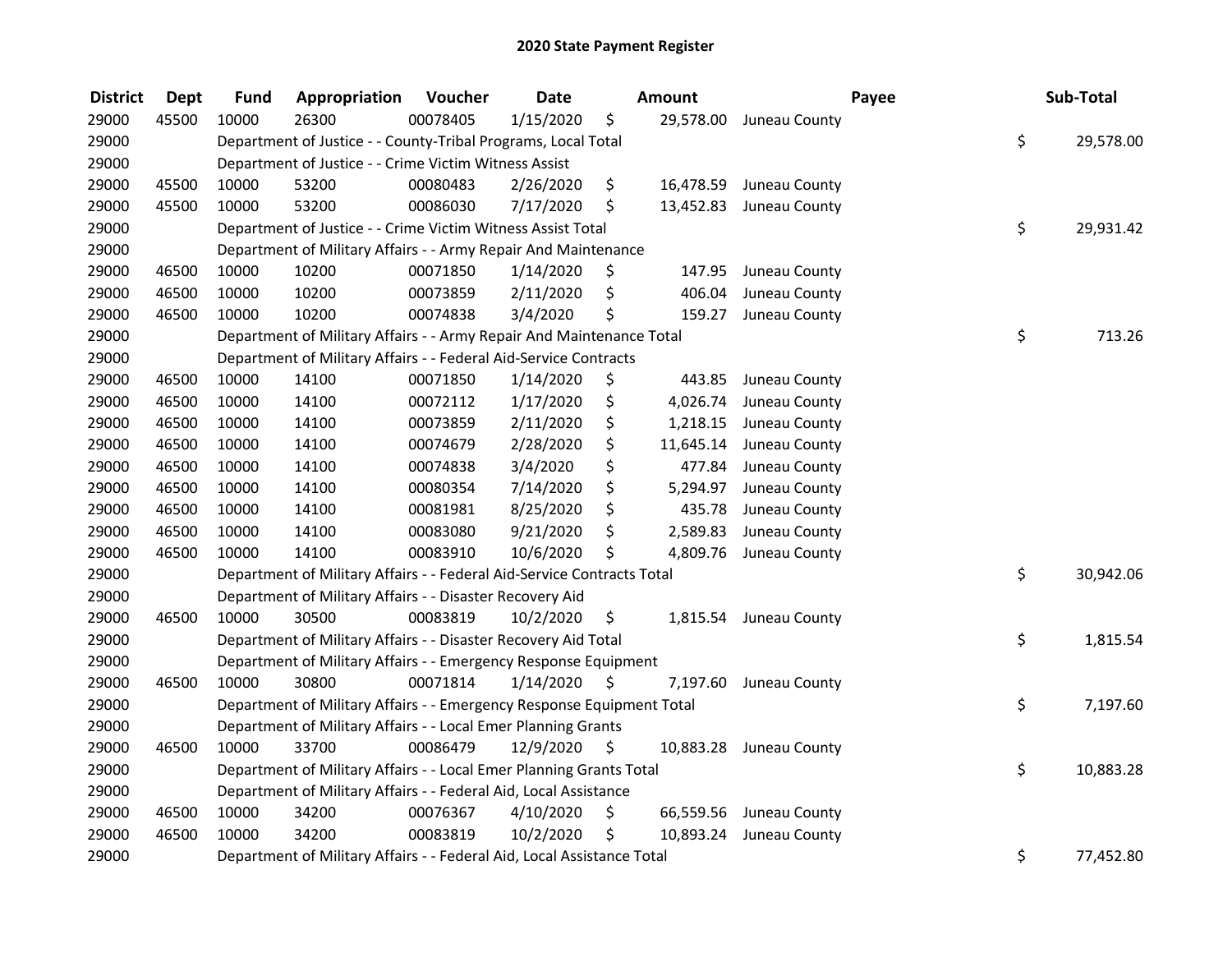| <b>District</b> | <b>Dept</b> | <b>Fund</b> | Appropriation                                                           | Voucher  | <b>Date</b> |     | <b>Amount</b> | Payee                    | Sub-Total        |
|-----------------|-------------|-------------|-------------------------------------------------------------------------|----------|-------------|-----|---------------|--------------------------|------------------|
| 29000           |             |             | Department of Military Affairs - - Federal Aid, Homeland Security       |          |             |     |               |                          |                  |
| 29000           | 46500       | 10000       | 35000                                                                   | 00072471 | 1/24/2020   | \$. | 11,851.96     | Juneau County            |                  |
| 29000           |             |             | Department of Military Affairs - - Federal Aid, Homeland Security Total |          |             |     |               |                          | \$<br>11,851.96  |
| 29000           |             |             | Department of Veterans Affairs - - County Grants                        |          |             |     |               |                          |                  |
| 29000           | 48500       | 58200       | 26700                                                                   | 00077458 | 2/24/2020   | \$  | 10,000.00     | Juneau County            |                  |
| 29000           |             |             | Department of Veterans Affairs - - County Grants Total                  |          |             |     |               |                          | \$<br>10,000.00  |
| 29000           |             |             | Department of Administration - - Federal Aid                            |          |             |     |               |                          |                  |
| 29000           | 50500       | 10000       | 14200                                                                   | 00129936 | 10/1/2020   | \$  | 46,835.25     | Juneau County            |                  |
| 29000           | 50500       | 10000       | 14200                                                                   | 00132164 | 11/13/2020  | \$  |               | 199,130.34 Juneau County |                  |
| 29000           | 50500       | 10000       | 14200                                                                   | 00134609 | 12/9/2020   | \$  |               | 197,111.91 Juneau County |                  |
| 29000           |             |             | Department of Administration - - Federal Aid Total                      |          |             |     |               |                          | \$<br>443,077.50 |
| 29000           |             |             | Department of Administration - - Federal Aid, Local Assistance          |          |             |     |               |                          |                  |
| 29000           | 50500       | 10000       | 74300                                                                   | 00115499 | 1/14/2020   | \$  | 45,719.00     | Juneau County            |                  |
| 29000           | 50500       | 10000       | 74300                                                                   | 00115601 | 1/24/2020   | \$  | 31,412.00     | Juneau County            |                  |
| 29000           | 50500       | 10000       | 74300                                                                   | 00115920 | 1/24/2020   | \$  | 59,179.00     | Juneau County            |                  |
| 29000           | 50500       | 10000       | 74300                                                                   | 00115963 | 1/24/2020   | \$  | 135,834.90    | Juneau County            |                  |
| 29000           | 50500       | 10000       | 74300                                                                   | 00116076 | 1/24/2020   | \$  | 44,325.00     | Juneau County            |                  |
| 29000           | 50500       | 10000       | 74300                                                                   | 00116818 | 2/3/2020    | \$  | 8,300.00      | Juneau County            |                  |
| 29000           | 50500       | 10000       | 74300                                                                   | 00116898 | 2/11/2020   | \$  | 13,827.79     | Juneau County            |                  |
| 29000           | 50500       | 10000       | 74300                                                                   | 00117259 | 2/12/2020   | \$  | 40,380.00     | Juneau County            |                  |
| 29000           | 50500       | 10000       | 74300                                                                   | 00117560 | 2/19/2020   | \$  | 21,145.00     | Juneau County            |                  |
| 29000           | 50500       | 10000       | 74300                                                                   | 00118003 | 3/4/2020    | \$  | 222,382.00    | Juneau County            |                  |
| 29000           | 50500       | 10000       | 74300                                                                   | 00118004 | 3/4/2020    | \$  | 11,985.89     | Juneau County            |                  |
| 29000           | 50500       | 10000       | 74300                                                                   | 00118173 | 3/4/2020    | \$  | 7,760.00      | Juneau County            |                  |
| 29000           | 50500       | 10000       | 74300                                                                   | 00118713 | 3/6/2020    | \$  | 73,355.00     | Juneau County            |                  |
| 29000           | 50500       | 10000       | 74300                                                                   | 00118810 | 3/17/2020   | \$  | 12,943.75     | Juneau County            |                  |
| 29000           | 50500       | 10000       | 74300                                                                   | 00118985 | 3/17/2020   | \$  | 52,782.00     | Juneau County            |                  |
| 29000           | 50500       | 10000       | 74300                                                                   | 00119559 | 3/24/2020   | \$  | 5,762.70      | Juneau County            |                  |
| 29000           | 50500       | 10000       | 74300                                                                   | 00119567 | 3/24/2020   | \$  | 10,076.00     | Juneau County            |                  |
| 29000           | 50500       | 10000       | 74300                                                                   | 00119573 | 3/24/2020   | \$  | 15,152.00     | Juneau County            |                  |
| 29000           | 50500       | 10000       | 74300                                                                   | 00119584 | 3/24/2020   | \$  | 37,565.22     | Juneau County            |                  |
| 29000           | 50500       | 10000       | 74300                                                                   | 00120339 | 4/2/2020    | \$  | 27,338.00     | Juneau County            |                  |
| 29000           | 50500       | 10000       | 74300                                                                   | 00120428 | 4/8/2020    | \$  | 15,208.37     | Juneau County            |                  |
| 29000           | 50500       | 10000       | 74300                                                                   | 00120581 | 4/13/2020   | \$  | 38,686.00     | Juneau County            |                  |
| 29000           | 50500       | 10000       | 74300                                                                   | 00120858 | 4/20/2020   | \$  | 58,696.00     | Juneau County            |                  |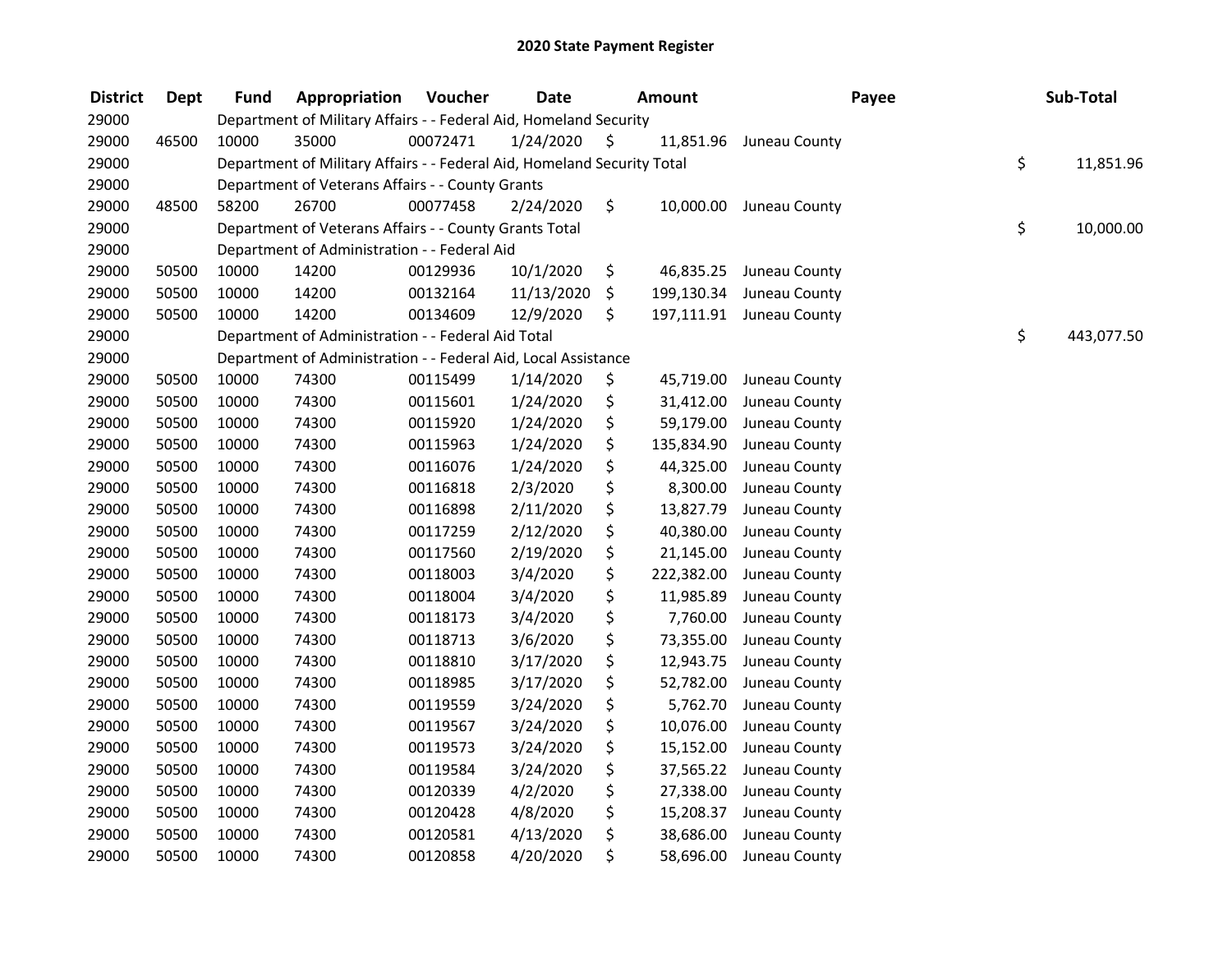| <b>District</b> | <b>Dept</b> | <b>Fund</b> | Appropriation | Voucher  | <b>Date</b> | <b>Amount</b>    |               | Payee | Sub-Total |
|-----------------|-------------|-------------|---------------|----------|-------------|------------------|---------------|-------|-----------|
| 29000           | 50500       | 10000       | 74300         | 00120951 | 4/20/2020   | \$<br>35,844.50  | Juneau County |       |           |
| 29000           | 50500       | 10000       | 74300         | 00121118 | 4/28/2020   | \$<br>45,145.00  | Juneau County |       |           |
| 29000           | 50500       | 10000       | 74300         | 00121120 | 4/28/2020   | \$<br>125,703.15 | Juneau County |       |           |
| 29000           | 50500       | 10000       | 74300         | 00121818 | 5/5/2020    | \$<br>25,387.00  | Juneau County |       |           |
| 29000           | 50500       | 10000       | 74300         | 00121940 | 5/5/2020    | \$<br>32,738.79  | Juneau County |       |           |
| 29000           | 50500       | 10000       | 74300         | 00121947 | 5/5/2020    | \$<br>53,396.00  | Juneau County |       |           |
| 29000           | 50500       | 10000       | 74300         | 00122190 | 5/15/2020   | \$<br>19,336.60  | Juneau County |       |           |
| 29000           | 50500       | 10000       | 74300         | 00122514 | 5/15/2020   | \$<br>14,852.00  | Juneau County |       |           |
| 29000           | 50500       | 10000       | 74300         | 00122586 | 5/21/2020   | \$<br>11,237.00  | Juneau County |       |           |
| 29000           | 50500       | 10000       | 74300         | 00122632 | 5/21/2020   | \$<br>64,315.00  | Juneau County |       |           |
| 29000           | 50500       | 10000       | 74300         | 00122674 | 5/21/2020   | \$<br>86,059.51  | Juneau County |       |           |
| 29000           | 50500       | 10000       | 74300         | 00122874 | 5/27/2020   | \$<br>57,908.00  | Juneau County |       |           |
| 29000           | 50500       | 10000       | 74300         | 00123007 | 6/3/2020    | \$<br>14,550.00  | Juneau County |       |           |
| 29000           | 50500       | 10000       | 74300         | 00123039 | 6/3/2020    | \$<br>36,757.00  | Juneau County |       |           |
| 29000           | 50500       | 10000       | 74300         | 00123422 | 6/16/2020   | \$<br>24,910.00  | Juneau County |       |           |
| 29000           | 50500       | 10000       | 74300         | 00123476 | 6/16/2020   | \$<br>85,003.00  | Juneau County |       |           |
| 29000           | 50500       | 10000       | 74300         | 00123716 | 6/16/2020   | \$<br>8,255.00   | Juneau County |       |           |
| 29000           | 50500       | 10000       | 74300         | 00123750 | 6/18/2020   | \$<br>13,614.25  | Juneau County |       |           |
| 29000           | 50500       | 10000       | 74300         | 00123751 | 6/18/2020   | \$<br>34,721.44  | Juneau County |       |           |
| 29000           | 50500       | 10000       | 74300         | 00124786 | 7/8/2020    | \$<br>19,707.00  | Juneau County |       |           |
| 29000           | 50500       | 10000       | 74300         | 00124830 | 7/8/2020    | \$<br>10,741.10  | Juneau County |       |           |
| 29000           | 50500       | 10000       | 74300         | 00124838 | 7/8/2020    | \$<br>14,344.12  | Juneau County |       |           |
| 29000           | 50500       | 10000       | 74300         | 00125014 | 7/9/2020    | \$<br>37,868.05  | Juneau County |       |           |
| 29000           | 50500       | 10000       | 74300         | 00125018 | 7/9/2020    | \$<br>49,616.00  | Juneau County |       |           |
| 29000           | 50500       | 10000       | 74300         | 00126843 | 8/12/2020   | \$<br>25,094.00  | Juneau County |       |           |
| 29000           | 50500       | 10000       | 74300         | 00126858 | 8/12/2020   | \$<br>78,239.22  | Juneau County |       |           |
| 29000           | 50500       | 10000       | 74300         | 00127059 | 8/18/2020   | \$<br>112,714.00 | Juneau County |       |           |
| 29000           | 50500       | 10000       | 74300         | 00127135 | 8/18/2020   | \$<br>32,465.46  | Juneau County |       |           |
| 29000           | 50500       | 10000       | 74300         | 00127197 | 8/19/2020   | \$<br>28,562.00  | Juneau County |       |           |
| 29000           | 50500       | 10000       | 74300         | 00127510 | 8/24/2020   | \$<br>41,839.65  | Juneau County |       |           |
| 29000           | 50500       | 10000       | 74300         | 00127557 | 8/24/2020   | \$<br>64,693.00  | Juneau County |       |           |
| 29000           | 50500       | 10000       | 74300         | 00127713 | 9/2/2020    | \$<br>12,138.00  | Juneau County |       |           |
| 29000           | 50500       | 10000       | 74300         | 00127717 | 9/2/2020    | \$<br>16,023.00  | Juneau County |       |           |
| 29000           | 50500       | 10000       | 74300         | 00127720 | 9/2/2020    | \$<br>97,532.00  | Juneau County |       |           |
| 29000           | 50500       | 10000       | 74300         | 00128078 | 9/8/2020    | \$<br>44,240.00  | Juneau County |       |           |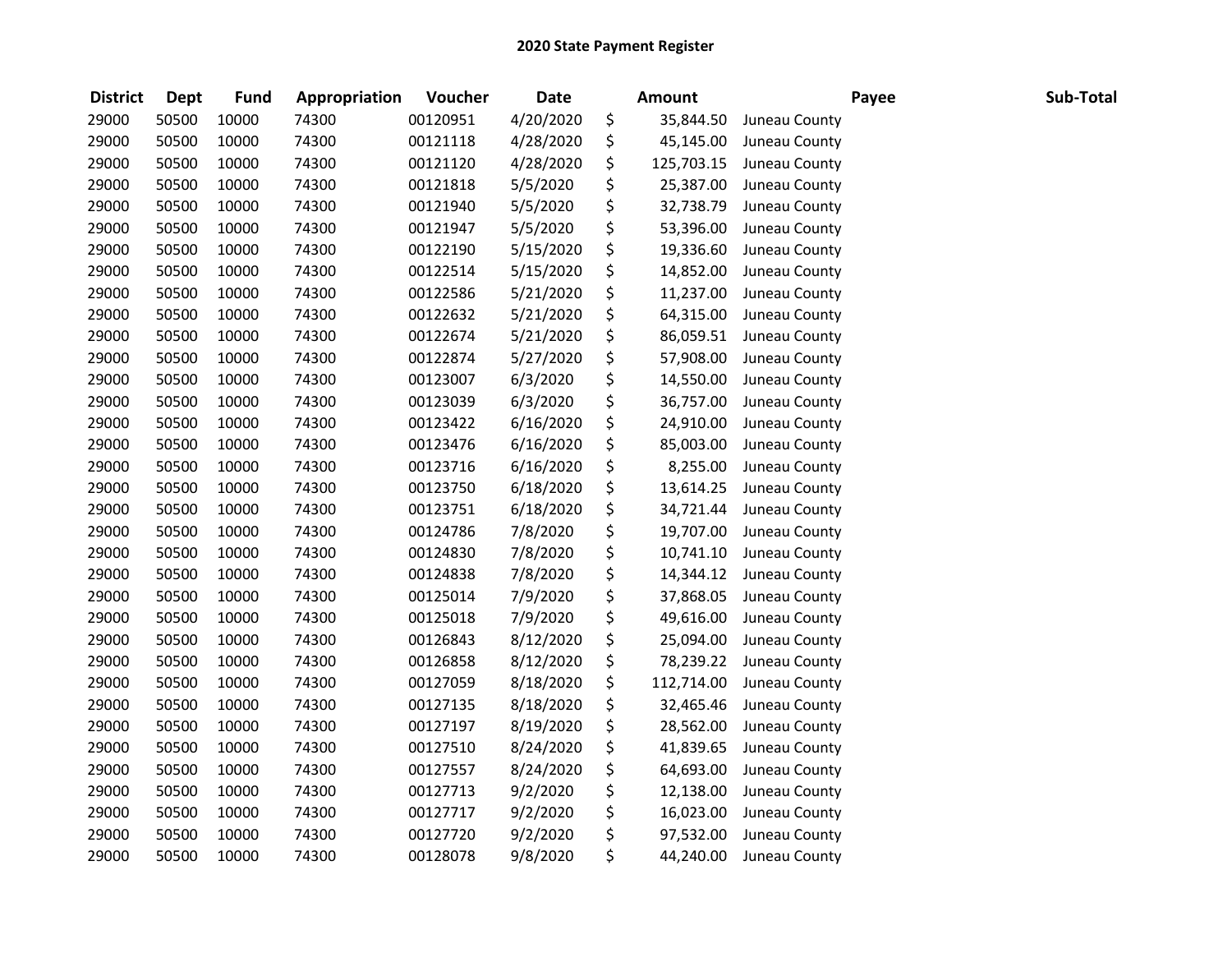| <b>District</b> | <b>Dept</b> | <b>Fund</b> | Appropriation                                                        | Voucher  | <b>Date</b>   | <b>Amount</b>    |               | Payee | Sub-Total          |
|-----------------|-------------|-------------|----------------------------------------------------------------------|----------|---------------|------------------|---------------|-------|--------------------|
| 29000           | 50500       | 10000       | 74300                                                                | 00128079 | 9/8/2020      | \$<br>44,190.26  | Juneau County |       |                    |
| 29000           | 50500       | 10000       | 74300                                                                | 00128916 | 9/25/2020     | \$<br>139,428.00 | Juneau County |       |                    |
| 29000           | 50500       | 10000       | 74300                                                                | 00128932 | 9/25/2020     | \$<br>108,382.69 | Juneau County |       |                    |
| 29000           | 50500       | 10000       | 74300                                                                | 00129059 | 9/25/2020     | \$<br>73,197.00  | Juneau County |       |                    |
| 29000           | 50500       | 10000       | 74300                                                                | 00129082 | 9/25/2020     | \$<br>103,635.00 | Juneau County |       |                    |
| 29000           | 50500       | 10000       | 74300                                                                | 00129660 | 10/2/2020     | \$<br>73,606.36  | Juneau County |       |                    |
| 29000           | 50500       | 10000       | 74300                                                                | 00130529 | 10/13/2020    | \$<br>51,489.00  | Juneau County |       |                    |
| 29000           | 50500       | 10000       | 74300                                                                | 00130670 | 10/16/2020    | \$<br>26,623.91  | Juneau County |       |                    |
| 29000           | 50500       | 10000       | 74300                                                                | 00130699 | 10/16/2020    | \$<br>54,443.00  | Juneau County |       |                    |
| 29000           | 50500       | 10000       | 74300                                                                | 00130945 | 10/21/2020    | \$<br>83,965.00  | Juneau County |       |                    |
| 29000           | 50500       | 10000       | 74300                                                                | 00131051 | 10/21/2020    | \$<br>6,339.62   | Juneau County |       |                    |
| 29000           | 50500       | 10000       | 74300                                                                | 00131309 | 11/2/2020     | \$<br>77,150.00  | Juneau County |       |                    |
| 29000           | 50500       | 10000       | 74300                                                                | 00131310 | 11/2/2020     | \$<br>138,890.86 | Juneau County |       |                    |
| 29000           | 50500       | 10000       | 74300                                                                | 00132420 | 11/10/2020    | \$<br>11,820.97  | Juneau County |       |                    |
| 29000           | 50500       | 10000       | 74300                                                                | 00132716 | 11/17/2020    | \$<br>51,530.88  | Juneau County |       |                    |
| 29000           | 50500       | 10000       | 74300                                                                | 00133343 | 11/27/2020    | \$<br>7,525.88   | Juneau County |       |                    |
| 29000           | 50500       | 10000       | 74300                                                                | 00133762 | 12/7/2020     | \$<br>25,671.00  | Juneau County |       |                    |
| 29000           | 50500       | 10000       | 74300                                                                | 00135898 | 12/14/2020    | \$<br>29,741.54  | Juneau County |       |                    |
| 29000           | 50500       | 10000       | 74300                                                                | 00136806 | 12/22/2020    | \$<br>101,114.56 | Juneau County |       |                    |
| 29000           | 50500       | 10000       | 74300                                                                | 00136887 | 12/22/2020    | \$<br>31,885.00  | Juneau County |       |                    |
| 29000           | 50500       | 10000       | 74300                                                                | 00136889 | 12/22/2020    | \$<br>15,861.00  | Juneau County |       |                    |
| 29000           | 50500       | 10000       | 74300                                                                | 00136955 | 12/30/2020    | \$<br>123,611.24 | Juneau County |       |                    |
| 29000           | 50500       | 10000       | 74300                                                                | 00137167 | 12/30/2020    | \$<br>89,167.00  | Juneau County |       |                    |
| 29000           | 50500       | 10000       | 74300                                                                | 00137360 | 12/30/2020 \$ | 18,267.55        | Juneau County |       |                    |
| 29000           |             |             | Department of Administration - - Federal Aid, Local Assistance Total |          |               |                  |               |       | \$<br>3,952,902.78 |
| 29000           |             |             | Department of Administration - - Low-Income Assistance Grants        |          |               |                  |               |       |                    |
| 29000           | 50500       | 23500       | 37100                                                                | 00115858 | 1/15/2020     | \$<br>6,392.15   | Juneau County |       |                    |
| 29000           | 50500       | 23500       | 37100                                                                | 00118344 | 3/2/2020      | \$<br>7,637.41   | Juneau County |       |                    |
| 29000           | 50500       | 23500       | 37100                                                                | 00119390 | 3/17/2020     | \$<br>6,869.83   | Juneau County |       |                    |
| 29000           | 50500       | 23500       | 37100                                                                | 00121842 | 4/29/2020     | \$<br>6,881.91   | Juneau County |       |                    |
| 29000           | 50500       | 23500       | 37100                                                                | 00122602 | 5/15/2020     | \$<br>6,449.40   | Juneau County |       |                    |
| 29000           | 50500       | 23500       | 37100                                                                | 00123923 | 6/16/2020     | \$<br>7,575.13   | Juneau County |       |                    |
| 29000           | 50500       | 23500       | 37100                                                                | 00126100 | 7/29/2020     | \$<br>8,363.56   | Juneau County |       |                    |
| 29000           | 50500       | 23500       | 37100                                                                | 00127211 | 8/17/2020     | \$<br>9,255.16   | Juneau County |       |                    |
| 29000           | 50500       | 23500       | 37100                                                                | 00129614 | 9/29/2020     | \$<br>10,001.76  | Juneau County |       |                    |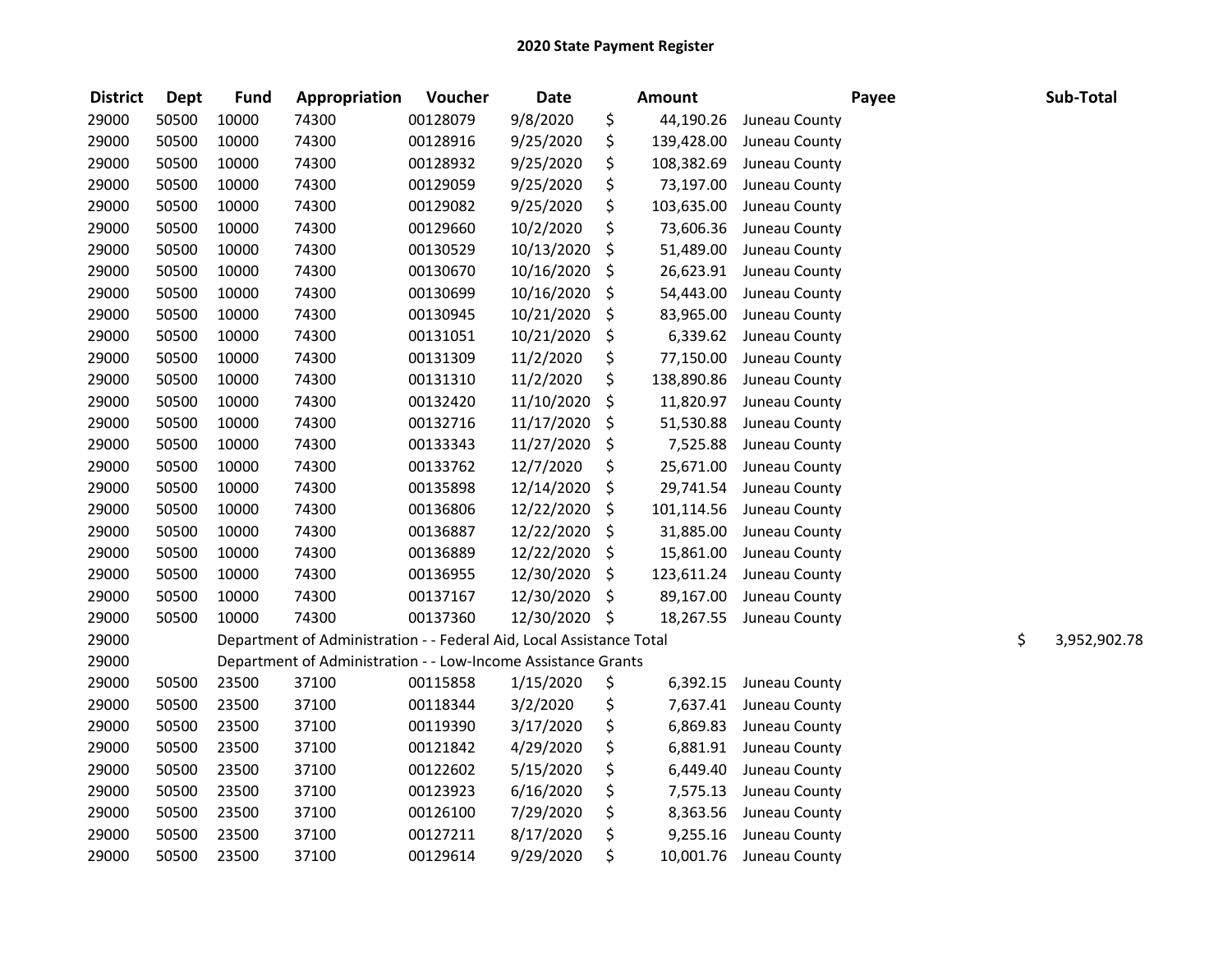| <b>District</b> | <b>Dept</b> | <b>Fund</b> | Appropriation                                                                                     | Voucher  | <b>Date</b>   | <b>Amount</b>   |               | Payee | Sub-Total        |
|-----------------|-------------|-------------|---------------------------------------------------------------------------------------------------|----------|---------------|-----------------|---------------|-------|------------------|
| 29000           | 50500       | 23500       | 37100                                                                                             | 00131014 | 10/15/2020    | \$<br>7,461.12  | Juneau County |       |                  |
| 29000           | 50500       | 23500       | 37100                                                                                             | 00133609 | 12/1/2020     | \$<br>14,227.00 | Juneau County |       |                  |
| 29000           | 50500       | 23500       | 37100                                                                                             | 00136741 | 12/15/2020 \$ | 10,520.04       | Juneau County |       |                  |
| 29000           |             |             | Department of Administration - - Low-Income Assistance Grants Total                               |          |               |                 |               |       | \$<br>101,634.47 |
| 29000           |             |             | Department of Administration - - Land Information Program; Loca                                   |          |               |                 |               |       |                  |
| 29000           | 50500       | 26900       | 17300                                                                                             | 00117312 | 2/14/2020     | \$<br>1,000.00  | Juneau County |       |                  |
| 29000           | 50500       | 26900       | 17300                                                                                             | 00119429 | 4/2/2020      | \$<br>58,248.00 | Juneau County |       |                  |
| 29000           | 50500       | 26900       | 17300                                                                                             | 00122441 | 5/14/2020     | \$<br>20,000.00 | Juneau County |       |                  |
| 29000           | 50500       | 26900       | 17300                                                                                             | 00127848 | 9/1/2020      | \$<br>20,000.00 | Juneau County |       |                  |
| 29000           |             |             | Department of Administration - - Land Information Program; Loca Total                             |          |               |                 |               |       | \$<br>99,248.00  |
| 29000           |             |             | Elections Commission - - 2018 Hava Election Security                                              |          |               |                 |               |       |                  |
| 29000           | 51000       | 22000       | 18200                                                                                             | 00004318 | 8/21/2020     | \$<br>41,517.80 | Juneau County |       |                  |
| 29000           |             |             | Elections Commission - - 2018 Hava Election Security Total                                        |          |               |                 |               |       | \$<br>41,517.80  |
| 29000           |             |             | Public Defender Board - - Trial Representation                                                    |          |               |                 |               |       |                  |
| 29000           | 55000       | 10000       | 10300                                                                                             | 00230946 | 1/21/2020     | \$<br>9.71      | Juneau County |       |                  |
| 29000           | 55000       | 10000       | 10300                                                                                             | 00236190 | 2/26/2020     | \$<br>1.60      | Juneau County |       |                  |
| 29000           | 55000       | 10000       | 10300                                                                                             | 00250707 | 6/19/2020     | \$<br>4.40      | Juneau County |       |                  |
| 29000           | 55000       | 10000       | 10300                                                                                             | 00263025 | 10/2/2020     | \$<br>752.20    | Juneau County |       |                  |
| 29000           |             |             | Public Defender Board - - Trial Representation Total                                              |          |               |                 |               |       | \$<br>767.91     |
| 29000           |             |             | Public Defender Board - - Transcript, Discovery and Records Provided to the Public Defender Board |          |               |                 |               |       |                  |
| 29000           | 55000       | 10000       | 10600                                                                                             | 00228596 | 1/3/2020      | \$<br>14.00     | Juneau County |       |                  |
| 29000           | 55000       | 10000       | 10600                                                                                             | 00234861 | 2/14/2020     | \$<br>76.20     | Juneau County |       |                  |
| 29000           | 55000       | 10000       | 10600                                                                                             | 00238128 | 3/13/2020     | \$<br>310.00    | Juneau County |       |                  |
| 29000           | 55000       | 10000       | 10600                                                                                             | 00241279 | 4/1/2020      | \$<br>605.00    | Juneau County |       |                  |
| 29000           | 55000       | 10000       | 10600                                                                                             | 00245421 | 5/20/2020     | \$<br>32.05     | Juneau County |       |                  |
| 29000           | 55000       | 10000       | 10600                                                                                             | 00245586 | 5/21/2020     | \$<br>10.60     | Juneau County |       |                  |
| 29000           | 55000       | 10000       | 10600                                                                                             | 00247399 | 5/13/2020     | \$<br>50.00     | Juneau County |       |                  |
| 29000           | 55000       | 10000       | 10600                                                                                             | 00253142 | 6/23/2020     | \$<br>47.40     | Juneau County |       |                  |
| 29000           | 55000       | 10000       | 10600                                                                                             | 00253303 | 6/26/2020     | \$<br>487.00    | Juneau County |       |                  |
| 29000           | 55000       | 10000       | 10600                                                                                             | 00255950 | 7/15/2020     | \$<br>367.00    | Juneau County |       |                  |
| 29000           | 55000       | 10000       | 10600                                                                                             | 00260296 | 9/2/2020      | \$<br>5.80      | Juneau County |       |                  |
| 29000           | 55000       | 10000       | 10600                                                                                             | 00260297 | 9/2/2020      | \$<br>53.80     | Juneau County |       |                  |
| 29000           | 55000       | 10000       | 10600                                                                                             | 00260298 | 9/2/2020      | \$<br>28.80     | Juneau County |       |                  |
| 29000           | 55000       | 10000       | 10600                                                                                             | 00260299 | 9/2/2020      | \$<br>19.40     | Juneau County |       |                  |
| 29000           | 55000       | 10000       | 10600                                                                                             | 00260311 | 9/2/2020      | \$<br>435.00    | Juneau County |       |                  |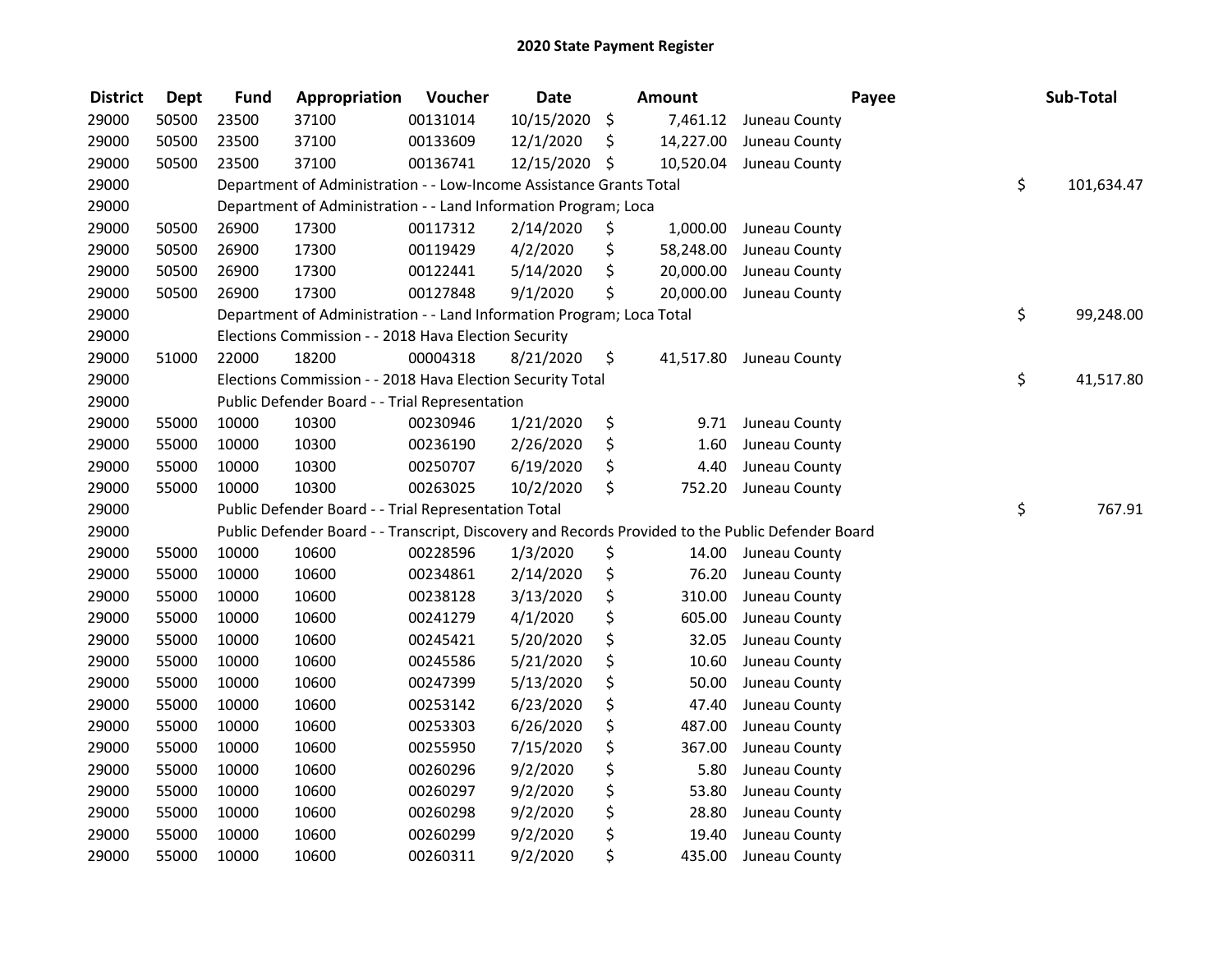| <b>District</b> | <b>Dept</b> | <b>Fund</b> | Appropriation                                                         | Voucher  | <b>Date</b>   |     | Amount     | Payee                                                                                                   | Sub-Total          |
|-----------------|-------------|-------------|-----------------------------------------------------------------------|----------|---------------|-----|------------|---------------------------------------------------------------------------------------------------------|--------------------|
| 29000           | 55000       | 10000       | 10600                                                                 | 00265189 | 10/23/2020    | \$  | 930.00     | Juneau County                                                                                           |                    |
| 29000           | 55000       | 10000       | 10600                                                                 | 00270826 | 12/15/2020 \$ |     |            | 380.00 Juneau County                                                                                    |                    |
| 29000           |             |             |                                                                       |          |               |     |            | Public Defender Board - - Transcript, Discovery and Records Provided to the Public Defender Board Total | \$<br>3,852.05     |
| 29000           |             |             | Department of Revenue - - Warrants and Satisfactions                  |          |               |     |            |                                                                                                         |                    |
| 29000           | 56600       | 10000       | 10100                                                                 | 00155714 | 1/31/2020     | \$  |            | 435.00 Juneau County                                                                                    |                    |
| 29000           | 56600       | 10000       | 10100                                                                 | 00160310 | 3/13/2020     | \$  | 92.50      | Juneau County                                                                                           |                    |
| 29000           | 56600       | 10000       | 10100                                                                 | 00176525 | 7/22/2020     | \$  | 210.50     | Juneau County                                                                                           |                    |
| 29000           | 56600       | 10000       | 10100                                                                 | 00176547 | 7/31/2020     | \$  | 360.00     | Juneau County                                                                                           |                    |
| 29000           | 56600       | 10000       | 10100                                                                 | 00177932 | 8/4/2020      | \$  | 210.50     | Juneau County                                                                                           |                    |
| 29000           | 56600       | 10000       | 10100                                                                 | 00184581 | 11/27/2020    | \$  | 210.50     | Juneau County                                                                                           |                    |
| 29000           |             |             | Department of Revenue - - Warrants and Satisfactions Total            |          |               |     |            |                                                                                                         | \$<br>1,519.00     |
| 29000           |             |             | Circuit Courts - - Circuit Court Costs                                |          |               |     |            |                                                                                                         |                    |
| 29000           | 62500       | 10000       | 10500                                                                 | 00001763 | 1/17/2020     | \$  | 65,299.00  | Juneau County                                                                                           |                    |
| 29000           | 62500       | 10000       | 10500                                                                 | 00001957 | 7/17/2020     | \$  | 118,461.00 | Juneau County                                                                                           |                    |
| 29000           |             |             | Circuit Courts - - Circuit Court Costs Total                          |          |               |     |            |                                                                                                         | \$<br>183,760.00   |
| 29000           |             |             | Shared Revenue and Tax Relief - - County And Municipal Aid            |          |               |     |            |                                                                                                         |                    |
| 29000           | 83500       | 10000       | 10500                                                                 | 00068230 | 7/27/2020     | \$. | 140,930.00 | Juneau County                                                                                           |                    |
| 29000           | 83500       | 10000       | 10500                                                                 | 00072197 | 11/16/2020 \$ |     |            | 798,603.32 Juneau County                                                                                |                    |
| 29000           |             |             | Shared Revenue and Tax Relief - - County And Municipal Aid Total      |          |               |     |            |                                                                                                         | \$<br>939,533.32   |
| 29000           |             |             | Shared Revenue and Tax Relief - - Exempt Computer Aid                 |          |               |     |            |                                                                                                         |                    |
| 29000           | 83500       | 10000       | 10900                                                                 | 00064601 | 7/27/2020     | \$  |            | 10,527.66 Juneau County                                                                                 |                    |
| 29000           |             |             | Shared Revenue and Tax Relief - - Exempt Computer Aid Total           |          |               |     |            |                                                                                                         | \$<br>10,527.66    |
| 29000           |             |             | Shared Revenue and Tax Relief - - Utility Aid                         |          |               |     |            |                                                                                                         |                    |
| 29000           | 83500       | 10000       | 11000                                                                 | 00068230 | 7/27/2020     | \$  |            | 20,075.85 Juneau County                                                                                 |                    |
| 29000           | 83500       | 10000       | 11000                                                                 | 00072197 | 11/16/2020    | \$  |            | 122,616.73 Juneau County                                                                                |                    |
| 29000           |             |             | Shared Revenue and Tax Relief - - Utility Aid Total                   |          |               |     |            |                                                                                                         | \$<br>142,692.58   |
| 29000           |             |             | Shared Revenue and Tax Relief - - Personal Property Aid               |          |               |     |            |                                                                                                         |                    |
| 29000           | 83500       | 10000       | 11100                                                                 | 00059964 | 5/4/2020      | \$  |            | 30,812.02 Juneau County                                                                                 |                    |
| 29000           |             |             | Shared Revenue and Tax Relief - - Personal Property Aid Total         |          |               |     |            |                                                                                                         | \$<br>30,812.02    |
| 29000           |             |             | Shared Revenue and Tax Relief - - School Lvy Tx/First Dollar Cr       |          |               |     |            |                                                                                                         |                    |
| 29000           | 83500       | 10000       | 30200                                                                 | 00063942 | 7/27/2020     | \$  |            | 973,153.71 Juneau County                                                                                |                    |
| 29000           | 83500       | 10000       | 30200                                                                 | 00067333 | 7/27/2020     | \$  |            | 3,731,017.82 Juneau County                                                                              |                    |
| 29000           |             |             | Shared Revenue and Tax Relief - - School Lvy Tx/First Dollar Cr Total |          |               |     |            |                                                                                                         | \$<br>4,704,171.53 |
| 29000           |             |             | Shared Revenue and Tax Relief - - Lottery & Gaming Credit             |          |               |     |            |                                                                                                         |                    |
| 29000           | 83500       | 52100       | 36300                                                                 | 00055665 | 3/23/2020     | \$  |            | 1,356,096.57 Juneau County                                                                              |                    |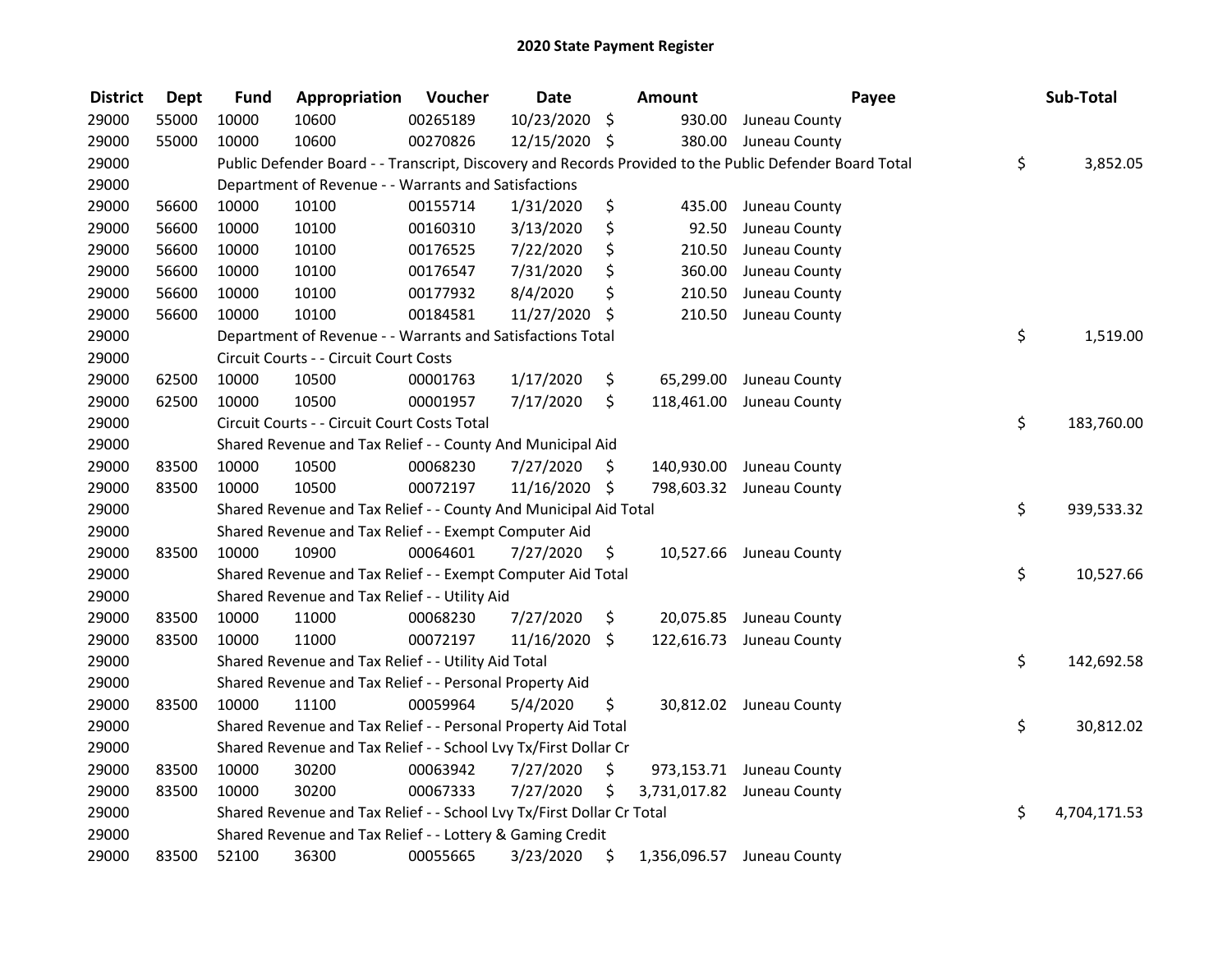| <b>District</b> | Dept | Fund | <b>Appropriation</b>                                            | Voucher | Date | Amount | Payee | Sub-Total     |
|-----------------|------|------|-----------------------------------------------------------------|---------|------|--------|-------|---------------|
| 29000           |      |      | Shared Revenue and Tax Relief - - Lottery & Gaming Credit Total |         |      |        |       | 1,356,096.57  |
| 29000 Total     |      |      |                                                                 |         |      |        |       | 23.045.622.11 |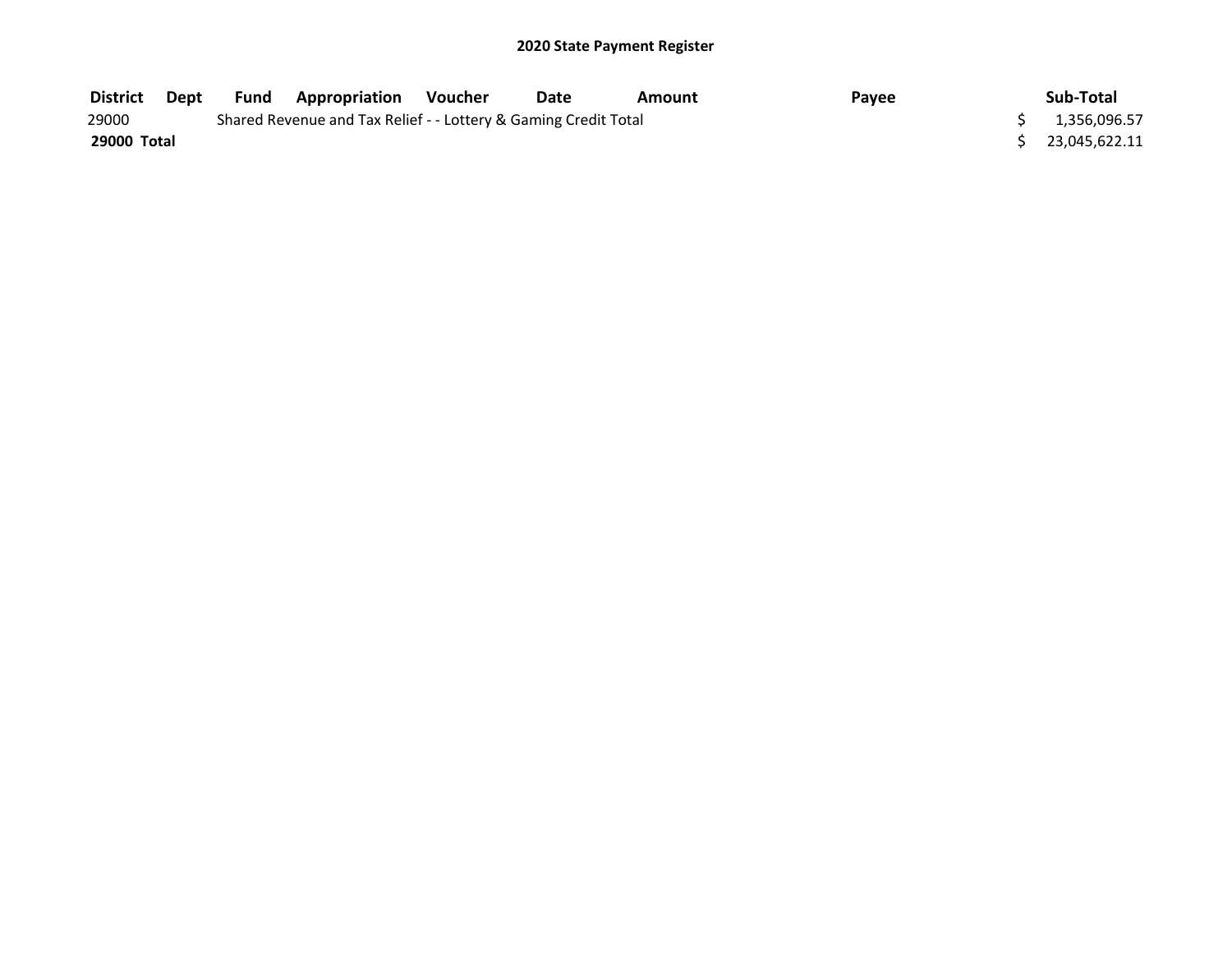| <b>District</b> | <b>Dept</b> | Fund  | Appropriation                                                      | Voucher  | <b>Date</b>   |      | Amount    | Payee                     | Sub-Total        |
|-----------------|-------------|-------|--------------------------------------------------------------------|----------|---------------|------|-----------|---------------------------|------------------|
| 29002           |             |       | Dept of Safety & Prof Services - - Fire Dues Distribution          |          |               |      |           |                           |                  |
| 29002           | 16500       | 10000 | 22500                                                              | 00036287 | 7/20/2020     | \$   |           | 4,735.85 Town of Armenia  |                  |
| 29002           |             |       | Dept of Safety & Prof Services - - Fire Dues Distribution Total    |          |               |      |           |                           | \$<br>4,735.85   |
| 29002           |             |       | Dept of Natural Resources - - Aids In Lieu Of Taxes - Gener        |          |               |      |           |                           |                  |
| 29002           | 37000       | 10000 | 50300                                                              | 00385477 | 1/24/2020     | \$   |           | 19,537.47 Town of Armenia |                  |
| 29002           | 37000       | 10000 | 50300                                                              | 00385478 | 1/24/2020     | \$   | 12,057.90 | Town of Armenia           |                  |
| 29002           | 37000       | 10000 | 50300                                                              | 00405170 | 4/21/2020     | \$   | 305.08    | Town of Armenia           |                  |
| 29002           |             |       | Dept of Natural Resources - - Aids In Lieu Of Taxes - Gener Total  |          |               |      |           |                           | \$<br>31,900.45  |
| 29002           |             |       | Dept of Natural Resources - - General Program Operations --        |          |               |      |           |                           |                  |
| 29002           | 37000       | 21200 | 25400                                                              | 00410598 | 5/18/2020     | \$   |           | 322.50 Town of Armenia    |                  |
| 29002           | 37000       | 21200 | 25400                                                              | 00448282 | 12/4/2020     | \$   |           | 1,148.13 Town of Armenia  |                  |
| 29002           |             |       | Dept of Natural Resources - - General Program Operations -- Total  |          |               |      |           |                           | \$<br>1,470.63   |
| 29002           |             |       | Dept of Natural Resources - - Resaids - Cnty Forst, Cl & Mfl       |          |               |      |           |                           |                  |
| 29002           | 37000       | 21200 | 57100                                                              | 00417216 | 6/18/2020     | - \$ |           | 2,745.61 Town of Armenia  |                  |
| 29002           |             |       | Dept of Natural Resources - - Resaids - Cnty Forst, Cl & Mfl Total |          |               |      |           |                           | \$<br>2,745.61   |
| 29002           |             |       | Dept of Natural Resources - - Fin Asst For Responsible Units       |          |               |      |           |                           |                  |
| 29002           | 37000       | 27400 | 67000                                                              | 00412795 | 5/29/2020     | \$   | 1,659.03  | Town of Armenia           |                  |
| 29002           |             |       | Dept of Natural Resources - - Fin Asst For Responsible Units Total |          |               |      |           |                           | \$<br>1,659.03   |
| 29002           |             |       | WI Dept of Transportation - - Trns Aids To Mnc.-Sf                 |          |               |      |           |                           |                  |
| 29002           | 39500       | 21100 | 19100                                                              | 00476234 | 1/6/2020      | \$   |           | 70,299.00 Town of Armenia |                  |
| 29002           | 39500       | 21100 | 19100                                                              | 00506089 | 4/6/2020      | \$   |           | 70,299.00 Town of Armenia |                  |
| 29002           | 39500       | 21100 | 19100                                                              | 00543081 | 7/6/2020      | \$   |           | 70,299.00 Town of Armenia |                  |
| 29002           | 39500       | 21100 | 19100                                                              | 00585907 | 10/5/2020     | \$   |           | 70,299.00 Town of Armenia |                  |
| 29002           |             |       | WI Dept of Transportation - - Trns Aids To Mnc.-Sf Total           |          |               |      |           |                           | \$<br>281,196.00 |
| 29002           |             |       | Elections Commission - - 2018 Hava Election Security               |          |               |      |           |                           |                  |
| 29002           | 51000       | 22000 | 18200                                                              | 00003627 | 6/30/2020     | \$   |           | 685.10 Town of Armenia    |                  |
| 29002           |             |       | Elections Commission - - 2018 Hava Election Security Total         |          |               |      |           |                           | \$<br>685.10     |
| 29002           |             |       | Shared Revenue and Tax Relief - - County And Municipal Aid         |          |               |      |           |                           |                  |
| 29002           | 83500       | 10000 | 10500                                                              | 00072169 | 11/16/2020 \$ |      |           | 10,279.89 Town of Armenia |                  |
| 29002           |             |       | Shared Revenue and Tax Relief - - County And Municipal Aid Total   |          |               |      |           |                           | \$<br>10,279.89  |
| 29002           |             |       | Shared Revenue and Tax Relief - - Exempt Computer Aid              |          |               |      |           |                           |                  |
| 29002           | 83500       | 10000 | 10900                                                              | 00065345 | 7/27/2020     | \$   | 4.16      | Town of Armenia           |                  |
| 29002           |             |       | Shared Revenue and Tax Relief - - Exempt Computer Aid Total        |          |               |      |           |                           | \$<br>4.16       |
| 29002           |             |       | Shared Revenue and Tax Relief - - Utility Aid                      |          |               |      |           |                           |                  |
| 29002           | 83500       | 10000 | 11000                                                              | 00068202 | 7/27/2020     | \$   |           | 109.69 Town of Armenia    |                  |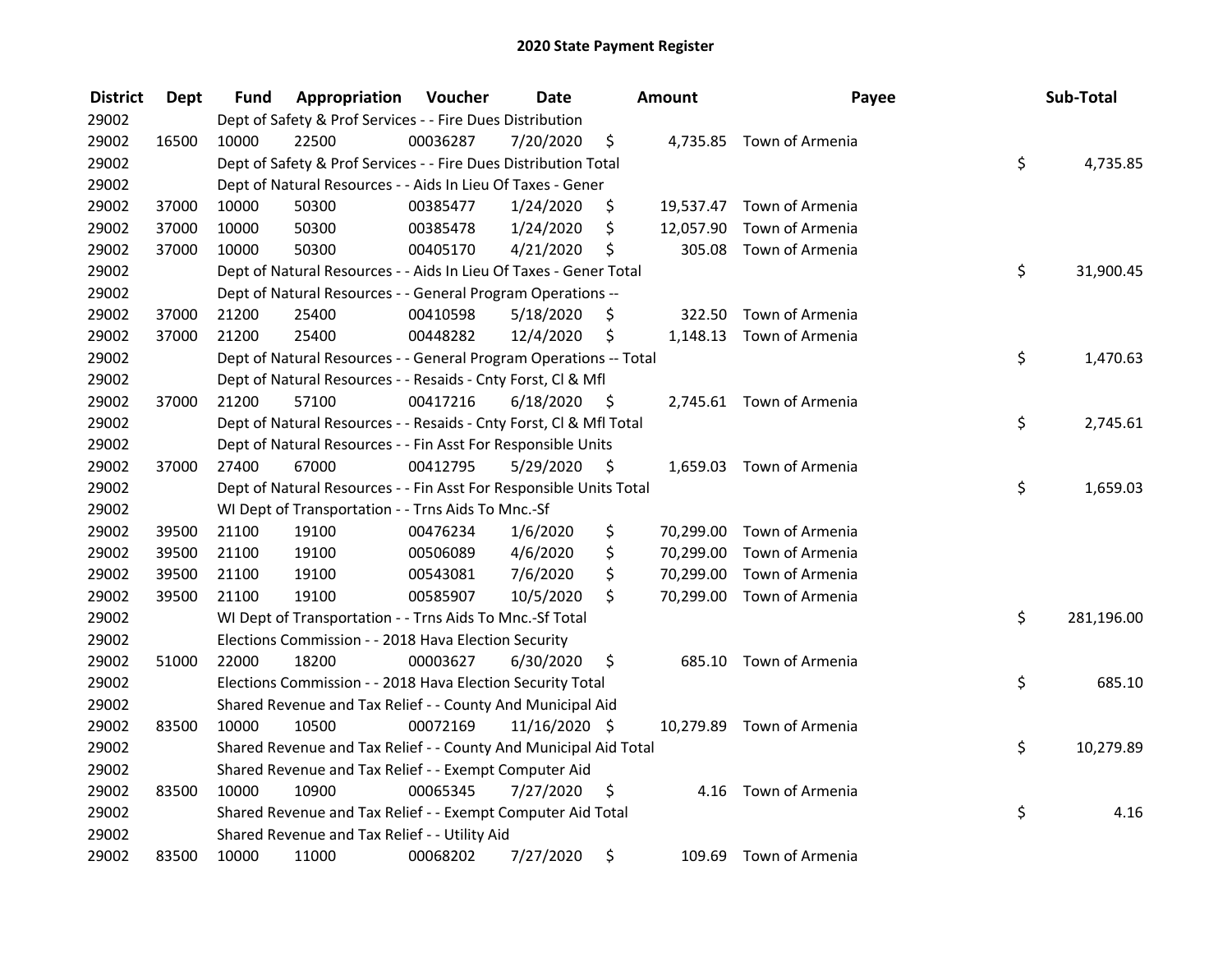| <b>District</b> | <b>Dept</b> | <b>Fund</b> | Appropriation                                                 | Voucher  | <b>Date</b> | Amount | Pavee           | Sub-Total  |
|-----------------|-------------|-------------|---------------------------------------------------------------|----------|-------------|--------|-----------------|------------|
| 29002           | 83500       | 10000       | 11000                                                         | 00072169 | 11/16/2020  | 637.59 | Town of Armenia |            |
| 29002           |             |             | Shared Revenue and Tax Relief - - Utility Aid Total           |          |             |        |                 | 747.28     |
| 29002           |             |             | Shared Revenue and Tax Relief - - Personal Property Aid       |          |             |        |                 |            |
| 29002           | 83500       | 10000       | 11100                                                         | 00060728 | 5/4/2020    | 0.40   | Town of Armenia |            |
| 29002           |             |             | Shared Revenue and Tax Relief - - Personal Property Aid Total |          |             |        |                 | 0.40       |
| 29002 Total     |             |             |                                                               |          |             |        |                 | 335.424.40 |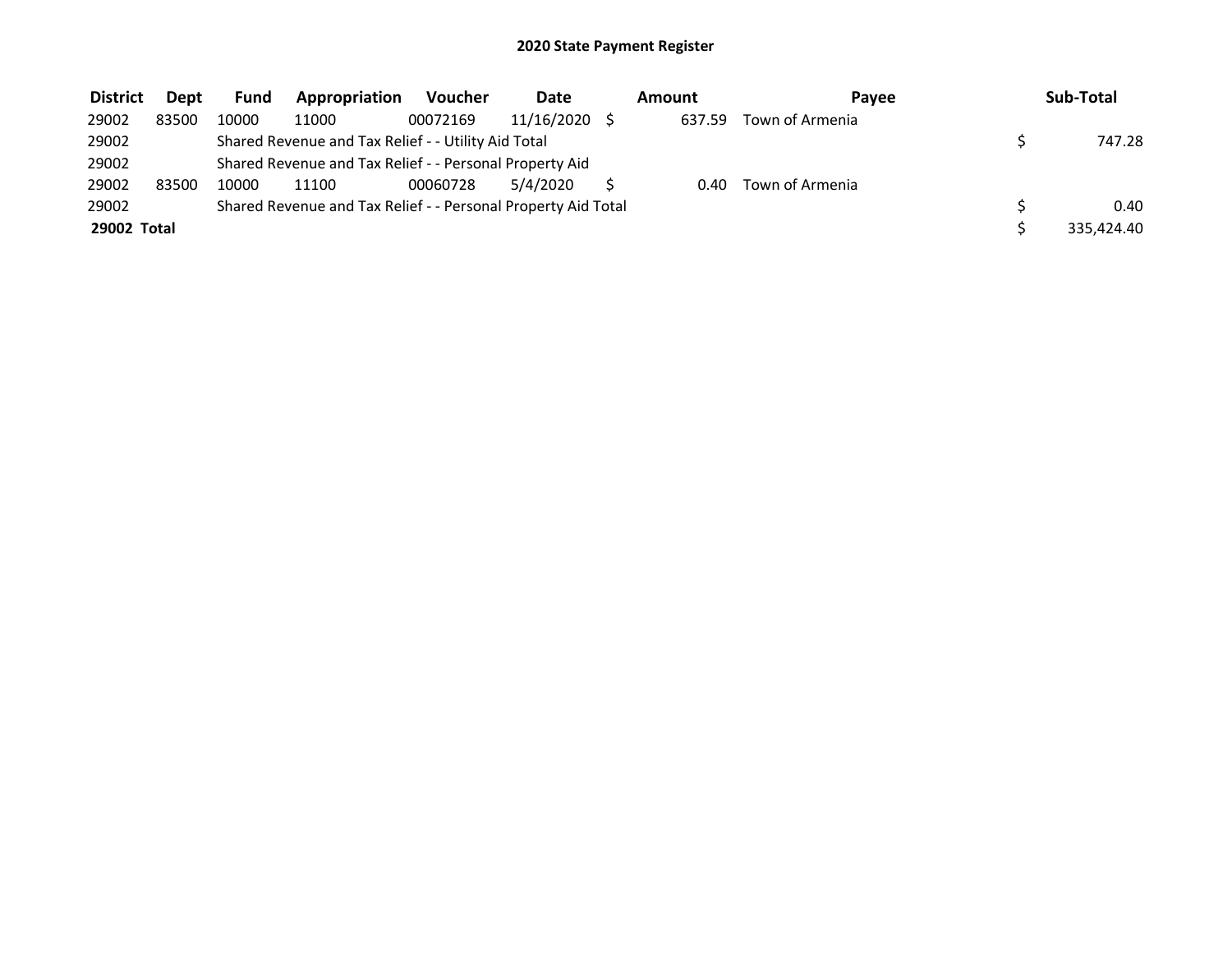| <b>District</b> | Dept  | <b>Fund</b> | Appropriation                                                        | Voucher  | Date          |      | <b>Amount</b> | Payee                        | Sub-Total        |
|-----------------|-------|-------------|----------------------------------------------------------------------|----------|---------------|------|---------------|------------------------------|------------------|
| 29004           |       |             | Dept of Safety & Prof Services - - Fire Dues Distribution            |          |               |      |               |                              |                  |
| 29004           | 16500 | 10000       | 22500                                                                | 00036288 | 7/20/2020     | \$   |               | 2,723.11 Town Of Clearfield  |                  |
| 29004           |       |             | Dept of Safety & Prof Services - - Fire Dues Distribution Total      |          |               |      |               |                              | \$<br>2,723.11   |
| 29004           |       |             | Dept of Natural Resources - - Resaids - Cnty Forst, CI & Mfl         |          |               |      |               |                              |                  |
| 29004           | 37000 | 21200       | 57100                                                                | 00417217 | 6/18/2020     | - \$ |               | 1,917.67 Town Of Clearfield  |                  |
| 29004           |       |             | Dept of Natural Resources - - Resaids - Cnty Forst, CI & Mfl Total   |          |               |      |               |                              | \$<br>1,917.67   |
| 29004           |       |             | WI Dept of Transportation - - Trns Aids To Mnc.-Sf                   |          |               |      |               |                              |                  |
| 29004           | 39500 | 21100       | 19100                                                                | 00476235 | 1/6/2020      | \$   | 29,545.29     | Town Of Clearfield           |                  |
| 29004           | 39500 | 21100       | 19100                                                                | 00506090 | 4/6/2020      | \$   | 29,545.29     | Town Of Clearfield           |                  |
| 29004           | 39500 | 21100       | 19100                                                                | 00543082 | 7/6/2020      | \$   | 29,545.29     | Town Of Clearfield           |                  |
| 29004           | 39500 | 21100       | 19100                                                                | 00585908 | 10/5/2020     | \$   |               | 29,545.29 Town Of Clearfield |                  |
| 29004           |       |             | WI Dept of Transportation - - Trns Aids To Mnc.-Sf Total             |          |               |      |               |                              | \$<br>118,181.16 |
| 29004           |       |             | Department of Administration - - Hv Trans Ln Annual Impact Fee       |          |               |      |               |                              |                  |
| 29004           | 50500 | 10000       | 17400                                                                | 00121248 | 5/1/2020      | \$   | 6,521.00      | Town Of Clearfield           |                  |
| 29004           |       |             | Department of Administration - - Hv Trans Ln Annual Impact Fee Total |          |               |      |               |                              | \$<br>6,521.00   |
| 29004           |       |             | Elections Commission - - 2018 Hava Election Security                 |          |               |      |               |                              |                  |
| 29004           | 51000 | 22000       | 18200                                                                | 00003640 | 6/30/2020     | - \$ | 680.70        | Town Of Clearfield           |                  |
| 29004           |       |             | Elections Commission - - 2018 Hava Election Security Total           |          |               |      |               |                              | \$<br>680.70     |
| 29004           |       |             | Shared Revenue and Tax Relief - - County And Municipal Aid           |          |               |      |               |                              |                  |
| 29004           | 83500 | 10000       | 10500                                                                | 00068203 | 7/27/2020     | \$   |               | 1,697.25 Town Of Clearfield  |                  |
| 29004           | 83500 | 10000       | 10500                                                                | 00072170 | 11/16/2020 \$ |      |               | 9,617.75 Town Of Clearfield  |                  |
| 29004           |       |             | Shared Revenue and Tax Relief - - County And Municipal Aid Total     |          |               |      |               |                              | \$<br>11,315.00  |
| 29004           |       |             | Shared Revenue and Tax Relief - - Exempt Computer Aid                |          |               |      |               |                              |                  |
| 29004           | 83500 | 10000       | 10900                                                                | 00065346 | 7/27/2020     | S    | 16.63         | Town Of Clearfield           |                  |
| 29004           |       |             | Shared Revenue and Tax Relief - - Exempt Computer Aid Total          |          |               |      |               |                              | \$<br>16.63      |
| 29004           |       |             | Shared Revenue and Tax Relief - - Personal Property Aid              |          |               |      |               |                              |                  |
| 29004           | 83500 | 10000       | 11100                                                                | 00060729 | 5/4/2020      | \$   | 126.60        | Town Of Clearfield           |                  |
| 29004           |       |             | Shared Revenue and Tax Relief - - Personal Property Aid Total        |          |               |      |               |                              | \$<br>126.60     |
| 29004 Total     |       |             |                                                                      |          |               |      |               |                              | \$<br>141,481.87 |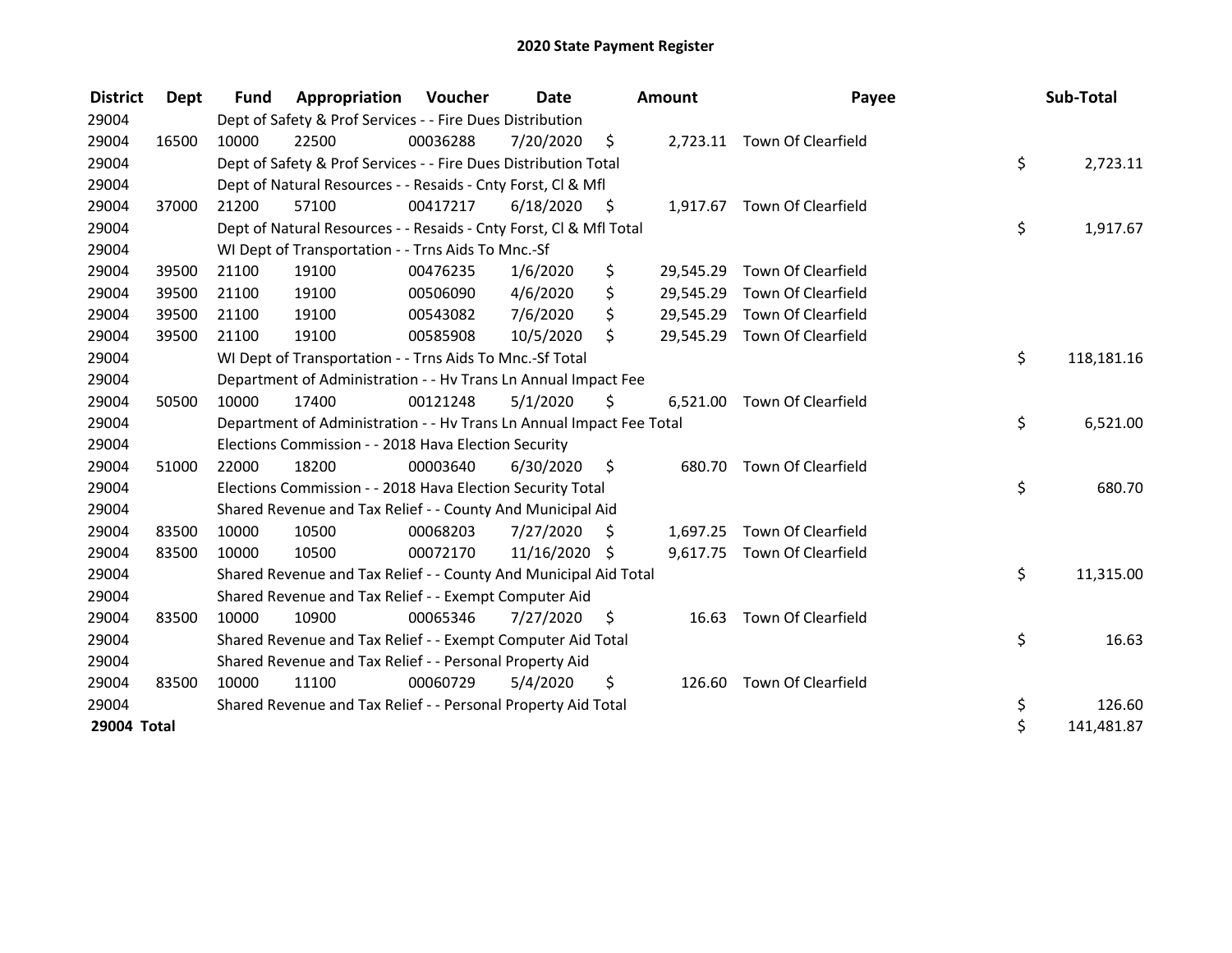| <b>District</b> | <b>Dept</b> | <b>Fund</b> | Appropriation                                                      | Voucher  | <b>Date</b>   |      | <b>Amount</b> |                         | Payee | Sub-Total  |
|-----------------|-------------|-------------|--------------------------------------------------------------------|----------|---------------|------|---------------|-------------------------|-------|------------|
| 29006           |             |             | Dept of Safety & Prof Services - - Fire Dues Distribution          |          |               |      |               |                         |       |            |
| 29006           | 16500       | 10000       | 22500                                                              | 00036289 | 7/20/2020     | \$   |               | 888.65 Town Of Cutler   |       |            |
| 29006           |             |             | Dept of Safety & Prof Services - - Fire Dues Distribution Total    |          |               |      |               |                         | \$    | 888.65     |
| 29006           |             |             | Dept of Natural Resources - - Aids In Lieu Of Taxes - Gener        |          |               |      |               |                         |       |            |
| 29006           | 37000       | 10000       | 50300                                                              | 00404050 | 4/21/2020     | - \$ |               | 374.91 Town Of Cutler   |       |            |
| 29006           |             |             | Dept of Natural Resources - - Aids In Lieu Of Taxes - Gener Total  |          |               |      |               |                         | \$    | 374.91     |
| 29006           |             |             | Dept of Natural Resources - - Resaids - Cnty Forst, CI & Mfl       |          |               |      |               |                         |       |            |
| 29006           | 37000       | 21200       | 57100                                                              | 00417218 | 6/18/2020     | - \$ |               | 1,039.27 Town Of Cutler |       |            |
| 29006           |             |             | Dept of Natural Resources - - Resaids - Cnty Forst, Cl & Mfl Total |          |               |      |               |                         | \$    | 1,039.27   |
| 29006           |             |             | Dept of Natural Resources - - Aids In Lieu Of Taxes - Sum S        |          |               |      |               |                         |       |            |
| 29006           | 37000       | 21200       | 57900                                                              | 00404049 | 4/21/2020     | - \$ | 8.880.41      | Town Of Cutler          |       |            |
| 29006           |             |             | Dept of Natural Resources - - Aids In Lieu Of Taxes - Sum S Total  |          |               |      |               |                         | \$    | 8,880.41   |
| 29006           |             |             | WI Dept of Transportation - - Trns Aids To Mnc.-Sf                 |          |               |      |               |                         |       |            |
| 29006           | 39500       | 21100       | 19100                                                              | 00476236 | 1/6/2020      | \$   | 34,617.33     | Town Of Cutler          |       |            |
| 29006           | 39500       | 21100       | 19100                                                              | 00506091 | 4/6/2020      | \$   | 34,617.33     | Town Of Cutler          |       |            |
| 29006           | 39500       | 21100       | 19100                                                              | 00543083 | 7/6/2020      | \$   | 34,617.33     | Town Of Cutler          |       |            |
| 29006           | 39500       | 21100       | 19100                                                              | 00585909 | 10/5/2020     | \$   | 34,617.33     | Town Of Cutler          |       |            |
| 29006           |             |             | WI Dept of Transportation - - Trns Aids To Mnc.-Sf Total           |          |               |      |               |                         | \$    | 138,469.32 |
| 29006           |             |             | Shared Revenue and Tax Relief - - County And Municipal Aid         |          |               |      |               |                         |       |            |
| 29006           | 83500       | 10000       | 10500                                                              | 00068204 | 7/27/2020     | \$   | 2,120.85      | Town Of Cutler          |       |            |
| 29006           | 83500       | 10000       | 10500                                                              | 00072171 | 11/16/2020 \$ |      | 12,018.12     | Town Of Cutler          |       |            |
| 29006           |             |             | Shared Revenue and Tax Relief - - County And Municipal Aid Total   |          |               |      |               |                         | \$    | 14,138.97  |
| 29006           |             |             | Shared Revenue and Tax Relief - - Personal Property Aid            |          |               |      |               |                         |       |            |
| 29006           | 83500       | 10000       | 11100                                                              | 00060730 | 5/4/2020      | \$   | 26.84         | Town Of Cutler          |       |            |
| 29006           |             |             | Shared Revenue and Tax Relief - - Personal Property Aid Total      |          |               |      |               |                         | \$    | 26.84      |
| 29006 Total     |             |             |                                                                    |          |               |      |               |                         | \$    | 163,818.37 |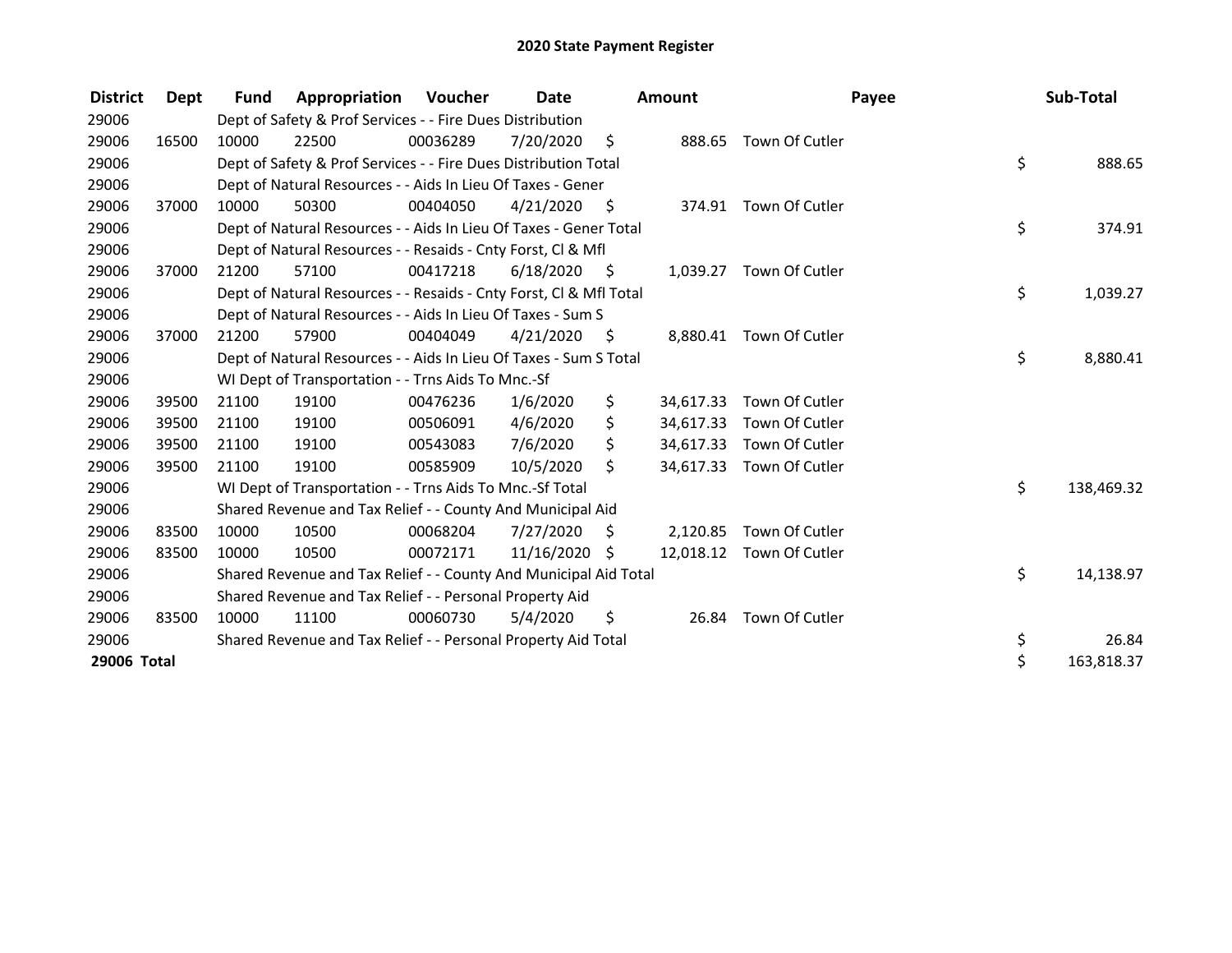| <b>District</b> | Dept  | <b>Fund</b> | <b>Appropriation Voucher</b>                                       |          | Date          |      | Amount |                          | Payee | Sub-Total  |
|-----------------|-------|-------------|--------------------------------------------------------------------|----------|---------------|------|--------|--------------------------|-------|------------|
| 29008           |       |             | Dept of Safety & Prof Services - - Fire Dues Distribution          |          |               |      |        |                          |       |            |
| 29008           | 16500 | 10000       | 22500                                                              | 00036290 | 7/20/2020     | \$   |        | 457.39 Town Of Finley    |       |            |
| 29008           |       |             | Dept of Safety & Prof Services - - Fire Dues Distribution Total    |          |               |      |        |                          | \$    | 457.39     |
| 29008           |       |             | Dept of Natural Resources - - Aids In Lieu Of Taxes - Gener        |          |               |      |        |                          |       |            |
| 29008           | 37000 | 10000       | 50300                                                              | 00403959 | 4/21/2020     | \$   |        | 2,062.08 Town Of Finley  |       |            |
| 29008           |       |             | Dept of Natural Resources - - Aids In Lieu Of Taxes - Gener Total  |          |               |      |        |                          | \$    | 2,062.08   |
| 29008           |       |             | Dept of Natural Resources - - Resaids - Cnty Forst, Cl & Mfl       |          |               |      |        |                          |       |            |
| 29008           | 37000 | 21200       | 57100                                                              | 00417219 | 6/18/2020     | - \$ |        | 1,416.05 Town Of Finley  |       |            |
| 29008           |       |             | Dept of Natural Resources - - Resaids - Cnty Forst, Cl & Mfl Total |          |               |      |        |                          | \$    | 1,416.05   |
| 29008           |       |             | Dept of Natural Resources - - Aids In Lieu Of Taxes - Sum S        |          |               |      |        |                          |       |            |
| 29008           | 37000 | 21200       | 57900                                                              | 00403958 | 4/21/2020     | - \$ |        | 206.21 Town Of Finley    |       |            |
| 29008           |       |             | Dept of Natural Resources - - Aids In Lieu Of Taxes - Sum S Total  |          |               |      |        |                          | \$    | 206.21     |
| 29008           |       |             | Dept of Natural Resources - - Resource Maint Develop Sp Frst       |          |               |      |        |                          |       |            |
| 29008           | 37000 | 21200       | 77900                                                              | 00444352 | 10/27/2020 \$ |      |        | 24,775.47 Town Of Finley |       |            |
| 29008           |       |             | Dept of Natural Resources - - Resource Maint Develop Sp Frst Total |          |               |      |        |                          | \$    | 24,775.47  |
| 29008           |       |             | WI Dept of Transportation - - Trns Aids To Mnc.-Sf                 |          |               |      |        |                          |       |            |
| 29008           | 39500 | 21100       | 19100                                                              | 00476237 | 1/6/2020      | \$   |        | 20,399.85 Town Of Finley |       |            |
| 29008           | 39500 | 21100       | 19100                                                              | 00506092 | 4/6/2020      | \$   |        | 20,399.85 Town Of Finley |       |            |
| 29008           | 39500 | 21100       | 19100                                                              | 00543084 | 7/6/2020      | \$   |        | 20,399.85 Town Of Finley |       |            |
| 29008           | 39500 | 21100       | 19100                                                              | 00585910 | 10/5/2020     | \$   |        | 20,399.85 Town Of Finley |       |            |
| 29008           |       |             | WI Dept of Transportation - - Trns Aids To Mnc.-Sf Total           |          |               |      |        |                          | \$    | 81,599.40  |
| 29008           |       |             | WI Dept of Transportation - - Loc Rd Imp Prg St Fd                 |          |               |      |        |                          |       |            |
| 29008           | 39500 | 21100       | 27800                                                              | 00624333 | 12/7/2020     | \$   |        | 14,342.36 Town Of Finley |       |            |
| 29008           |       |             | WI Dept of Transportation - - Loc Rd Imp Prg St Fd Total           |          |               |      |        |                          | \$    | 14,342.36  |
| 29008           |       |             | Shared Revenue and Tax Relief - - County And Municipal Aid         |          |               |      |        |                          |       |            |
| 29008           | 83500 | 10000       | 10500                                                              | 00068205 | 7/27/2020     | \$   |        | 1,517.12 Town Of Finley  |       |            |
| 29008           | 83500 | 10000       | 10500                                                              | 00072172 | 11/16/2020 \$ |      |        | 8,597.04 Town Of Finley  |       |            |
| 29008           |       |             | Shared Revenue and Tax Relief - - County And Municipal Aid Total   |          |               |      |        |                          | \$    | 10,114.16  |
| 29008           |       |             | Shared Revenue and Tax Relief - - Utility Aid                      |          |               |      |        |                          |       |            |
| 29008           | 83500 | 10000       | 11000                                                              | 00068205 | 7/27/2020     | \$   |        | 0.52 Town Of Finley      |       |            |
| 29008           | 83500 | 10000       | 11000                                                              | 00072172 | 11/16/2020    | \$   | 15.26  | Town Of Finley           |       |            |
| 29008           |       |             | Shared Revenue and Tax Relief - - Utility Aid Total                |          |               |      |        |                          | \$    | 15.78      |
| 29008 Total     |       |             |                                                                    |          |               |      |        |                          | \$    | 134,988.90 |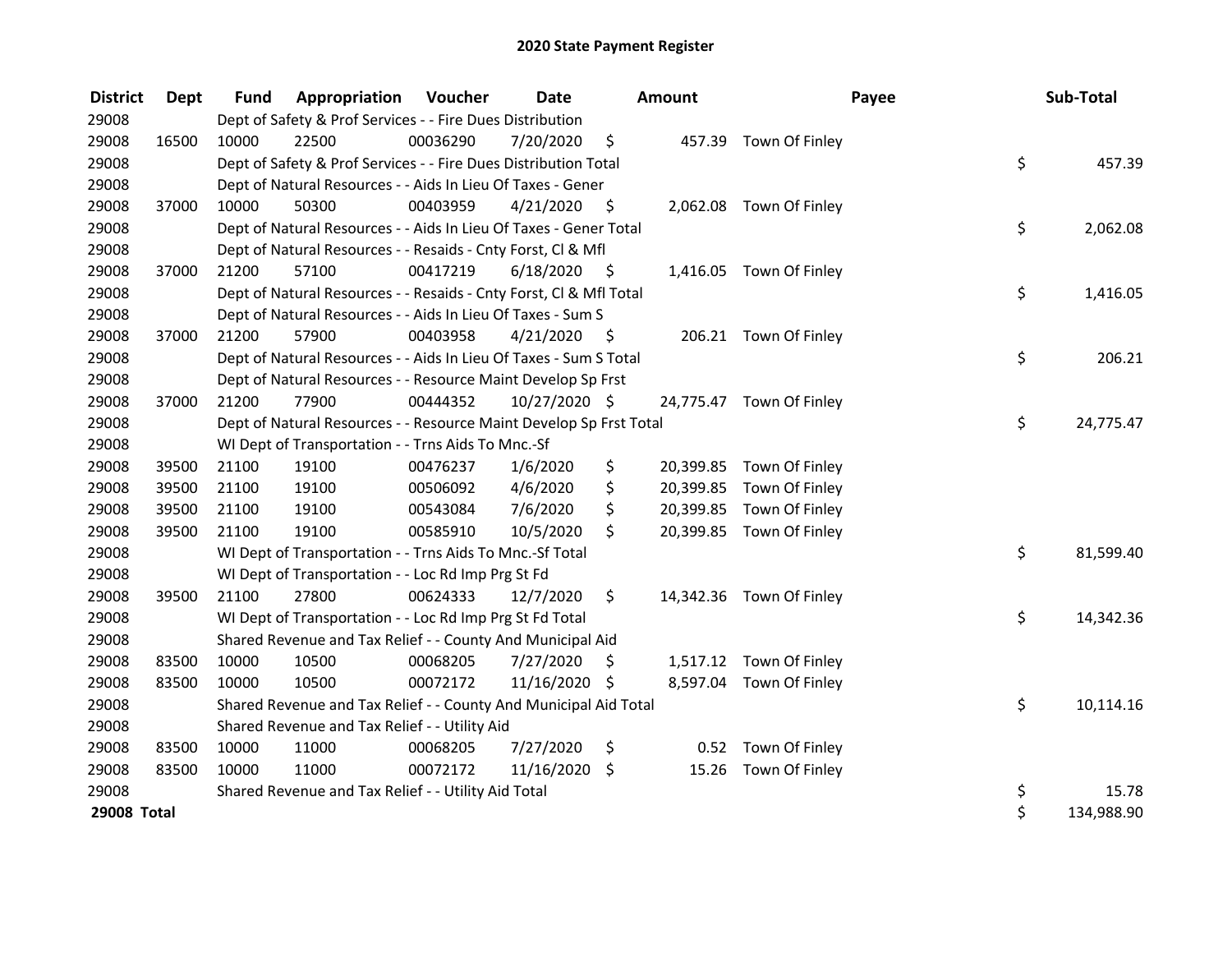| <b>District</b> | <b>Dept</b> | Fund  | Appropriation                                                      | Voucher  | <b>Date</b>   |      | Amount | Payee                      | Sub-Total        |
|-----------------|-------------|-------|--------------------------------------------------------------------|----------|---------------|------|--------|----------------------------|------------------|
| 29010           |             |       | Dept of Safety & Prof Services - - Fire Dues Distribution          |          |               |      |        |                            |                  |
| 29010           | 16500       | 10000 | 22500                                                              | 00036291 | 7/20/2020     | \$   |        | 1,713.26 Town Of Fountain  |                  |
| 29010           |             |       | Dept of Safety & Prof Services - - Fire Dues Distribution Total    |          |               |      |        |                            | \$<br>1,713.26   |
| 29010           |             |       | Dept of Natural Resources - - Aids In Lieu Of Taxes - Gener        |          |               |      |        |                            |                  |
| 29010           | 37000       | 10000 | 50300                                                              | 00385480 | 1/24/2020     | - \$ |        | 70.52 Town Of Fountain     |                  |
| 29010           |             |       | Dept of Natural Resources - - Aids In Lieu Of Taxes - Gener Total  |          |               |      |        |                            | \$<br>70.52      |
| 29010           |             |       | Dept of Natural Resources - - Resaids - Cnty Forst, Cl & Mfl       |          |               |      |        |                            |                  |
| 29010           | 37000       | 21200 | 57100                                                              | 00417220 | 6/18/2020     | - \$ |        | 593.43 Town Of Fountain    |                  |
| 29010           |             |       | Dept of Natural Resources - - Resaids - Cnty Forst, Cl & Mfl Total |          |               |      |        |                            | \$<br>593.43     |
| 29010           |             |       | WI Dept of Transportation - - Trns Aids To Mnc.-Sf                 |          |               |      |        |                            |                  |
| 29010           | 39500       | 21100 | 19100                                                              | 00476238 | 1/6/2020      | \$   |        | 25,813.53 Town Of Fountain |                  |
| 29010           | 39500       | 21100 | 19100                                                              | 00506093 | 4/6/2020      | \$   |        | 25,813.53 Town Of Fountain |                  |
| 29010           | 39500       | 21100 | 19100                                                              | 00543085 | 7/6/2020      | \$   |        | 25,813.53 Town Of Fountain |                  |
| 29010           | 39500       | 21100 | 19100                                                              | 00585911 | 10/5/2020     | \$   |        | 25,813.53 Town Of Fountain |                  |
| 29010           |             |       | WI Dept of Transportation - - Trns Aids To Mnc.-Sf Total           |          |               |      |        |                            | \$<br>103,254.12 |
| 29010           |             |       | WI Dept of Transportation - - Loc Rd Imp Prg St Fd                 |          |               |      |        |                            |                  |
| 29010           | 39500       | 21100 | 27800                                                              | 00583998 | 9/17/2020     | \$.  |        | 14,342.00 Town Of Fountain |                  |
| 29010           |             |       | WI Dept of Transportation - - Loc Rd Imp Prg St Fd Total           |          |               |      |        |                            | \$<br>14,342.00  |
| 29010           |             |       | Department of Administration - - Federal Aid                       |          |               |      |        |                            |                  |
| 29010           | 50500       | 10000 | 14200                                                              | 00134610 | 12/10/2020 \$ |      |        | 7,878.49 Town Of Fountain  |                  |
| 29010           |             |       | Department of Administration - - Federal Aid Total                 |          |               |      |        |                            | \$<br>7,878.49   |
| 29010           |             |       | Elections Commission - - 2018 Hava Election Security               |          |               |      |        |                            |                  |
| 29010           | 51000       | 22000 | 18200                                                              | 00004358 | 8/28/2020     | \$.  |        | 603.70 Town Of Fountain    |                  |
| 29010           |             |       | Elections Commission - - 2018 Hava Election Security Total         |          |               |      |        |                            | \$<br>603.70     |
| 29010           |             |       | Shared Revenue and Tax Relief - - County And Municipal Aid         |          |               |      |        |                            |                  |
| 29010           | 83500       | 10000 | 10500                                                              | 00068206 | 7/27/2020     | S.   |        | 8,518.53 Town Of Fountain  |                  |
| 29010           | 83500       | 10000 | 10500                                                              | 00072173 | 11/16/2020 \$ |      |        | 48,271.70 Town Of Fountain |                  |
| 29010           |             |       | Shared Revenue and Tax Relief - - County And Municipal Aid Total   |          |               |      |        |                            | \$<br>56,790.23  |
| 29010           |             |       | Shared Revenue and Tax Relief - - Utility Aid                      |          |               |      |        |                            |                  |
| 29010           | 83500       | 10000 | 11000                                                              | 00068206 | 7/27/2020     | \$   |        | 2.82 Town Of Fountain      |                  |
| 29010           | 83500       | 10000 | 11000                                                              | 00072173 | 11/16/2020 \$ |      |        | 21.38 Town Of Fountain     |                  |
| 29010           |             |       | Shared Revenue and Tax Relief - - Utility Aid Total                |          |               |      |        |                            | \$<br>24.20      |
| 29010           |             |       | Shared Revenue and Tax Relief - - Personal Property Aid            |          |               |      |        |                            |                  |
| 29010           | 83500       | 10000 | 11100                                                              | 00060731 | 5/4/2020      | \$   |        | 11.13 Town Of Fountain     |                  |
| 29010           |             |       | Shared Revenue and Tax Relief - - Personal Property Aid Total      |          |               |      |        |                            | \$<br>11.13      |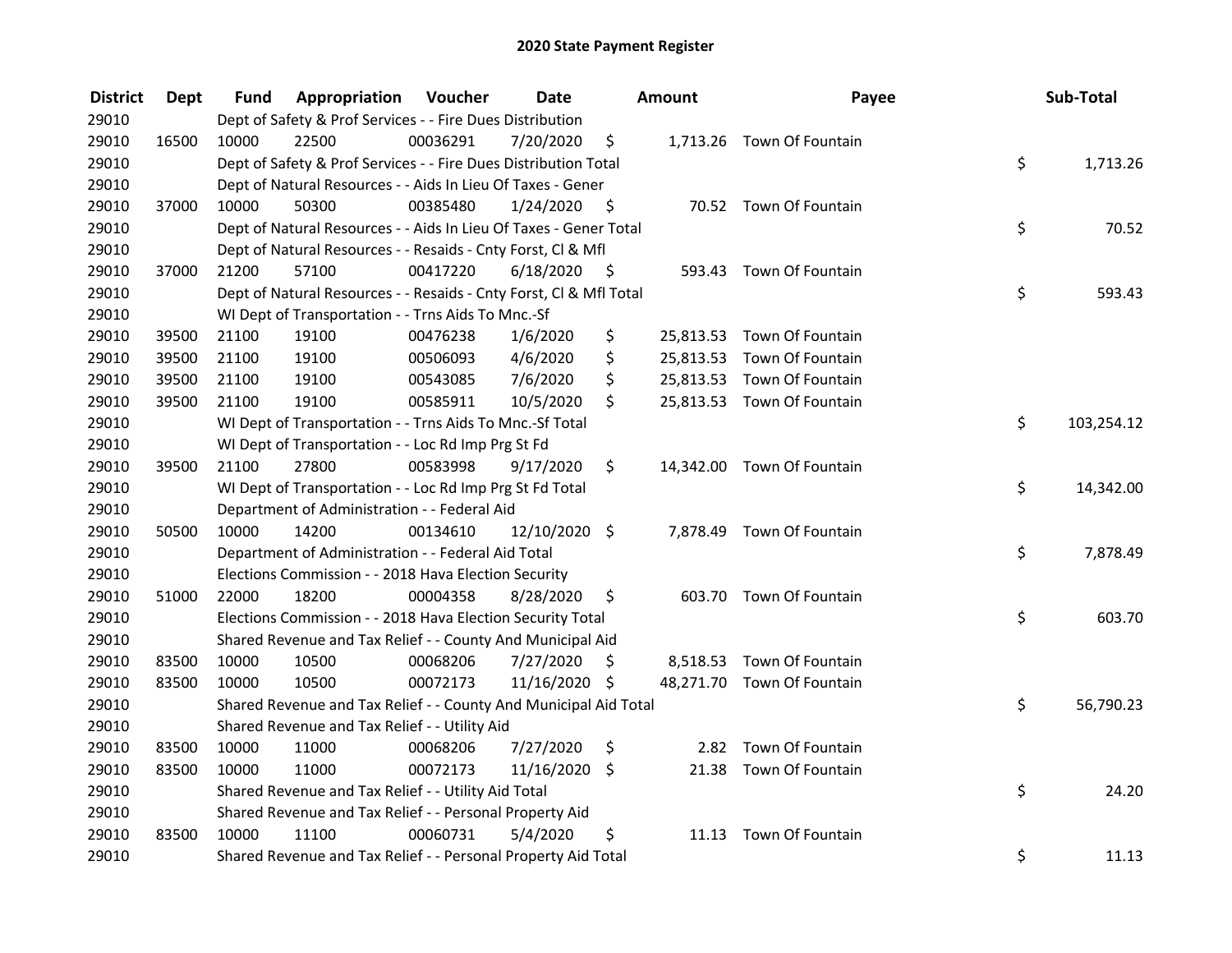|             |  | District Dept Fund Appropriation Voucher | Date | Amount | Payee | Sub-Total  |
|-------------|--|------------------------------------------|------|--------|-------|------------|
| 29010 Total |  |                                          |      |        |       | 185,281.08 |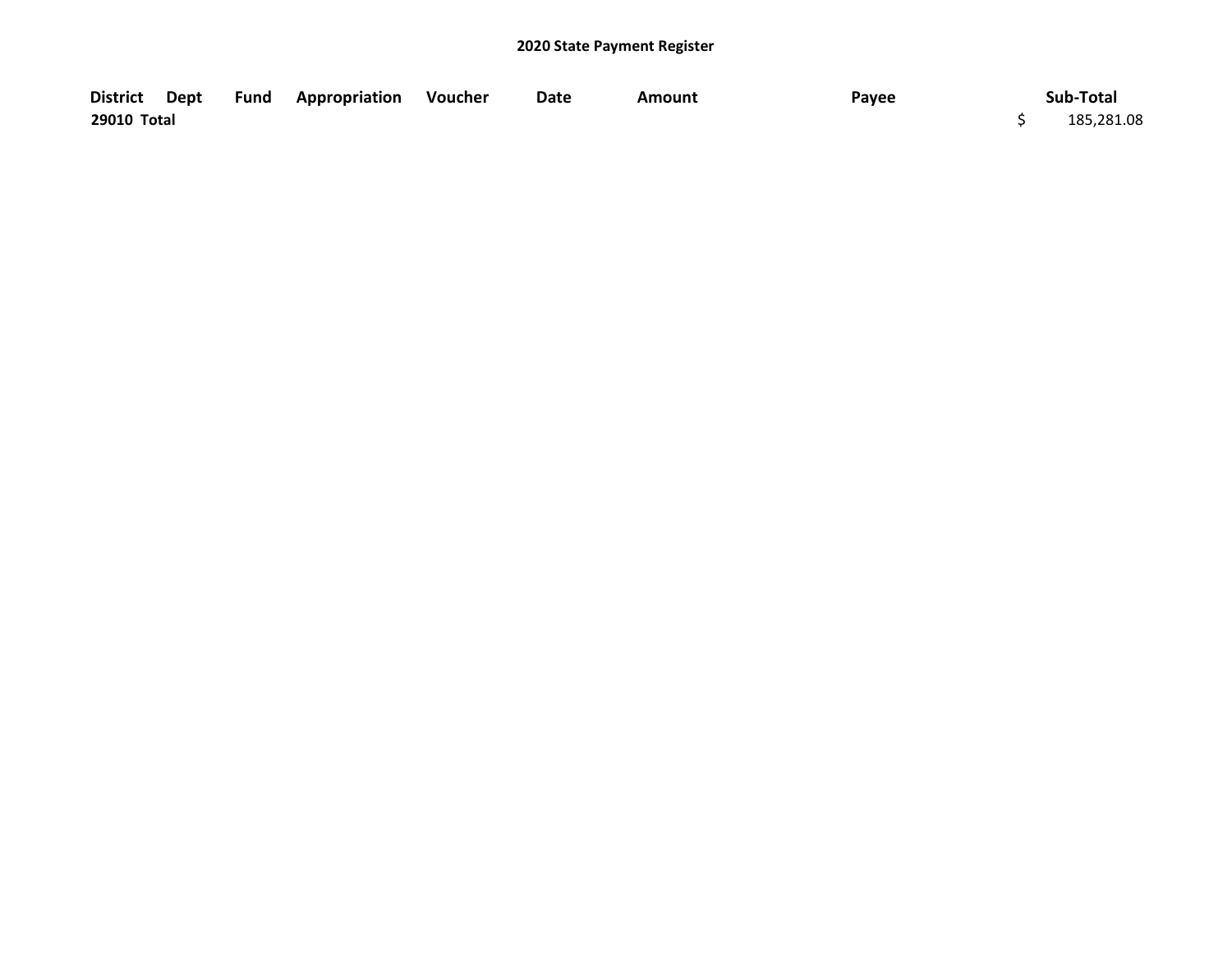| <b>District</b> | <b>Dept</b> | Fund  | Appropriation                                                      | Voucher  | <b>Date</b>   |      | Amount | Payee                         | Sub-Total        |
|-----------------|-------------|-------|--------------------------------------------------------------------|----------|---------------|------|--------|-------------------------------|------------------|
| 29012           |             |       | Dept of Safety & Prof Services - - Fire Dues Distribution          |          |               |      |        |                               |                  |
| 29012           | 16500       | 10000 | 22500                                                              | 00036292 | 7/20/2020     | \$   |        | 14,242.85 Town Of Germantown  |                  |
| 29012           |             |       | Dept of Safety & Prof Services - - Fire Dues Distribution Total    |          |               |      |        |                               | \$<br>14,242.85  |
| 29012           |             |       | Dept of Natural Resources - - Aids In Lieu Of Taxes - Gener        |          |               |      |        |                               |                  |
| 29012           | 37000       | 10000 | 50300                                                              | 00385441 | 1/24/2020     | \$   |        | 60,753.75 Town Of Germantown  |                  |
| 29012           | 37000       | 10000 | 50300                                                              | 00385442 | 1/24/2020     | \$   |        | 144,759.92 Town Of Germantown |                  |
| 29012           | 37000       | 10000 | 50300                                                              | 00404547 | 4/21/2020     | \$   |        | 872.12 Town Of Germantown     |                  |
| 29012           | 37000       | 10000 | 50300                                                              | 00404548 | 4/21/2020     | \$   |        | 1,197.49 Town Of Germantown   |                  |
| 29012           |             |       | Dept of Natural Resources - - Aids In Lieu Of Taxes - Gener Total  |          |               |      |        |                               | \$<br>207,583.28 |
| 29012           |             |       | Dept of Natural Resources - - Resaids - Cnty Forst, Cl & Mfl       |          |               |      |        |                               |                  |
| 29012           | 37000       | 21200 | 57100                                                              | 00417221 | 6/18/2020     | - \$ |        | 519.20 Town Of Germantown     |                  |
| 29012           |             |       | Dept of Natural Resources - - Resaids - Cnty Forst, Cl & Mfl Total |          |               |      |        |                               | \$<br>519.20     |
| 29012           |             |       | WI Dept of Transportation - - Trns Aids To Mnc.-Sf                 |          |               |      |        |                               |                  |
| 29012           | 39500       | 21100 | 19100                                                              | 00476239 | 1/6/2020      | \$   |        | 48,650.85 Town Of Germantown  |                  |
| 29012           | 39500       | 21100 | 19100                                                              | 00506094 | 4/6/2020      | \$   |        | 48,650.85 Town Of Germantown  |                  |
| 29012           | 39500       | 21100 | 19100                                                              | 00543086 | 7/6/2020      | \$   |        | 48,650.85 Town Of Germantown  |                  |
| 29012           | 39500       | 21100 | 19100                                                              | 00585912 | 10/5/2020     | \$   |        | 48,650.85 Town Of Germantown  |                  |
| 29012           |             |       | WI Dept of Transportation - - Trns Aids To Mnc.-Sf Total           |          |               |      |        |                               | \$<br>194,603.40 |
| 29012           |             |       | Department of Administration - - Federal Aid                       |          |               |      |        |                               |                  |
| 29012           | 50500       | 10000 | 14200                                                              | 00134611 | 12/10/2020 \$ |      |        | 1,112.40 Town Of Germantown   |                  |
| 29012           |             |       | Department of Administration - - Federal Aid Total                 |          |               |      |        |                               | \$<br>1,112.40   |
| 29012           |             |       | Elections Commission - - 2018 Hava Election Security               |          |               |      |        |                               |                  |
| 29012           | 51000       | 22000 | 18200                                                              | 00003445 | 6/29/2020     | \$.  |        | 1,269.20 Town Of Germantown   |                  |
| 29012           |             |       | Elections Commission - - 2018 Hava Election Security Total         |          |               |      |        |                               | \$<br>1,269.20   |
| 29012           |             |       | Shared Revenue and Tax Relief - - County And Municipal Aid         |          |               |      |        |                               |                  |
| 29012           | 83500       | 10000 | 10500                                                              | 00068207 | 7/27/2020     | S.   |        | 1,333.33 Town Of Germantown   |                  |
| 29012           | 83500       | 10000 | 10500                                                              | 00072174 | 11/16/2020 \$ |      |        | 7,555.52 Town Of Germantown   |                  |
| 29012           |             |       | Shared Revenue and Tax Relief - - County And Municipal Aid Total   |          |               |      |        |                               | \$<br>8,888.85   |
| 29012           |             |       | Shared Revenue and Tax Relief - - Exempt Computer Aid              |          |               |      |        |                               |                  |
| 29012           | 83500       | 10000 | 10900                                                              | 00065347 | 7/27/2020     | \$   |        | 12.47 Town Of Germantown      |                  |
| 29012           |             |       | Shared Revenue and Tax Relief - - Exempt Computer Aid Total        |          |               |      |        |                               | \$<br>12.47      |
| 29012           |             |       | Shared Revenue and Tax Relief - - Utility Aid                      |          |               |      |        |                               |                  |
| 29012           | 83500       | 10000 | 11000                                                              | 00068207 | 7/27/2020     | \$   |        | 270.96 Town Of Germantown     |                  |
| 29012           | 83500       | 10000 | 11000                                                              | 00072174 | 11/16/2020    | \$   |        | 1,575.11 Town Of Germantown   |                  |
| 29012           |             |       | Shared Revenue and Tax Relief - - Utility Aid Total                |          |               |      |        |                               | \$<br>1,846.07   |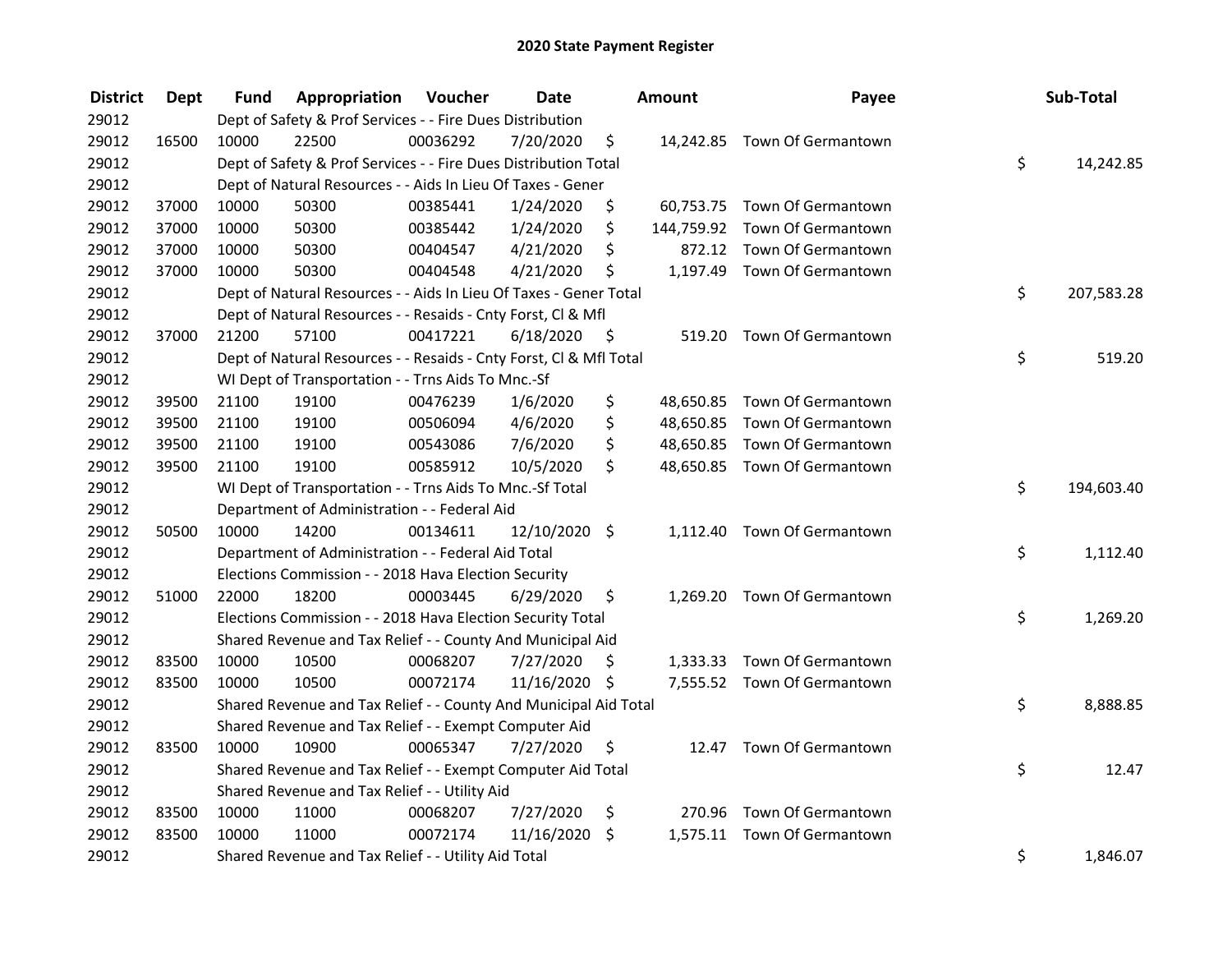| <b>District</b> | <b>Dept</b> | <b>Fund</b> | Appropriation                                                       | Voucher  | Date     | Amount |        | Pavee              | Sub-Total  |
|-----------------|-------------|-------------|---------------------------------------------------------------------|----------|----------|--------|--------|--------------------|------------|
| 29012           |             |             | Shared Revenue and Tax Relief - - Personal Property Aid             |          |          |        |        |                    |            |
| 29012           | 83500       | 10000       | 11100                                                               | 00060732 | 5/4/2020 |        | 207.60 | Town Of Germantown |            |
| 29012           |             |             | Shared Revenue and Tax Relief - - Personal Property Aid Total       |          |          |        |        |                    | 207.60     |
| 29012           |             |             | Shared Revenue and Tax Relief - - Payments For Municipal Svcs       |          |          |        |        |                    |            |
| 29012           | 83500       | 10000       | 50100                                                               | 00054737 | 2/3/2020 |        | 543.28 | Town Of Germantown |            |
| 29012           |             |             | Shared Revenue and Tax Relief - - Payments For Municipal Svcs Total |          |          |        |        |                    | 543.28     |
| 29012 Total     |             |             |                                                                     |          |          |        |        |                    | 430.828.60 |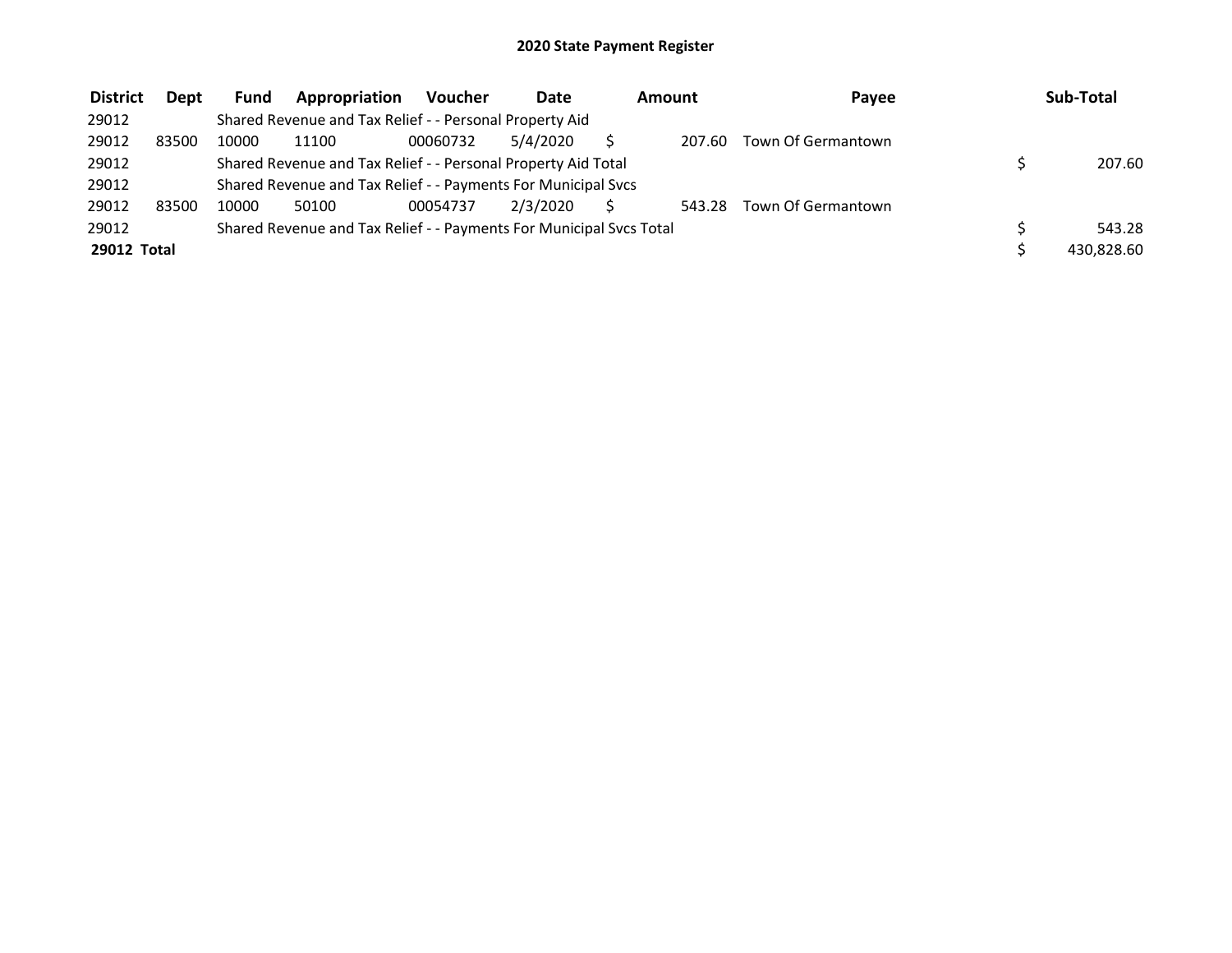| <b>District</b> | Dept  | Fund  | Appropriation                                                        | Voucher  | <b>Date</b>   |      | Amount | Payee                     | Sub-Total        |
|-----------------|-------|-------|----------------------------------------------------------------------|----------|---------------|------|--------|---------------------------|------------------|
| 29014           |       |       | Dept of Safety & Prof Services - - Fire Dues Distribution            |          |               |      |        |                           |                  |
| 29014           | 16500 | 10000 | 22500                                                                | 00036293 | 7/20/2020     | \$   |        | 2,306.77 Town Of Kildare  |                  |
| 29014           |       |       | Dept of Safety & Prof Services - - Fire Dues Distribution Total      |          |               |      |        |                           | \$<br>2,306.77   |
| 29014           |       |       | Dept of Natural Resources - - Aids In Lieu Of Taxes - Gener          |          |               |      |        |                           |                  |
| 29014           | 37000 | 10000 | 50300                                                                | 00385415 | 1/24/2020     | \$   | 869.48 | Town Of Kildare           |                  |
| 29014           | 37000 | 10000 | 50300                                                                | 00385416 | 1/24/2020     | \$   | 826.00 | Town Of Kildare           |                  |
| 29014           |       |       | Dept of Natural Resources - - Aids In Lieu Of Taxes - Gener Total    |          |               |      |        |                           | \$<br>1,695.48   |
| 29014           |       |       | Dept of Natural Resources - - Resaids - Cnty Forst, CI & Mfl         |          |               |      |        |                           |                  |
| 29014           | 37000 | 21200 | 57100                                                                | 00417222 | 6/18/2020     | - \$ |        | 544.45 Town Of Kildare    |                  |
| 29014           |       |       | Dept of Natural Resources - - Resaids - Cnty Forst, Cl & Mfl Total   |          |               |      |        |                           | \$<br>544.45     |
| 29014           |       |       | Dept of Natural Resources - - Fin Asst For Responsible Units         |          |               |      |        |                           |                  |
| 29014           | 37000 | 27400 | 67000                                                                | 00413279 | 5/29/2020     | -\$  | 842.98 | Town Of Kildare           |                  |
| 29014           |       |       | Dept of Natural Resources - - Fin Asst For Responsible Units Total   |          |               |      |        |                           | \$<br>842.98     |
| 29014           |       |       | WI Dept of Transportation - - Trns Aids To Mnc.-Sf                   |          |               |      |        |                           |                  |
| 29014           | 39500 | 21100 | 19100                                                                | 00476240 | 1/6/2020      | \$   |        | 30,241.71 Town Of Kildare |                  |
| 29014           | 39500 | 21100 | 19100                                                                | 00506095 | 4/6/2020      | \$   |        | 30,241.71 Town Of Kildare |                  |
| 29014           | 39500 | 21100 | 19100                                                                | 00543087 | 7/6/2020      | \$   |        | 30,241.71 Town Of Kildare |                  |
| 29014           | 39500 | 21100 | 19100                                                                | 00585913 | 10/5/2020     | \$   |        | 30,241.71 Town Of Kildare |                  |
| 29014           |       |       | WI Dept of Transportation - - Trns Aids To Mnc.-Sf Total             |          |               |      |        |                           | \$<br>120,966.84 |
| 29014           |       |       | Department of Administration - - Hv Trans Ln Annual Impact Fee       |          |               |      |        |                           |                  |
| 29014           | 50500 | 10000 | 17400                                                                | 00121257 | 5/1/2020      | \$   |        | 23,000.00 Town Of Kildare |                  |
| 29014           |       |       | Department of Administration - - Hv Trans Ln Annual Impact Fee Total |          |               |      |        |                           | \$<br>23,000.00  |
| 29014           |       |       | Elections Commission - - 2018 Hava Election Security                 |          |               |      |        |                           |                  |
| 29014           | 51000 | 22000 | 18200                                                                | 00004562 | 9/15/2020     | \$   |        | 621.30 Town Of Kildare    |                  |
| 29014           |       |       | Elections Commission - - 2018 Hava Election Security Total           |          |               |      |        |                           | \$<br>621.30     |
| 29014           |       |       | Shared Revenue and Tax Relief - - County And Municipal Aid           |          |               |      |        |                           |                  |
| 29014           | 83500 | 10000 | 10500                                                                | 00068208 | 7/27/2020     | S.   |        | 1,329.48 Town Of Kildare  |                  |
| 29014           | 83500 | 10000 | 10500                                                                | 00072175 | 11/16/2020 \$ |      |        | 7,533.71 Town Of Kildare  |                  |
| 29014           |       |       | Shared Revenue and Tax Relief - - County And Municipal Aid Total     |          |               |      |        |                           | \$<br>8,863.19   |
| 29014           |       |       | Shared Revenue and Tax Relief - - Exempt Computer Aid                |          |               |      |        |                           |                  |
| 29014           | 83500 | 10000 | 10900                                                                | 00065348 | 7/27/2020     | \$   |        | 9.35 Town Of Kildare      |                  |
| 29014           |       |       | Shared Revenue and Tax Relief - - Exempt Computer Aid Total          |          |               |      |        |                           | \$<br>9.35       |
| 29014           |       |       | Shared Revenue and Tax Relief - - Utility Aid                        |          |               |      |        |                           |                  |
| 29014           | 83500 | 10000 | 11000                                                                | 00068208 | 7/27/2020     | \$   | 7.04   | Town Of Kildare           |                  |
| 29014           | 83500 | 10000 | 11000                                                                | 00072175 | 11/16/2020    | \$   |        | 53.40 Town Of Kildare     |                  |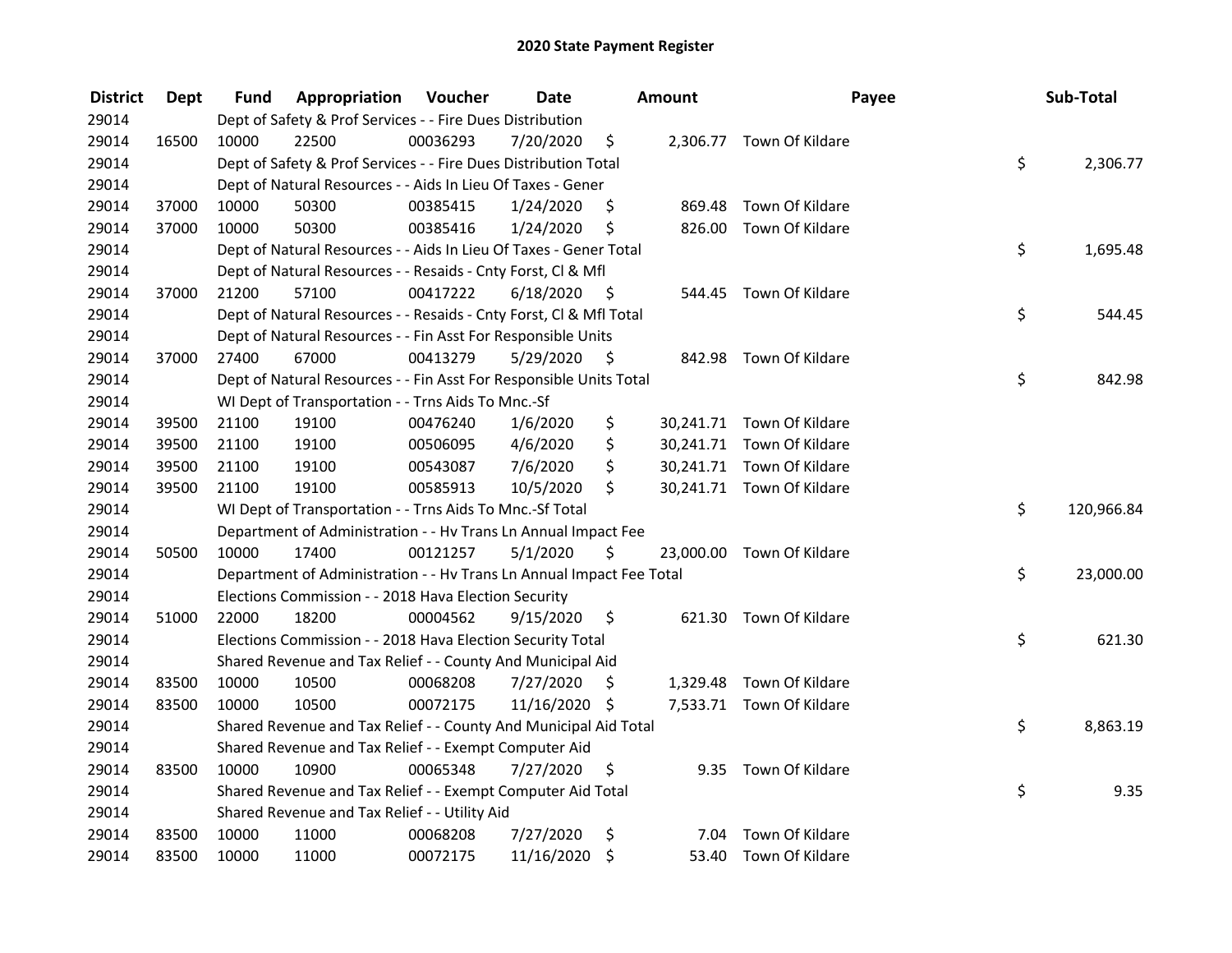| <b>District</b> | Dept  | <b>Fund</b> | Appropriation                                                       | <b>Voucher</b> | <b>Date</b> | Amount |        | Payee           | Sub-Total  |
|-----------------|-------|-------------|---------------------------------------------------------------------|----------------|-------------|--------|--------|-----------------|------------|
| 29014           |       |             | Shared Revenue and Tax Relief - - Utility Aid Total                 |                |             |        |        |                 | 60.44      |
| 29014           |       |             | Shared Revenue and Tax Relief - - Personal Property Aid             |                |             |        |        |                 |            |
| 29014           | 83500 | 10000       | 11100                                                               | 00060733       | 5/4/2020    |        | 247.49 | Town Of Kildare |            |
| 29014           |       |             | Shared Revenue and Tax Relief - - Personal Property Aid Total       |                |             |        |        |                 | 247.49     |
| 29014           |       |             | Shared Revenue and Tax Relief - - Payments For Municipal Svcs       |                |             |        |        |                 |            |
| 29014           | 83500 | 10000       | 50100                                                               | 00054679       | 2/3/2020    |        | 256.16 | Town Of Kildare |            |
| 29014           |       |             | Shared Revenue and Tax Relief - - Payments For Municipal Svcs Total |                |             |        |        |                 | 256.16     |
| 29014 Total     |       |             |                                                                     |                |             |        |        |                 | 159.414.45 |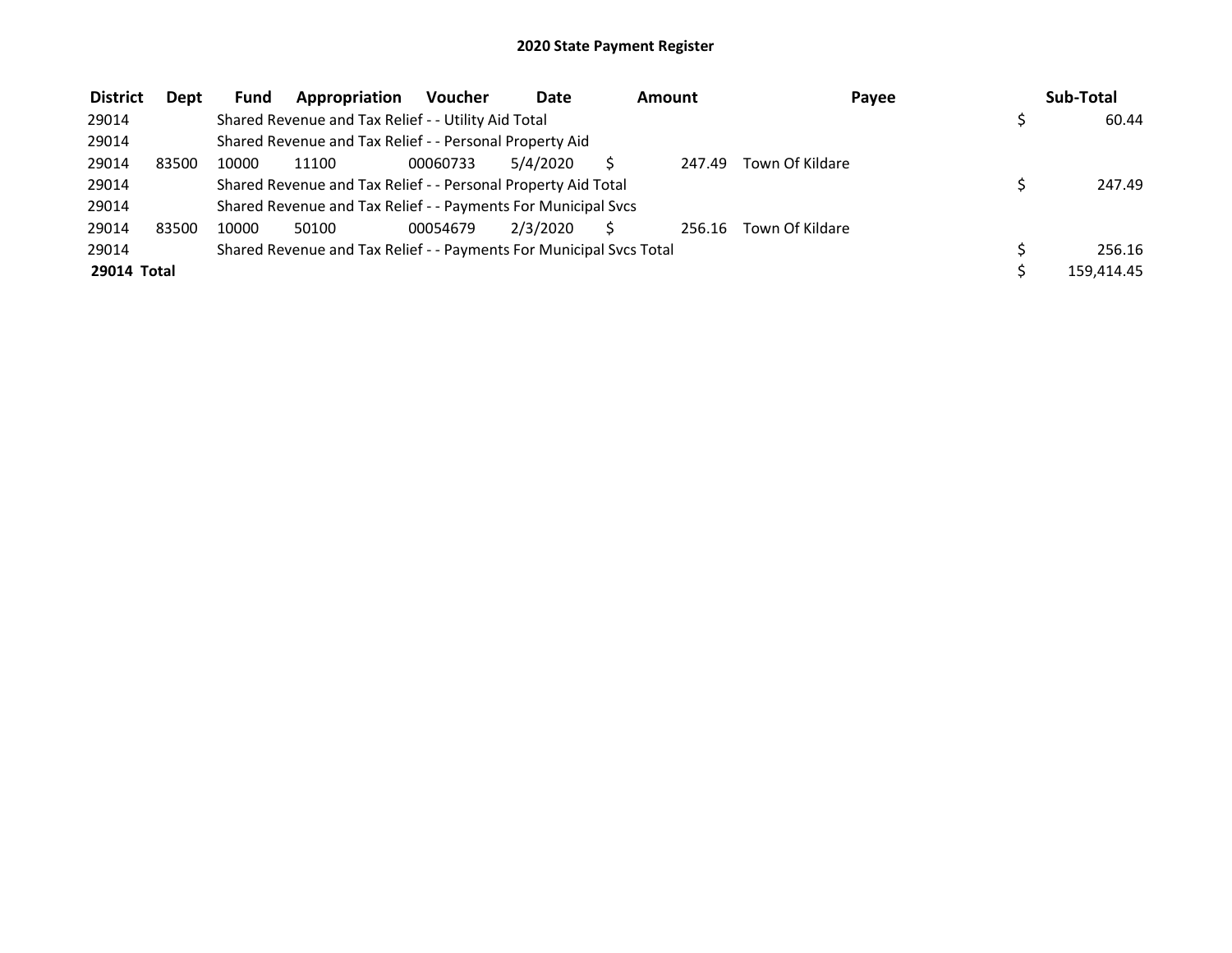| <b>District</b> | Dept  | <b>Fund</b> | Appropriation                                                        | Voucher  | Date            |      | Amount    | Payee                      | Sub-Total        |
|-----------------|-------|-------------|----------------------------------------------------------------------|----------|-----------------|------|-----------|----------------------------|------------------|
| 29016           |       |             | Dept of Safety & Prof Services - - Fire Dues Distribution            |          |                 |      |           |                            |                  |
| 29016           | 16500 | 10000       | 22500                                                                | 00036294 | 7/20/2020       | - \$ |           | 122.41 Town Of Kingston    |                  |
| 29016           |       |             | Dept of Safety & Prof Services - - Fire Dues Distribution Total      |          |                 |      |           |                            | \$<br>122.41     |
| 29016           |       |             | Dept of Natural Resources - - Aids In Lieu Of Taxes - Gener          |          |                 |      |           |                            |                  |
| 29016           | 37000 | 10000       | 50300                                                                | 00403852 | 4/21/2020       | - \$ |           | 1,116.48 Town Of Kingston  |                  |
| 29016           |       |             | Dept of Natural Resources - - Aids In Lieu Of Taxes - Gener Total    |          |                 |      |           |                            | \$<br>1,116.48   |
| 29016           |       |             | Dept of Natural Resources - - Aids In Lieu Of Taxes - Sum S          |          |                 |      |           |                            |                  |
| 29016           | 37000 | 21200       | 57900                                                                | 00403853 | 4/21/2020       | - \$ |           | 21,019.94 Town Of Kingston |                  |
| 29016           |       |             | Dept of Natural Resources - - Aids In Lieu Of Taxes - Sum S Total    |          |                 |      |           |                            | \$<br>21,019.94  |
| 29016           |       |             | WI Dept of Transportation - - Trns Aids To Mnc.-Sf                   |          |                 |      |           |                            |                  |
| 29016           | 39500 | 21100       | 19100                                                                | 00476241 | 1/6/2020        | \$   | 26,662.65 | Town Of Kingston           |                  |
| 29016           | 39500 | 21100       | 19100                                                                | 00506096 | 4/6/2020        | \$   | 26,662.65 | Town Of Kingston           |                  |
| 29016           | 39500 | 21100       | 19100                                                                | 00543088 | 7/6/2020        | \$   | 26,662.65 | Town Of Kingston           |                  |
| 29016           | 39500 | 21100       | 19100                                                                | 00585914 | 10/5/2020       | Ś.   | 26,662.68 | Town Of Kingston           |                  |
| 29016           |       |             | WI Dept of Transportation - - Trns Aids To Mnc.-Sf Total             |          |                 |      |           |                            | \$<br>106,650.63 |
| 29016           |       |             | WI Dept of Transportation - - Supplemental Transportation Aids       |          |                 |      |           |                            |                  |
| 29016           | 39500 | 21100       | 19600                                                                | 00477514 | 1/6/2020        | \$.  |           | 17,049.94 Town Of Kingston |                  |
| 29016           |       |             | WI Dept of Transportation - - Supplemental Transportation Aids Total |          |                 |      |           |                            | \$<br>17,049.94  |
| 29016           |       |             | Shared Revenue and Tax Relief - - County And Municipal Aid           |          |                 |      |           |                            |                  |
| 29016           | 83500 | 10000       | 10500                                                                | 00068209 | 7/27/2020       | S.   | 159.45    | Town Of Kingston           |                  |
| 29016           | 83500 | 10000       | 10500                                                                | 00072176 | $11/16/2020$ \$ |      | 903.54    | Town Of Kingston           |                  |
| 29016           |       |             | Shared Revenue and Tax Relief - - County And Municipal Aid Total     |          |                 |      |           |                            | \$<br>1,062.99   |
| 29016 Total     |       |             |                                                                      |          |                 |      |           |                            | \$<br>147,022.39 |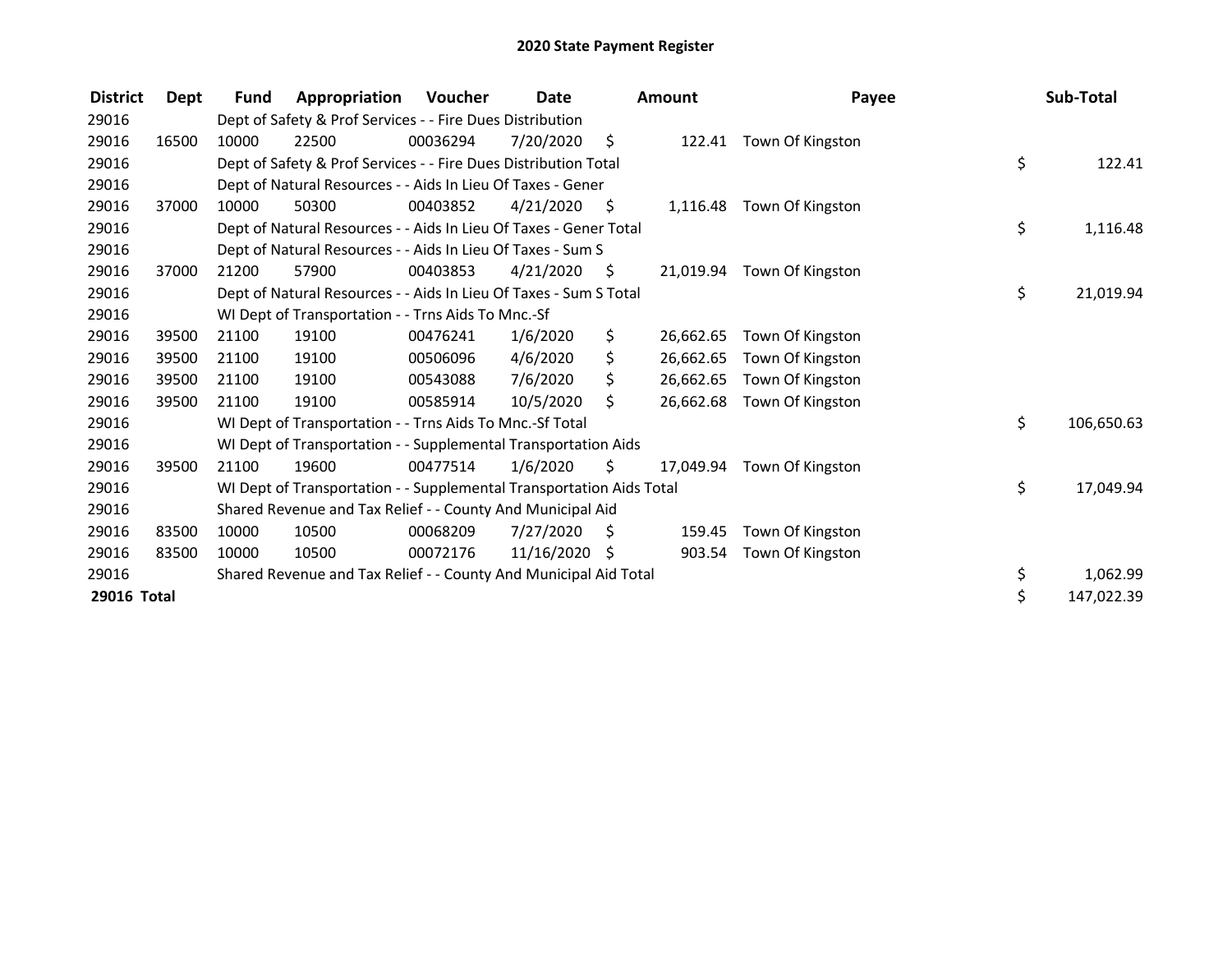| <b>District</b> | <b>Dept</b> | Fund  | Appropriation                                                          | Voucher  | <b>Date</b>   |      | <b>Amount</b> | Payee                       | Sub-Total        |
|-----------------|-------------|-------|------------------------------------------------------------------------|----------|---------------|------|---------------|-----------------------------|------------------|
| 29018           |             |       | Dept of Safety & Prof Services - - Fire Dues Distribution              |          |               |      |               |                             |                  |
| 29018           | 16500       | 10000 | 22500                                                                  | 00036295 | 7/20/2020     | \$   |               | 5,676.04 Town Of Lemonweir  |                  |
| 29018           |             |       | Dept of Safety & Prof Services - - Fire Dues Distribution Total        |          |               |      |               |                             | \$<br>5,676.04   |
| 29018           |             |       | Dept of Natural Resources - - Resaids - Cnty Forst, Cl & Mfl           |          |               |      |               |                             |                  |
| 29018           | 37000       | 21200 | 57100                                                                  | 00417223 | 6/18/2020     | - \$ |               | 615.13 Town Of Lemonweir    |                  |
| 29018           |             |       | Dept of Natural Resources - - Resaids - Cnty Forst, CI & Mfl Total     |          |               |      |               |                             | \$<br>615.13     |
| 29018           |             |       | WI Dept of Transportation - - Trns Aids To Mnc.-Sf                     |          |               |      |               |                             |                  |
| 29018           | 39500       | 21100 | 19100                                                                  | 00476242 | 1/6/2020      | \$   |               | 36,647.46 Town Of Lemonweir |                  |
| 29018           | 39500       | 21100 | 19100                                                                  | 00506097 | 4/6/2020      | \$   |               | 36,647.46 Town Of Lemonweir |                  |
| 29018           | 39500       | 21100 | 19100                                                                  | 00543089 | 7/6/2020      | \$   |               | 36,647.46 Town Of Lemonweir |                  |
| 29018           | 39500       | 21100 | 19100                                                                  | 00585915 | 10/5/2020     | \$   |               | 36,647.46 Town Of Lemonweir |                  |
| 29018           |             |       | WI Dept of Transportation - - Trns Aids To Mnc.-Sf Total               |          |               |      |               |                             | \$<br>146,589.84 |
| 29018           |             |       | WI Dept of Transportation - - Hwy Mgmt & Opers Sf                      |          |               |      |               |                             |                  |
| 29018           | 39500       | 21100 | 36500                                                                  | 00516729 | 5/8/2020      | \$   | 500.00        | Town Of Lemonweir           |                  |
| 29018           | 39500       | 21100 | 36500                                                                  | 00516731 | 5/8/2020      | \$   | 500.00        | Town Of Lemonweir           |                  |
| 29018           | 39500       | 21100 | 36500                                                                  | 00577087 | 9/25/2020     | \$   |               | 500.00 Town Of Lemonweir    |                  |
| 29018           |             |       | WI Dept of Transportation - - Hwy Mgmt & Opers Sf Total                |          |               |      |               |                             | \$<br>1,500.00   |
| 29018           |             |       | Department of Military Affairs - - Federal Aid, Local Assistance       |          |               |      |               |                             |                  |
| 29018           | 46500       | 10000 | 34200                                                                  | 00075241 | 3/11/2020     | - \$ |               | 18,771.57 Town Of Lemonweir |                  |
| 29018           |             |       | Department of Military Affairs - - Federal Aid, Local Assistance Total |          |               |      |               |                             | \$<br>18,771.57  |
| 29018           |             |       | Department of Administration - - Hv Trans Ln Annual Impact Fee         |          |               |      |               |                             |                  |
| 29018           | 50500       | 10000 | 17400                                                                  | 00121259 | 5/1/2020      | \$   |               | 38,826.00 Town Of Lemonweir |                  |
| 29018           |             |       | Department of Administration - - Hv Trans Ln Annual Impact Fee Total   |          |               |      |               |                             | \$<br>38,826.00  |
| 29018           |             |       | Elections Commission - - 2018 Hava Election Security                   |          |               |      |               |                             |                  |
| 29018           | 51000       | 22000 | 18200                                                                  | 00004330 | 8/27/2020     | \$   |               | 1,163.60 Town Of Lemonweir  |                  |
| 29018           |             |       | Elections Commission - - 2018 Hava Election Security Total             |          |               |      |               |                             | \$<br>1,163.60   |
| 29018           |             |       | Shared Revenue and Tax Relief - - County And Municipal Aid             |          |               |      |               |                             |                  |
| 29018           | 83500       | 10000 | 10500                                                                  | 00068210 | 7/27/2020     | \$   |               | 13,134.67 Town Of Lemonweir |                  |
| 29018           | 83500       | 10000 | 10500                                                                  | 00072177 | 11/16/2020 \$ |      |               | 74,429.80 Town Of Lemonweir |                  |
| 29018           |             |       | Shared Revenue and Tax Relief - - County And Municipal Aid Total       |          |               |      |               |                             | \$<br>87,564.47  |
| 29018           |             |       | Shared Revenue and Tax Relief - - Exempt Computer Aid                  |          |               |      |               |                             |                  |
| 29018           | 83500       | 10000 | 10900                                                                  | 00065349 | 7/27/2020     | \$   |               | 27.02 Town Of Lemonweir     |                  |
| 29018           |             |       | Shared Revenue and Tax Relief - - Exempt Computer Aid Total            |          |               |      |               |                             | \$<br>27.02      |
| 29018           |             |       | Shared Revenue and Tax Relief - - Utility Aid                          |          |               |      |               |                             |                  |
| 29018           | 83500       | 10000 | 11000                                                                  | 00068210 | 7/27/2020     | \$   |               | 188.66 Town Of Lemonweir    |                  |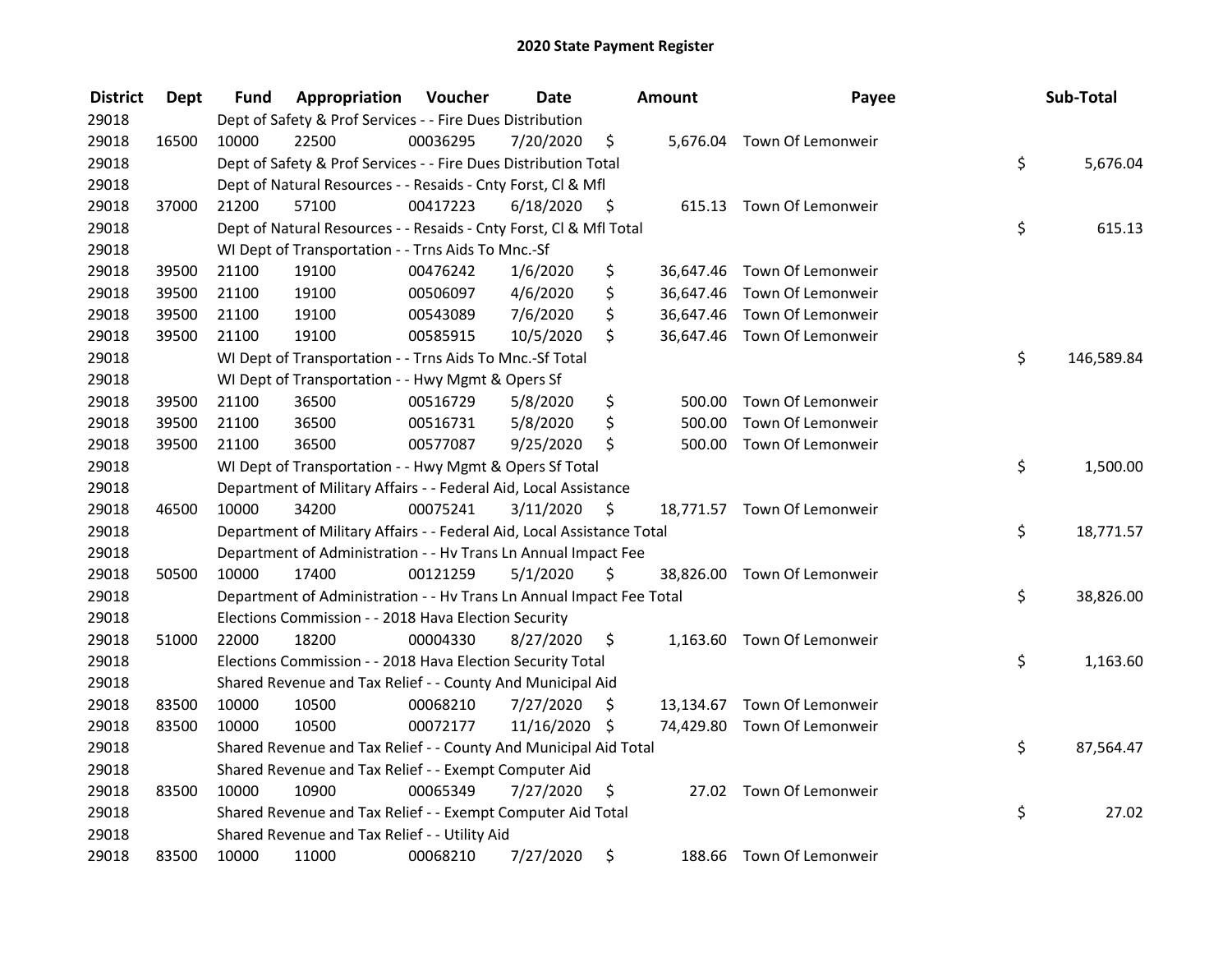| <b>District</b> | Dept  | <b>Fund</b> | Appropriation                                                       | <b>Voucher</b> | <b>Date</b>     |    | Amount    | Payee             |    | Sub-Total  |
|-----------------|-------|-------------|---------------------------------------------------------------------|----------------|-----------------|----|-----------|-------------------|----|------------|
| 29018           | 83500 | 10000       | 11000                                                               | 00072177       | $11/16/2020$ \$ |    | 1.333.72  | Town Of Lemonweir |    |            |
| 29018           |       |             | Shared Revenue and Tax Relief - - Utility Aid Total                 |                |                 |    |           |                   | \$ | 1,522.38   |
| 29018           |       |             | Shared Revenue and Tax Relief - - Personal Property Aid             |                |                 |    |           |                   |    |            |
| 29018           | 83500 | 10000       | 11100                                                               | 00060734       | 5/4/2020        | S  | 2.090.17  | Town Of Lemonweir |    |            |
| 29018           |       |             | Shared Revenue and Tax Relief - - Personal Property Aid Total       |                |                 |    |           |                   | Ś  | 2,090.17   |
| 29018           |       |             | Shared Revenue and Tax Relief - - Payments For Municipal Svcs       |                |                 |    |           |                   |    |            |
| 29018           | 83500 | 10000       | 50100                                                               | 00054738       | 2/3/2020        | Ś. | 138.77    | Town Of Lemonweir |    |            |
| 29018           |       |             | Shared Revenue and Tax Relief - - Payments For Municipal Svcs Total |                |                 |    |           |                   | \$ | 138.77     |
| 29018           |       |             | Shared Revenue and Tax Relief - - Lottery & Gaming Credit           |                |                 |    |           |                   |    |            |
| 29018           | 83500 | 52100       | 36300                                                               | 00055347       | 3/23/2020       | S. | 11.460.60 | Town Of Lemonweir |    |            |
| 29018           |       |             | Shared Revenue and Tax Relief - - Lottery & Gaming Credit Total     |                |                 |    |           |                   |    | 11,460.60  |
| 29018 Total     |       |             |                                                                     |                |                 |    |           |                   | Ś  | 315,945.59 |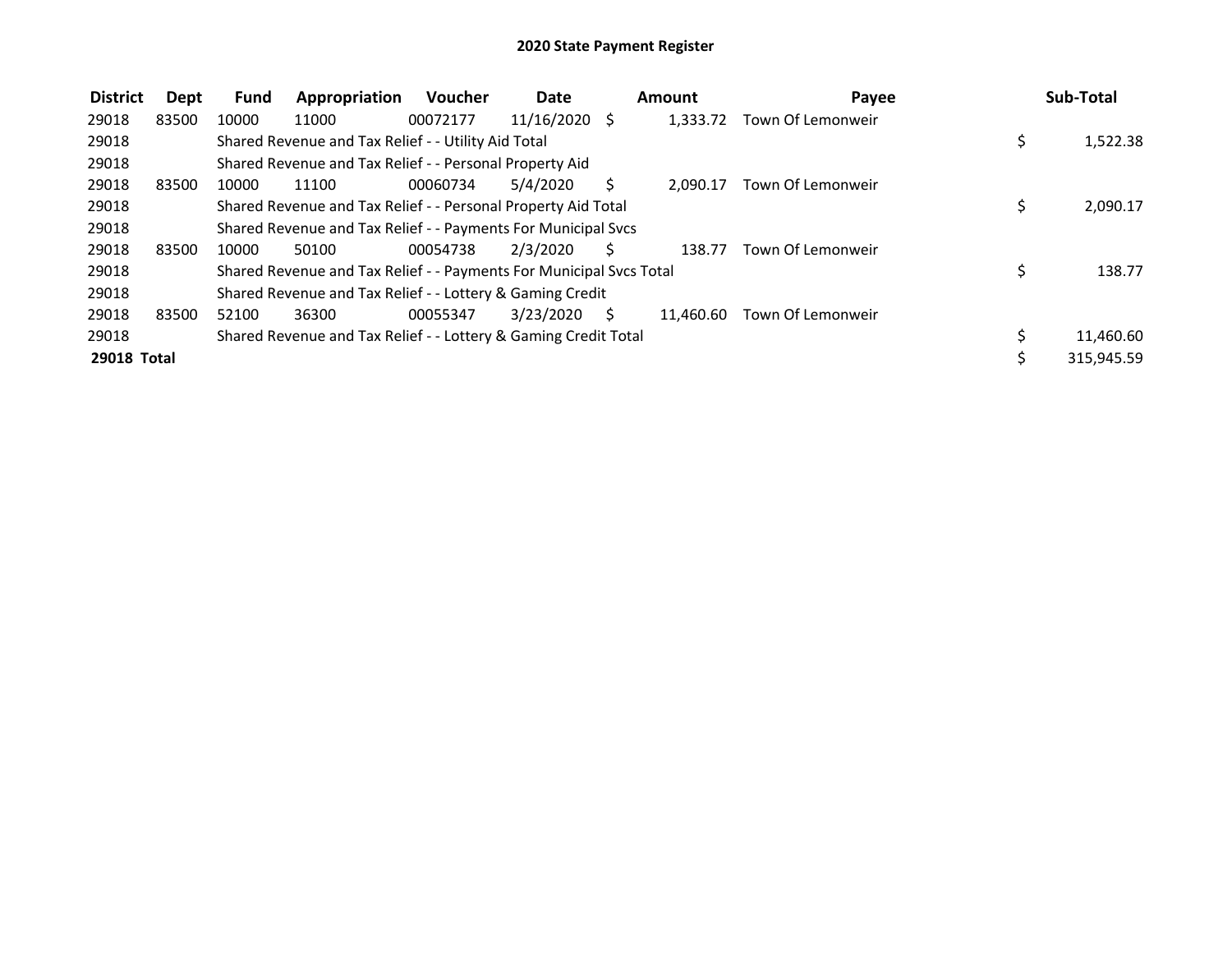| <b>District</b> | <b>Dept</b> | Fund  | Appropriation                                                          | Voucher  | <b>Date</b>   |      | Amount | Payee                      | Sub-Total        |
|-----------------|-------------|-------|------------------------------------------------------------------------|----------|---------------|------|--------|----------------------------|------------------|
| 29020           |             |       | Dept of Safety & Prof Services - - Fire Dues Distribution              |          |               |      |        |                            |                  |
| 29020           | 16500       | 10000 | 22500                                                                  | 00036296 | 7/20/2020     | \$   |        | 2,424.66 Town Of Lindina   |                  |
| 29020           |             |       | Dept of Safety & Prof Services - - Fire Dues Distribution Total        |          |               |      |        |                            | \$<br>2,424.66   |
| 29020           |             |       | Dept of Natural Resources - - Aids In Lieu Of Taxes - Gener            |          |               |      |        |                            |                  |
| 29020           | 37000       | 10000 | 50300                                                                  | 00404841 | 4/21/2020     | -\$  |        | 43.54 Town Of Lindina      |                  |
| 29020           |             |       | Dept of Natural Resources - - Aids In Lieu Of Taxes - Gener Total      |          |               |      |        |                            | \$<br>43.54      |
| 29020           |             |       | Dept of Natural Resources - - Resaids - Cnty Forst, CI & Mfl           |          |               |      |        |                            |                  |
| 29020           | 37000       | 21200 | 57100                                                                  | 00417224 | 6/18/2020     | - \$ |        | 364.17 Town Of Lindina     |                  |
| 29020           |             |       | Dept of Natural Resources - - Resaids - Cnty Forst, Cl & Mfl Total     |          |               |      |        |                            | \$<br>364.17     |
| 29020           |             |       | WI Dept of Transportation - - Trns Aids To Mnc.-Sf                     |          |               |      |        |                            |                  |
| 29020           | 39500       | 21100 | 19100                                                                  | 00476243 | 1/6/2020      | \$   |        | 29,420.46 Town Of Lindina  |                  |
| 29020           | 39500       | 21100 | 19100                                                                  | 00506098 | 4/6/2020      | \$   |        | 29,420.46 Town Of Lindina  |                  |
| 29020           | 39500       | 21100 | 19100                                                                  | 00543090 | 7/6/2020      | \$   |        | 29,420.46 Town Of Lindina  |                  |
| 29020           | 39500       | 21100 | 19100                                                                  | 00585916 | 10/5/2020     | \$   |        | 29,420.46 Town Of Lindina  |                  |
| 29020           |             |       | WI Dept of Transportation - - Trns Aids To Mnc.-Sf Total               |          |               |      |        |                            | \$<br>117,681.84 |
| 29020           |             |       | Department of Military Affairs - - Disaster Recovery Aid               |          |               |      |        |                            |                  |
| 29020           | 46500       | 10000 | 30500                                                                  | 00084597 | 10/21/2020 \$ |      |        | 21,633.33 Town Of Lindina  |                  |
| 29020           |             |       | Department of Military Affairs - - Disaster Recovery Aid Total         |          |               |      |        |                            | \$<br>21,633.33  |
| 29020           |             |       | Department of Military Affairs - - Federal Aid, Local Assistance       |          |               |      |        |                            |                  |
| 29020           | 46500       | 10000 | 34200                                                                  | 00084597 | 10/21/2020 \$ |      |        | 129,799.96 Town Of Lindina |                  |
| 29020           |             |       | Department of Military Affairs - - Federal Aid, Local Assistance Total |          |               |      |        |                            | \$<br>129,799.96 |
| 29020           |             |       | Department of Administration - - Hv Trans Ln Annual Impact Fee         |          |               |      |        |                            |                  |
| 29020           | 50500       | 10000 | 17400                                                                  | 00121261 | 5/1/2020      | \$   |        | 1,574.00 Town Of Lindina   |                  |
| 29020           |             |       | Department of Administration - - Hv Trans Ln Annual Impact Fee Total   |          |               |      |        |                            | \$<br>1,574.00   |
| 29020           |             |       | Shared Revenue and Tax Relief - - County And Municipal Aid             |          |               |      |        |                            |                  |
| 29020           | 83500       | 10000 | 10500                                                                  | 00068211 | 7/27/2020     | S.   |        | 6,411.12 Town Of Lindina   |                  |
| 29020           | 83500       | 10000 | 10500                                                                  | 00072178 | 11/16/2020 \$ |      |        | 36,329.69 Town Of Lindina  |                  |
| 29020           |             |       | Shared Revenue and Tax Relief - - County And Municipal Aid Total       |          |               |      |        |                            | \$<br>42,740.81  |
| 29020           |             |       | Shared Revenue and Tax Relief - - Exempt Computer Aid                  |          |               |      |        |                            |                  |
| 29020           | 83500       | 10000 | 10900                                                                  | 00065350 | 7/27/2020     | \$   |        | 16.63 Town Of Lindina      |                  |
| 29020           |             |       | Shared Revenue and Tax Relief - - Exempt Computer Aid Total            |          |               |      |        |                            | \$<br>16.63      |
| 29020           |             |       | Shared Revenue and Tax Relief - - Utility Aid                          |          |               |      |        |                            |                  |
| 29020           | 83500       | 10000 | 11000                                                                  | 00068211 | 7/27/2020     | \$   |        | 17.13 Town Of Lindina      |                  |
| 29020           | 83500       | 10000 | 11000                                                                  | 00072178 | 11/16/2020    | \$   | 105.03 | Town Of Lindina            |                  |
| 29020           |             |       | Shared Revenue and Tax Relief - - Utility Aid Total                    |          |               |      |        |                            | \$<br>122.16     |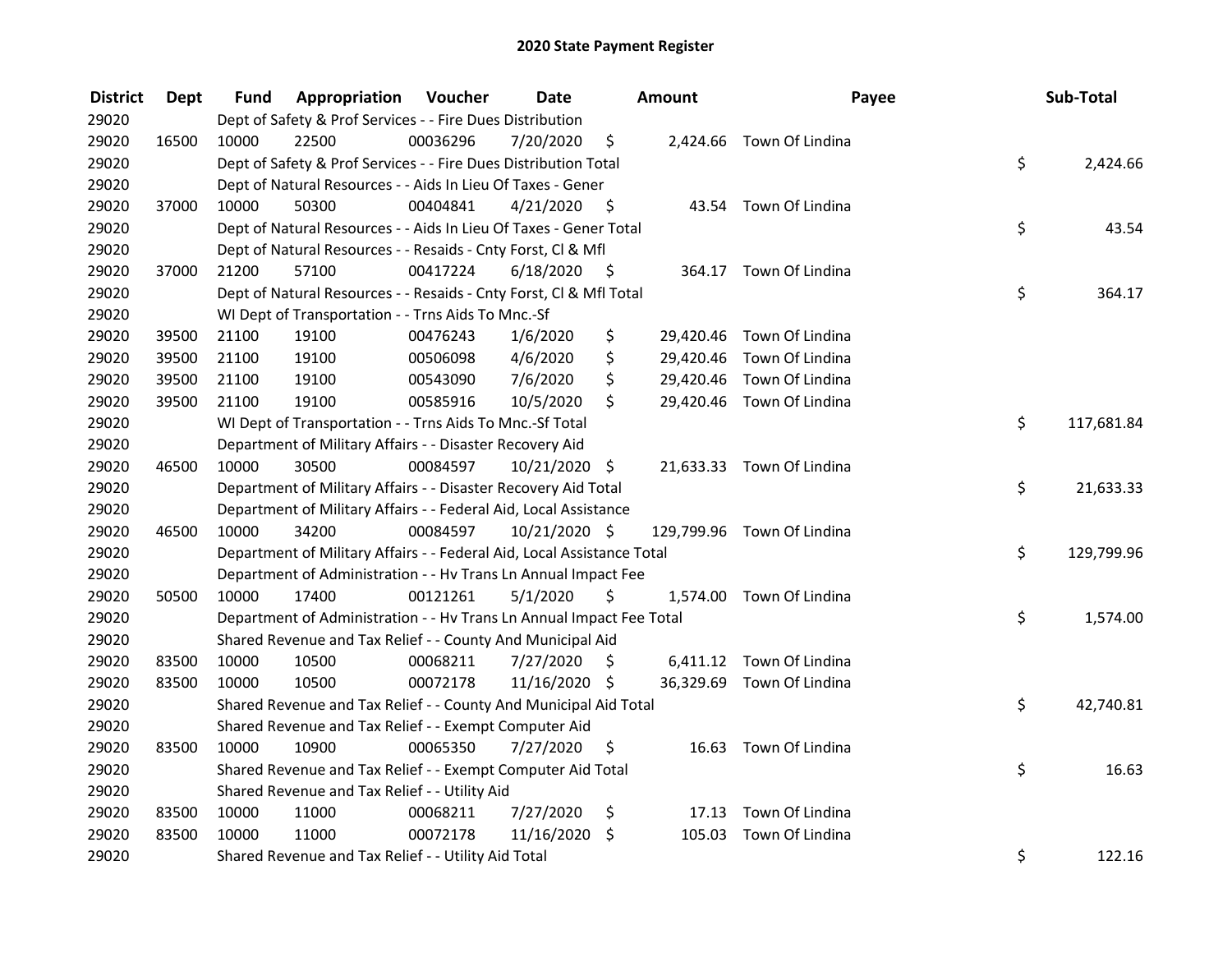| <b>District</b> | <b>Dept</b> | <b>Fund</b> | Appropriation                                                 | Voucher  | Date     | Amount | Pavee           | Sub-Total  |
|-----------------|-------------|-------------|---------------------------------------------------------------|----------|----------|--------|-----------------|------------|
| 29020           |             |             | Shared Revenue and Tax Relief - - Personal Property Aid       |          |          |        |                 |            |
| 29020           | 83500       | 10000       | 11100                                                         | 00060735 | 5/4/2020 | 283.18 | Town Of Lindina |            |
| 29020           |             |             | Shared Revenue and Tax Relief - - Personal Property Aid Total |          |          |        |                 | 283.18     |
| 29020 Total     |             |             |                                                               |          |          |        |                 | 316,684.28 |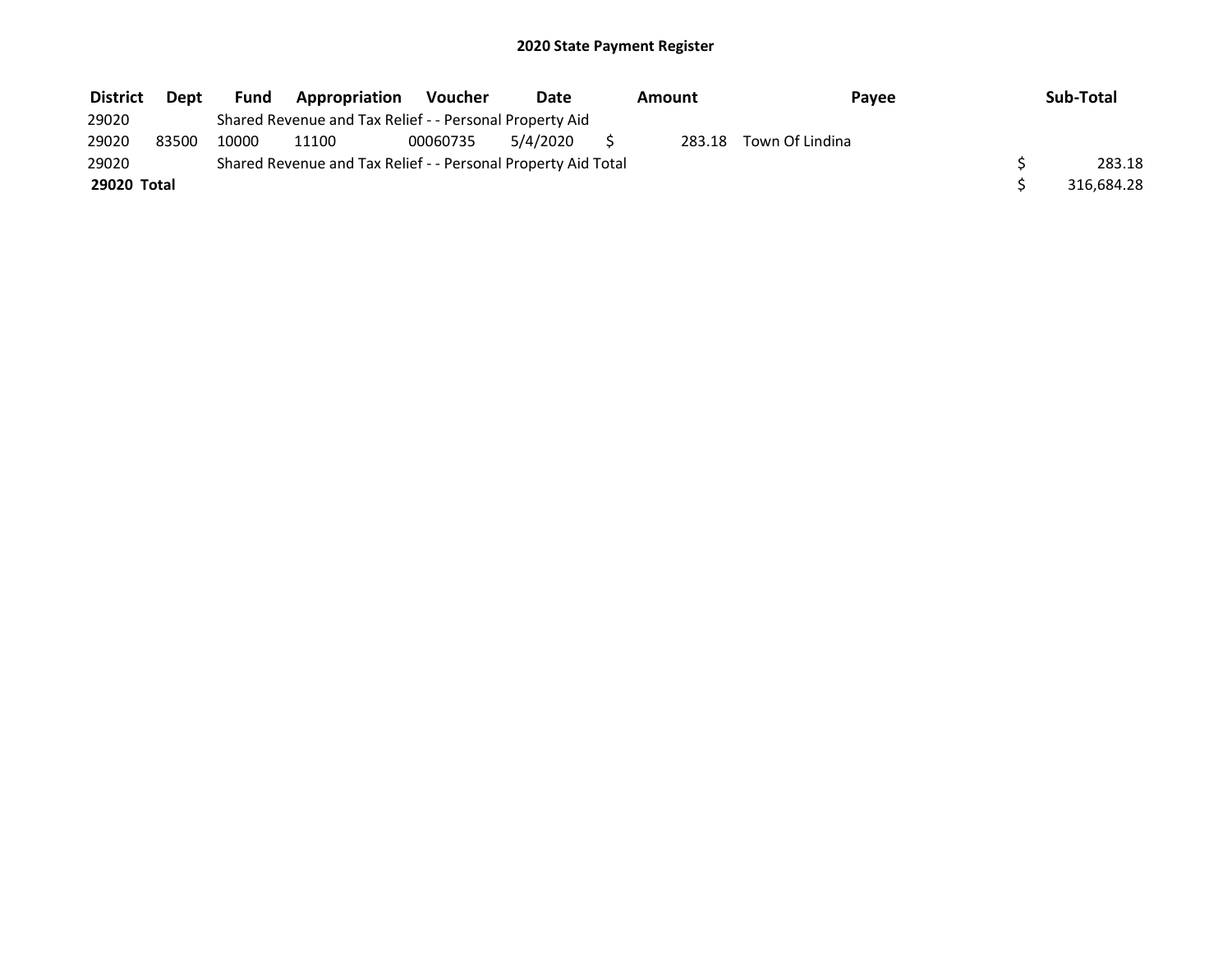| <b>District</b> | <b>Dept</b> | Fund  | Appropriation                                                        | Voucher  | <b>Date</b>   |      | Amount    |                          | Payee | Sub-Total |
|-----------------|-------------|-------|----------------------------------------------------------------------|----------|---------------|------|-----------|--------------------------|-------|-----------|
| 29022           |             |       | Dept of Safety & Prof Services - - Fire Dues Distribution            |          |               |      |           |                          |       |           |
| 29022           | 16500       | 10000 | 22500                                                                | 00036297 | 7/20/2020     | \$   |           | 2,701.34 Town Of Lisbon  |       |           |
| 29022           |             |       | Dept of Safety & Prof Services - - Fire Dues Distribution Total      |          |               |      |           |                          | \$    | 2,701.34  |
| 29022           |             |       | Dept of Natural Resources - - Resaids - Cnty Forst, Cl & Mfl         |          |               |      |           |                          |       |           |
| 29022           | 37000       | 21200 | 57100                                                                | 00417225 | 6/18/2020     | - \$ |           | 605.63 Town Of Lisbon    |       |           |
| 29022           |             |       | Dept of Natural Resources - - Resaids - Cnty Forst, Cl & Mfl Total   |          |               |      |           |                          | \$    | 605.63    |
| 29022           |             |       | WI Dept of Transportation - - Trns Aids To Mnc.-Sf                   |          |               |      |           |                          |       |           |
| 29022           | 39500       | 21100 | 19100                                                                | 00476244 | 1/6/2020      | \$   |           | 24,479.82 Town Of Lisbon |       |           |
| 29022           | 39500       | 21100 | 19100                                                                | 00506099 | 4/6/2020      | \$   |           | 24,479.82 Town Of Lisbon |       |           |
| 29022           | 39500       | 21100 | 19100                                                                | 00543091 | 7/6/2020      | \$   |           | 24,479.82 Town Of Lisbon |       |           |
| 29022           | 39500       | 21100 | 19100                                                                | 00585917 | 10/5/2020     | \$   |           | 24,479.82 Town Of Lisbon |       |           |
| 29022           |             |       | WI Dept of Transportation - - Trns Aids To Mnc.-Sf Total             |          |               |      |           |                          | \$    | 97,919.28 |
| 29022           |             |       | WI Dept of Transportation - - Loc Rd Imp Prg St Fd                   |          |               |      |           |                          |       |           |
| 29022           | 39500       | 21100 | 27800                                                                | 00482112 | 1/15/2020     | \$   | 12,659.15 | Town Of Lisbon           |       |           |
| 29022           | 39500       | 21100 | 27800                                                                | 00613975 | 11/13/2020    | \$   |           | 19,944.14 Town Of Lisbon |       |           |
| 29022           |             |       | WI Dept of Transportation - - Loc Rd Imp Prg St Fd Total             |          |               |      |           |                          | \$    | 32,603.29 |
| 29022           |             |       | WI Dept of Transportation - - Hwy Mgmt & Opers Sf                    |          |               |      |           |                          |       |           |
| 29022           | 39500       | 21100 | 36500                                                                | 00547992 | 7/29/2020     | \$   | 240.00    | Town Of Lisbon           |       |           |
| 29022           |             |       | WI Dept of Transportation - - Hwy Mgmt & Opers Sf Total              |          |               |      |           |                          | \$    | 240.00    |
| 29022           |             |       | Department of Military Affairs - - Disaster Recovery Aid             |          |               |      |           |                          |       |           |
| 29022           | 46500       | 10000 | 30500                                                                | 00072833 | 1/27/2020     | \$   |           | 7,535.41 Town Of Lisbon  |       |           |
| 29022           |             |       | Department of Military Affairs - - Disaster Recovery Aid Total       |          |               |      |           |                          | \$    | 7,535.41  |
| 29022           |             |       | Department of Administration - - Hv Trans Ln Annual Impact Fee       |          |               |      |           |                          |       |           |
| 29022           | 50500       | 10000 | 17400                                                                | 00121262 | 5/1/2020      | \$   |           | 43,382.00 Town Of Lisbon |       |           |
| 29022           |             |       | Department of Administration - - Hv Trans Ln Annual Impact Fee Total |          |               |      |           |                          | \$    | 43,382.00 |
| 29022           |             |       | Elections Commission - - 2018 Hava Election Security                 |          |               |      |           |                          |       |           |
| 29022           | 51000       | 22000 | 18200                                                                | 00003714 | 7/6/2020      | \$   |           | 764.30 Town Of Lisbon    |       |           |
| 29022           |             |       | Elections Commission - - 2018 Hava Election Security Total           |          |               |      |           |                          | \$    | 764.30    |
| 29022           |             |       | Shared Revenue and Tax Relief - - County And Municipal Aid           |          |               |      |           |                          |       |           |
| 29022           | 83500       | 10000 | 10500                                                                | 00068212 | 7/27/2020     | \$   | 4,639.09  | Town Of Lisbon           |       |           |
| 29022           | 83500       | 10000 | 10500                                                                | 00072179 | 11/16/2020 \$ |      |           | 26,288.20 Town Of Lisbon |       |           |
| 29022           |             |       | Shared Revenue and Tax Relief - - County And Municipal Aid Total     |          |               |      |           |                          | \$    | 30,927.29 |
| 29022           |             |       | Shared Revenue and Tax Relief - - Exempt Computer Aid                |          |               |      |           |                          |       |           |
| 29022           | 83500       | 10000 | 10900                                                                | 00065351 | 7/27/2020     | \$   |           | 47.81 Town Of Lisbon     |       |           |
| 29022           |             |       | Shared Revenue and Tax Relief - - Exempt Computer Aid Total          |          |               |      |           |                          | \$    | 47.81     |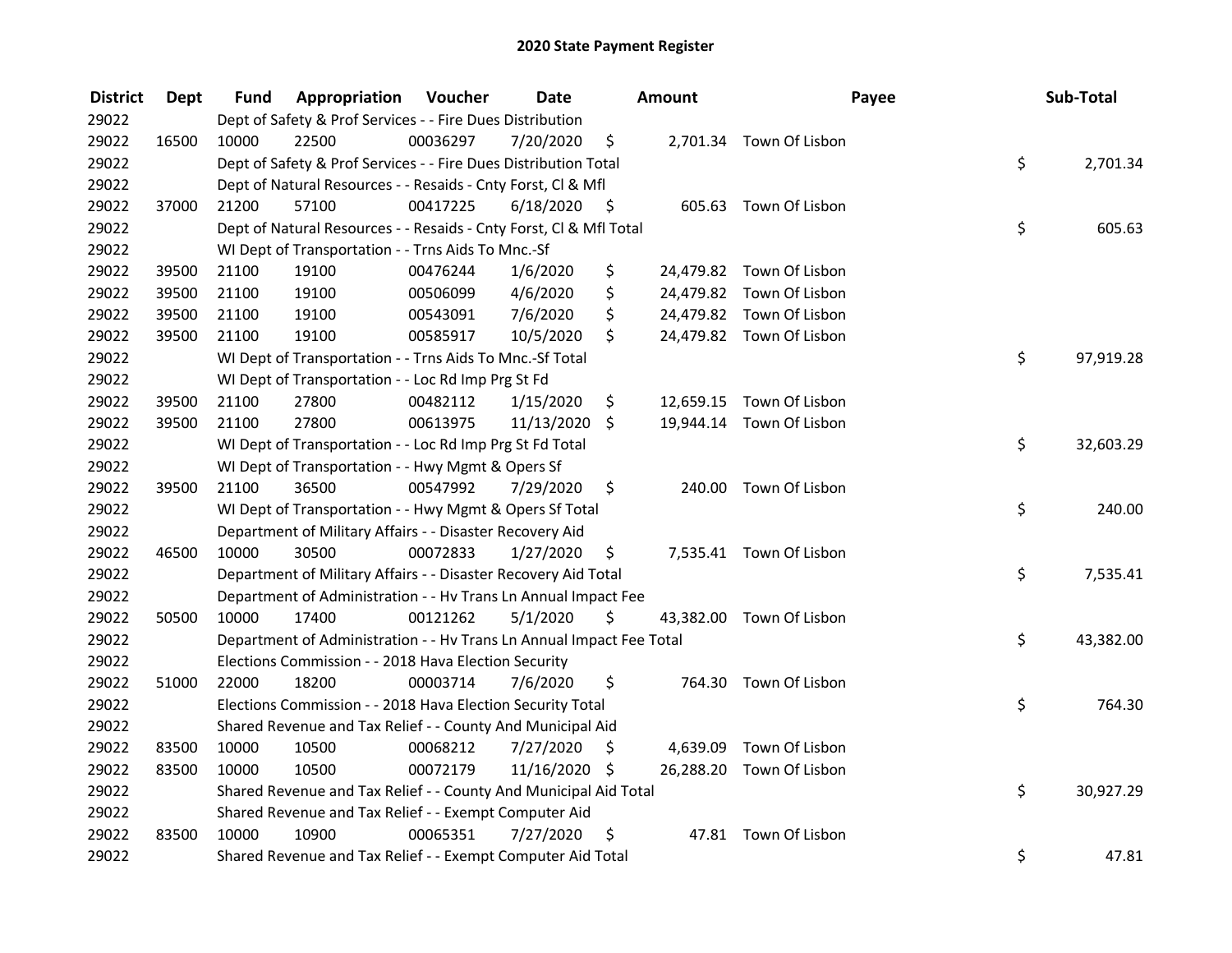| <b>District</b> | Dept  | Fund  | Appropriation                                                   | <b>Voucher</b> | Date          |    | Amount   |                | Payee | Sub-Total  |
|-----------------|-------|-------|-----------------------------------------------------------------|----------------|---------------|----|----------|----------------|-------|------------|
| 29022           |       |       | Shared Revenue and Tax Relief - - Utility Aid                   |                |               |    |          |                |       |            |
| 29022           | 83500 | 10000 | 11000                                                           | 00068212       | 7/27/2020     |    | 17.43    | Town Of Lisbon |       |            |
| 29022           | 83500 | 10000 | 11000                                                           | 00072179       | 11/16/2020 \$ |    | 124.21   | Town Of Lisbon |       |            |
| 29022           |       |       | Shared Revenue and Tax Relief - - Utility Aid Total             |                |               |    |          |                |       | 141.64     |
| 29022           |       |       | Shared Revenue and Tax Relief - - Personal Property Aid         |                |               |    |          |                |       |            |
| 29022           | 83500 | 10000 | 11100                                                           | 00060736       | 5/4/2020      |    | 385.08   | Town Of Lisbon |       |            |
| 29022           |       |       | Shared Revenue and Tax Relief - - Personal Property Aid Total   |                |               |    |          |                | \$    | 385.08     |
| 29022           |       |       | Shared Revenue and Tax Relief - - Lottery & Gaming Credit       |                |               |    |          |                |       |            |
| 29022           | 83500 | 52100 | 36300                                                           | 00055348       | 3/23/2020     | S. | 2.384.47 | Town Of Lisbon |       |            |
| 29022           |       |       | Shared Revenue and Tax Relief - - Lottery & Gaming Credit Total |                |               |    |          |                |       | 2,384.47   |
| 29022 Total     |       |       |                                                                 |                |               |    |          |                |       | 219,637.54 |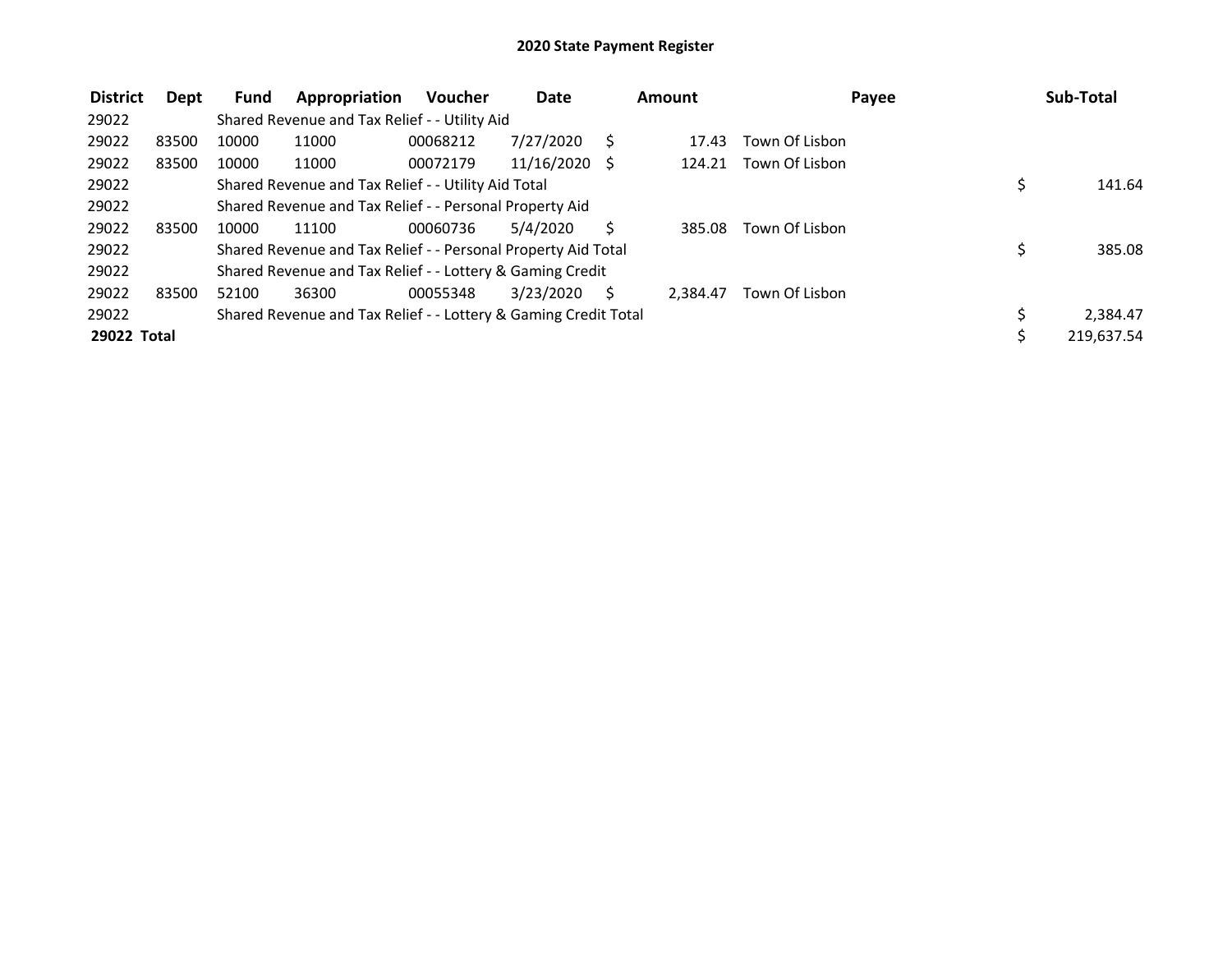| <b>District</b> | <b>Dept</b> | Fund  | Appropriation                                                        | Voucher  | <b>Date</b>   |         | <b>Amount</b> | Payee                    | Sub-Total        |
|-----------------|-------------|-------|----------------------------------------------------------------------|----------|---------------|---------|---------------|--------------------------|------------------|
| 29024           |             |       | Dept of Safety & Prof Services - - Fire Dues Distribution            |          |               |         |               |                          |                  |
| 29024           | 16500       | 10000 | 22500                                                                | 00036298 | 7/20/2020     | \$      |               | 4,813.44 Town Of Lyndon  |                  |
| 29024           |             |       | Dept of Safety & Prof Services - - Fire Dues Distribution Total      |          |               |         |               |                          | \$<br>4,813.44   |
| 29024           |             |       | Dept of Natural Resources - - Aids In Lieu Of Taxes - Gener          |          |               |         |               |                          |                  |
| 29024           | 37000       | 10000 | 50300                                                                | 00385410 | 1/24/2020     | \$      | 33,204.68     | Town Of Lyndon           |                  |
| 29024           | 37000       | 10000 | 50300                                                                | 00403920 | 4/21/2020     | \$      | 43.41         | Town Of Lyndon           |                  |
| 29024           | 37000       | 10000 | 50300                                                                | 00403921 | 4/21/2020     | \$      | 66.26         | Town Of Lyndon           |                  |
| 29024           | 37000       | 10000 | 50300                                                                | 00403922 | 4/21/2020     | \$      | 0.56          | Town Of Lyndon           |                  |
| 29024           |             |       | Dept of Natural Resources - - Aids In Lieu Of Taxes - Gener Total    |          |               |         |               |                          | \$<br>33,314.91  |
| 29024           |             |       | Dept of Natural Resources - - Resaids - Cnty Forst, Cl & Mfl         |          |               |         |               |                          |                  |
| 29024           | 37000       | 21200 | 57100                                                                | 00417226 | 6/18/2020     | - \$    |               | 273.53 Town Of Lyndon    |                  |
| 29024           |             |       | Dept of Natural Resources - - Resaids - Cnty Forst, Cl & Mfl Total   |          |               |         |               |                          | \$<br>273.53     |
| 29024           |             |       | Dept of Natural Resources - - Aids In Lieu Of Taxes - Sum S          |          |               |         |               |                          |                  |
| 29024           | 37000       | 21200 | 57900                                                                | 00403923 | 4/21/2020     | \$      | 35.20         | Town Of Lyndon           |                  |
| 29024           | 37000       | 21200 | 57900                                                                | 00403924 | 4/21/2020     | \$      | 130.38        | Town Of Lyndon           |                  |
| 29024           |             |       | Dept of Natural Resources - - Aids In Lieu Of Taxes - Sum S Total    |          |               |         |               |                          | \$<br>165.58     |
| 29024           |             |       | Dept of Natural Resources - - Fin Asst For Responsible Units         |          |               |         |               |                          |                  |
| 29024           | 37000       | 27400 | 67000                                                                | 00413190 | 5/29/2020     | \$      | 912.70        | Town Of Lyndon           |                  |
| 29024           |             |       | Dept of Natural Resources - - Fin Asst For Responsible Units Total   |          |               |         |               |                          | \$<br>912.70     |
| 29024           |             |       | WI Dept of Transportation - - Trns Aids To Mnc.-Sf                   |          |               |         |               |                          |                  |
| 29024           | 39500       | 21100 | 19100                                                                | 00476245 | 1/6/2020      | \$      |               | 25,655.85 Town Of Lyndon |                  |
| 29024           | 39500       | 21100 | 19100                                                                | 00506100 | 4/6/2020      | \$      |               | 25,655.85 Town Of Lyndon |                  |
| 29024           | 39500       | 21100 | 19100                                                                | 00543092 | 7/6/2020      | \$      |               | 25,655.85 Town Of Lyndon |                  |
| 29024           | 39500       | 21100 | 19100                                                                | 00585918 | 10/5/2020     | \$      |               | 25,655.85 Town Of Lyndon |                  |
| 29024           |             |       | WI Dept of Transportation - - Trns Aids To Mnc.-Sf Total             |          |               |         |               |                          | \$<br>102,623.40 |
| 29024           |             |       | Department of Administration - - Federal Aid                         |          |               |         |               |                          |                  |
| 29024           | 50500       | 10000 | 14200                                                                | 00129937 | 10/2/2020     | \$      | 5,194.00      | Town Of Lyndon           |                  |
| 29024           | 50500       | 10000 | 14200                                                                | 00134612 | 12/10/2020 \$ |         |               | 1,564.51 Town Of Lyndon  |                  |
| 29024           |             |       | Department of Administration - - Federal Aid Total                   |          |               |         |               |                          | \$<br>6,758.51   |
| 29024           |             |       | Department of Administration - - Hv Trans Ln Annual Impact Fee       |          |               |         |               |                          |                  |
| 29024           | 50500       | 10000 | 17400                                                                | 00121263 | 5/1/2020      | \$      | 34,463.00     | Town Of Lyndon           |                  |
| 29024           |             |       | Department of Administration - - Hv Trans Ln Annual Impact Fee Total |          |               |         |               |                          | \$<br>34,463.00  |
| 29024           |             |       | Shared Revenue and Tax Relief - - County And Municipal Aid           |          |               |         |               |                          |                  |
| 29024           | 83500       | 10000 | 10500                                                                | 00068213 | 7/27/2020     | \$      | 1,924.24      | Town Of Lyndon           |                  |
| 29024           | 83500       | 10000 | 10500                                                                | 00072180 | 11/16/2020    | $\zeta$ |               | 10,904.04 Town Of Lyndon |                  |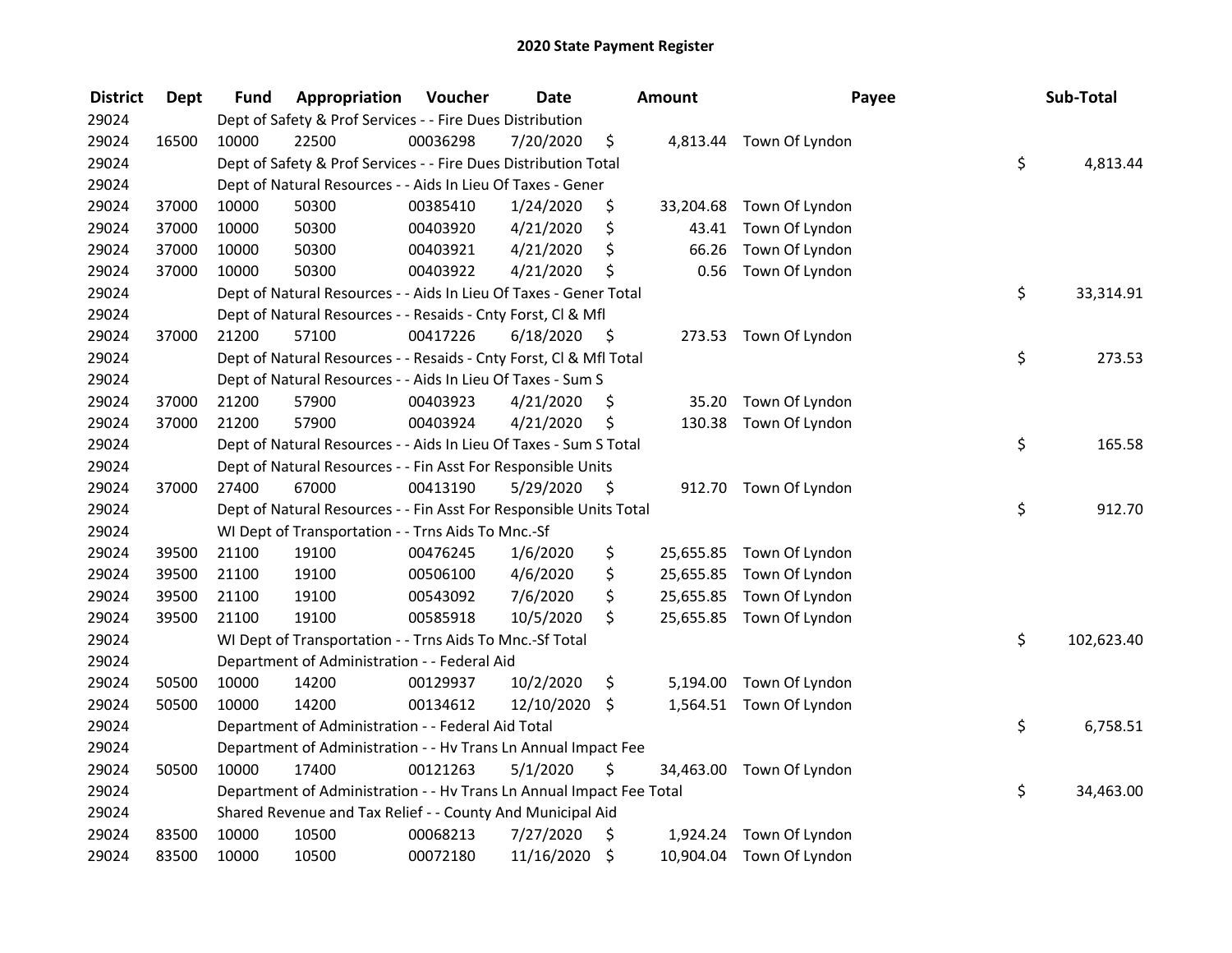| <b>District</b> | Dept  | Fund  | Appropriation                                                       | Voucher  | Date          |    | Amount   | Payee          |    | Sub-Total  |
|-----------------|-------|-------|---------------------------------------------------------------------|----------|---------------|----|----------|----------------|----|------------|
| 29024           |       |       | Shared Revenue and Tax Relief - - County And Municipal Aid Total    |          |               |    |          |                | \$ | 12,828.28  |
| 29024           |       |       | Shared Revenue and Tax Relief - - Exempt Computer Aid               |          |               |    |          |                |    |            |
| 29024           | 83500 | 10000 | 10900                                                               | 00065352 | 7/27/2020     | S. | 92.50    | Town Of Lyndon |    |            |
| 29024           |       |       | Shared Revenue and Tax Relief - - Exempt Computer Aid Total         |          |               |    |          |                | \$ | 92.50      |
| 29024           |       |       | Shared Revenue and Tax Relief - - Utility Aid                       |          |               |    |          |                |    |            |
| 29024           | 83500 | 10000 | 11000                                                               | 00068213 | 7/27/2020     | S  | 941.20   | Town Of Lyndon |    |            |
| 29024           | 83500 | 10000 | 11000                                                               | 00072180 | 11/16/2020 \$ |    | 5,430.05 | Town Of Lyndon |    |            |
| 29024           |       |       | Shared Revenue and Tax Relief - - Utility Aid Total                 |          |               |    |          |                | \$ | 6,371.25   |
| 29024           |       |       | Shared Revenue and Tax Relief - - Personal Property Aid             |          |               |    |          |                |    |            |
| 29024           | 83500 | 10000 | 11100                                                               | 00060737 | 5/4/2020      | S. | 1,092.11 | Town Of Lyndon |    |            |
| 29024           |       |       | Shared Revenue and Tax Relief - - Personal Property Aid Total       |          |               |    |          |                | \$ | 1,092.11   |
| 29024           |       |       | Shared Revenue and Tax Relief - - Payments For Municipal Svcs       |          |               |    |          |                |    |            |
| 29024           | 83500 | 10000 | 50100                                                               | 00054668 | 2/3/2020      | Ś. | 759.25   | Town Of Lyndon |    |            |
| 29024           |       |       | Shared Revenue and Tax Relief - - Payments For Municipal Svcs Total |          |               |    |          |                | \$ | 759.25     |
| 29024 Total     |       |       |                                                                     |          |               |    |          |                | Ś. | 204,468.46 |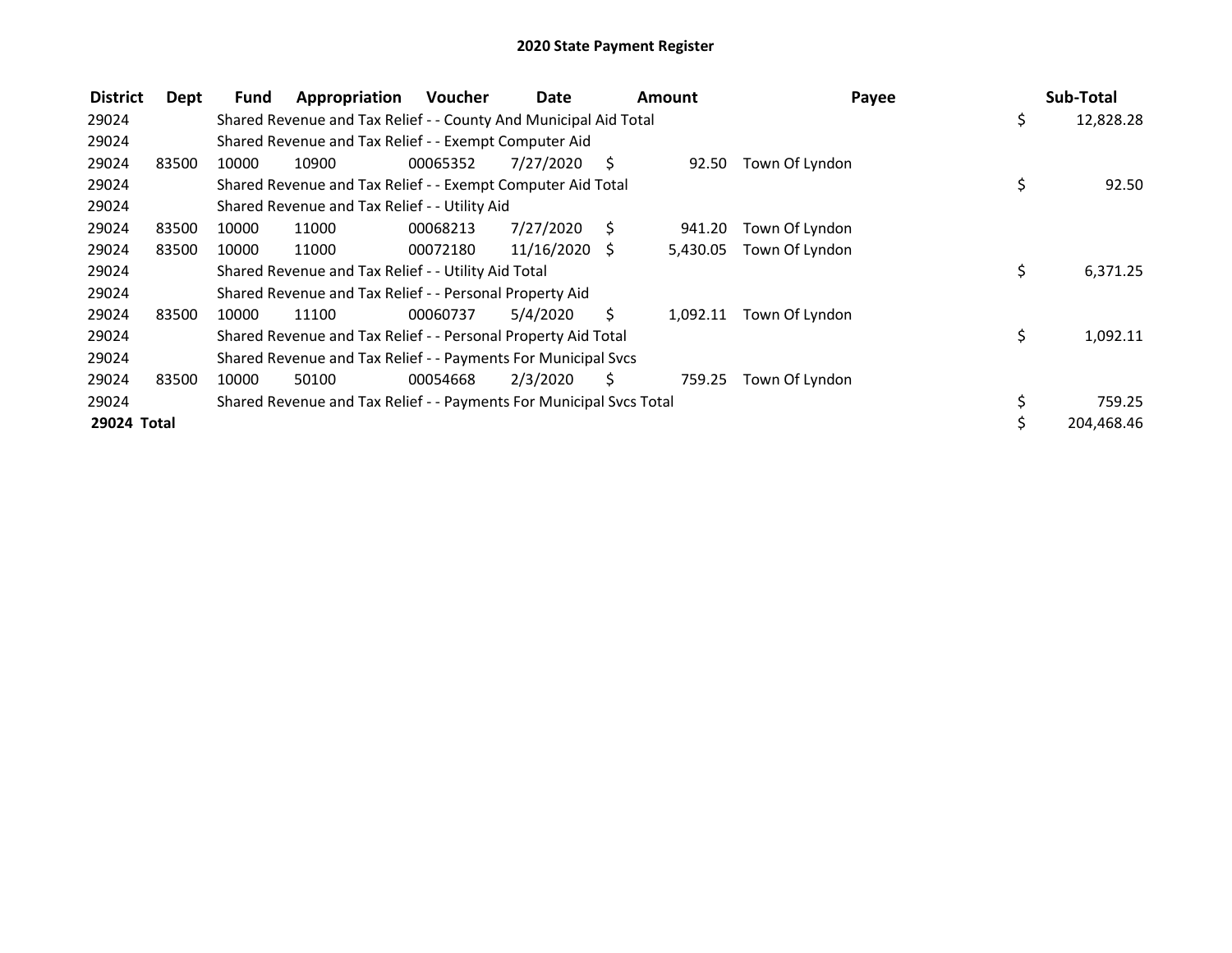| <b>District</b> | <b>Dept</b> | Fund  | Appropriation                                                       | Voucher  | <b>Date</b>   |      | Amount    | Payee                    | Sub-Total        |
|-----------------|-------------|-------|---------------------------------------------------------------------|----------|---------------|------|-----------|--------------------------|------------------|
| 29026           |             |       | Dept of Safety & Prof Services - - Fire Dues Distribution           |          |               |      |           |                          |                  |
| 29026           | 16500       | 10000 | 22500                                                               | 00036299 | 7/20/2020     | \$   |           | 2,110.73 Town Of Marion  |                  |
| 29026           |             |       | Dept of Safety & Prof Services - - Fire Dues Distribution Total     |          |               |      |           |                          | \$<br>2,110.73   |
| 29026           |             |       | Dept of Natural Resources - - Aids In Lieu Of Taxes - Gener         |          |               |      |           |                          |                  |
| 29026           | 37000       | 10000 | 50300                                                               | 00385435 | 1/24/2020     | \$   |           | 7,945.90 Town Of Marion  |                  |
| 29026           |             |       | Dept of Natural Resources - - Aids In Lieu Of Taxes - Gener Total   |          |               |      |           |                          | \$<br>7,945.90   |
| 29026           |             |       | Dept of Natural Resources - - Resaids - Cnty Forst, Cl & Mfl        |          |               |      |           |                          |                  |
| 29026           | 37000       | 21200 | 57100                                                               | 00417227 | 6/18/2020     | - \$ |           | 647.84 Town Of Marion    |                  |
| 29026           |             |       | Dept of Natural Resources - - Resaids - Cnty Forst, Cl & Mfl Total  |          |               |      |           |                          | \$<br>647.84     |
| 29026           |             |       | Dept of Natural Resources - - Aids In Lieu Of Taxes - Sum S         |          |               |      |           |                          |                  |
| 29026           | 37000       | 21200 | 57900                                                               | 00404504 | 4/21/2020     | - \$ |           | 32.03 Town Of Marion     |                  |
| 29026           |             |       | Dept of Natural Resources - - Aids In Lieu Of Taxes - Sum S Total   |          |               |      |           |                          | \$<br>32.03      |
| 29026           |             |       | WI Dept of Transportation - - Trns Aids To Mnc.-Sf                  |          |               |      |           |                          |                  |
| 29026           | 39500       | 21100 | 19100                                                               | 00476246 | 1/6/2020      | \$   | 14,499.99 | Town Of Marion           |                  |
| 29026           | 39500       | 21100 | 19100                                                               | 00506101 | 4/6/2020      | \$   | 14,499.99 | <b>Town Of Marion</b>    |                  |
| 29026           | 39500       | 21100 | 19100                                                               | 00543093 | 7/6/2020      | \$   | 14,499.99 | Town Of Marion           |                  |
| 29026           | 39500       | 21100 | 19100                                                               | 00585919 | 10/5/2020     | \$   | 14,499.99 | Town Of Marion           |                  |
| 29026           |             |       | WI Dept of Transportation - - Trns Aids To Mnc.-Sf Total            |          |               |      |           |                          | \$<br>57,999.96  |
| 29026           |             |       | Department of Military Affairs - - Major Disaster Assist; Pif       |          |               |      |           |                          |                  |
| 29026           | 46500       | 27200 | 36500                                                               | 00081534 | 8/14/2020     | \$   |           | 26,205.84 Town Of Marion |                  |
| 29026           |             |       | Department of Military Affairs - - Major Disaster Assist; Pif Total |          |               |      |           |                          | \$<br>26,205.84  |
| 29026           |             |       | Elections Commission - - 2018 Hava Election Security                |          |               |      |           |                          |                  |
| 29026           | 51000       | 22000 | 18200                                                               | 00003813 | 7/20/2020     | \$   |           | 472.80 Town Of Marion    |                  |
| 29026           |             |       | Elections Commission - - 2018 Hava Election Security Total          |          |               |      |           |                          | \$<br>472.80     |
| 29026           |             |       | Shared Revenue and Tax Relief - - County And Municipal Aid          |          |               |      |           |                          |                  |
| 29026           | 83500       | 10000 | 10500                                                               | 00068214 | 7/27/2020     | S    |           | 1,848.38 Town Of Marion  |                  |
| 29026           | 83500       | 10000 | 10500                                                               | 00072181 | 11/16/2020 \$ |      |           | 10,474.12 Town Of Marion |                  |
| 29026           |             |       | Shared Revenue and Tax Relief - - County And Municipal Aid Total    |          |               |      |           |                          | \$<br>12,322.50  |
| 29026           |             |       | Shared Revenue and Tax Relief - - Exempt Computer Aid               |          |               |      |           |                          |                  |
| 29026           | 83500       | 10000 | 10900                                                               | 00065353 | 7/27/2020     | \$.  |           | 1.03 Town Of Marion      |                  |
| 29026           |             |       | Shared Revenue and Tax Relief - - Exempt Computer Aid Total         |          |               |      |           |                          | \$<br>1.03       |
| 29026           |             |       | Shared Revenue and Tax Relief - - Personal Property Aid             |          |               |      |           |                          |                  |
| 29026           | 83500       | 10000 | 11100                                                               | 00060738 | 5/4/2020      | \$   |           | 34.91 Town Of Marion     |                  |
| 29026           |             |       | Shared Revenue and Tax Relief - - Personal Property Aid Total       |          |               |      |           |                          | \$<br>34.91      |
| 29026 Total     |             |       |                                                                     |          |               |      |           |                          | \$<br>107,773.54 |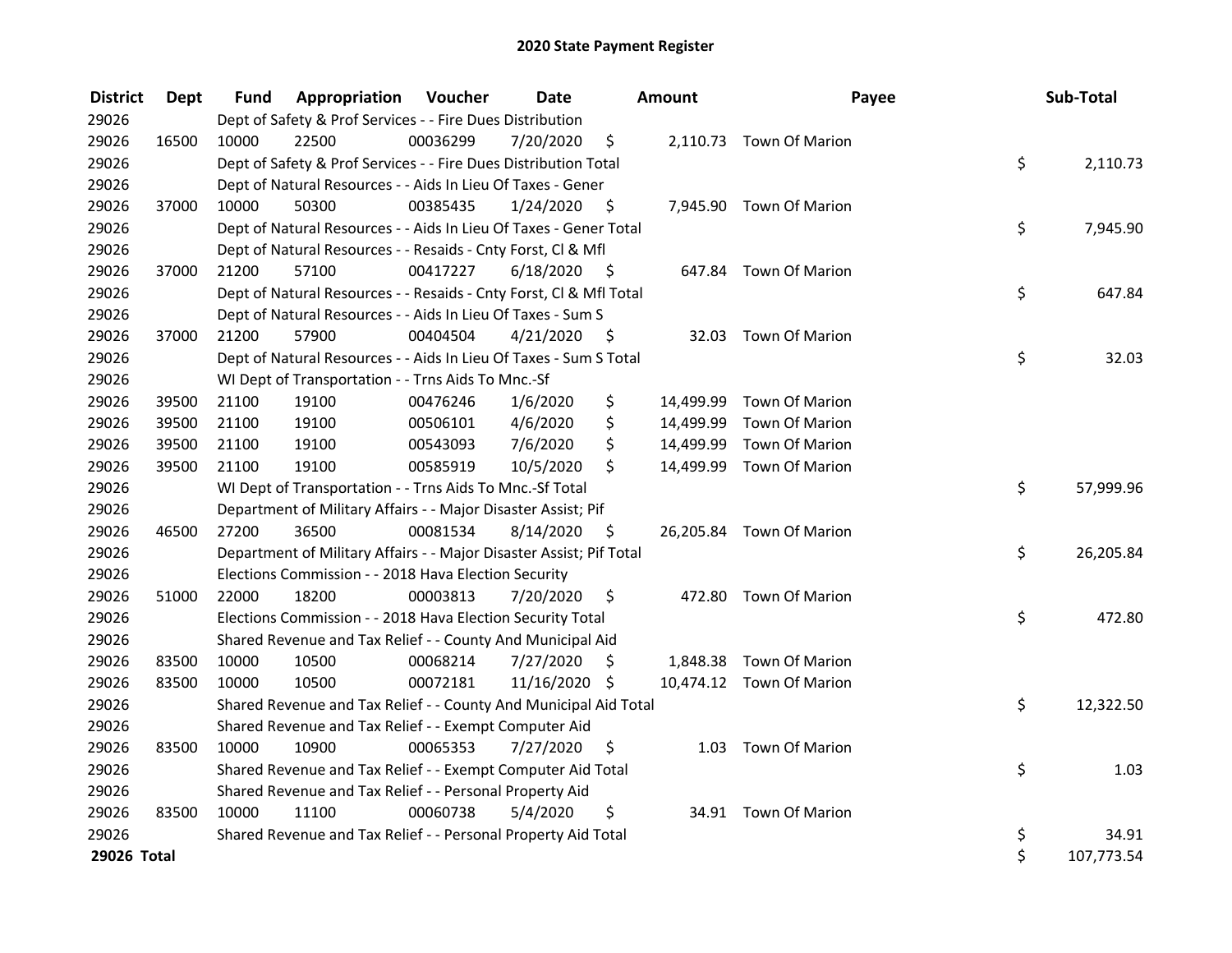| <b>District</b> | Dept  | Fund  | Appropriation                                                      | Voucher  | <b>Date</b>   |      | Amount | Payee                     | Sub-Total        |
|-----------------|-------|-------|--------------------------------------------------------------------|----------|---------------|------|--------|---------------------------|------------------|
| 29028           |       |       | Dept of Safety & Prof Services - - Fire Dues Distribution          |          |               |      |        |                           |                  |
| 29028           | 16500 | 10000 | 22500                                                              | 00036300 | 7/20/2020     | \$   |        | 8,342.30 Town Of Necedah  |                  |
| 29028           |       |       | Dept of Safety & Prof Services - - Fire Dues Distribution Total    |          |               |      |        |                           | \$<br>8,342.30   |
| 29028           |       |       | Dept of Natural Resources - - Aids In Lieu Of Taxes - Gener        |          |               |      |        |                           |                  |
| 29028           | 37000 | 10000 | 50300                                                              | 00385395 | 1/24/2020     | \$   |        | 231.92 Town Of Necedah    |                  |
| 29028           | 37000 | 10000 | 50300                                                              | 00385396 | 1/24/2020     | \$   |        | 8,499.12 Town Of Necedah  |                  |
| 29028           |       |       | Dept of Natural Resources - - Aids In Lieu Of Taxes - Gener Total  |          |               |      |        |                           | \$<br>8,731.04   |
| 29028           |       |       | Dept of Natural Resources - - Resaids - Cnty Forst, Cl & Mfl       |          |               |      |        |                           |                  |
| 29028           | 37000 | 21200 | 57100                                                              | 00417228 | 6/18/2020     | - \$ |        | 1,445.94 Town Of Necedah  |                  |
| 29028           |       |       | Dept of Natural Resources - - Resaids - Cnty Forst, CI & Mfl Total |          |               |      |        |                           | \$<br>1,445.94   |
| 29028           |       |       | Dept of Natural Resources - - Aids In Lieu Of Taxes - Sum S        |          |               |      |        |                           |                  |
| 29028           | 37000 | 21200 | 57900                                                              | 00403698 | 4/21/2020     | - \$ |        | 333.41 Town Of Necedah    |                  |
| 29028           |       |       | Dept of Natural Resources - - Aids In Lieu Of Taxes - Sum S Total  |          |               |      |        |                           | \$<br>333.41     |
| 29028           |       |       | Dept of Natural Resources - - Fin Asst For Responsible Units       |          |               |      |        |                           |                  |
| 29028           | 37000 | 27400 | 67000                                                              | 00413069 | 5/29/2020     | -S   |        | 844.57 Town Of Necedah    |                  |
| 29028           |       |       | Dept of Natural Resources - - Fin Asst For Responsible Units Total |          |               |      |        |                           | \$<br>844.57     |
| 29028           |       |       | WI Dept of Transportation - - Trns Aids To Mnc.-Sf                 |          |               |      |        |                           |                  |
| 29028           | 39500 | 21100 | 19100                                                              | 00476247 | 1/6/2020      | \$   |        | 76,678.47 Town Of Necedah |                  |
| 29028           | 39500 | 21100 | 19100                                                              | 00506102 | 4/6/2020      | \$   |        | 76,678.47 Town Of Necedah |                  |
| 29028           | 39500 | 21100 | 19100                                                              | 00543094 | 7/6/2020      | \$   |        | 76,678.47 Town Of Necedah |                  |
| 29028           | 39500 | 21100 | 19100                                                              | 00585920 | 10/5/2020     | \$   |        | 76,678.47 Town Of Necedah |                  |
| 29028           |       |       | WI Dept of Transportation - - Trns Aids To Mnc.-Sf Total           |          |               |      |        |                           | \$<br>306,713.88 |
| 29028           |       |       | Elections Commission - - 2018 Hava Election Security               |          |               |      |        |                           |                  |
| 29028           | 51000 | 22000 | 18200                                                              | 00004585 | 9/18/2020     | \$   |        | 1,661.90 Town Of Necedah  |                  |
| 29028           |       |       | Elections Commission - - 2018 Hava Election Security Total         |          |               |      |        |                           | \$<br>1,661.90   |
| 29028           |       |       | Shared Revenue and Tax Relief - - County And Municipal Aid         |          |               |      |        |                           |                  |
| 29028           | 83500 | 10000 | 10500                                                              | 00068215 | 7/27/2020     | \$   |        | 6,649.39 Town Of Necedah  |                  |
| 29028           | 83500 | 10000 | 10500                                                              | 00072182 | 11/16/2020 \$ |      |        | 37,679.87 Town Of Necedah |                  |
| 29028           |       |       | Shared Revenue and Tax Relief - - County And Municipal Aid Total   |          |               |      |        |                           | \$<br>44,329.26  |
| 29028           |       |       | Shared Revenue and Tax Relief - - Exempt Computer Aid              |          |               |      |        |                           |                  |
| 29028           | 83500 | 10000 | 10900                                                              | 00065354 | 7/27/2020     | \$   | 58.20  | Town Of Necedah           |                  |
| 29028           |       |       | Shared Revenue and Tax Relief - - Exempt Computer Aid Total        |          |               |      |        |                           | \$<br>58.20      |
| 29028           |       |       | Shared Revenue and Tax Relief - - Utility Aid                      |          |               |      |        |                           |                  |
| 29028           | 83500 | 10000 | 11000                                                              | 00068215 | 7/27/2020     | \$   |        | 9,296.92 Town Of Necedah  |                  |
| 29028           | 83500 | 10000 | 11000                                                              | 00072182 | 11/16/2020    | \$   |        | 52,905.70 Town Of Necedah |                  |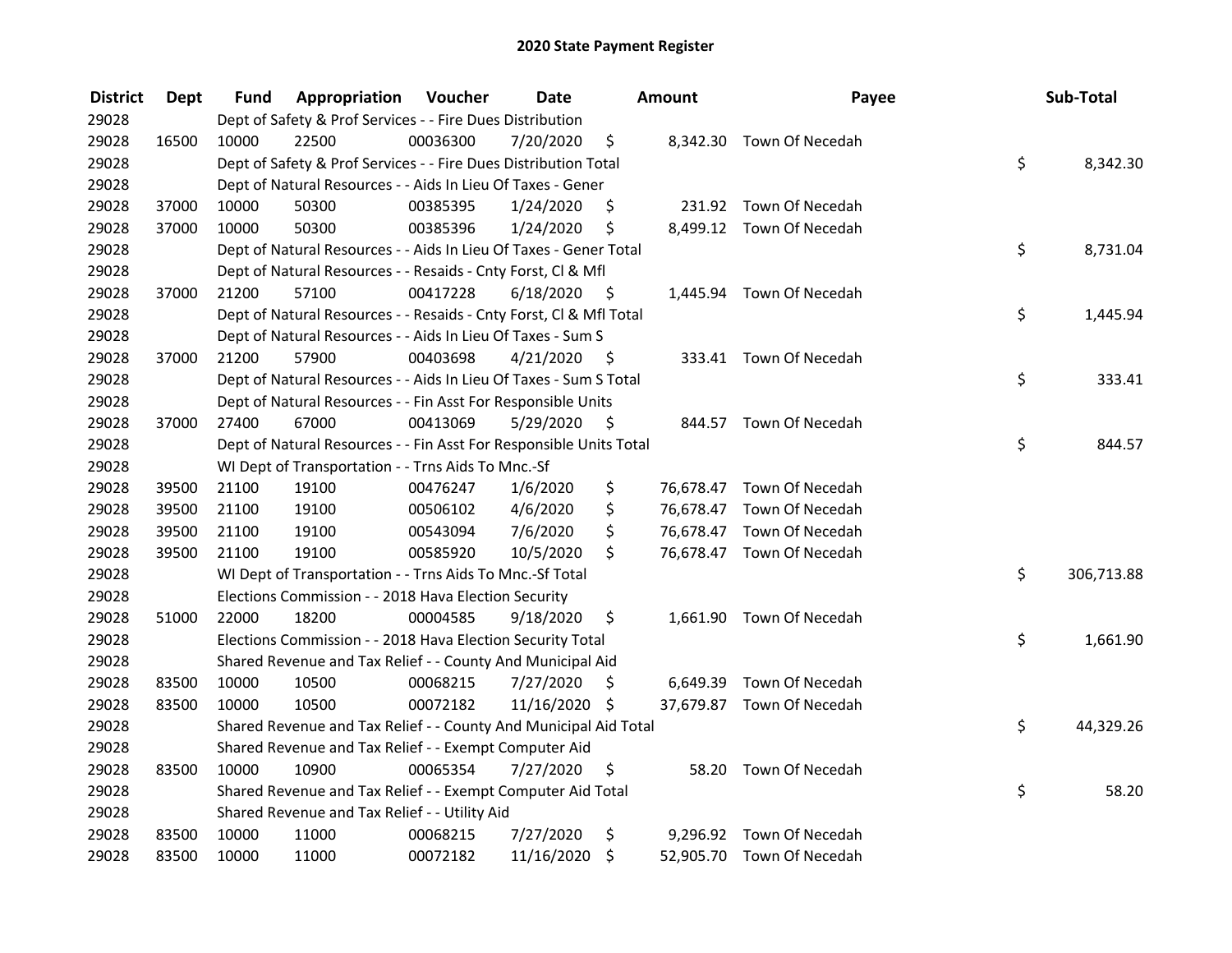| <b>District</b> | <b>Dept</b> | Fund  | Appropriation                                                 | Voucher  | Date     | Amount | Payee           | Sub-Total  |
|-----------------|-------------|-------|---------------------------------------------------------------|----------|----------|--------|-----------------|------------|
| 29028           |             |       | Shared Revenue and Tax Relief - - Utility Aid Total           |          |          |        |                 | 62,202.62  |
| 29028           |             |       | Shared Revenue and Tax Relief - - Personal Property Aid       |          |          |        |                 |            |
| 29028           | 83500       | 10000 | 11100                                                         | 00060739 | 5/4/2020 | 219.00 | Town Of Necedah |            |
| 29028           |             |       | Shared Revenue and Tax Relief - - Personal Property Aid Total |          |          |        |                 | 219.00     |
| 29028 Total     |             |       |                                                               |          |          |        |                 | 434,882.12 |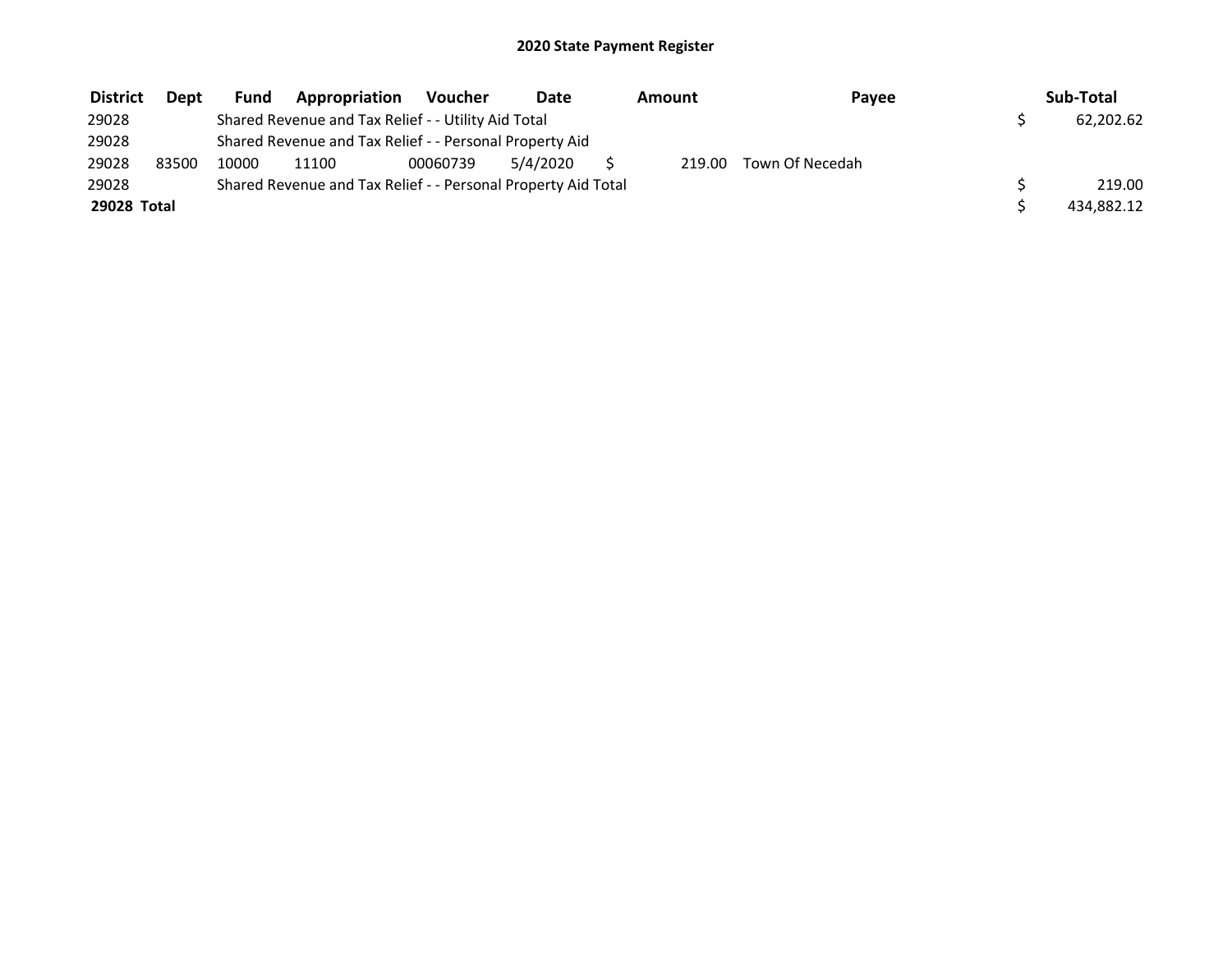| <b>District</b> | <b>Dept</b> | Fund  | Appropriation                                                        | Voucher  | <b>Date</b>   |         | <b>Amount</b> | Payee                    | Sub-Total       |
|-----------------|-------------|-------|----------------------------------------------------------------------|----------|---------------|---------|---------------|--------------------------|-----------------|
| 29030           |             |       | Dept of Safety & Prof Services - - Fire Dues Distribution            |          |               |         |               |                          |                 |
| 29030           | 16500       | 10000 | 22500                                                                | 00036301 | 7/20/2020     | \$      |               | 1,271.57 Town Of Orange  |                 |
| 29030           |             |       | Dept of Safety & Prof Services - - Fire Dues Distribution Total      |          |               |         |               |                          | \$<br>1,271.57  |
| 29030           |             |       | Dept of Natural Resources - - Aids In Lieu Of Taxes - Gener          |          |               |         |               |                          |                 |
| 29030           | 37000       | 10000 | 50300                                                                | 00385485 | 1/24/2020     | \$      |               | 4,454.66 Town Of Orange  |                 |
| 29030           | 37000       | 10000 | 50300                                                                | 00405224 | 4/21/2020     | \$      | 250.21        | Town Of Orange           |                 |
| 29030           |             |       | Dept of Natural Resources - - Aids In Lieu Of Taxes - Gener Total    |          |               |         |               |                          | \$<br>4,704.87  |
| 29030           |             |       | Dept of Natural Resources - - Resaids - Cnty Forst, Cl & Mfl         |          |               |         |               |                          |                 |
| 29030           | 37000       | 21200 | 57100                                                                | 00417229 | 6/18/2020     | - \$    |               | 517.60 Town Of Orange    |                 |
| 29030           |             |       | Dept of Natural Resources - - Resaids - Cnty Forst, CI & Mfl Total   |          |               |         |               |                          | \$<br>517.60    |
| 29030           |             |       | WI Dept of Transportation - - Trns Aids To Mnc.-Sf                   |          |               |         |               |                          |                 |
| 29030           | 39500       | 21100 | 19100                                                                | 00476248 | 1/6/2020      | \$      | 22,469.40     | Town Of Orange           |                 |
| 29030           | 39500       | 21100 | 19100                                                                | 00506103 | 4/6/2020      | \$      | 22,469.40     | Town Of Orange           |                 |
| 29030           | 39500       | 21100 | 19100                                                                | 00543095 | 7/6/2020      | \$      | 22,469.40     | Town Of Orange           |                 |
| 29030           | 39500       | 21100 | 19100                                                                | 00585921 | 10/5/2020     | \$      |               | 22,469.40 Town Of Orange |                 |
| 29030           |             |       | WI Dept of Transportation - - Trns Aids To Mnc.-Sf Total             |          |               |         |               |                          | \$<br>89,877.60 |
| 29030           |             |       | WI Dept of Transportation - - Loc Rd Imp Prg St Fd                   |          |               |         |               |                          |                 |
| 29030           | 39500       | 21100 | 27800                                                                | 00580321 | 9/9/2020      | \$      |               | 19,944.14 Town Of Orange |                 |
| 29030           |             |       | WI Dept of Transportation - - Loc Rd Imp Prg St Fd Total             |          |               |         |               |                          | \$<br>19,944.14 |
| 29030           |             |       | Department of Administration - - Hv Trans Ln Annual Impact Fee       |          |               |         |               |                          |                 |
| 29030           | 50500       | 10000 | 17400                                                                | 00121269 | 5/1/2020      | \$      |               | 43,732.00 Town Of Orange |                 |
| 29030           |             |       | Department of Administration - - Hv Trans Ln Annual Impact Fee Total |          |               |         |               |                          | \$<br>43,732.00 |
| 29030           |             |       | Shared Revenue and Tax Relief - - County And Municipal Aid           |          |               |         |               |                          |                 |
| 29030           | 83500       | 10000 | 10500                                                                | 00068216 | 7/27/2020     | S       |               | 6,374.74 Town Of Orange  |                 |
| 29030           | 83500       | 10000 | 10500                                                                | 00072183 | 11/16/2020 \$ |         |               | 36,123.53 Town Of Orange |                 |
| 29030           |             |       | Shared Revenue and Tax Relief - - County And Municipal Aid Total     |          |               |         |               |                          | \$<br>42,498.27 |
| 29030           |             |       | Shared Revenue and Tax Relief - - Exempt Computer Aid                |          |               |         |               |                          |                 |
| 29030           | 83500       | 10000 | 10900                                                                | 00065355 | 7/27/2020     | \$      | 1.03          | Town Of Orange           |                 |
| 29030           |             |       | Shared Revenue and Tax Relief - - Exempt Computer Aid Total          |          |               |         |               |                          | \$<br>1.03      |
| 29030           |             |       | Shared Revenue and Tax Relief - - Utility Aid                        |          |               |         |               |                          |                 |
| 29030           | 83500       | 10000 | 11000                                                                | 00068216 | 7/27/2020     | \$      | 11.27         | Town Of Orange           |                 |
| 29030           | 83500       | 10000 | 11000                                                                | 00072183 | 11/16/2020    | $\zeta$ | 85.40         | Town Of Orange           |                 |
| 29030           |             |       | Shared Revenue and Tax Relief - - Utility Aid Total                  |          |               |         |               |                          | \$<br>96.67     |
| 29030           |             |       | Shared Revenue and Tax Relief - - Personal Property Aid              |          |               |         |               |                          |                 |
| 29030           | 83500       | 10000 | 11100                                                                | 00060740 | 5/4/2020      | \$      |               | 55.10 Town Of Orange     |                 |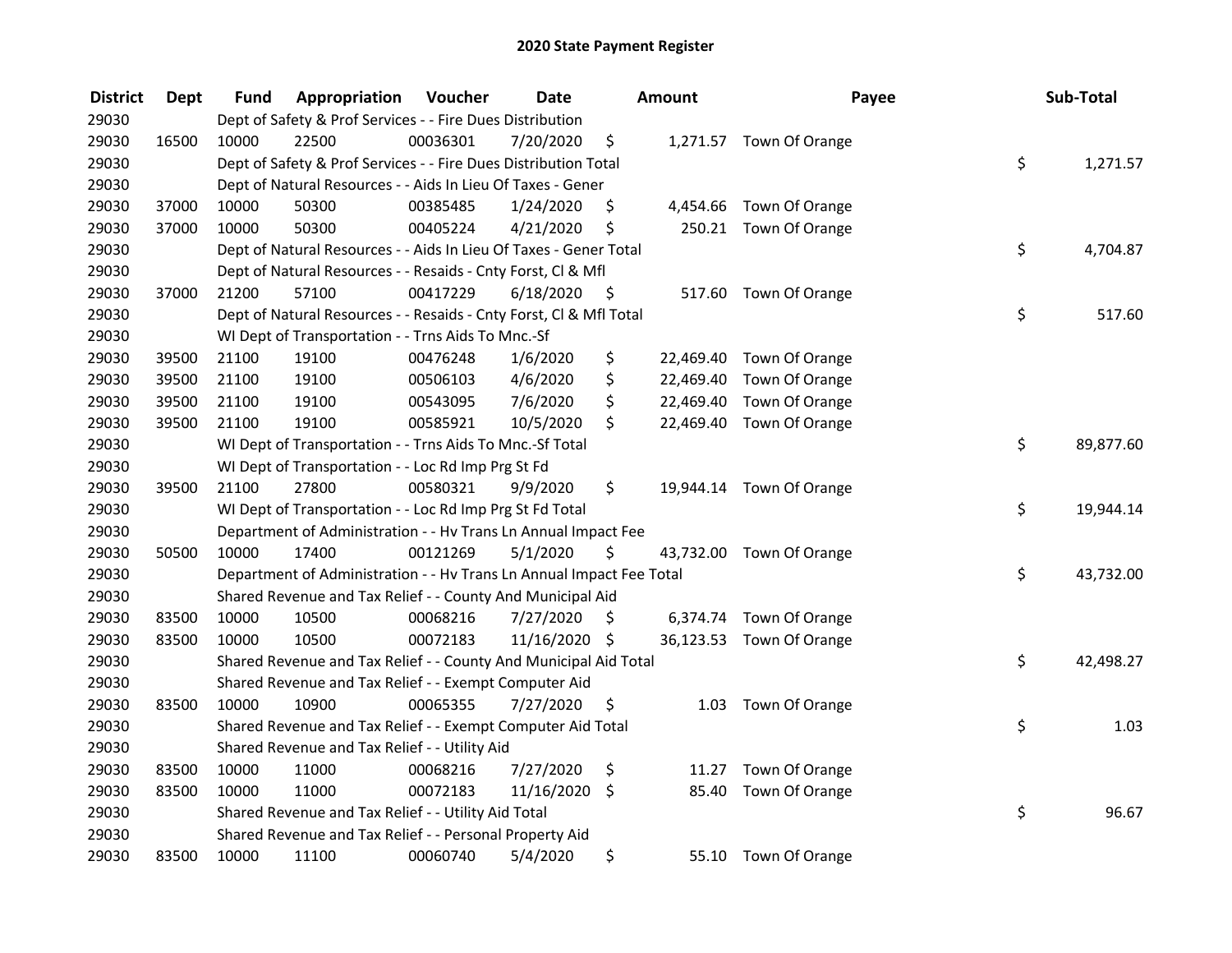| <b>District</b> | Dept | <b>Fund</b> | <b>Appropriation Voucher</b>                                  | Date | Amount | Pavee | Sub-Total  |
|-----------------|------|-------------|---------------------------------------------------------------|------|--------|-------|------------|
| 29030           |      |             | Shared Revenue and Tax Relief - - Personal Property Aid Total |      |        |       | 55.10      |
| 29030 Total     |      |             |                                                               |      |        |       | 202.698.85 |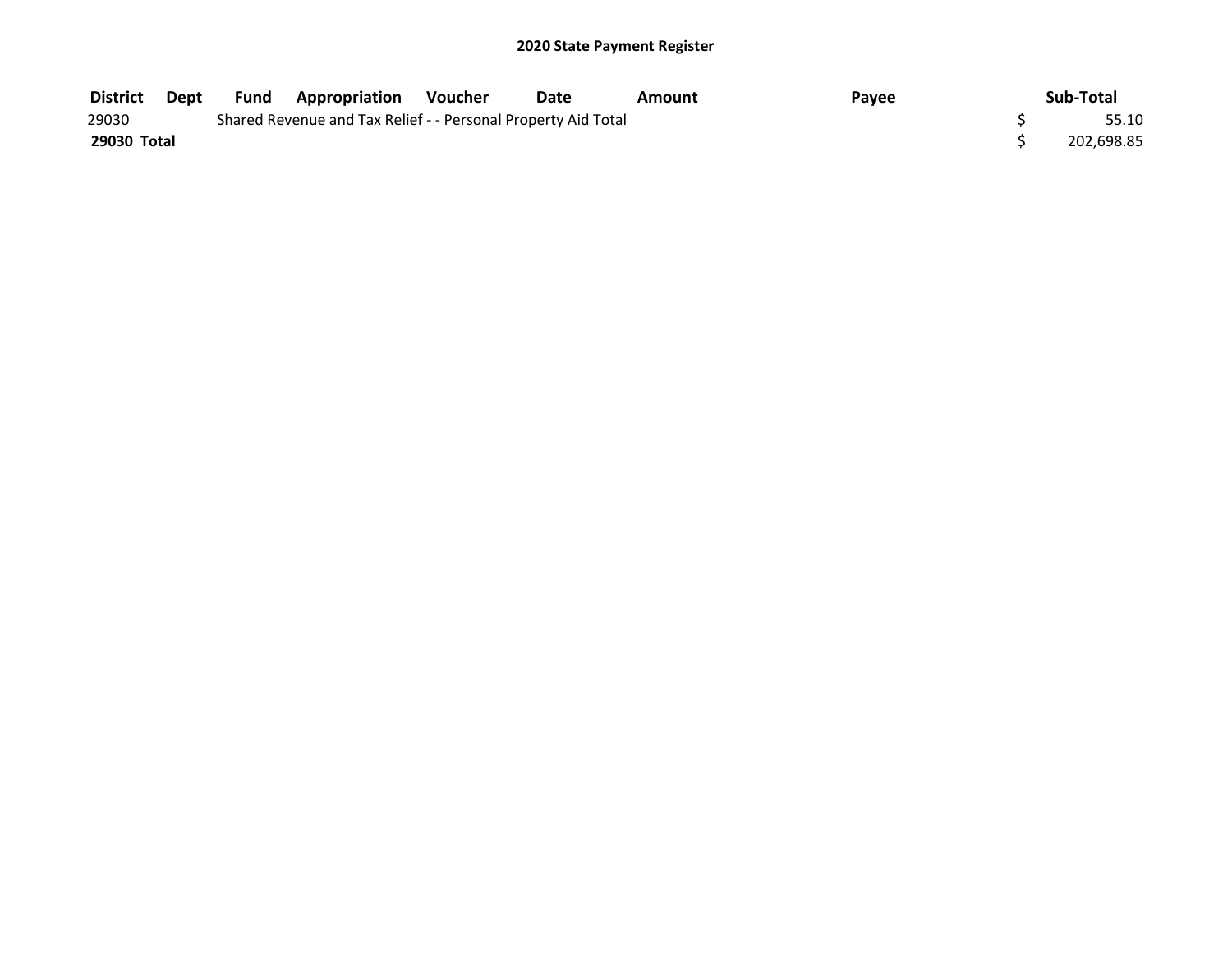| <b>District</b> | <b>Dept</b> | Fund  | Appropriation                                                          | Voucher  | <b>Date</b>   |      | Amount | Payee                      | Sub-Total        |
|-----------------|-------------|-------|------------------------------------------------------------------------|----------|---------------|------|--------|----------------------------|------------------|
| 29032           |             |       | Dept of Safety & Prof Services - - Fire Dues Distribution              |          |               |      |        |                            |                  |
| 29032           | 16500       | 10000 | 22500                                                                  | 00036302 | 7/17/2020     | \$   |        | 2,251.38 Town Of Plymouth  |                  |
| 29032           |             |       | Dept of Safety & Prof Services - - Fire Dues Distribution Total        |          |               |      |        |                            | \$<br>2,251.38   |
| 29032           |             |       | Dept of Natural Resources - - Aids In Lieu Of Taxes - Gener            |          |               |      |        |                            |                  |
| 29032           | 37000       | 10000 | 50300                                                                  | 00404936 | 4/21/2020     | \$   |        | 18.67 Town Of Plymouth     |                  |
| 29032           |             |       | Dept of Natural Resources - - Aids In Lieu Of Taxes - Gener Total      |          |               |      |        |                            | \$<br>18.67      |
| 29032           |             |       | Dept of Natural Resources - - Resaids - Cnty Forst, CI & Mfl           |          |               |      |        |                            |                  |
| 29032           | 37000       | 21200 | 57100                                                                  | 00417230 | 6/18/2020     | - \$ |        | 694.46 Town Of Plymouth    |                  |
| 29032           |             |       | Dept of Natural Resources - - Resaids - Cnty Forst, Cl & Mfl Total     |          |               |      |        |                            | \$<br>694.46     |
| 29032           |             |       | Dept of Natural Resources - - Aids In Lieu Of Taxes - Sum S            |          |               |      |        |                            |                  |
| 29032           | 37000       | 21200 | 57900                                                                  | 00404935 | 4/21/2020     | \$   |        | 1.73 Town Of Plymouth      |                  |
| 29032           |             |       | Dept of Natural Resources - - Aids In Lieu Of Taxes - Sum S Total      |          |               |      |        |                            | \$<br>1.73       |
| 29032           |             |       | WI Dept of Transportation - - Trns Aids To Mnc.-Sf                     |          |               |      |        |                            |                  |
| 29032           | 39500       | 21100 | 19100                                                                  | 00476249 | 1/6/2020      | \$   |        | 29,670.12 Town Of Plymouth |                  |
| 29032           | 39500       | 21100 | 19100                                                                  | 00506104 | 4/6/2020      | \$   |        | 29,670.12 Town Of Plymouth |                  |
| 29032           | 39500       | 21100 | 19100                                                                  | 00543096 | 7/6/2020      | \$   |        | 29,670.12 Town Of Plymouth |                  |
| 29032           | 39500       | 21100 | 19100                                                                  | 00585922 | 10/5/2020     | \$   |        | 29,670.12 Town Of Plymouth |                  |
| 29032           |             |       | WI Dept of Transportation - - Trns Aids To Mnc.-Sf Total               |          |               |      |        |                            | \$<br>118,680.48 |
| 29032           |             |       | Department of Military Affairs - - Federal Aid, Local Assistance       |          |               |      |        |                            |                  |
| 29032           | 46500       | 10000 | 34200                                                                  | 00078328 | 6/8/2020      | \$   |        | 14,868.65 Town Of Plymouth |                  |
| 29032           |             |       | Department of Military Affairs - - Federal Aid, Local Assistance Total |          |               |      |        |                            | \$<br>14,868.65  |
| 29032           |             |       | Department of Administration - - Federal Aid                           |          |               |      |        |                            |                  |
| 29032           | 50500       | 10000 | 14200                                                                  | 00134613 | 12/9/2020     | \$   |        | 9,673.00 Town Of Plymouth  |                  |
| 29032           | 50500       | 10000 | 14200                                                                  | 00136316 | 12/16/2020    | \$   |        | 170.72 Town Of Plymouth    |                  |
| 29032           |             |       | Department of Administration - - Federal Aid Total                     |          |               |      |        |                            | \$<br>9,843.72   |
| 29032           |             |       | Elections Commission - - 2018 Hava Election Security                   |          |               |      |        |                            |                  |
| 29032           | 51000       | 22000 | 18200                                                                  | 00004418 | 9/8/2020      | \$   |        | 608.10 Town Of Plymouth    |                  |
| 29032           |             |       | Elections Commission - - 2018 Hava Election Security Total             |          |               |      |        |                            | \$<br>608.10     |
| 29032           |             |       | Shared Revenue and Tax Relief - - County And Municipal Aid             |          |               |      |        |                            |                  |
| 29032           | 83500       | 10000 | 10500                                                                  | 00068217 | 7/27/2020     | \$   |        | 8,015.79 Town Of Plymouth  |                  |
| 29032           | 83500       | 10000 | 10500                                                                  | 00072184 | 11/16/2020 \$ |      |        | 45,422.79 Town Of Plymouth |                  |
| 29032           |             |       | Shared Revenue and Tax Relief - - County And Municipal Aid Total       |          |               |      |        |                            | \$<br>53,438.58  |
| 29032           |             |       | Shared Revenue and Tax Relief - - Exempt Computer Aid                  |          |               |      |        |                            |                  |
| 29032           | 83500       | 10000 | 10900                                                                  | 00065356 | 7/27/2020     | \$   | 9.35   | Town Of Plymouth           |                  |
| 29032           |             |       | Shared Revenue and Tax Relief - - Exempt Computer Aid Total            |          |               |      |        |                            | \$<br>9.35       |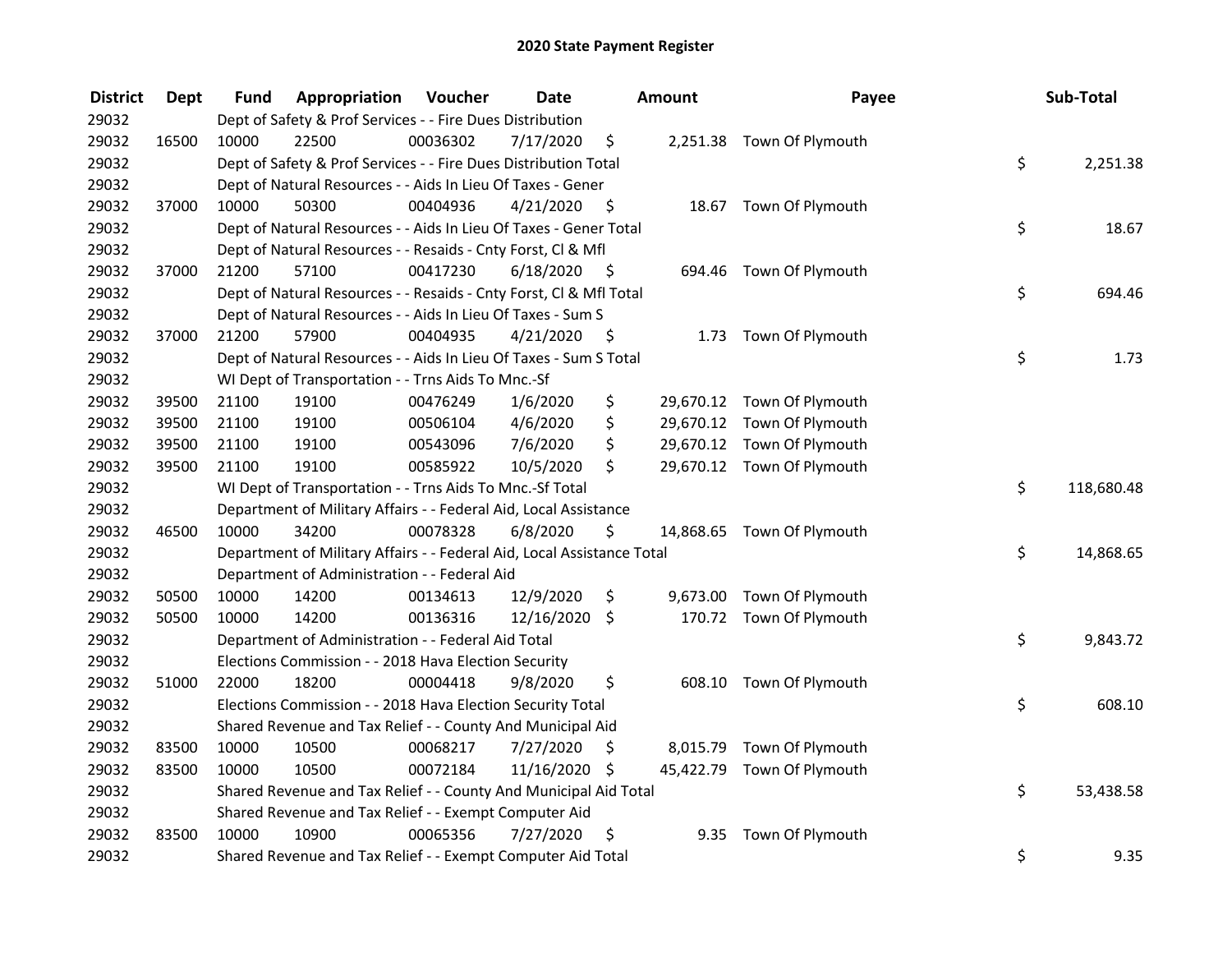| <b>District</b> | Dept  | Fund  | Appropriation                                                 | <b>Voucher</b> | Date       | Amount | Payee                     | Sub-Total  |
|-----------------|-------|-------|---------------------------------------------------------------|----------------|------------|--------|---------------------------|------------|
| 29032           |       |       | Shared Revenue and Tax Relief - - Utility Aid                 |                |            |        |                           |            |
| 29032           | 83500 | 10000 | 11000                                                         | 00068217       | 7/27/2020  | 246.62 | Town Of Plymouth          |            |
| 29032           | 83500 | 10000 | 11000                                                         | 00072184       | 11/16/2020 |        | 1,433.56 Town Of Plymouth |            |
| 29032           |       |       | Shared Revenue and Tax Relief - - Utility Aid Total           |                |            |        |                           | 1,680.18   |
| 29032           |       |       | Shared Revenue and Tax Relief - - Personal Property Aid       |                |            |        |                           |            |
| 29032           | 83500 | 10000 | 11100                                                         | 00060741       | 5/4/2020   | 99.57  | Town Of Plymouth          |            |
| 29032           |       |       | Shared Revenue and Tax Relief - - Personal Property Aid Total |                |            |        |                           | 99.57      |
| 29032 Total     |       |       |                                                               |                |            |        |                           | 202,194.87 |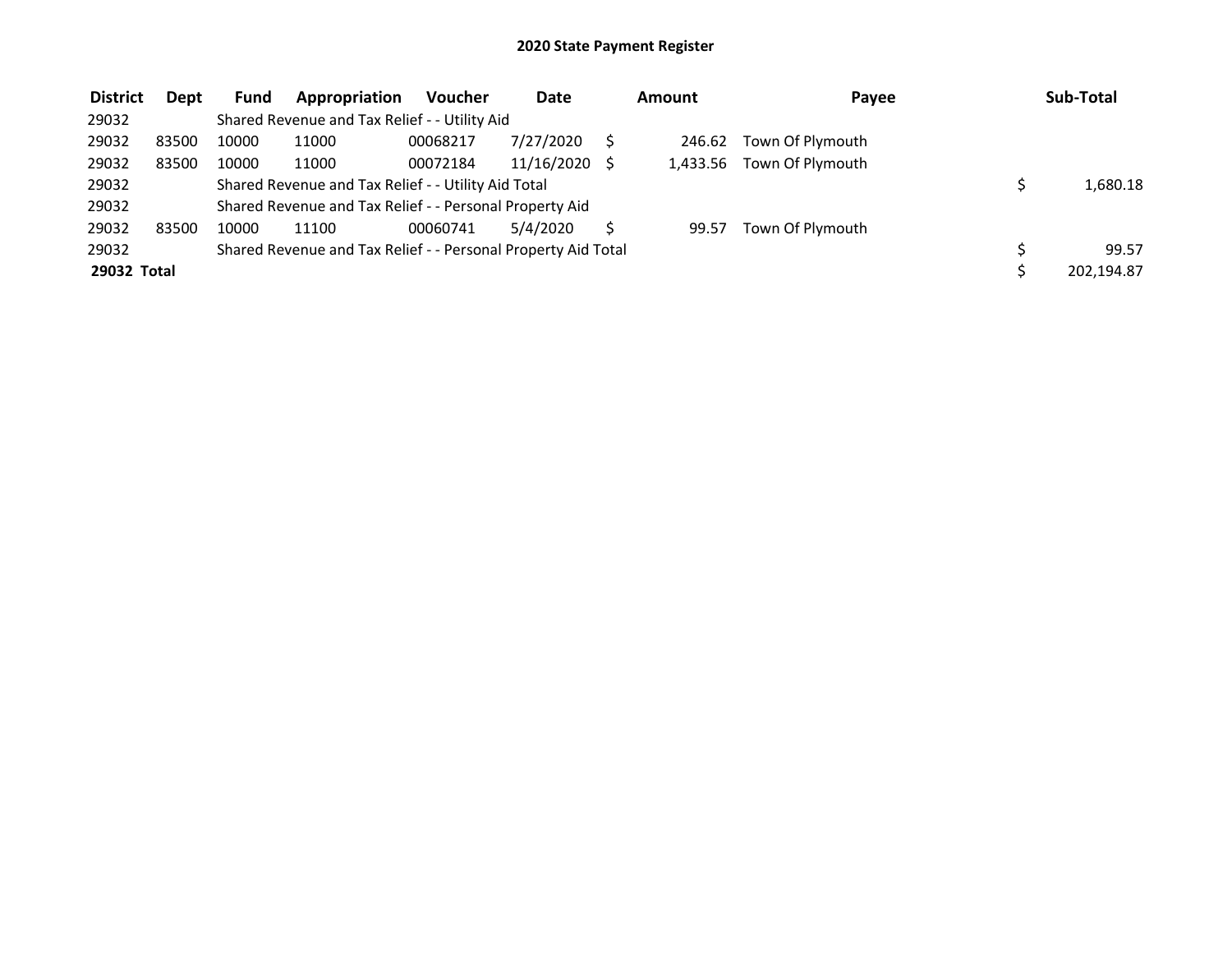| <b>District</b> | Dept  | <b>Fund</b> | <b>Appropriation Voucher</b>                                        |          | Date          |      | <b>Amount</b> | Payee                              | Sub-Total        |
|-----------------|-------|-------------|---------------------------------------------------------------------|----------|---------------|------|---------------|------------------------------------|------------------|
| 29034           |       |             | Dept of Safety & Prof Services - - Fire Dues Distribution           |          |               |      |               |                                    |                  |
| 29034           | 16500 | 10000       | 22500                                                               | 00036303 | 7/20/2020     | \$   |               | 1,005.18 Town Of Seven Mile Creek  |                  |
| 29034           |       |             | Dept of Safety & Prof Services - - Fire Dues Distribution Total     |          |               |      |               |                                    | \$<br>1,005.18   |
| 29034           |       |             | Dept of Natural Resources - - Aids In Lieu Of Taxes - Gener         |          |               |      |               |                                    |                  |
| 29034           | 37000 | 10000       | 50300                                                               | 00385401 | 1/24/2020     | \$   |               | 7,066.87 Town Of Seven Mile Creek  |                  |
| 29034           |       |             | Dept of Natural Resources - - Aids In Lieu Of Taxes - Gener Total   |          |               |      |               |                                    | \$<br>7,066.87   |
| 29034           |       |             | Dept of Natural Resources - - Resaids - Cnty Forst, CI & Mfl        |          |               |      |               |                                    |                  |
| 29034           | 37000 | 21200       | 57100                                                               | 00417231 | 6/18/2020     | - \$ |               | 791.48 Town Of Seven Mile Creek    |                  |
| 29034           |       |             | Dept of Natural Resources - - Resaids - Cnty Forst, Cl & Mfl Total  |          |               |      |               |                                    | \$<br>791.48     |
| 29034           |       |             | Dept of Natural Resources - - Aids In Lieu Of Taxes - Sum S         |          |               |      |               |                                    |                  |
| 29034           | 37000 | 21200       | 57900                                                               | 00403713 | 4/21/2020     | - \$ | 8.80          | Town Of Seven Mile Creek           |                  |
| 29034           |       |             | Dept of Natural Resources - - Aids In Lieu Of Taxes - Sum S Total   |          |               |      |               |                                    | \$<br>8.80       |
| 29034           |       |             | Dept of Natural Resources - - Fin Asst For Responsible Units        |          |               |      |               |                                    |                  |
| 29034           | 37000 | 27400       | 67000                                                               | 00413471 | 5/29/2020     | - \$ |               | 168.75 Town Of Seven Mile Creek    |                  |
| 29034           |       |             | Dept of Natural Resources - - Fin Asst For Responsible Units Total  |          |               |      |               |                                    | \$<br>168.75     |
| 29034           |       |             | WI Dept of Transportation - - Trns Aids To Mnc.-Sf                  |          |               |      |               |                                    |                  |
| 29034           | 39500 | 21100       | 19100                                                               | 00476250 | 1/6/2020      | \$   |               | 38,585.61 Town Of Seven Mile Creek |                  |
| 29034           | 39500 | 21100       | 19100                                                               | 00506105 | 4/6/2020      | \$   |               | 38,585.61 Town Of Seven Mile Creek |                  |
| 29034           | 39500 | 21100       | 19100                                                               | 00543097 | 7/6/2020      | \$   |               | 38,585.61 Town Of Seven Mile Creek |                  |
| 29034           | 39500 | 21100       | 19100                                                               | 00585923 | 10/5/2020     | \$   |               | 38,585.61 Town Of Seven Mile Creek |                  |
| 29034           |       |             | WI Dept of Transportation - - Trns Aids To Mnc.-Sf Total            |          |               |      |               |                                    | \$<br>154,342.44 |
| 29034           |       |             | Shared Revenue and Tax Relief - - County And Municipal Aid          |          |               |      |               |                                    |                  |
| 29034           | 83500 | 10000       | 10500                                                               | 00068218 | 7/27/2020     | \$.  |               | 3,055.71 Town Of Seven Mile Creek  |                  |
| 29034           | 83500 | 10000       | 10500                                                               | 00072185 | 11/16/2020 \$ |      |               | 17,315.69 Town Of Seven Mile Creek |                  |
| 29034           |       |             | Shared Revenue and Tax Relief - - County And Municipal Aid Total    |          |               |      |               |                                    | \$<br>20,371.40  |
| 29034           |       |             | Shared Revenue and Tax Relief - - Exempt Computer Aid               |          |               |      |               |                                    |                  |
| 29034           | 83500 | 10000       | 10900                                                               | 00065357 | 7/27/2020     | \$   | 4.16          | Town Of Seven Mile Creek           |                  |
| 29034           |       |             | Shared Revenue and Tax Relief - - Exempt Computer Aid Total         |          |               |      |               |                                    | \$<br>4.16       |
| 29034           |       |             | Shared Revenue and Tax Relief - - Payments For Municipal Svcs       |          |               |      |               |                                    |                  |
| 29034           | 83500 | 10000       | 50100                                                               | 00054635 | 2/3/2020      | Ś.   |               | 94.11 Town Of Seven Mile Creek     |                  |
| 29034           |       |             | Shared Revenue and Tax Relief - - Payments For Municipal Svcs Total |          |               |      |               |                                    | \$<br>94.11      |
| 29034 Total     |       |             |                                                                     |          |               |      |               |                                    | \$<br>183,853.19 |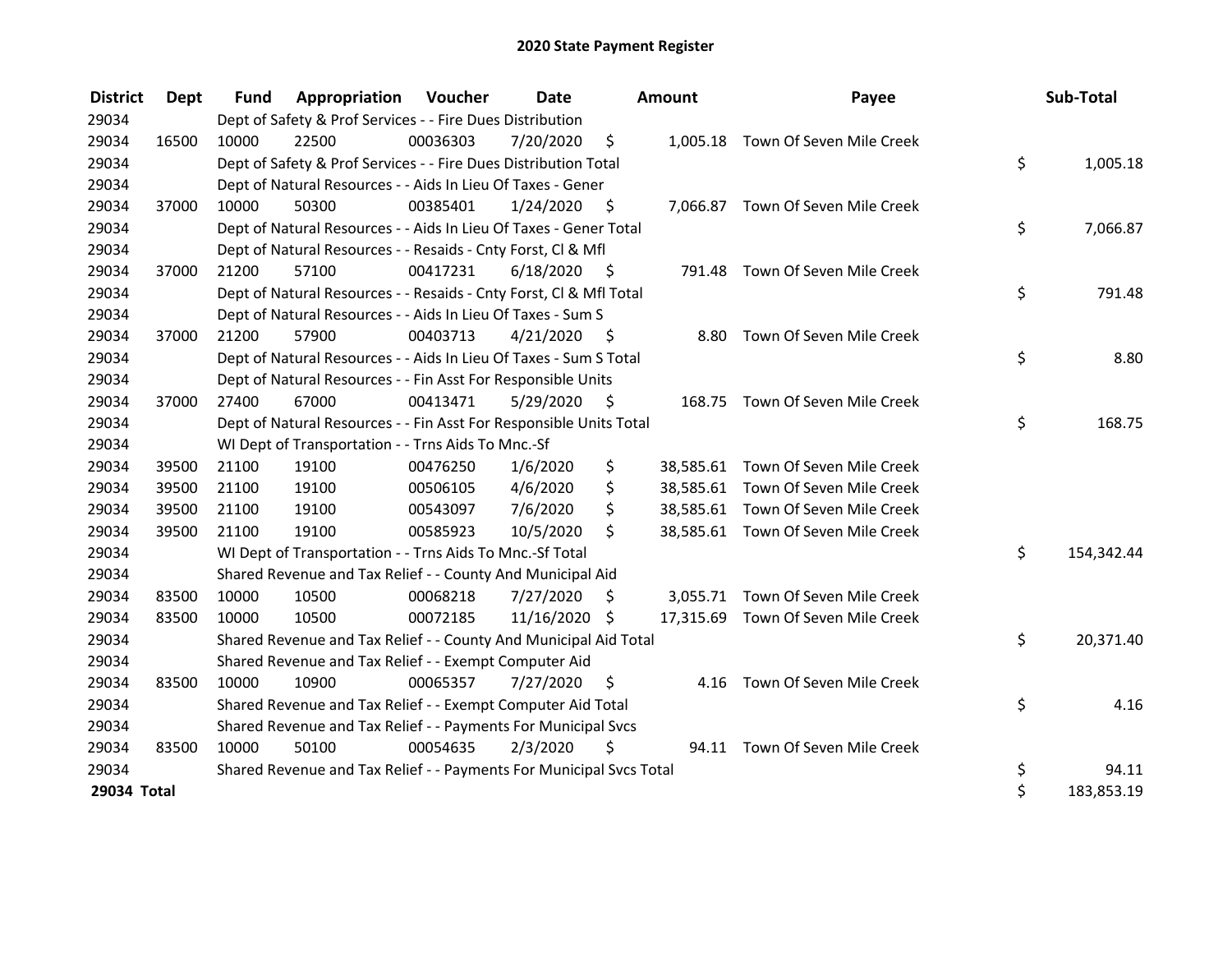| <b>District</b> | Dept  | <b>Fund</b> | Appropriation                                                      | Voucher  | <b>Date</b>   |      | <b>Amount</b> | Payee                    | Sub-Total        |
|-----------------|-------|-------------|--------------------------------------------------------------------|----------|---------------|------|---------------|--------------------------|------------------|
| 29036           |       |             | Dept of Safety & Prof Services - - Fire Dues Distribution          |          |               |      |               |                          |                  |
| 29036           | 16500 | 10000       | 22500                                                              | 00036304 | 7/20/2020     | \$   | 2,188.43      | Town Of Summit           |                  |
| 29036           |       |             | Dept of Safety & Prof Services - - Fire Dues Distribution Total    |          |               |      |               |                          | \$<br>2,188.43   |
| 29036           |       |             | Dept of Natural Resources - - Resaids - Cnty Forst, CI & Mfl       |          |               |      |               |                          |                  |
| 29036           | 37000 | 21200       | 57100                                                              | 00417232 | 6/18/2020     | - \$ |               | 438.55 Town Of Summit    |                  |
| 29036           |       |             | Dept of Natural Resources - - Resaids - Cnty Forst, Cl & Mfl Total |          |               |      |               |                          | \$<br>438.55     |
| 29036           |       |             | Dept of Natural Resources - - Fin Asst For Responsible Units       |          |               |      |               |                          |                  |
| 29036           | 37000 | 27400       | 67000                                                              | 00413072 | 5/29/2020     | \$.  |               | 2,138.35 Town Of Summit  |                  |
| 29036           |       |             | Dept of Natural Resources - - Fin Asst For Responsible Units Total |          |               |      |               |                          | \$<br>2,138.35   |
| 29036           |       |             | WI Dept of Transportation - - Trns Aids To Mnc.-Sf                 |          |               |      |               |                          |                  |
| 29036           | 39500 | 21100       | 19100                                                              | 00476251 | 1/6/2020      | \$   | 36,719.73     | Town Of Summit           |                  |
| 29036           | 39500 | 21100       | 19100                                                              | 00506106 | 4/6/2020      | \$   | 36,719.73     | Town Of Summit           |                  |
| 29036           | 39500 | 21100       | 19100                                                              | 00543098 | 7/6/2020      | \$   | 36,719.73     | Town Of Summit           |                  |
| 29036           | 39500 | 21100       | 19100                                                              | 00585924 | 10/5/2020     | \$   | 36,719.73     | Town Of Summit           |                  |
| 29036           |       |             | WI Dept of Transportation - - Trns Aids To Mnc.-Sf Total           |          |               |      |               |                          | \$<br>146,878.92 |
| 29036           |       |             | Department of Military Affairs - - Disaster Recovery Aid           |          |               |      |               |                          |                  |
| 29036           | 46500 | 10000       | 30500                                                              | 00074971 | 3/6/2020      | \$   |               | 3,837.41 Town Of Summit  |                  |
| 29036           |       |             | Department of Military Affairs - - Disaster Recovery Aid Total     |          |               |      |               |                          | \$<br>3,837.41   |
| 29036           |       |             | Shared Revenue and Tax Relief - - County And Municipal Aid         |          |               |      |               |                          |                  |
| 29036           | 83500 | 10000       | 10500                                                              | 00068219 | 7/27/2020     | S    | 9,343.89      | Town Of Summit           |                  |
| 29036           | 83500 | 10000       | 10500                                                              | 00072186 | 11/16/2020 \$ |      |               | 52,948.70 Town Of Summit |                  |
| 29036           |       |             | Shared Revenue and Tax Relief - - County And Municipal Aid Total   |          |               |      |               |                          | \$<br>62,292.59  |
| 29036           |       |             | Shared Revenue and Tax Relief - - Exempt Computer Aid              |          |               |      |               |                          |                  |
| 29036           | 83500 | 10000       | 10900                                                              | 00065358 | 7/27/2020     | \$   | 13.51         | Town Of Summit           |                  |
| 29036           |       |             | Shared Revenue and Tax Relief - - Exempt Computer Aid Total        |          |               |      |               |                          | \$<br>13.51      |
| 29036           |       |             | Shared Revenue and Tax Relief - - Personal Property Aid            |          |               |      |               |                          |                  |
| 29036           | 83500 | 10000       | 11100                                                              | 00060742 | 5/4/2020      | \$   | 33.98         | Town Of Summit           |                  |
| 29036           |       |             | Shared Revenue and Tax Relief - - Personal Property Aid Total      |          |               |      |               |                          | \$<br>33.98      |
| 29036 Total     |       |             |                                                                    |          |               |      |               |                          | \$<br>217,821.74 |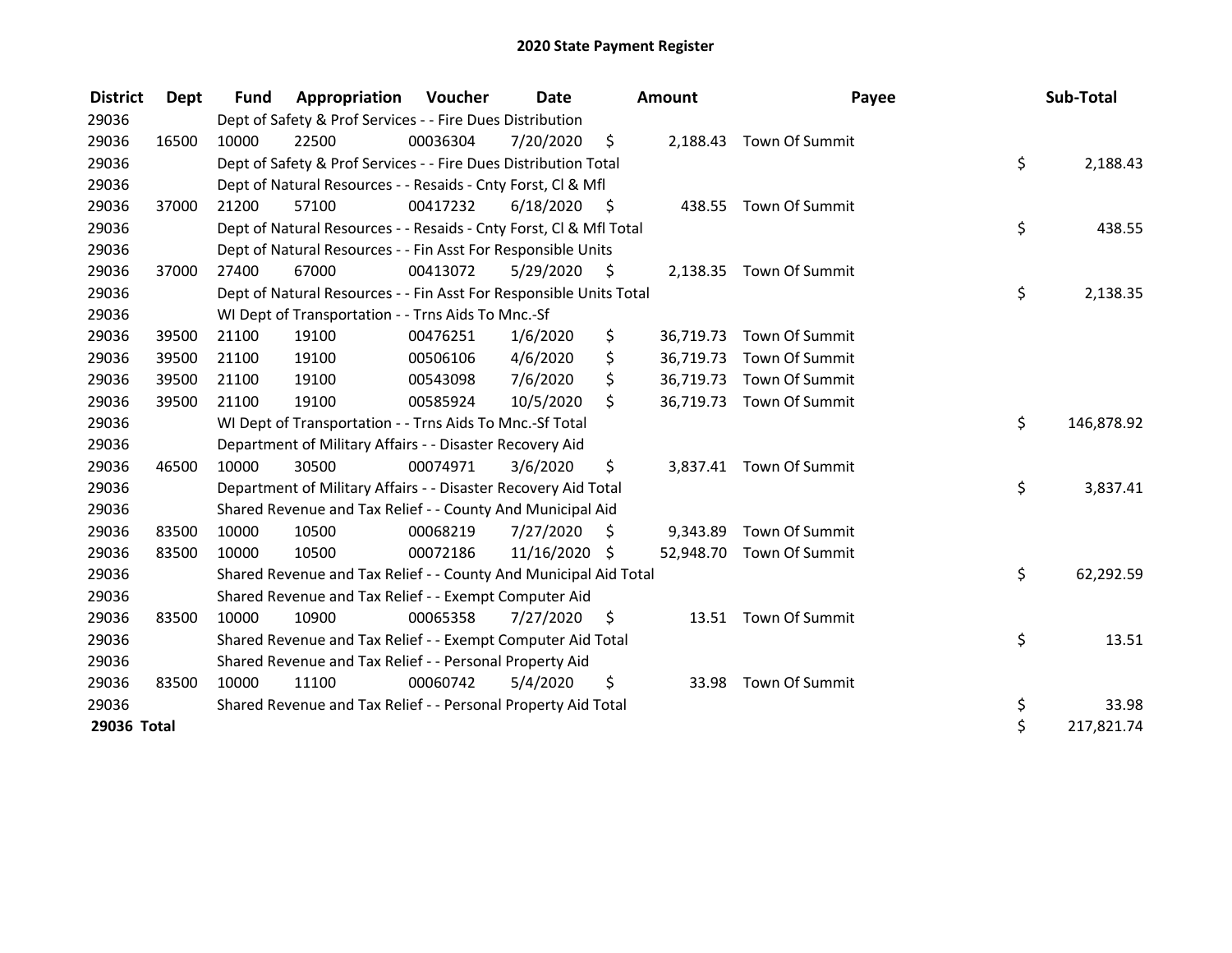| <b>District</b> | Dept  | Fund  | Appropriation                                                      | Voucher  | <b>Date</b>     |      | Amount | Payee                     | Sub-Total        |
|-----------------|-------|-------|--------------------------------------------------------------------|----------|-----------------|------|--------|---------------------------|------------------|
| 29038           |       |       | Dept of Safety & Prof Services - - Fire Dues Distribution          |          |                 |      |        |                           |                  |
| 29038           | 16500 | 10000 | 22500                                                              | 00036305 | 7/20/2020       | \$   |        | 1,792.83 Town Of Wonewoc  |                  |
| 29038           |       |       | Dept of Safety & Prof Services - - Fire Dues Distribution Total    |          |                 |      |        |                           | \$<br>1,792.83   |
| 29038           |       |       | Dept of Natural Resources - - Aids In Lieu Of Taxes - Gener        |          |                 |      |        |                           |                  |
| 29038           | 37000 | 10000 | 50300                                                              | 00405087 | 4/21/2020       | \$   | 97.60  | Town Of Wonewoc           |                  |
| 29038           | 37000 | 10000 | 50300                                                              | 00405088 | 4/21/2020       | \$   |        | 77.15 Town Of Wonewoc     |                  |
| 29038           |       |       | Dept of Natural Resources - - Aids In Lieu Of Taxes - Gener Total  |          |                 |      |        |                           | \$<br>174.75     |
| 29038           |       |       | Dept of Natural Resources - - Resaids - Cnty Forst, Cl & Mfl       |          |                 |      |        |                           |                  |
| 29038           | 37000 | 21200 | 57100                                                              | 00417233 | 6/18/2020       | - \$ |        | 268.53 Town Of Wonewoc    |                  |
| 29038           |       |       | Dept of Natural Resources - - Resaids - Cnty Forst, Cl & Mfl Total |          |                 |      |        |                           | \$<br>268.53     |
| 29038           |       |       | Dept of Natural Resources - - Aids In Lieu Of Taxes - Sum S        |          |                 |      |        |                           |                  |
| 29038           | 37000 | 21200 | 57900                                                              | 00405089 | 4/21/2020       | - \$ |        | 9.76 Town Of Wonewoc      |                  |
| 29038           |       |       | Dept of Natural Resources - - Aids In Lieu Of Taxes - Sum S Total  |          |                 |      |        |                           | \$<br>9.76       |
| 29038           |       |       | Dept of Natural Resources - - Fin Asst For Responsible Units       |          |                 |      |        |                           |                  |
| 29038           | 37000 | 27400 | 67000                                                              | 00412793 | 5/29/2020       | \$   |        | 2,788.81 Town Of Wonewoc  |                  |
| 29038           |       |       | Dept of Natural Resources - - Fin Asst For Responsible Units Total |          |                 |      |        |                           | \$<br>2,788.81   |
| 29038           |       |       | WI Dept of Transportation - - Trns Aids To Mnc.-Sf                 |          |                 |      |        |                           |                  |
| 29038           | 39500 | 21100 | 19100                                                              | 00476252 | 1/6/2020        | \$   |        | 35,464.86 Town Of Wonewoc |                  |
| 29038           | 39500 | 21100 | 19100                                                              | 00506107 | 4/6/2020        | \$   |        | 35,464.86 Town Of Wonewoc |                  |
| 29038           | 39500 | 21100 | 19100                                                              | 00543099 | 7/6/2020        | \$   |        | 35,464.86 Town Of Wonewoc |                  |
| 29038           | 39500 | 21100 | 19100                                                              | 00585925 | 10/5/2020       | \$   |        | 35,464.86 Town Of Wonewoc |                  |
| 29038           |       |       | WI Dept of Transportation - - Trns Aids To Mnc.-Sf Total           |          |                 |      |        |                           | \$<br>141,859.44 |
| 29038           |       |       | Department of Administration - - Federal Aid                       |          |                 |      |        |                           |                  |
| 29038           | 50500 | 10000 | 14200                                                              | 00134614 | $12/10/2020$ \$ |      |        | 9,376.65 Town Of Wonewoc  |                  |
| 29038           |       |       | Department of Administration - - Federal Aid Total                 |          |                 |      |        |                           | \$<br>9,376.65   |
| 29038           |       |       | Elections Commission - - 2018 Hava Election Security               |          |                 |      |        |                           |                  |
| 29038           | 51000 | 22000 | 18200                                                              | 00003684 | 7/6/2020        | \$   |        | 621.30 Town Of Wonewoc    |                  |
| 29038           |       |       | Elections Commission - - 2018 Hava Election Security Total         |          |                 |      |        |                           | \$<br>621.30     |
| 29038           |       |       | Shared Revenue and Tax Relief - - County And Municipal Aid         |          |                 |      |        |                           |                  |
| 29038           | 83500 | 10000 | 10500                                                              | 00068220 | 7/27/2020       | \$   |        | 12,709.85 Town Of Wonewoc |                  |
| 29038           | 83500 | 10000 | 10500                                                              | 00072187 | 11/16/2020 \$   |      |        | 72,022.45 Town Of Wonewoc |                  |
| 29038           |       |       | Shared Revenue and Tax Relief - - County And Municipal Aid Total   |          |                 |      |        |                           | \$<br>84,732.30  |
| 29038           |       |       | Shared Revenue and Tax Relief - - Exempt Computer Aid              |          |                 |      |        |                           |                  |
| 29038           | 83500 | 10000 | 10900                                                              | 00065359 | 7/27/2020       | \$   |        | 8.32 Town Of Wonewoc      |                  |
| 29038           |       |       | Shared Revenue and Tax Relief - - Exempt Computer Aid Total        |          |                 |      |        |                           | \$<br>8.32       |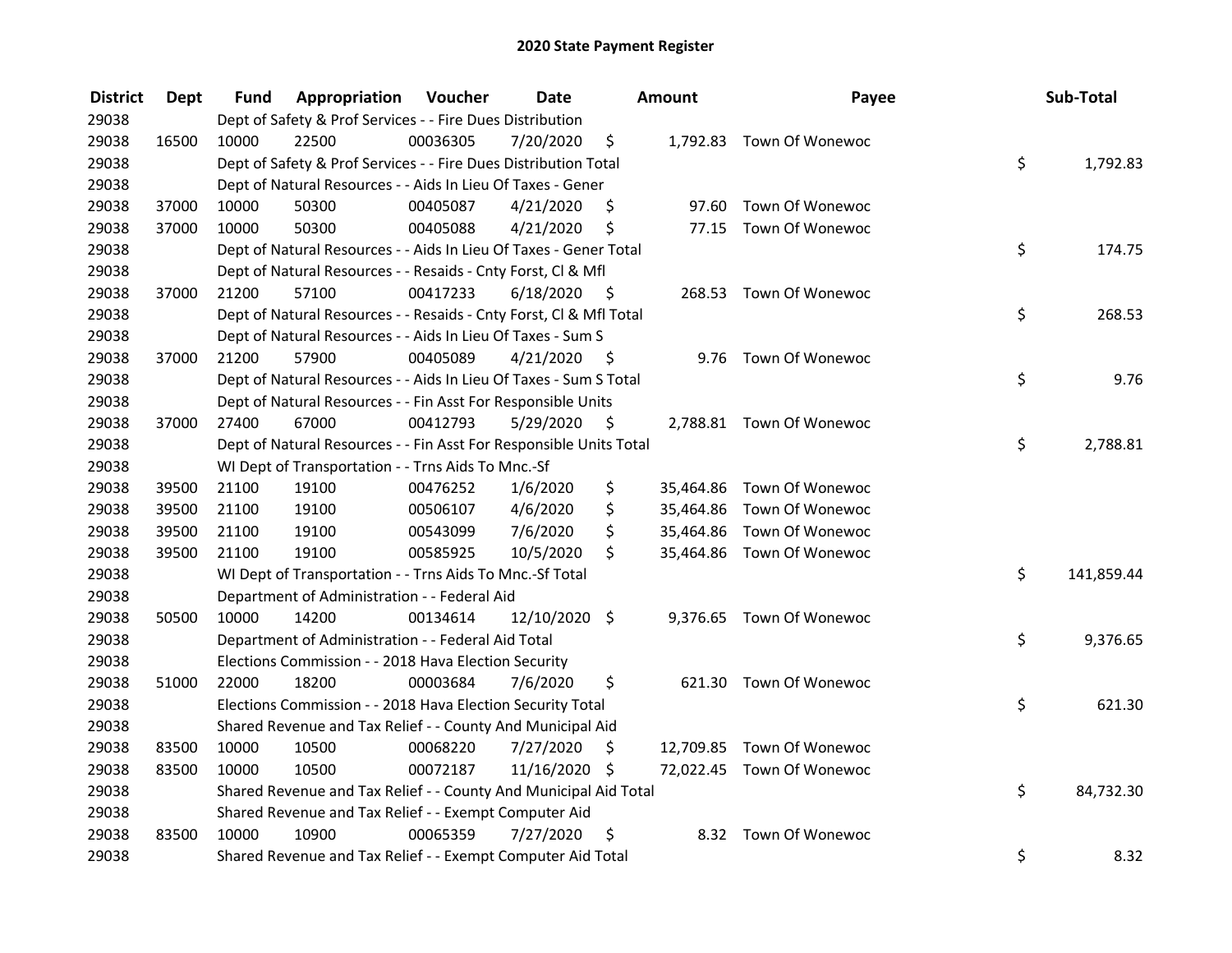| <b>District</b> | Dept  | <b>Fund</b> | Appropriation                                                 | <b>Voucher</b> | <b>Date</b> | Amount | Payee           | Sub-Total  |
|-----------------|-------|-------------|---------------------------------------------------------------|----------------|-------------|--------|-----------------|------------|
| 29038           |       |             | Shared Revenue and Tax Relief - - Utility Aid                 |                |             |        |                 |            |
| 29038           | 83500 | 10000       | 11000                                                         | 00068220       | 7/27/2020   | 16.21  | Town Of Wonewoc |            |
| 29038           | 83500 | 10000       | 11000                                                         | 00072187       | 11/16/2020  | 94.85  | Town Of Wonewoc |            |
| 29038           |       |             | Shared Revenue and Tax Relief - - Utility Aid Total           |                |             |        |                 | 111.06     |
| 29038           |       |             | Shared Revenue and Tax Relief - - Personal Property Aid       |                |             |        |                 |            |
| 29038           | 83500 | 10000       | 11100                                                         | 00060743       | 5/4/2020    | 105.46 | Town Of Wonewoc |            |
| 29038           |       |             | Shared Revenue and Tax Relief - - Personal Property Aid Total |                |             |        |                 | 105.46     |
| 29038 Total     |       |             |                                                               |                |             |        |                 | 241,849.21 |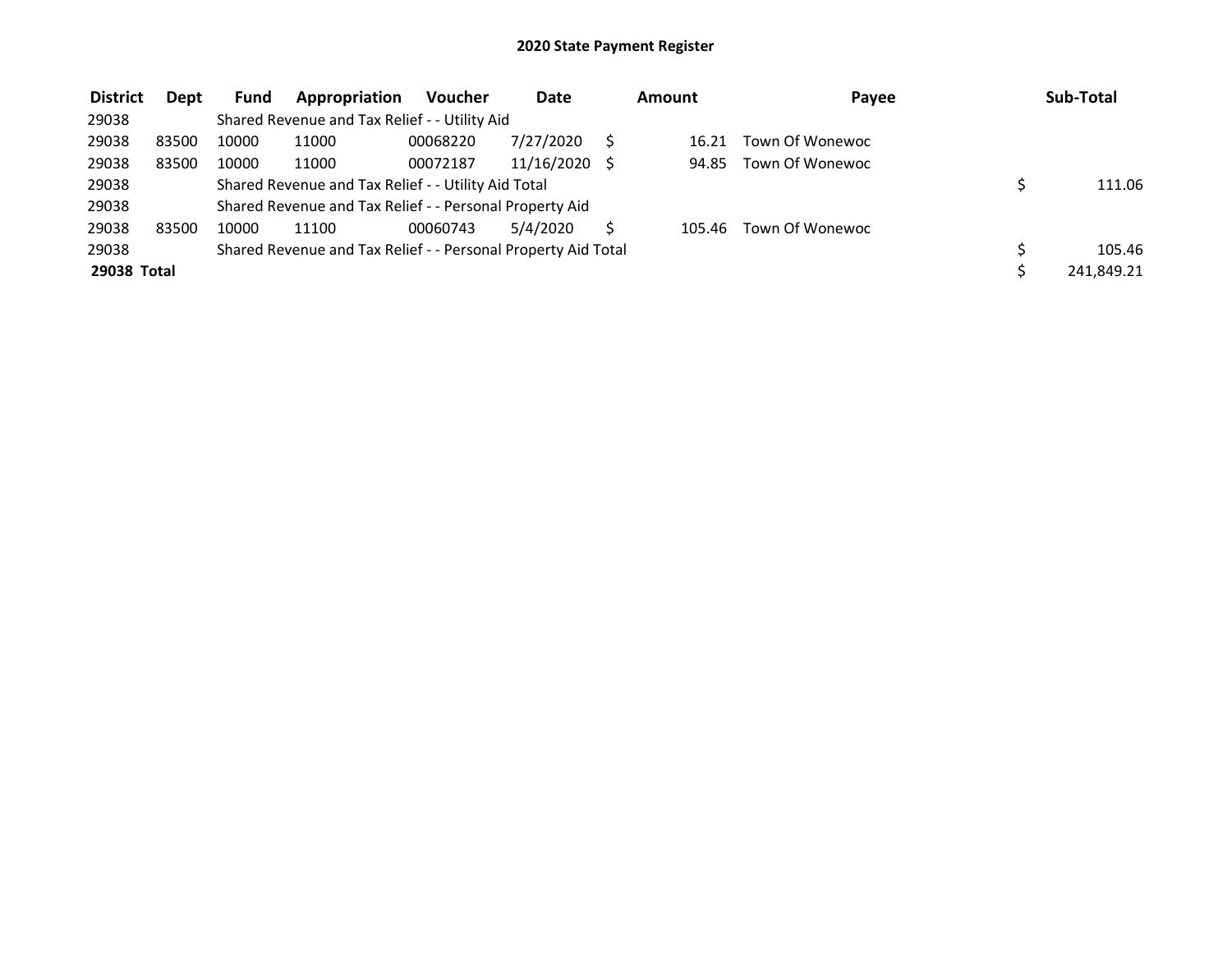| <b>District</b> | <b>Dept</b> | <b>Fund</b> | Appropriation                                                         | Voucher  | <b>Date</b>   |      | Amount     | Payee                               | Sub-Total        |
|-----------------|-------------|-------------|-----------------------------------------------------------------------|----------|---------------|------|------------|-------------------------------------|------------------|
| 29111           |             |             | Dept of Safety & Prof Services - - Fire Dues Distribution             |          |               |      |            |                                     |                  |
| 29111           | 16500       | 10000       | 22500                                                                 | 00036306 | 7/20/2020     | \$   |            | 1,115.80 Camp Douglas, Village of   |                  |
| 29111           |             |             | Dept of Safety & Prof Services - - Fire Dues Distribution Total       |          |               |      |            |                                     | \$<br>1,115.80   |
| 29111           |             |             | Dept of Natural Resources - - Resaids - Cnty Forst, Cl & Mfl          |          |               |      |            |                                     |                  |
| 29111           | 37000       | 21200       | 57100                                                                 | 00417234 | 6/18/2020     | - \$ | 7.40       | Camp Douglas, Village of            |                  |
| 29111           |             |             | Dept of Natural Resources - - Resaids - Cnty Forst, CI & Mfl Total    |          |               |      |            |                                     | \$<br>7.40       |
| 29111           |             |             | Dept of Natural Resources - - Fin Asst For Responsible Units          |          |               |      |            |                                     |                  |
| 29111           | 37000       | 27400       | 67000                                                                 | 00413349 | 5/29/2020     | - \$ |            | 6,900.02 Camp Douglas, Village of   |                  |
| 29111           |             |             | Dept of Natural Resources - - Fin Asst For Responsible Units Total    |          |               |      |            |                                     | \$<br>6,900.02   |
| 29111           |             |             | WI Dept of Transportation - - Trns Aids To Mnc.-Sf                    |          |               |      |            |                                     |                  |
| 29111           | 39500       | 21100       | 19100                                                                 | 00476253 | 1/6/2020      | \$   | 8,197.50   | Camp Douglas, Village of            |                  |
| 29111           | 39500       | 21100       | 19100                                                                 | 00506108 | 4/6/2020      | \$   | 8,197.50   | Camp Douglas, Village of            |                  |
| 29111           | 39500       | 21100       | 19100                                                                 | 00543100 | 7/6/2020      | \$   | 8,197.50   | Camp Douglas, Village of            |                  |
| 29111           | 39500       | 21100       | 19100                                                                 | 00585926 | 10/5/2020     | \$   | 8,197.53   | Camp Douglas, Village of            |                  |
| 29111           |             |             | WI Dept of Transportation - - Trns Aids To Mnc.-Sf Total              |          |               |      |            |                                     | \$<br>32,790.03  |
| 29111           |             |             | Department of Administration - - Federal Aid                          |          |               |      |            |                                     |                  |
| 29111           | 50500       | 10000       | 14200                                                                 | 00129938 | 10/2/2020     | \$   | 2,971.67   | Camp Douglas, Village of            |                  |
| 29111           | 50500       | 10000       | 14200                                                                 | 00134615 | 12/10/2020    | \$   | 7,124.33   | Camp Douglas, Village of            |                  |
| 29111           | 50500       | 10000       | 14200                                                                 | 00136317 | 12/17/2020 \$ |      | 1,071.51   | Camp Douglas, Village of            |                  |
| 29111           |             |             | Department of Administration - - Federal Aid Total                    |          |               |      |            |                                     | \$<br>11,167.51  |
| 29111           |             |             | Department of Administration - - Federal Aid, Local Assistance        |          |               |      |            |                                     |                  |
| 29111           | 50500       | 10000       | 74300                                                                 | 00115917 | 1/24/2020     | \$   | 127,085.53 | Camp Douglas, Village of            |                  |
| 29111           | 50500       | 10000       | 74300                                                                 | 00122888 | 5/27/2020     | \$   |            | 107,121.61 Camp Douglas, Village of |                  |
| 29111           | 50500       | 10000       | 74300                                                                 | 00137355 | 12/30/2020 \$ |      | 25,770.78  | Camp Douglas, Village of            |                  |
| 29111           |             |             | Department of Administration - - Federal Aid, Local Assistance Total  |          |               |      |            |                                     | \$<br>259,977.92 |
| 29111           |             |             | Elections Commission - - 2018 Hava Election Security                  |          |               |      |            |                                     |                  |
| 29111           | 51000       | 22000       | 18200                                                                 | 00004496 | 9/9/2020      | \$   | 538.80     | Camp Douglas, Village of            |                  |
| 29111           |             |             | Elections Commission - - 2018 Hava Election Security Total            |          |               |      |            |                                     | \$<br>538.80     |
| 29111           |             |             | Shared Revenue and Tax Relief - - Expenditure Restraint Program       |          |               |      |            |                                     |                  |
| 29111           | 83500       | 10000       | 10100                                                                 | 00068221 | 7/27/2020     | \$   | 9,480.23   | Camp Douglas, Village of            |                  |
| 29111           |             |             | Shared Revenue and Tax Relief - - Expenditure Restraint Program Total |          |               |      |            |                                     | \$<br>9,480.23   |
| 29111           |             |             | Shared Revenue and Tax Relief - - County And Municipal Aid            |          |               |      |            |                                     |                  |
| 29111           | 83500       | 10000       | 10500                                                                 | 00068221 | 7/27/2020     | \$   | 25,396.78  | Camp Douglas, Village of            |                  |
| 29111           | 83500       | 10000       | 10500                                                                 | 00072188 | 11/16/2020    | \$   | 143,915.08 | Camp Douglas, Village of            |                  |
| 29111           |             |             | Shared Revenue and Tax Relief - - County And Municipal Aid Total      |          |               |      |            |                                     | \$<br>169,311.86 |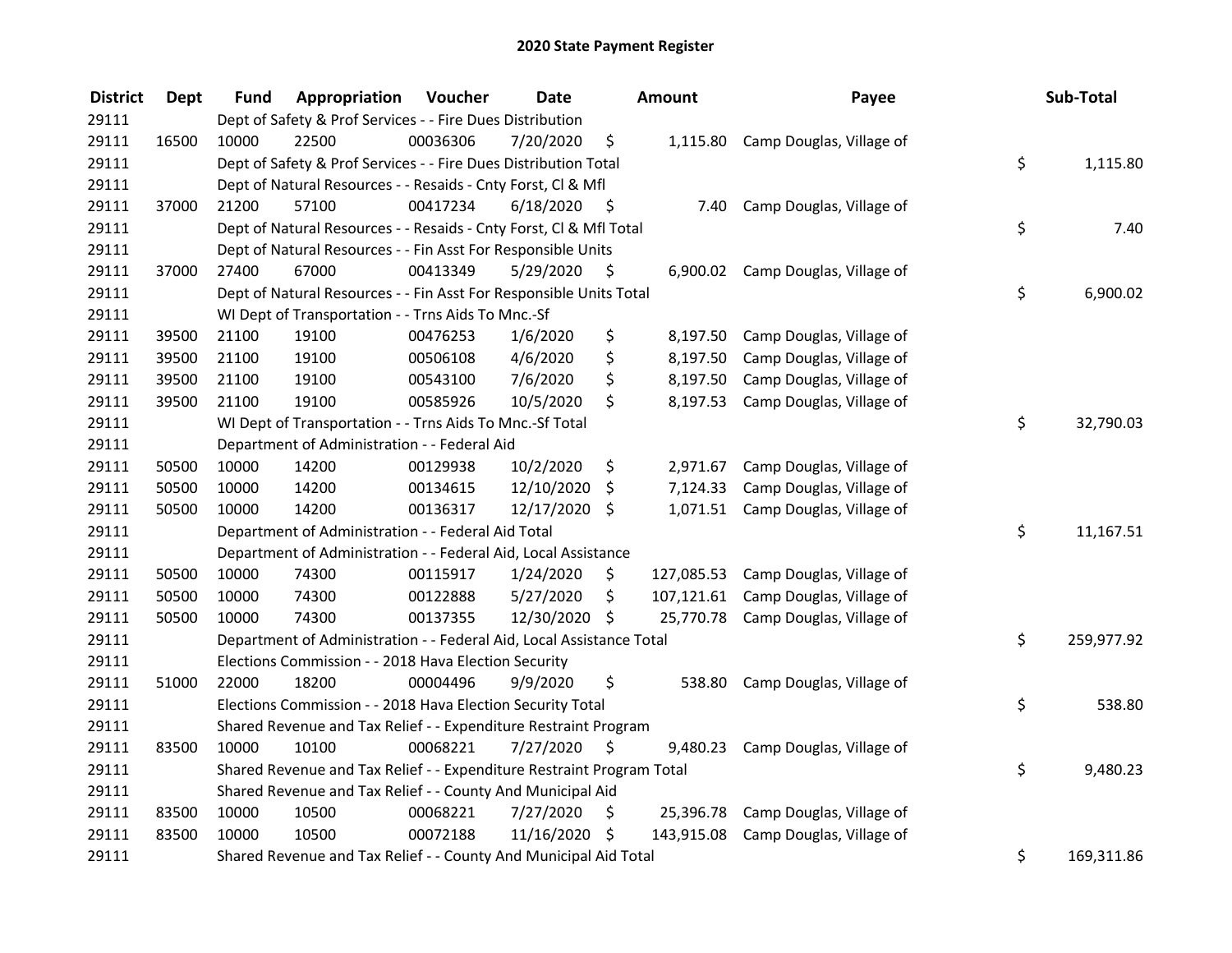| <b>District</b> | Dept  | <b>Fund</b> | Appropriation                                                                 | Voucher  | Date            |      | <b>Amount</b> | Payee                    | Sub-Total        |
|-----------------|-------|-------------|-------------------------------------------------------------------------------|----------|-----------------|------|---------------|--------------------------|------------------|
| 29111           |       |             | Shared Revenue and Tax Relief - - Exempt Computer Aid                         |          |                 |      |               |                          |                  |
| 29111           | 83500 | 10000       | 10900                                                                         | 00065360 | 7/27/2020       | Ŝ.   | 513.39        | Camp Douglas, Village of |                  |
| 29111           | 83500 | 10000       | 10900                                                                         | 00067054 | 7/27/2020       | \$   | 5.53          | Camp Douglas, Village of |                  |
| 29111           |       |             | Shared Revenue and Tax Relief - - Exempt Computer Aid Total                   |          |                 |      |               |                          | \$<br>518.92     |
| 29111           |       |             | Shared Revenue and Tax Relief - - Utility Aid                                 |          |                 |      |               |                          |                  |
| 29111           | 83500 | 10000       | 11000                                                                         | 00068221 | 7/27/2020       | S.   | 37.44         | Camp Douglas, Village of |                  |
| 29111           | 83500 | 10000       | 11000                                                                         | 00072188 | $11/16/2020$ \$ |      | 226.79        | Camp Douglas, Village of |                  |
| 29111           |       |             | Shared Revenue and Tax Relief - - Utility Aid Total                           |          |                 |      |               |                          | \$<br>264.23     |
| 29111           |       |             | Shared Revenue and Tax Relief - - Personal Property Aid                       |          |                 |      |               |                          |                  |
| 29111           | 83500 | 10000       | 11100                                                                         | 00060744 | 5/4/2020        | \$.  | 1,635.68      | Camp Douglas, Village of |                  |
| 29111           | 83500 | 10000       | 11100                                                                         | 00062495 | 5/4/2020        | \$   | 942.46        | Camp Douglas, Village of |                  |
| 29111           |       |             | Shared Revenue and Tax Relief - - Personal Property Aid Total                 |          |                 |      |               |                          | \$<br>2,578.14   |
| 29111           |       |             | Shared Revenue and Tax Relief - - State Aid; Video Service Provider Fee       |          |                 |      |               |                          |                  |
| 29111           | 83500 | 10000       | 11200                                                                         | 00064240 | 7/27/2020       | - S  | 658.38        | Camp Douglas, Village of |                  |
| 29111           |       |             | Shared Revenue and Tax Relief - - State Aid; Video Service Provider Fee Total |          |                 |      |               |                          | \$<br>658.38     |
| 29111           |       |             | Shared Revenue and Tax Relief - - Payments For Municipal Svcs                 |          |                 |      |               |                          |                  |
| 29111           | 83500 | 10000       | 50100                                                                         | 00054653 | 2/3/2020        | \$.  | 19,760.42     | Camp Douglas, Village of |                  |
| 29111           |       |             | Shared Revenue and Tax Relief - - Payments For Municipal Svcs Total           |          |                 |      |               |                          | \$<br>19,760.42  |
| 29111           |       |             | Shared Revenue and Tax Relief - - Lottery & Gaming Credit                     |          |                 |      |               |                          |                  |
| 29111           | 83500 | 52100       | 36300                                                                         | 00055349 | 3/23/2020       | - \$ | 1,179.72      | Camp Douglas, Village of |                  |
| 29111           |       |             | Shared Revenue and Tax Relief - - Lottery & Gaming Credit Total               |          |                 |      |               |                          | \$<br>1,179.72   |
| 29111 Total     |       |             |                                                                               |          |                 |      |               |                          | \$<br>516,249.38 |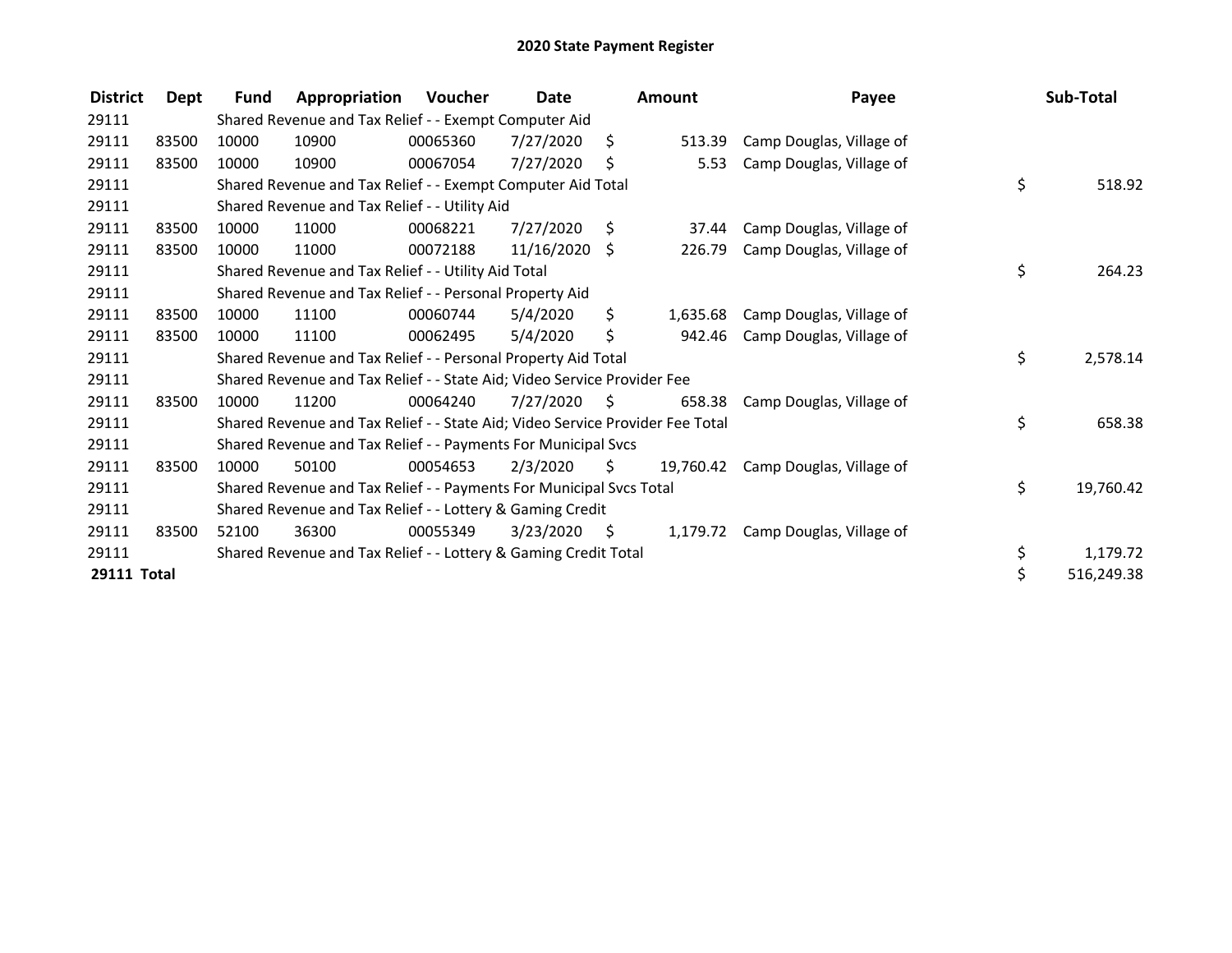| <b>District</b> | Dept  | <b>Fund</b> | Appropriation                                                      | Voucher  | <b>Date</b>   |      | <b>Amount</b> | Payee                     | Sub-Total       |
|-----------------|-------|-------------|--------------------------------------------------------------------|----------|---------------|------|---------------|---------------------------|-----------------|
| 29136           |       |             | Dept of Safety & Prof Services - - Fire Dues Distribution          |          |               |      |               |                           |                 |
| 29136           | 16500 | 10000       | 22500                                                              | 00036307 | 7/20/2020     | \$   |               | 535.90 Village Of Hustler |                 |
| 29136           |       |             | Dept of Safety & Prof Services - - Fire Dues Distribution Total    |          |               |      |               |                           | \$<br>535.90    |
| 29136           |       |             | Dept of Natural Resources - - Fin Asst For Responsible Units       |          |               |      |               |                           |                 |
| 29136           | 37000 | 27400       | 67000                                                              | 00412857 | 5/29/2020     | - \$ |               | 562.52 Village Of Hustler |                 |
| 29136           |       |             | Dept of Natural Resources - - Fin Asst For Responsible Units Total |          |               |      |               |                           | \$<br>562.52    |
| 29136           |       |             | WI Dept of Transportation - - Trns Aids To Mnc.-Sf                 |          |               |      |               |                           |                 |
| 29136           | 39500 | 21100       | 19100                                                              | 00476254 | 1/6/2020      | \$   | 2,043.27      | Village Of Hustler        |                 |
| 29136           | 39500 | 21100       | 19100                                                              | 00506109 | 4/6/2020      | \$   | 2,043.27      | Village Of Hustler        |                 |
| 29136           | 39500 | 21100       | 19100                                                              | 00543101 | 7/6/2020      | \$   | 2,043.27      | Village Of Hustler        |                 |
| 29136           | 39500 | 21100       | 19100                                                              | 00585927 | 10/5/2020     | \$   | 2,043.27      | Village Of Hustler        |                 |
| 29136           |       |             | WI Dept of Transportation - - Trns Aids To Mnc.-Sf Total           |          |               |      |               |                           | \$<br>8,173.08  |
| 29136           |       |             | Department of Administration - - Federal Aid                       |          |               |      |               |                           |                 |
| 29136           | 50500 | 10000       | 14200                                                              | 00134616 | 12/10/2020    | \$.  | 5,352.51      | Village Of Hustler        |                 |
| 29136           | 50500 | 10000       | 14200                                                              | 00136318 | 12/17/2020 \$ |      | 530.66        | Village Of Hustler        |                 |
| 29136           |       |             | Department of Administration - - Federal Aid Total                 |          |               |      |               |                           | \$<br>5,883.17  |
| 29136           |       |             | Elections Commission - - 2018 Hava Election Security               |          |               |      |               |                           |                 |
| 29136           | 51000 | 22000       | 18200                                                              | 00004600 | 9/18/2020     | \$   | 327.60        | Village Of Hustler        |                 |
| 29136           |       |             | Elections Commission - - 2018 Hava Election Security Total         |          |               |      |               |                           | \$<br>327.60    |
| 29136           |       |             | Shared Revenue and Tax Relief - - County And Municipal Aid         |          |               |      |               |                           |                 |
| 29136           | 83500 | 10000       | 10500                                                              | 00068222 | 7/27/2020     | \$   | 7,393.43      | Village Of Hustler        |                 |
| 29136           | 83500 | 10000       | 10500                                                              | 00072189 | 11/16/2020 \$ |      | 41,896.07     | Village Of Hustler        |                 |
| 29136           |       |             | Shared Revenue and Tax Relief - - County And Municipal Aid Total   |          |               |      |               |                           | \$<br>49,289.50 |
| 29136           |       |             | Shared Revenue and Tax Relief - - Exempt Computer Aid              |          |               |      |               |                           |                 |
| 29136           | 83500 | 10000       | 10900                                                              | 00065361 | 7/27/2020     | \$   | 2.08          | Village Of Hustler        |                 |
| 29136           |       |             | Shared Revenue and Tax Relief - - Exempt Computer Aid Total        |          |               |      |               |                           | \$<br>2.08      |
| 29136           |       |             | Shared Revenue and Tax Relief - - Personal Property Aid            |          |               |      |               |                           |                 |
| 29136           | 83500 | 10000       | 11100                                                              | 00060745 | 5/4/2020      | \$   |               | 35.32 Village Of Hustler  |                 |
| 29136           |       |             | Shared Revenue and Tax Relief - - Personal Property Aid Total      |          |               |      |               |                           | \$<br>35.32     |
| 29136 Total     |       |             |                                                                    |          |               |      |               |                           | \$<br>64,809.17 |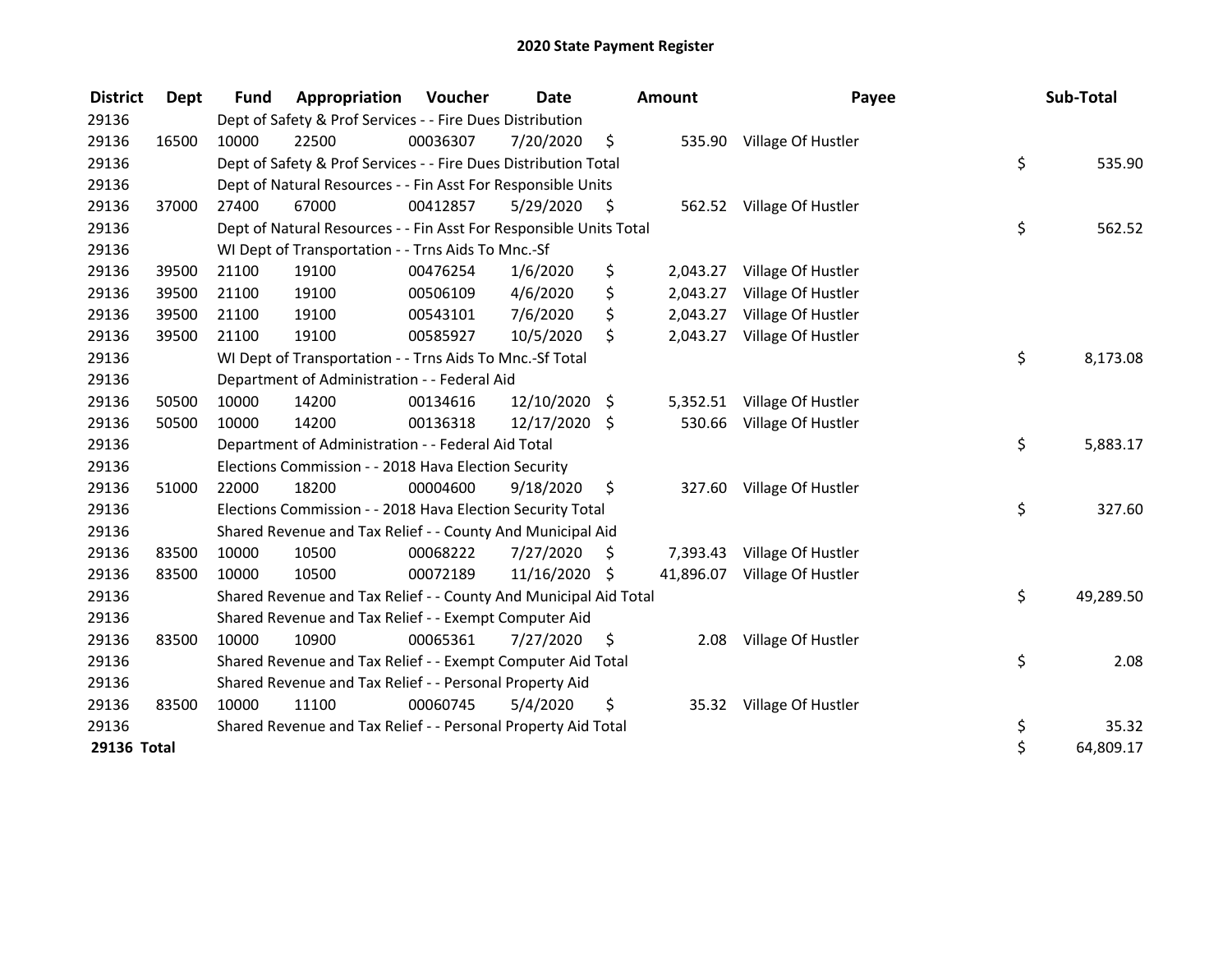| <b>District</b> | <b>Dept</b> | Fund  | Appropriation                                                          | Voucher  | <b>Date</b>   |      | <b>Amount</b> | Payee                                | Sub-Total        |
|-----------------|-------------|-------|------------------------------------------------------------------------|----------|---------------|------|---------------|--------------------------------------|------------------|
| 29146           |             |       | Dept of Safety & Prof Services - - Fire Dues Distribution              |          |               |      |               |                                      |                  |
| 29146           | 16500       | 10000 | 22500                                                                  | 00036308 | 7/20/2020     | \$   |               | 1,182.69 Village Of Lyndon Station   |                  |
| 29146           |             |       | Dept of Safety & Prof Services - - Fire Dues Distribution Total        |          |               |      |               |                                      | \$<br>1,182.69   |
| 29146           |             |       | Dept of Natural Resources - - Resaids - Fire Suppress Grant            |          |               |      |               |                                      |                  |
| 29146           | 37000       | 21200 | 54500                                                                  | 00391912 | 3/3/2020      | \$   |               | 1,787.24 Village Of Lyndon Station   |                  |
| 29146           |             |       | Dept of Natural Resources - - Resaids - Fire Suppress Grant Total      |          |               |      |               |                                      | \$<br>1,787.24   |
| 29146           |             |       | Dept of Natural Resources - - Resaids - Cnty Forst, Cl & Mfl           |          |               |      |               |                                      |                  |
| 29146           | 37000       | 21200 | 57100                                                                  | 00417235 | 6/18/2020     | - \$ |               | 18.20 Village Of Lyndon Station      |                  |
| 29146           |             |       | Dept of Natural Resources - - Resaids - Cnty Forst, Cl & Mfl Total     |          |               |      |               |                                      | \$<br>18.20      |
| 29146           |             |       | Dept of Natural Resources - - Fin Asst For Responsible Units           |          |               |      |               |                                      |                  |
| 29146           | 37000       | 27400 | 67000                                                                  | 00413232 | 5/29/2020     | -\$  |               | 2,336.76 Village Of Lyndon Station   |                  |
| 29146           |             |       | Dept of Natural Resources - - Fin Asst For Responsible Units Total     |          |               |      |               |                                      | \$<br>2,336.76   |
| 29146           |             |       | WI Dept of Transportation - - Trns Aids To Mnc.-Sf                     |          |               |      |               |                                      |                  |
| 29146           | 39500       | 21100 | 19100                                                                  | 00476255 | 1/6/2020      | \$   | 4,283.64      | Village Of Lyndon Station            |                  |
| 29146           | 39500       | 21100 | 19100                                                                  | 00506110 | 4/6/2020      | \$   | 4,283.64      | Village Of Lyndon Station            |                  |
| 29146           | 39500       | 21100 | 19100                                                                  | 00543102 | 7/6/2020      | \$   | 4,283.64      | Village Of Lyndon Station            |                  |
| 29146           | 39500       | 21100 | 19100                                                                  | 00585928 | 10/5/2020     | \$   | 4,283.64      | Village Of Lyndon Station            |                  |
| 29146           |             |       | WI Dept of Transportation - - Trns Aids To Mnc.-Sf Total               |          |               |      |               |                                      | \$<br>17,134.56  |
| 29146           |             |       | Department of Military Affairs - - Disaster Recovery Aid               |          |               |      |               |                                      |                  |
| 29146           | 46500       | 10000 | 30500                                                                  | 00075239 | 3/11/2020     | \$   | 3,203.64      | Village Of Lyndon Station            |                  |
| 29146           | 46500       | 10000 | 30500                                                                  | 00076900 | 4/24/2020     | \$   |               | 1,007.57 Village Of Lyndon Station   |                  |
| 29146           | 46500       | 10000 | 30500                                                                  | 00086883 | 12/17/2020    | \$   |               | 1,607.74 Village Of Lyndon Station   |                  |
| 29146           |             |       | Department of Military Affairs - - Disaster Recovery Aid Total         |          |               |      |               |                                      | \$<br>5,818.95   |
| 29146           |             |       | Department of Military Affairs - - Federal Aid, Local Assistance       |          |               |      |               |                                      |                  |
| 29146           | 46500       | 10000 | 34200                                                                  | 00075239 | 3/11/2020     | \$   |               | 6,045.39 Village Of Lyndon Station   |                  |
| 29146           |             |       | Department of Military Affairs - - Federal Aid, Local Assistance Total |          |               |      |               |                                      | \$<br>6,045.39   |
| 29146           |             |       | Department of Administration - - Hv Trans Ln Annual Impact Fee         |          |               |      |               |                                      |                  |
| 29146           | 50500       | 10000 | 17400                                                                  | 00121279 | 5/1/2020      | \$   |               | 14,476.00 Village Of Lyndon Station  |                  |
| 29146           |             |       | Department of Administration - - Hv Trans Ln Annual Impact Fee Total   |          |               |      |               |                                      | \$<br>14,476.00  |
| 29146           |             |       | Shared Revenue and Tax Relief - - County And Municipal Aid             |          |               |      |               |                                      |                  |
| 29146           | 83500       | 10000 | 10500                                                                  | 00068223 | 7/27/2020     | \$.  |               | 19,881.12 Village Of Lyndon Station  |                  |
| 29146           | 83500       | 10000 | 10500                                                                  | 00072190 | 11/16/2020 \$ |      |               | 113,552.68 Village Of Lyndon Station |                  |
| 29146           |             |       | Shared Revenue and Tax Relief - - County And Municipal Aid Total       |          |               |      |               |                                      | \$<br>133,433.80 |
| 29146           |             |       | Shared Revenue and Tax Relief - - Exempt Computer Aid                  |          |               |      |               |                                      |                  |
| 29146           | 83500       | 10000 | 10900                                                                  | 00065362 | 7/27/2020     | \$   |               | 108.08 Village Of Lyndon Station     |                  |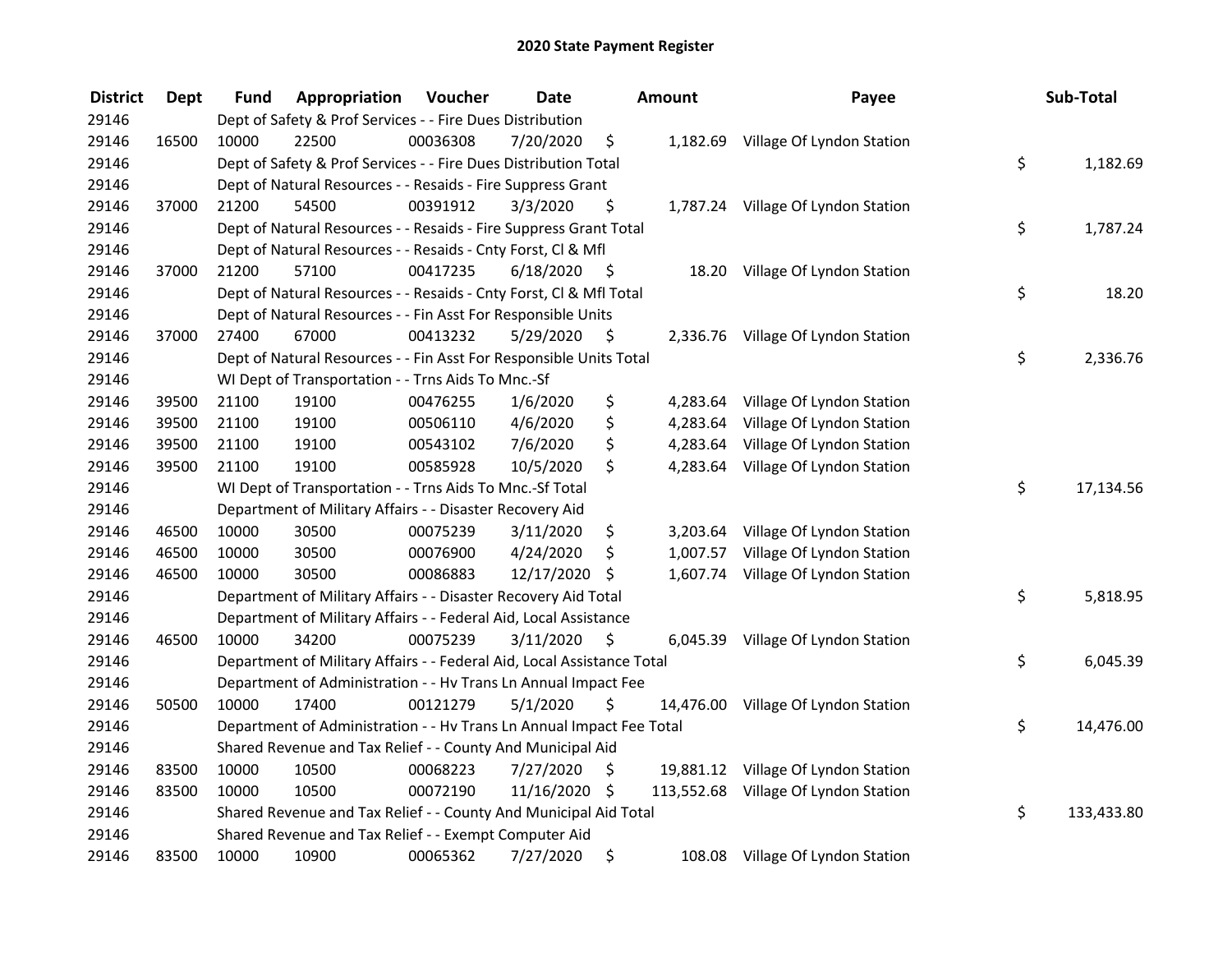| <b>District</b> | Dept  | Fund  | Appropriation                                                   | <b>Voucher</b> | <b>Date</b>     | Amount   | Payee                     |    | Sub-Total  |
|-----------------|-------|-------|-----------------------------------------------------------------|----------------|-----------------|----------|---------------------------|----|------------|
| 29146           |       |       | Shared Revenue and Tax Relief - - Exempt Computer Aid Total     |                |                 |          |                           | \$ | 108.08     |
| 29146           |       |       | Shared Revenue and Tax Relief - - Utility Aid                   |                |                 |          |                           |    |            |
| 29146           | 83500 | 10000 | 11000                                                           | 00072190       | $11/16/2020$ \$ | 192.80   | Village Of Lyndon Station |    |            |
| 29146           |       |       | Shared Revenue and Tax Relief - - Utility Aid Total             |                |                 |          |                           | Ś  | 192.80     |
| 29146           |       |       | Shared Revenue and Tax Relief - - Personal Property Aid         |                |                 |          |                           |    |            |
| 29146           | 83500 | 10000 | 11100                                                           | 00060746       | 5/4/2020        | 188.47   | Village Of Lyndon Station |    |            |
| 29146           |       |       | Shared Revenue and Tax Relief - - Personal Property Aid Total   |                |                 |          |                           |    | 188.47     |
| 29146           |       |       | Shared Revenue and Tax Relief - - Lottery & Gaming Credit       |                |                 |          |                           |    |            |
| 29146           | 83500 | 52100 | 36300                                                           | 00055350       | 3/23/2020       | 1.949.00 | Village Of Lyndon Station |    |            |
| 29146           |       |       | Shared Revenue and Tax Relief - - Lottery & Gaming Credit Total |                |                 |          |                           |    | 1,949.00   |
| 29146 Total     |       |       |                                                                 |                |                 |          |                           |    | 184,671.94 |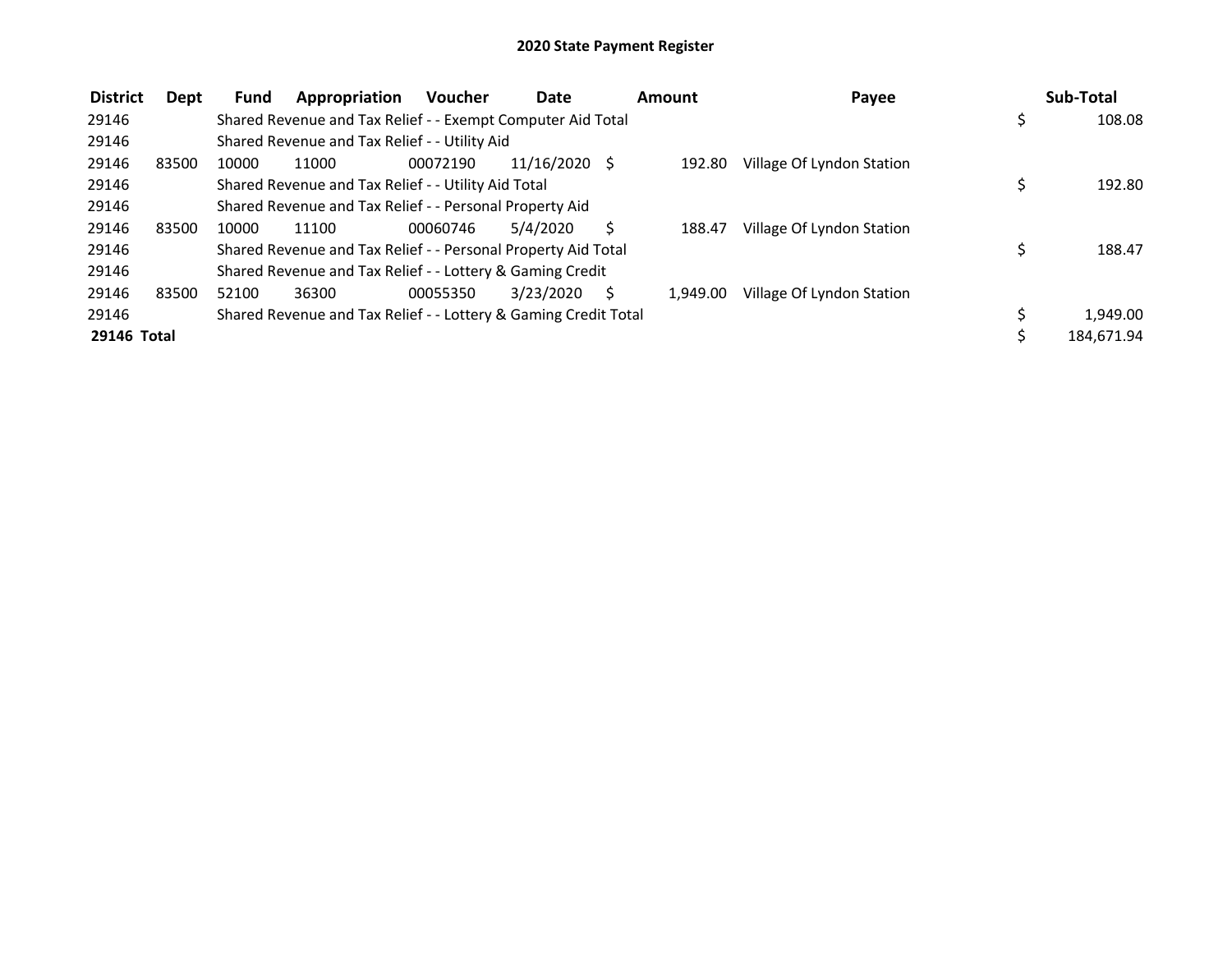| <b>District</b> | <b>Dept</b> | <b>Fund</b> | Appropriation                                                      | Voucher  | <b>Date</b>   |      | Amount     | Payee                       | Sub-Total        |
|-----------------|-------------|-------------|--------------------------------------------------------------------|----------|---------------|------|------------|-----------------------------|------------------|
| 29161           |             |             | Dept of Safety & Prof Services - - Fire Dues Distribution          |          |               |      |            |                             |                  |
| 29161           | 16500       | 10000       | 22500                                                              | 00036309 | 7/20/2020     | \$   |            | 2,011.54 Village Of Necedah |                  |
| 29161           |             |             | Dept of Safety & Prof Services - - Fire Dues Distribution Total    |          |               |      |            |                             | \$<br>2,011.54   |
| 29161           |             |             | Dept of Natural Resources - - General Program Operations --        |          |               |      |            |                             |                  |
| 29161           | 37000       | 21200       | 25400                                                              | 00379985 | 1/3/2020      | \$   | 552.97     | Village Of Necedah          |                  |
| 29161           | 37000       | 21200       | 25400                                                              | 00379988 | 1/3/2020      | \$   | 558.15     | Village Of Necedah          |                  |
| 29161           | 37000       | 21200       | 25400                                                              | 00401039 | 4/14/2020     | \$   | 551.68     | Village Of Necedah          |                  |
| 29161           | 37000       | 21200       | 25400                                                              | 00401040 | 4/14/2020     | \$   | 560.74     | Village Of Necedah          |                  |
| 29161           | 37000       | 21200       | 25400                                                              | 00413917 | 6/26/2020     | \$   | 32.57      | Village Of Necedah          |                  |
| 29161           | 37000       | 21200       | 25400                                                              | 00424203 | 7/13/2020     | \$   | 558.15     | Village Of Necedah          |                  |
| 29161           | 37000       | 21200       | 25400                                                              | 00424204 | 7/13/2020     | \$   | 556.86     | Village Of Necedah          |                  |
| 29161           | 37000       | 21200       | 25400                                                              | 00440421 | 10/9/2020     | \$   | 547.79     | Village Of Necedah          |                  |
| 29161           | 37000       | 21200       | 25400                                                              | 00440422 | 10/9/2020     | \$   | 551.68     | Village Of Necedah          |                  |
| 29161           |             |             | Dept of Natural Resources - - General Program Operations -- Total  |          |               |      |            |                             | \$<br>4,470.59   |
| 29161           |             |             | Dept of Natural Resources - - Aids In Lieu Of Taxes - Sum S        |          |               |      |            |                             |                  |
| 29161           | 37000       | 21200       | 57900                                                              | 00403699 | 4/21/2020     | \$   | 3.41       | Village Of Necedah          |                  |
| 29161           |             |             | Dept of Natural Resources - - Aids In Lieu Of Taxes - Sum S Total  |          |               |      |            |                             | \$<br>3.41       |
| 29161           |             |             | Dept of Natural Resources - - Ea - Lake Protection                 |          |               |      |            |                             |                  |
| 29161           | 37000       | 21200       | 66300                                                              | 00447836 | 11/17/2020 \$ |      |            | 801.50 Village Of Necedah   |                  |
| 29161           |             |             | Dept of Natural Resources - - Ea - Lake Protection Total           |          |               |      |            |                             | \$<br>801.50     |
| 29161           |             |             | Dept of Natural Resources - - Fin Asst For Responsible Units       |          |               |      |            |                             |                  |
| 29161           | 37000       | 27400       | 67000                                                              | 00413443 | 5/29/2020     | - \$ |            | 1,826.20 Village Of Necedah |                  |
| 29161           |             |             | Dept of Natural Resources - - Fin Asst For Responsible Units Total |          |               |      |            |                             | \$<br>1,826.20   |
| 29161           |             |             | Dept of Natural Resources - - Land Acquisition                     |          |               |      |            |                             |                  |
| 29161           | 37000       | 36300       | <b>TA100</b>                                                       | 00434428 | 9/11/2020     | \$   | 106,586.50 | Village Of Necedah          |                  |
| 29161           |             |             | Dept of Natural Resources - - Land Acquisition Total               |          |               |      |            |                             | \$<br>106,586.50 |
| 29161           |             |             | WI Dept of Transportation - - Trns Aids To Mnc.-Sf                 |          |               |      |            |                             |                  |
| 29161           | 39500       | 21100       | 19100                                                              | 00476256 | 1/6/2020      | \$   | 14,701.87  | Village Of Necedah          |                  |
| 29161           | 39500       | 21100       | 19100                                                              | 00506111 | 4/6/2020      | \$   | 14,701.87  | Village Of Necedah          |                  |
| 29161           | 39500       | 21100       | 19100                                                              | 00543103 | 7/6/2020      | \$   | 14,701.87  | Village Of Necedah          |                  |
| 29161           | 39500       | 21100       | 19100                                                              | 00585929 | 10/5/2020     | \$   | 14,701.88  | Village Of Necedah          |                  |
| 29161           |             |             | WI Dept of Transportation - - Trns Aids To Mnc.-Sf Total           |          |               |      |            |                             | \$<br>58,807.49  |
| 29161           |             |             | Department of Administration - - Federal Aid                       |          |               |      |            |                             |                  |
| 29161           | 50500       | 10000       | 14200                                                              | 00134617 | 12/10/2020 \$ |      | 3,604.02   | Village Of Necedah          |                  |
| 29161           |             |             | Department of Administration - - Federal Aid Total                 |          |               |      |            |                             | \$<br>3,604.02   |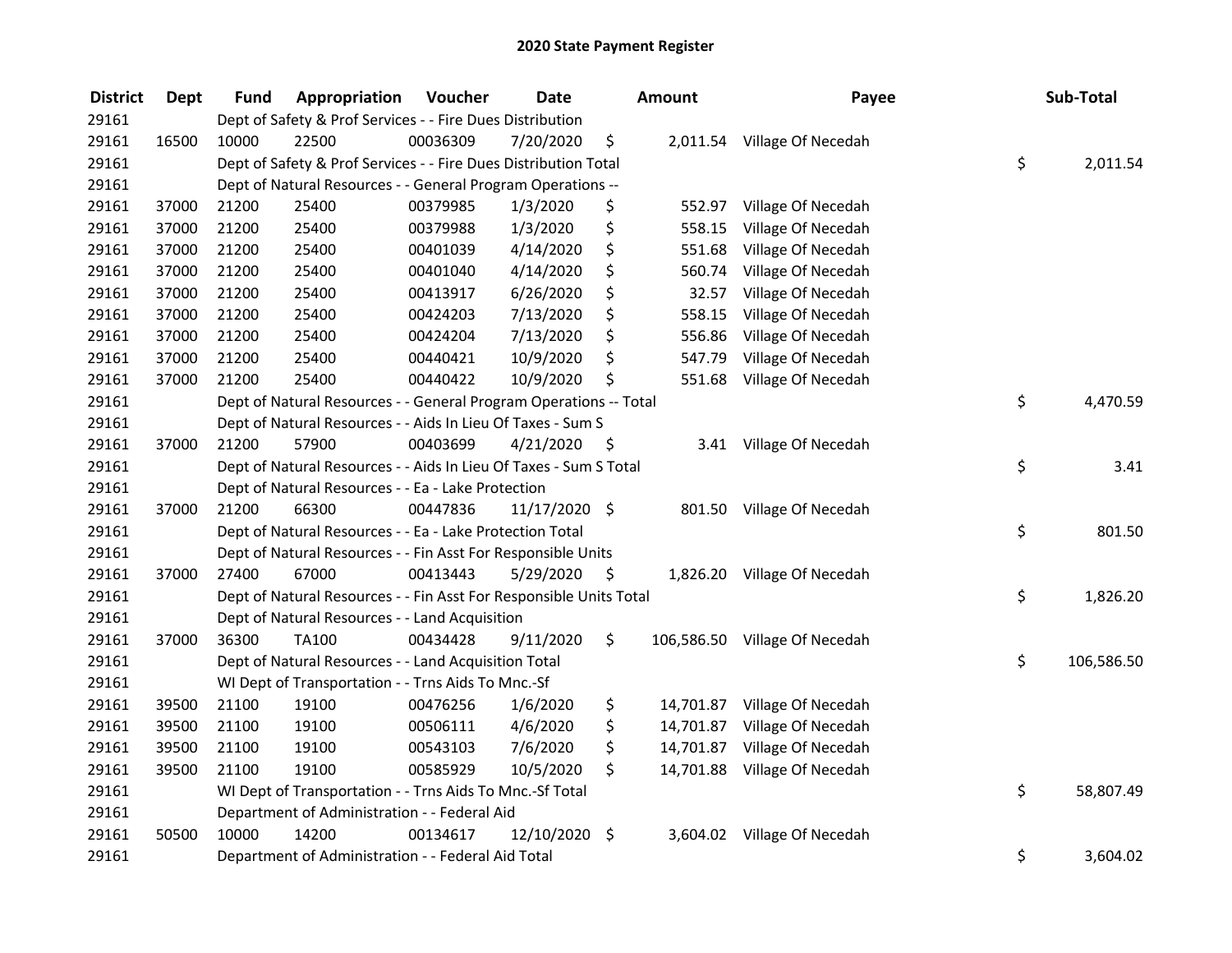| <b>District</b> | Dept  | <b>Fund</b> | Appropriation                                                         | Voucher  | Date          |      | <b>Amount</b> | Payee                         | Sub-Total        |
|-----------------|-------|-------------|-----------------------------------------------------------------------|----------|---------------|------|---------------|-------------------------------|------------------|
| 29161           |       |             | Department of Administration - - Telecom Access; School Dist          |          |               |      |               |                               |                  |
| 29161           | 50500 | 25500       | 46600                                                                 | 00114545 | 2/26/2020     | - \$ |               | 49.00 Village Of Necedah      |                  |
| 29161           |       |             | Department of Administration - - Telecom Access; School Dist Total    |          |               |      |               |                               | \$<br>49.00      |
| 29161           |       |             | Elections Commission - - 2018 Hava Election Security                  |          |               |      |               |                               |                  |
| 29161           | 51000 | 22000       | 18200                                                                 | 00004584 | 9/18/2020     | - \$ | 675.20        | Village Of Necedah            |                  |
| 29161           |       |             | Elections Commission - - 2018 Hava Election Security Total            |          |               |      |               |                               | \$<br>675.20     |
| 29161           |       |             | Shared Revenue and Tax Relief - - Expenditure Restraint Program       |          |               |      |               |                               |                  |
| 29161           | 83500 | 10000       | 10100                                                                 | 00068224 | 7/27/2020     | S    |               | 23,083.49 Village Of Necedah  |                  |
| 29161           |       |             | Shared Revenue and Tax Relief - - Expenditure Restraint Program Total |          |               |      |               |                               | \$<br>23,083.49  |
| 29161           |       |             | Shared Revenue and Tax Relief - - County And Municipal Aid            |          |               |      |               |                               |                  |
| 29161           | 83500 | 10000       | 10500                                                                 | 00068224 | 7/27/2020     | \$   |               | 31,179.44 Village Of Necedah  |                  |
| 29161           | 83500 | 10000       | 10500                                                                 | 00072191 | 11/16/2020    | \$   |               | 176,683.48 Village Of Necedah |                  |
| 29161           |       |             | Shared Revenue and Tax Relief - - County And Municipal Aid Total      |          |               |      |               |                               | \$<br>207,862.92 |
| 29161           |       |             | Shared Revenue and Tax Relief - - Exempt Computer Aid                 |          |               |      |               |                               |                  |
| 29161           | 83500 | 10000       | 10900                                                                 | 00065363 | 7/27/2020     | \$   | 251.50        | Village Of Necedah            |                  |
| 29161           | 83500 | 10000       | 10900                                                                 | 00067055 | 7/27/2020     | \$   | 1,200.10      | Village Of Necedah            |                  |
| 29161           |       |             | Shared Revenue and Tax Relief - - Exempt Computer Aid Total           |          |               |      |               |                               | \$<br>1,451.60   |
| 29161           |       |             | Shared Revenue and Tax Relief - - Utility Aid                         |          |               |      |               |                               |                  |
| 29161           | 83500 | 10000       | 11000                                                                 | 00068224 | 7/27/2020     | \$   | 190.26        | Village Of Necedah            |                  |
| 29161           | 83500 | 10000       | 11000                                                                 | 00072191 | 11/16/2020 \$ |      | 1,490.95      | Village Of Necedah            |                  |
| 29161           |       |             | Shared Revenue and Tax Relief - - Utility Aid Total                   |          |               |      |               |                               | \$<br>1,681.21   |
| 29161           |       |             | Shared Revenue and Tax Relief - - Personal Property Aid               |          |               |      |               |                               |                  |
| 29161           | 83500 | 10000       | 11100                                                                 | 00060747 | 5/4/2020      | \$   | 3,253.88      | Village Of Necedah            |                  |
| 29161           | 83500 | 10000       | 11100                                                                 | 00062496 | 5/4/2020      | \$   |               | 508.41 Village Of Necedah     |                  |
| 29161           |       |             | Shared Revenue and Tax Relief - - Personal Property Aid Total         |          |               |      |               |                               | \$<br>3,762.29   |
| 29161           |       |             | Shared Revenue and Tax Relief - - Payments For Municipal Svcs         |          |               |      |               |                               |                  |
| 29161           | 83500 | 10000       | 50100                                                                 | 00054633 | 2/3/2020      | \$   | 703.48        | Village Of Necedah            |                  |
| 29161           |       |             | Shared Revenue and Tax Relief - - Payments For Municipal Svcs Total   |          |               |      |               |                               | \$<br>703.48     |
| 29161           |       |             | Shared Revenue and Tax Relief - - Lottery & Gaming Credit             |          |               |      |               |                               |                  |
| 29161           | 83500 | 52100       | 36300                                                                 | 00055351 | 3/23/2020     | - \$ |               | 232.20 Village Of Necedah     |                  |
| 29161           |       |             | Shared Revenue and Tax Relief - - Lottery & Gaming Credit Total       |          |               |      |               |                               | \$<br>232.20     |
| 29161 Total     |       |             |                                                                       |          |               |      |               |                               | \$<br>417,612.64 |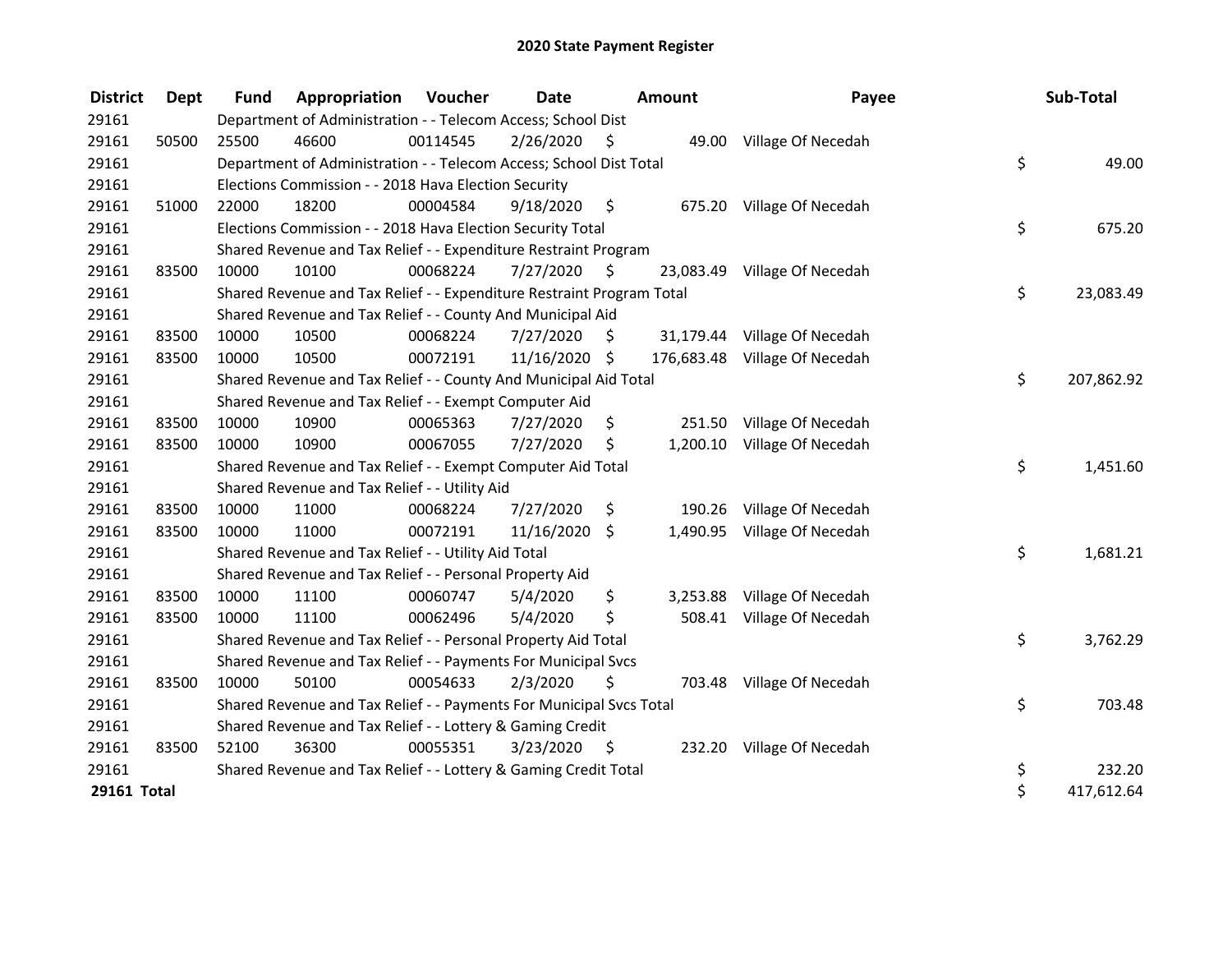| <b>District</b> | <b>Dept</b> | Fund  | Appropriation                                                      | Voucher  | <b>Date</b>   | <b>Amount</b>  | Payee                             | Sub-Total       |
|-----------------|-------------|-------|--------------------------------------------------------------------|----------|---------------|----------------|-----------------------------------|-----------------|
| 29186           |             |       | Dept of Safety & Prof Services - - Fire Dues Distribution          |          |               |                |                                   |                 |
| 29186           | 16500       | 10000 | 22500                                                              | 00036310 | 7/20/2020     | \$             | 666.07 Union Center, Village of   |                 |
| 29186           |             |       | Dept of Safety & Prof Services - - Fire Dues Distribution Total    |          |               |                |                                   | \$<br>666.07    |
| 29186           |             |       | Dept of Natural Resources - - Aids In Lieu Of Taxes - Gener        |          |               |                |                                   |                 |
| 29186           | 37000       | 10000 | 50300                                                              | 00385492 | 1/24/2020     | \$<br>67.08    | Union Center, Village of          |                 |
| 29186           | 37000       | 10000 | 50300                                                              | 00405300 | 4/21/2020     | \$<br>181.59   | Union Center, Village of          |                 |
| 29186           |             |       | Dept of Natural Resources - - Aids In Lieu Of Taxes - Gener Total  |          |               |                |                                   | \$<br>248.67    |
| 29186           |             |       | Dept of Natural Resources - - Gen Program Ops-State Funds          |          |               |                |                                   |                 |
| 29186           | 37000       | 21200 | 16100                                                              | 00422057 | 7/7/2020      | \$             | 101.52 Union Center, Village of   |                 |
| 29186           | 37000       | 21200 | 16100                                                              | 00428890 | 8/13/2020     | \$<br>101.52   | Union Center, Village of          |                 |
| 29186           | 37000       | 21200 | 16100                                                              | 00433417 | 9/1/2020      | \$<br>101.52   | Union Center, Village of          |                 |
| 29186           | 37000       | 21200 | 16100                                                              | 00439735 | 10/6/2020     | \$<br>101.52   | Union Center, Village of          |                 |
| 29186           | 37000       | 21200 | 16100                                                              | 00445481 | 11/6/2020     | \$<br>101.52   | Union Center, Village of          |                 |
| 29186           |             |       | Dept of Natural Resources - - Gen Program Ops-State Funds Total    |          |               |                |                                   | \$<br>507.60    |
| 29186           |             |       | Dept of Natural Resources - - Fin Asst For Responsible Units       |          |               |                |                                   |                 |
| 29186           | 37000       | 27400 | 67000                                                              | 00412785 | 5/29/2020     | \$<br>267.79   | Union Center, Village of          |                 |
| 29186           |             |       | Dept of Natural Resources - - Fin Asst For Responsible Units Total |          |               |                |                                   | \$<br>267.79    |
| 29186           |             |       | WI Dept of Transportation - - Hwy Sfty Loc Aid Ffd                 |          |               |                |                                   |                 |
| 29186           | 39500       | 21100 | 18500                                                              | 00500082 | 3/6/2020      | \$             | 3,975.00 Union Center, Village of |                 |
| 29186           |             |       | WI Dept of Transportation - - Hwy Sfty Loc Aid Ffd Total           |          |               |                |                                   | \$<br>3,975.00  |
| 29186           |             |       | WI Dept of Transportation - - Trns Aids To Mnc.-Sf                 |          |               |                |                                   |                 |
| 29186           | 39500       | 21100 | 19100                                                              | 00476257 | 1/6/2020      | \$<br>2,857.20 | Union Center, Village of          |                 |
| 29186           | 39500       | 21100 | 19100                                                              | 00506112 | 4/6/2020      | \$<br>2,857.20 | Union Center, Village of          |                 |
| 29186           | 39500       | 21100 | 19100                                                              | 00543104 | 7/6/2020      | \$<br>2,857.20 | Union Center, Village of          |                 |
| 29186           | 39500       | 21100 | 19100                                                              | 00585930 | 10/5/2020     | \$<br>2,857.22 | Union Center, Village of          |                 |
| 29186           |             |       | WI Dept of Transportation - - Trns Aids To Mnc.-Sf Total           |          |               |                |                                   | \$<br>11,428.82 |
| 29186           |             |       | Department of Justice - - Law Enforcement Train, Local             |          |               |                |                                   |                 |
| 29186           | 45500       | 10000 | 23100                                                              | 00092059 | 12/11/2020 \$ | 160.00         | Union Center, Village of          |                 |
| 29186           |             |       | Department of Justice - - Law Enforcement Train, Local Total       |          |               |                |                                   | \$<br>160.00    |
| 29186           |             |       | Department of Administration - - Federal Aid                       |          |               |                |                                   |                 |
| 29186           | 50500       | 10000 | 14200                                                              | 00129939 | 10/2/2020     | \$<br>1,672.99 | Union Center, Village of          |                 |
| 29186           | 50500       | 10000 | 14200                                                              | 00134618 | 12/10/2020 \$ | 3,327.01       | Union Center, Village of          |                 |
| 29186           |             |       | Department of Administration - - Federal Aid Total                 |          |               |                |                                   | \$<br>5,000.00  |
| 29186           |             |       | Shared Revenue and Tax Relief - - Expenditure Restraint Program    |          |               |                |                                   |                 |
| 29186           | 83500       | 10000 | 10100                                                              | 00068225 | 7/27/2020     | \$             | 497.61 Union Center, Village of   |                 |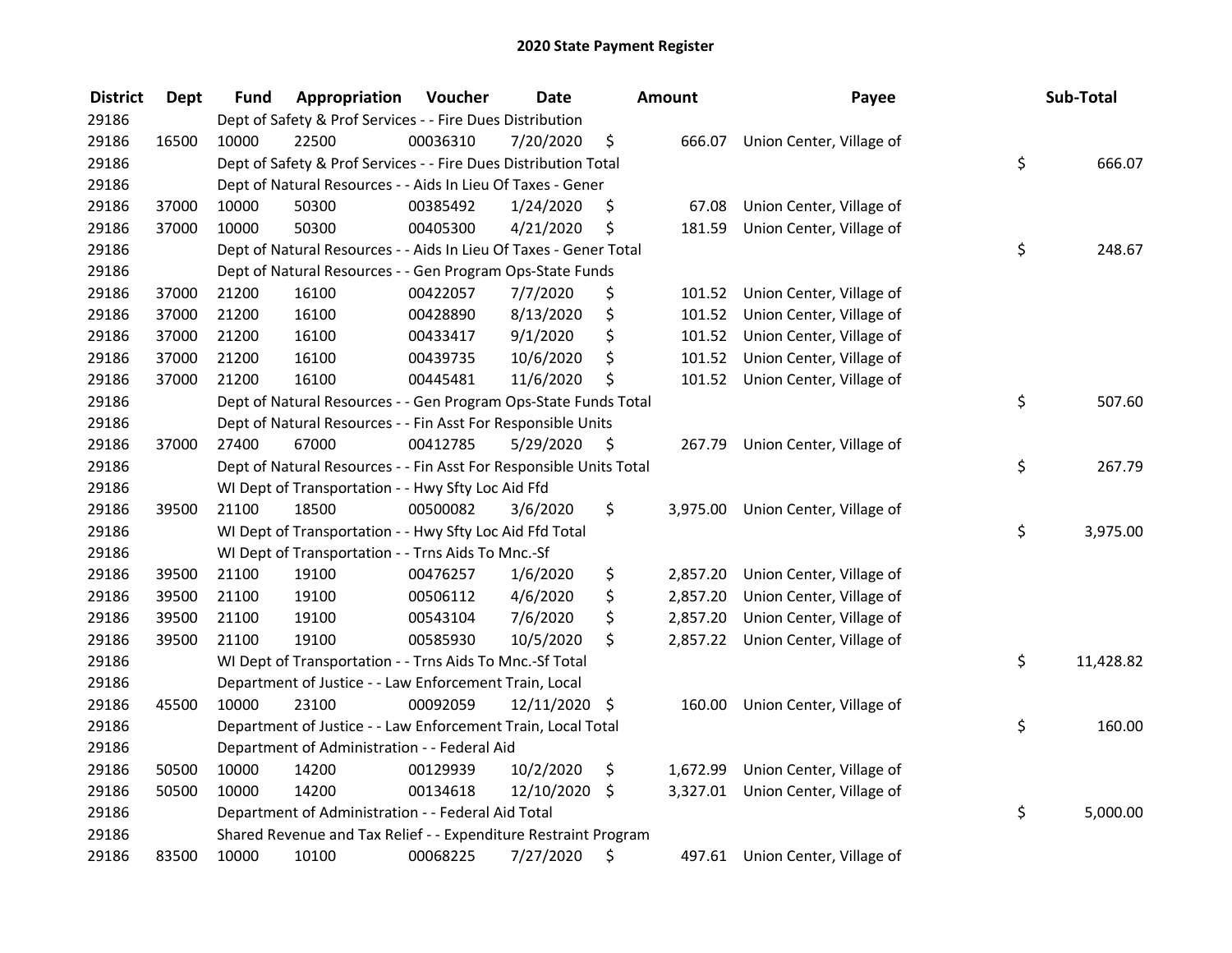| <b>District</b> | Dept  | Fund  | Appropriation                                                         | Voucher  | Date            |     | <b>Amount</b> | Payee                    |     | Sub-Total |
|-----------------|-------|-------|-----------------------------------------------------------------------|----------|-----------------|-----|---------------|--------------------------|-----|-----------|
| 29186           |       |       | Shared Revenue and Tax Relief - - Expenditure Restraint Program Total |          |                 |     |               |                          | \$  | 497.61    |
| 29186           |       |       | Shared Revenue and Tax Relief - - County And Municipal Aid            |          |                 |     |               |                          |     |           |
| 29186           | 83500 | 10000 | 10500                                                                 | 00068225 | 7/27/2020       | - S | 9,493.04      | Union Center, Village of |     |           |
| 29186           | 83500 | 10000 | 10500                                                                 | 00072192 | $11/16/2020$ \$ |     | 53,793.90     | Union Center, Village of |     |           |
| 29186           |       |       | Shared Revenue and Tax Relief - - County And Municipal Aid Total      |          |                 |     |               |                          | \$. | 63,286.94 |
| 29186           |       |       | Shared Revenue and Tax Relief - - Exempt Computer Aid                 |          |                 |     |               |                          |     |           |
| 29186           | 83500 | 10000 | 10900                                                                 | 00065364 | 7/27/2020       | S   | 96.65         | Union Center, Village of |     |           |
| 29186           |       |       | Shared Revenue and Tax Relief - - Exempt Computer Aid Total           |          |                 |     |               |                          | \$  | 96.65     |
| 29186           |       |       | Shared Revenue and Tax Relief - - Utility Aid                         |          |                 |     |               |                          |     |           |
| 29186           | 83500 | 10000 | 11000                                                                 | 00068225 | 7/27/2020       | - S | 75.91         | Union Center, Village of |     |           |
| 29186           | 83500 | 10000 | 11000                                                                 | 00072192 | $11/16/2020$ \$ |     | 444.38        | Union Center, Village of |     |           |
| 29186           |       |       | Shared Revenue and Tax Relief - - Utility Aid Total                   |          |                 |     |               |                          | \$  | 520.29    |
| 29186           |       |       | Shared Revenue and Tax Relief - - Personal Property Aid               |          |                 |     |               |                          |     |           |
| 29186           | 83500 | 10000 | 11100                                                                 | 00060748 | 5/4/2020        | \$  | 559.99        | Union Center, Village of |     |           |
| 29186           |       |       | Shared Revenue and Tax Relief - - Personal Property Aid Total         |          |                 |     |               |                          | \$  | 559.99    |
| 29186           |       |       | Shared Revenue and Tax Relief - - Payments For Municipal Svcs         |          |                 |     |               |                          |     |           |
| 29186           | 83500 | 10000 | 50100                                                                 | 00054957 | 2/3/2020        | S   | 54.02         | Union Center, Village of |     |           |
| 29186           |       |       | Shared Revenue and Tax Relief - - Payments For Municipal Svcs Total   |          |                 |     |               |                          | \$  | 54.02     |
| 29186 Total     |       |       |                                                                       |          |                 |     |               |                          |     | 87,269.45 |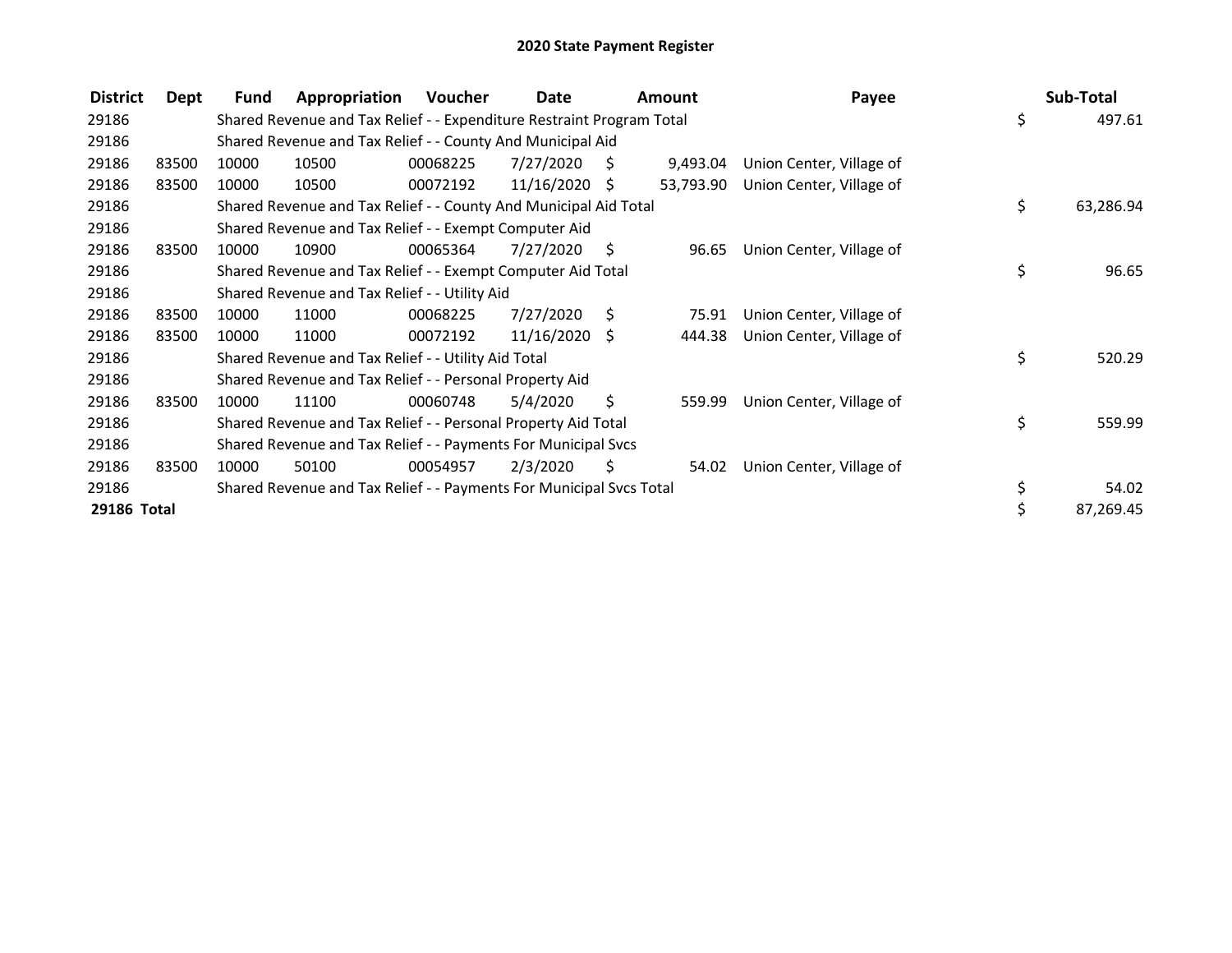| <b>District</b> | <b>Dept</b> | Fund  | Appropriation                                                      | Voucher  | <b>Date</b>   |      | <b>Amount</b> | Payee                       | Sub-Total       |
|-----------------|-------------|-------|--------------------------------------------------------------------|----------|---------------|------|---------------|-----------------------------|-----------------|
| 29191           |             |       | Dept of Safety & Prof Services - - Fire Dues Distribution          |          |               |      |               |                             |                 |
| 29191           | 16500       | 10000 | 22500                                                              | 00036311 | 7/20/2020     | \$   |               | 1,202.56 Village Of Wonewoc |                 |
| 29191           |             |       | Dept of Safety & Prof Services - - Fire Dues Distribution Total    |          |               |      |               |                             | \$<br>1,202.56  |
| 29191           |             |       | Dept of Natural Resources - - Aids In Lieu Of Taxes - Gener        |          |               |      |               |                             |                 |
| 29191           | 37000       | 10000 | 50300                                                              | 00385472 | 1/24/2020     | \$   | 348.05        | Village Of Wonewoc          |                 |
| 29191           | 37000       | 10000 | 50300                                                              | 00405141 | 4/21/2020     | \$   | 24.70         | Village Of Wonewoc          |                 |
| 29191           |             |       | Dept of Natural Resources - - Aids In Lieu Of Taxes - Gener Total  |          |               |      |               |                             | \$<br>372.75    |
| 29191           |             |       | Dept of Natural Resources - - Gen Program Ops-State Funds          |          |               |      |               |                             |                 |
| 29191           | 37000       | 21200 | 16100                                                              | 00381025 | 1/7/2020      | \$   | 30.00         | Village Of Wonewoc          |                 |
| 29191           | 37000       | 21200 | 16100                                                              | 00388704 | 2/7/2020      | \$   | 30.00         | Village Of Wonewoc          |                 |
| 29191           | 37000       | 21200 | 16100                                                              | 00394517 | 3/9/2020      | \$   | 30.00         | Village Of Wonewoc          |                 |
| 29191           | 37000       | 21200 | 16100                                                              | 00400410 | 4/8/2020      | \$   | 30.00         | Village Of Wonewoc          |                 |
| 29191           | 37000       | 21200 | 16100                                                              | 00409135 | 5/14/2020     | \$   | 30.00         | Village Of Wonewoc          |                 |
| 29191           | 37000       | 21200 | 16100                                                              | 00415007 | 6/9/2020      | \$   | 30.00         | Village Of Wonewoc          |                 |
| 29191           | 37000       | 21200 | 16100                                                              | 00422068 | 7/7/2020      | \$   | 32.92         | Village Of Wonewoc          |                 |
| 29191           | 37000       | 21200 | 16100                                                              | 00428903 | 8/13/2020     | \$   | 42.63         | Village Of Wonewoc          |                 |
| 29191           | 37000       | 21200 | 16100                                                              | 00434538 | 9/23/2020     | \$   | 39.03         | Village Of Wonewoc          |                 |
| 29191           | 37000       | 21200 | 16100                                                              | 00441448 | 10/15/2020    | \$   | 40.06         | Village Of Wonewoc          |                 |
| 29191           | 37000       | 21200 | 16100                                                              | 00445472 | 11/5/2020     | \$   | 53.65         | Village Of Wonewoc          |                 |
| 29191           | 37000       | 21200 | 16100                                                              | 00452478 | 12/16/2020    | -\$  | 30.00         | Village Of Wonewoc          |                 |
| 29191           |             |       | Dept of Natural Resources - - Gen Program Ops-State Funds Total    |          |               |      |               |                             | \$<br>418.29    |
| 29191           |             |       | Dept of Natural Resources - - Fin Asst For Responsible Units       |          |               |      |               |                             |                 |
| 29191           | 37000       | 27400 | 67000                                                              | 00413165 | 5/29/2020     | - \$ |               | 4,112.16 Village Of Wonewoc |                 |
| 29191           |             |       | Dept of Natural Resources - - Fin Asst For Responsible Units Total |          |               |      |               |                             | \$<br>4,112.16  |
| 29191           |             |       | WI Dept of Transportation - - Trns Aids To Mnc.-Sf                 |          |               |      |               |                             |                 |
| 29191           | 39500       | 21100 | 19100                                                              | 00476258 | 1/6/2020      | \$   | 8,492.62      | Village Of Wonewoc          |                 |
| 29191           | 39500       | 21100 | 19100                                                              | 00506113 | 4/6/2020      | \$   | 8,492.62      | Village Of Wonewoc          |                 |
| 29191           | 39500       | 21100 | 19100                                                              | 00543105 | 7/6/2020      | \$   | 8,492.62      | Village Of Wonewoc          |                 |
| 29191           | 39500       | 21100 | 19100                                                              | 00585931 | 10/5/2020     | \$   | 8,492.65      | Village Of Wonewoc          |                 |
| 29191           |             |       | WI Dept of Transportation - - Trns Aids To Mnc.-Sf Total           |          |               |      |               |                             | \$<br>33,970.51 |
| 29191           |             |       | Department of Justice - - Law Enforcement Train, Local             |          |               |      |               |                             |                 |
| 29191           | 45500       | 10000 | 23100                                                              | 00092092 | 12/11/2020 \$ |      |               | 320.00 Village Of Wonewoc   |                 |
| 29191           |             |       | Department of Justice - - Law Enforcement Train, Local Total       |          |               |      |               |                             | \$<br>320.00    |
| 29191           |             |       | Department of Military Affairs - - Disaster Recovery Aid           |          |               |      |               |                             |                 |
| 29191           | 46500       | 10000 | 30500                                                              | 00079172 | 6/23/2020     | \$   |               | 552.57 Village Of Wonewoc   |                 |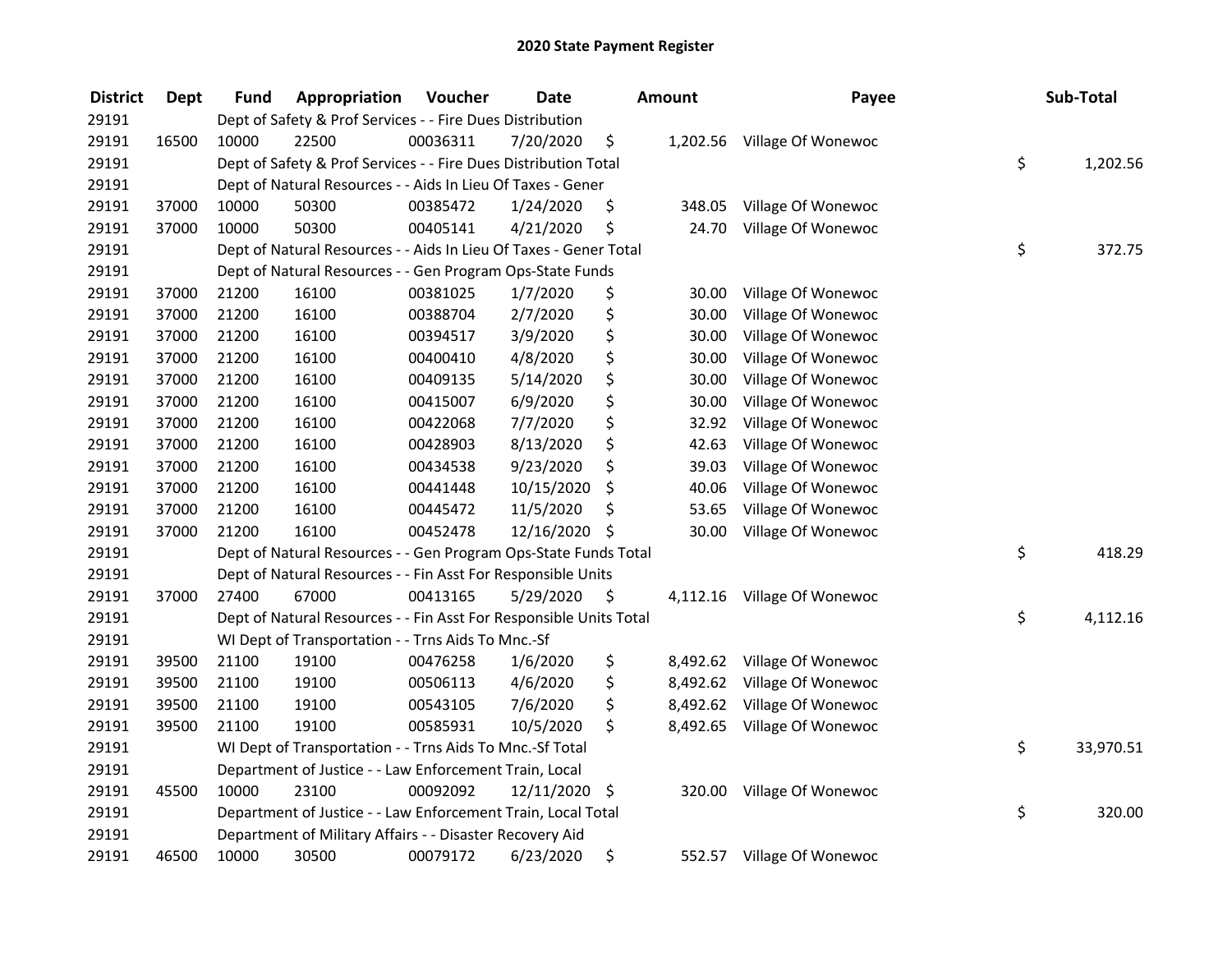| <b>District</b> | Dept  | Fund  | Appropriation                                                          | Voucher  | <b>Date</b>   |      | Amount | Payee                         | Sub-Total        |
|-----------------|-------|-------|------------------------------------------------------------------------|----------|---------------|------|--------|-------------------------------|------------------|
| 29191           | 46500 | 10000 | 30500                                                                  | 00082961 | 9/16/2020     | \$   |        | 656.25 Village Of Wonewoc     |                  |
| 29191           |       |       | Department of Military Affairs - - Disaster Recovery Aid Total         |          |               |      |        |                               | \$<br>1,208.82   |
| 29191           |       |       | Department of Military Affairs - - Federal Aid, Local Assistance       |          |               |      |        |                               |                  |
| 29191           | 46500 | 10000 | 34200                                                                  | 00073973 | 2/14/2020     | \$   |        | 3,315.44 Village Of Wonewoc   |                  |
| 29191           | 46500 | 10000 | 34200                                                                  | 00082961 | 9/16/2020     | \$   |        | 3,937.50 Village Of Wonewoc   |                  |
| 29191           |       |       | Department of Military Affairs - - Federal Aid, Local Assistance Total |          |               |      |        |                               | \$<br>7,252.94   |
| 29191           |       |       | Department of Administration - - Federal Aid                           |          |               |      |        |                               |                  |
| 29191           | 50500 | 10000 | 14200                                                                  | 00134619 | 12/10/2020 \$ |      |        | 11,691.86 Village Of Wonewoc  |                  |
| 29191           |       |       | Department of Administration - - Federal Aid Total                     |          |               |      |        |                               | \$<br>11,691.86  |
| 29191           |       |       | Department of Administration - - Telecom Access; School Dist           |          |               |      |        |                               |                  |
| 29191           | 50500 | 25500 | 46600                                                                  | 00114574 | 2/26/2020     | - \$ |        | 44.00 Village Of Wonewoc      |                  |
| 29191           |       |       | Department of Administration - - Telecom Access; School Dist Total     |          |               |      |        |                               | \$<br>44.00      |
| 29191           |       |       | Shared Revenue and Tax Relief - - Expenditure Restraint Program        |          |               |      |        |                               |                  |
| 29191           | 83500 | 10000 | 10100                                                                  | 00068226 | 7/27/2020     | - \$ |        | 5,987.63 Village Of Wonewoc   |                  |
| 29191           |       |       | Shared Revenue and Tax Relief - - Expenditure Restraint Program Total  |          |               |      |        |                               | \$<br>5,987.63   |
| 29191           |       |       | Shared Revenue and Tax Relief - - County And Municipal Aid             |          |               |      |        |                               |                  |
| 29191           | 83500 | 10000 | 10500                                                                  | 00068226 | 7/27/2020     | S.   |        | 38,205.37 Village Of Wonewoc  |                  |
| 29191           | 83500 | 10000 | 10500                                                                  | 00072193 | 11/16/2020 \$ |      |        | 216,497.09 Village Of Wonewoc |                  |
| 29191           |       |       | Shared Revenue and Tax Relief - - County And Municipal Aid Total       |          |               |      |        |                               | \$<br>254,702.46 |
| 29191           |       |       | Shared Revenue and Tax Relief - - Exempt Computer Aid                  |          |               |      |        |                               |                  |
| 29191           | 83500 | 10000 | 10900                                                                  | 00065365 | 7/27/2020     | \$   |        | 709.81 Village Of Wonewoc     |                  |
| 29191           |       |       | Shared Revenue and Tax Relief - - Exempt Computer Aid Total            |          |               |      |        |                               | \$<br>709.81     |
| 29191           |       |       | Shared Revenue and Tax Relief - - Utility Aid                          |          |               |      |        |                               |                  |
| 29191           | 83500 | 10000 | 11000                                                                  | 00068226 | 7/27/2020     | \$   |        | 100.34 Village Of Wonewoc     |                  |
| 29191           | 83500 | 10000 | 11000                                                                  | 00072193 | 11/16/2020 \$ |      |        | 585.35 Village Of Wonewoc     |                  |
| 29191           |       |       | Shared Revenue and Tax Relief - - Utility Aid Total                    |          |               |      |        |                               | \$<br>685.69     |
| 29191           |       |       | Shared Revenue and Tax Relief - - Personal Property Aid                |          |               |      |        |                               |                  |
| 29191           | 83500 | 10000 | 11100                                                                  | 00060749 | 5/4/2020      | \$   |        | 1,315.32 Village Of Wonewoc   |                  |
| 29191           |       |       | Shared Revenue and Tax Relief - - Personal Property Aid Total          |          |               |      |        |                               | \$<br>1,315.32   |
| 29191           |       |       | Shared Revenue and Tax Relief - - Payments For Municipal Svcs          |          |               |      |        |                               |                  |
| 29191           | 83500 | 10000 | 50100                                                                  | 00054919 | 2/3/2020      | \$   |        | 119.51 Village Of Wonewoc     |                  |
| 29191           |       |       | Shared Revenue and Tax Relief - - Payments For Municipal Svcs Total    |          |               |      |        |                               | \$<br>119.51     |
| 29191           |       |       | Shared Revenue and Tax Relief - - Lottery & Gaming Credit              |          |               |      |        |                               |                  |
| 29191           | 83500 | 52100 | 36300                                                                  | 00055352 | 3/23/2020     | - \$ |        | 1,832.52 Village Of Wonewoc   |                  |
| 29191           |       |       | Shared Revenue and Tax Relief - - Lottery & Gaming Credit Total        |          |               |      |        |                               | \$<br>1,832.52   |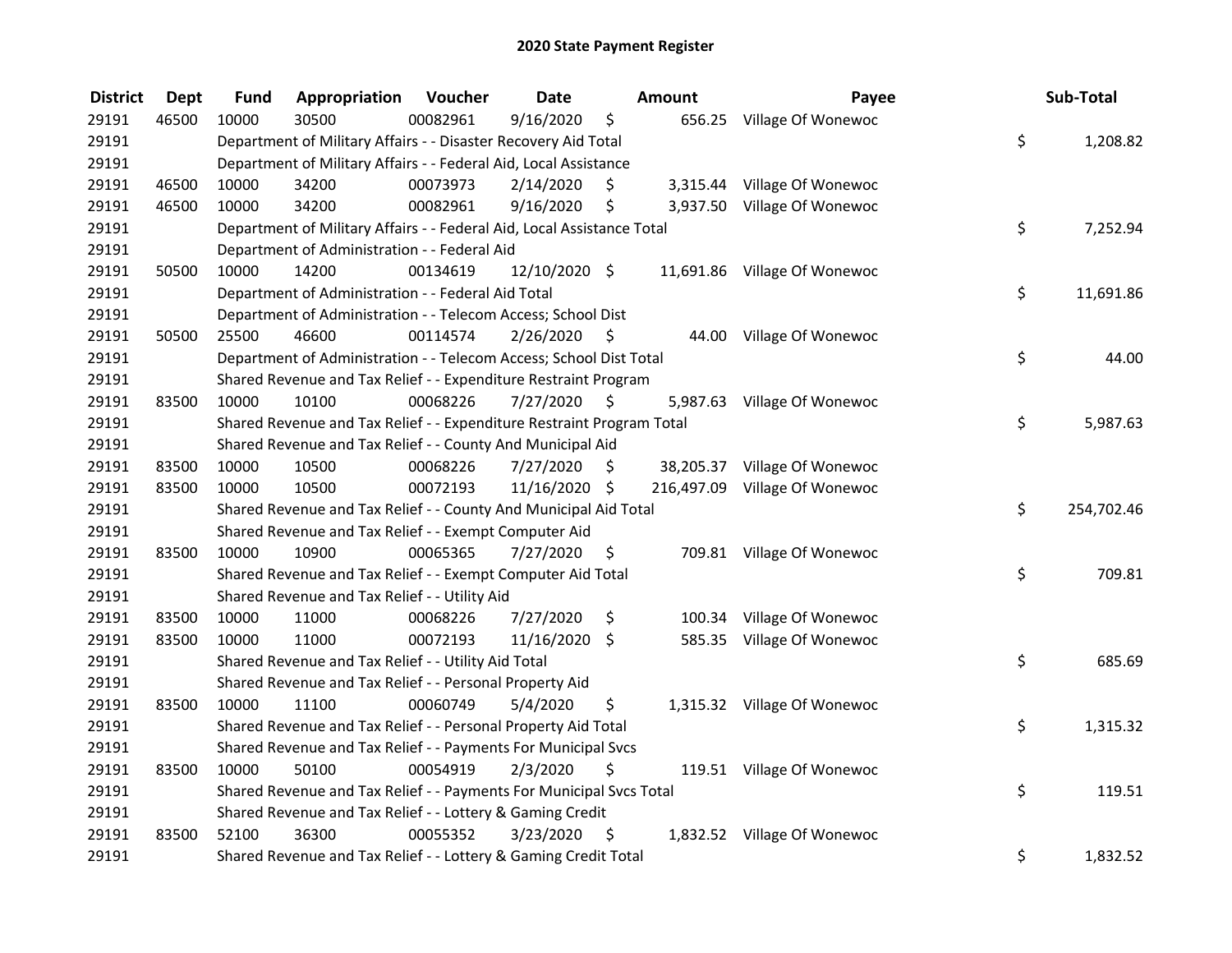|             |  | District Dept Fund Appropriation Voucher | Date | Amount | Payee | Sub-Total  |
|-------------|--|------------------------------------------|------|--------|-------|------------|
| 29191 Total |  |                                          |      |        |       | 325,946.83 |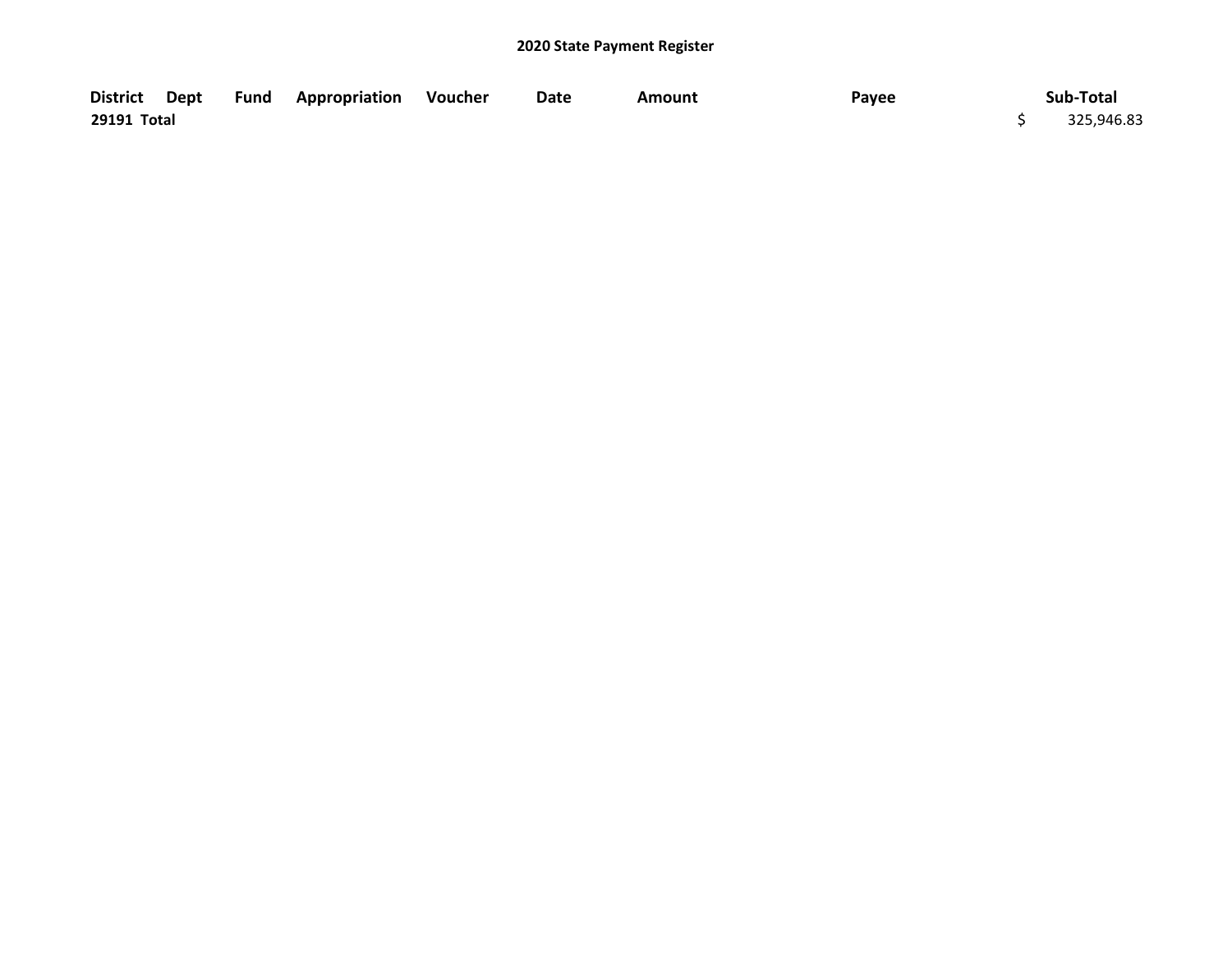| <b>District</b> | <b>Dept</b> | Fund  | Appropriation                                                          | Voucher  | <b>Date</b> |      | <b>Amount</b> |                         | Payee | Sub-Total  |
|-----------------|-------------|-------|------------------------------------------------------------------------|----------|-------------|------|---------------|-------------------------|-------|------------|
| 29221           |             |       | Dept of Safety & Prof Services - - Fire Dues Distribution              |          |             |      |               |                         |       |            |
| 29221           | 16500       | 10000 | 22500                                                                  | 00036312 | 7/17/2020   | \$   |               | 3,004.08 City of Elroy  |       |            |
| 29221           |             |       | Dept of Safety & Prof Services - - Fire Dues Distribution Total        |          |             |      |               |                         | \$    | 3,004.08   |
| 29221           |             |       | Dept of Natural Resources - - Aids In Lieu Of Taxes - Gener            |          |             |      |               |                         |       |            |
| 29221           | 37000       | 10000 | 50300                                                                  | 00404570 | 4/21/2020   | - \$ |               | 40.97 City of Elroy     |       |            |
| 29221           |             |       | Dept of Natural Resources - - Aids In Lieu Of Taxes - Gener Total      |          |             |      |               |                         | \$    | 40.97      |
| 29221           |             |       | Dept of Natural Resources - - Aids In Lieu Of Taxes - Sum S            |          |             |      |               |                         |       |            |
| 29221           | 37000       | 21200 | 57900                                                                  | 00404569 | 4/21/2020   | - \$ |               | 0.29 City of Elroy      |       |            |
| 29221           |             |       | Dept of Natural Resources - - Aids In Lieu Of Taxes - Sum S Total      |          |             |      |               |                         | \$    | 0.29       |
| 29221           |             |       | Dept of Natural Resources - - Fin Asst For Responsible Units           |          |             |      |               |                         |       |            |
| 29221           | 37000       | 27400 | 67000                                                                  | 00412972 | 5/29/2020   | \$   |               | 10,363.91 City of Elroy |       |            |
| 29221           |             |       | Dept of Natural Resources - - Fin Asst For Responsible Units Total     |          |             |      |               |                         | \$    | 10,363.91  |
| 29221           |             |       | WI Dept of Transportation - - Trns Aids To Mnc.-Sf                     |          |             |      |               |                         |       |            |
| 29221           | 39500       | 21100 | 19100                                                                  | 00476259 | 1/6/2020    | \$   | 28,165.35     | City of Elroy           |       |            |
| 29221           | 39500       | 21100 | 19100                                                                  | 00506114 | 4/6/2020    | \$   | 28,165.35     | City of Elroy           |       |            |
| 29221           | 39500       | 21100 | 19100                                                                  | 00543106 | 7/6/2020    | \$   | 28,165.35     | City of Elroy           |       |            |
| 29221           | 39500       | 21100 | 19100                                                                  | 00585932 | 10/5/2020   | \$   | 28,165.37     | City of Elroy           |       |            |
| 29221           |             |       | WI Dept of Transportation - - Trns Aids To Mnc.-Sf Total               |          |             |      |               |                         | \$    | 112,661.42 |
| 29221           |             |       | Department of Justice - - Drug Trafficking Resp Grants                 |          |             |      |               |                         |       |            |
| 29221           | 45500       | 10000 | 20800                                                                  | 00088936 | 10/9/2020   | \$   |               | 24,425.00 City of Elroy |       |            |
| 29221           |             |       | Department of Justice - - Drug Trafficking Resp Grants Total           |          |             |      |               |                         | \$    | 24,425.00  |
| 29221           |             |       | Department of Justice - - Law Enforcement Train, Local                 |          |             |      |               |                         |       |            |
| 29221           | 45500       | 10000 | 23100                                                                  | 00091436 | 12/4/2020   | \$   | 480.00        | City of Elroy           |       |            |
| 29221           |             |       | Department of Justice - - Law Enforcement Train, Local Total           |          |             |      |               |                         | \$    | 480.00     |
| 29221           |             |       | Department of Military Affairs - - Disaster Recovery Aid               |          |             |      |               |                         |       |            |
| 29221           | 46500       | 10000 | 30500                                                                  | 00072715 | 1/27/2020   | \$   | 563.33        | City of Elroy           |       |            |
| 29221           | 46500       | 10000 | 30500                                                                  | 00077531 | 5/12/2020   | \$   | 1,602.50      | City of Elroy           |       |            |
| 29221           | 46500       | 10000 | 30500                                                                  | 00081454 | 8/11/2020   | \$   | 1,815.00      | City of Elroy           |       |            |
| 29221           |             |       | Department of Military Affairs - - Disaster Recovery Aid Total         |          |             |      |               |                         | \$    | 3,980.83   |
| 29221           |             |       | Department of Military Affairs - - Federal Aid, Local Assistance       |          |             |      |               |                         |       |            |
| 29221           | 46500       | 10000 | 34200                                                                  | 00077531 | 5/12/2020   | \$   |               | 9,615.00 City of Elroy  |       |            |
| 29221           | 46500       | 10000 | 34200                                                                  | 00079333 | 6/23/2020   | \$   |               | 10,889.97 City of Elroy |       |            |
| 29221           |             |       | Department of Military Affairs - - Federal Aid, Local Assistance Total |          |             |      |               |                         | \$    | 20,504.97  |
| 29221           |             |       | Department of Administration - - Federal Aid                           |          |             |      |               |                         |       |            |
| 29221           | 50500       | 10000 | 14200                                                                  | 00129934 | 10/1/2020   | \$   | 12,584.49     | City of Elroy           |       |            |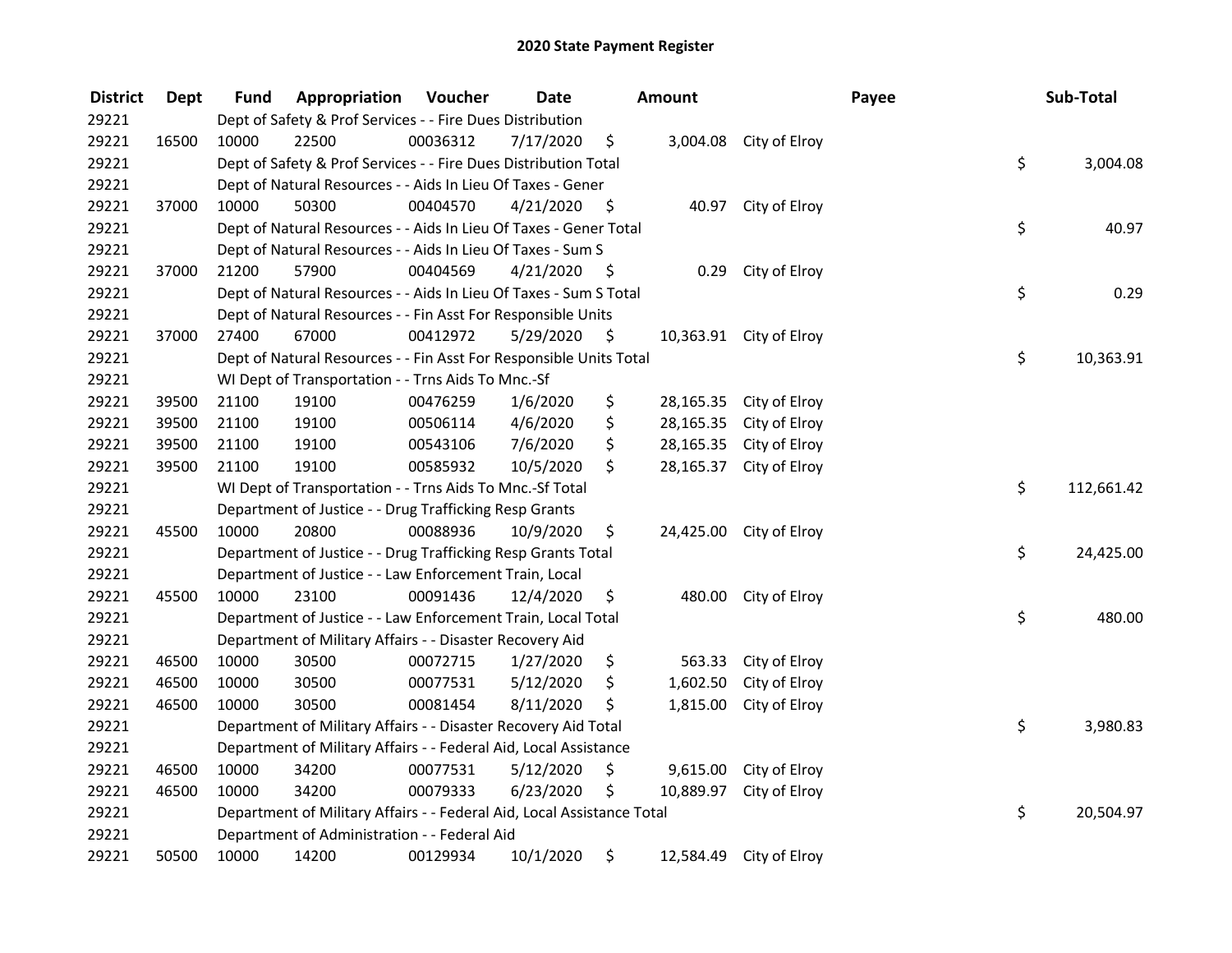| <b>District</b>    | <b>Dept</b> | <b>Fund</b> | Appropriation                                                         | Voucher  | <b>Date</b>     |      | <b>Amount</b> |                         | Payee | Sub-Total        |
|--------------------|-------------|-------------|-----------------------------------------------------------------------|----------|-----------------|------|---------------|-------------------------|-------|------------------|
| 29221              | 50500       | 10000       | 14200                                                                 | 00134606 | 12/9/2020       | \$   | 9,200.51      | City of Elroy           |       |                  |
| 29221              | 50500       | 10000       | 14200                                                                 | 00136314 | $12/16/2020$ \$ |      | 619.90        | City of Elroy           |       |                  |
| 29221              |             |             | Department of Administration - - Federal Aid Total                    |          |                 |      |               |                         |       | \$<br>22,404.90  |
| 29221              |             |             | Department of Administration - - Federal Aid, Local Assistance        |          |                 |      |               |                         |       |                  |
| 29221              | 50500       | 10000       | 74300                                                                 | 00120338 | 4/2/2020        | \$   |               | 61,654.05 City of Elroy |       |                  |
| 29221              |             |             | Department of Administration - - Federal Aid, Local Assistance Total  |          |                 |      |               |                         |       | \$<br>61,654.05  |
| 29221              |             |             | Department of Administration - - Telecom Access; School Dist          |          |                 |      |               |                         |       |                  |
| 29221              | 50500       | 25500       | 46600                                                                 | 00114533 | 1/22/2020       | - \$ |               | 52.00 City of Elroy     |       |                  |
| 29221              |             |             | Department of Administration - - Telecom Access; School Dist Total    |          |                 |      |               |                         |       | \$<br>52.00      |
| 29221              |             |             | Elections Commission - - 2018 Hava Election Security                  |          |                 |      |               |                         |       |                  |
| 29221              | 51000       | 22000       | 18200                                                                 | 00003468 | 6/26/2020       | - \$ | 897.40        | City of Elroy           |       |                  |
| 29221              |             |             | Elections Commission - - 2018 Hava Election Security Total            |          |                 |      |               |                         |       | \$<br>897.40     |
| 29221              |             |             | Shared Revenue and Tax Relief - - Expenditure Restraint Program       |          |                 |      |               |                         |       |                  |
| 29221              | 83500       | 10000       | 10100                                                                 | 00068227 | 7/27/2020       | \$   | 17,661.94     | City of Elroy           |       |                  |
| 29221              |             |             | Shared Revenue and Tax Relief - - Expenditure Restraint Program Total |          |                 |      |               |                         |       | \$<br>17,661.94  |
| 29221              |             |             | Shared Revenue and Tax Relief - - County And Municipal Aid            |          |                 |      |               |                         |       |                  |
| 29221              | 83500       | 10000       | 10500                                                                 | 00068227 | 7/27/2020       | \$   |               | 85,717.86 City of Elroy |       |                  |
| 29221              | 83500       | 10000       | 10500                                                                 | 00072194 | 11/16/2020 \$   |      | 485,734.55    | City of Elroy           |       |                  |
| 29221              |             |             | Shared Revenue and Tax Relief - - County And Municipal Aid Total      |          |                 |      |               |                         |       | \$<br>571,452.41 |
| 29221              |             |             | Shared Revenue and Tax Relief - - Exempt Computer Aid                 |          |                 |      |               |                         |       |                  |
| 29221              | 83500       | 10000       | 10900                                                                 | 00065366 | 7/27/2020       | \$   | 3,350.56      | City of Elroy           |       |                  |
| 29221              | 83500       | 10000       | 10900                                                                 | 00067056 | 7/27/2020       | \$   | 624.57        | City of Elroy           |       |                  |
| 29221              |             |             | Shared Revenue and Tax Relief - - Exempt Computer Aid Total           |          |                 |      |               |                         |       | \$<br>3,975.13   |
| 29221              |             |             | Shared Revenue and Tax Relief - - Utility Aid                         |          |                 |      |               |                         |       |                  |
| 29221              | 83500       | 10000       | 11000                                                                 | 00068227 | 7/27/2020       | \$   | 216.82        | City of Elroy           |       |                  |
| 29221              | 83500       | 10000       | 11000                                                                 | 00072194 | 11/16/2020      | \$   | 1,260.66      | City of Elroy           |       |                  |
| 29221              |             |             | Shared Revenue and Tax Relief - - Utility Aid Total                   |          |                 |      |               |                         |       | \$<br>1,477.48   |
| 29221              |             |             | Shared Revenue and Tax Relief - - Personal Property Aid               |          |                 |      |               |                         |       |                  |
| 29221              | 83500       | 10000       | 11100                                                                 | 00060750 | 5/4/2020        | \$   | 3,276.98      | City of Elroy           |       |                  |
| 29221              | 83500       | 10000       | 11100                                                                 | 00062497 | 5/4/2020        | \$   | 3,075.97      | City of Elroy           |       |                  |
| 29221              |             |             | Shared Revenue and Tax Relief - - Personal Property Aid Total         |          |                 |      |               |                         |       | \$<br>6,352.95   |
| 29221              |             |             | Shared Revenue and Tax Relief - - Payments For Municipal Svcs         |          |                 |      |               |                         |       |                  |
| 29221              | 83500       | 10000       | 50100                                                                 | 00054760 | 2/3/2020        | \$   |               | 176.36 City of Elroy    |       |                  |
| 29221              |             |             | Shared Revenue and Tax Relief - - Payments For Municipal Svcs Total   |          |                 |      |               |                         |       | \$<br>176.36     |
| <b>29221 Total</b> |             |             |                                                                       |          |                 |      |               |                         |       | \$<br>861,566.09 |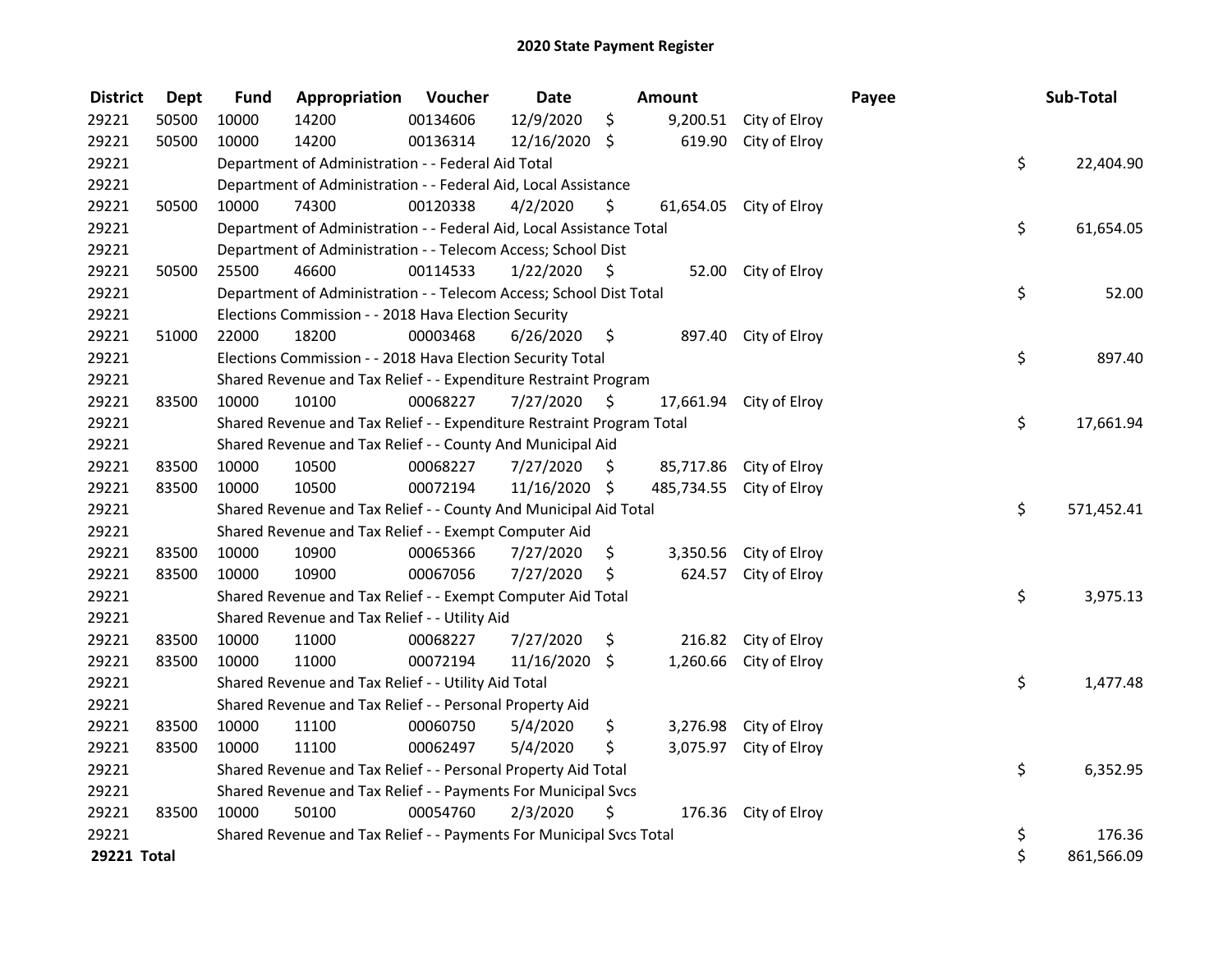| <b>District</b> | <b>Dept</b> | Fund  | Appropriation                                                      | Voucher  | <b>Date</b>   |      | <b>Amount</b> | Payee                     | Sub-Total       |
|-----------------|-------------|-------|--------------------------------------------------------------------|----------|---------------|------|---------------|---------------------------|-----------------|
| 29251           |             |       | Dept of Safety & Prof Services - - Fire Dues Distribution          |          |               |      |               |                           |                 |
| 29251           | 16500       | 10000 | 22500                                                              | 00036313 | 7/20/2020     | \$   |               | 9,997.35 City Of Mauston  |                 |
| 29251           |             |       | Dept of Safety & Prof Services - - Fire Dues Distribution Total    |          |               |      |               |                           | \$<br>9,997.35  |
| 29251           |             |       | Dept of Natural Resources - - Resaids - Cnty Forst, Cl & Mfl       |          |               |      |               |                           |                 |
| 29251           | 37000       | 21200 | 57100                                                              | 00417236 | 6/18/2020     | - \$ | 1.00          | City Of Mauston           |                 |
| 29251           |             |       | Dept of Natural Resources - - Resaids - Cnty Forst, Cl & Mfl Total |          |               |      |               |                           | \$<br>1.00      |
| 29251           |             |       | Dept of Natural Resources - - Ea - Lake Protection                 |          |               |      |               |                           |                 |
| 29251           | 37000       | 21200 | 66300                                                              | 00409082 | 5/14/2020     | \$   |               | 18,750.00 City Of Mauston |                 |
| 29251           |             |       | Dept of Natural Resources - - Ea - Lake Protection Total           |          |               |      |               |                           | \$<br>18,750.00 |
| 29251           |             |       | Dept of Natural Resources - - Fin Asst For Responsible Units       |          |               |      |               |                           |                 |
| 29251           | 37000       | 27400 | 67000                                                              | 00412661 | 5/29/2020     | -\$  |               | 13,307.85 City Of Mauston |                 |
| 29251           |             |       | Dept of Natural Resources - - Fin Asst For Responsible Units Total |          |               |      |               |                           | \$<br>13,307.85 |
| 29251           |             |       | Department of Tourism - - Revenue, Gifts/Grants/Proceed            |          |               |      |               |                           |                 |
| 29251           | 38000       | 10000 | 12000                                                              | 00009394 | 11/25/2020 \$ |      | 20,493.00     | City Of Mauston           |                 |
| 29251           |             |       | Department of Tourism - - Revenue, Gifts/Grants/Proceed Total      |          |               |      |               |                           | \$<br>20,493.00 |
| 29251           |             |       | WI Dept of Transportation - - Conn Hwy Aids St Fds                 |          |               |      |               |                           |                 |
| 29251           | 39500       | 21100 | 16200                                                              | 00477384 | 1/6/2020      | \$   | 16,015.90     | City Of Mauston           |                 |
| 29251           | 39500       | 21100 | 16200                                                              | 00507239 | 4/6/2020      | \$   | 16,015.90     | City Of Mauston           |                 |
| 29251           | 39500       | 21100 | 16200                                                              | 00544231 | 7/6/2020      | \$   | 16,015.90     | City Of Mauston           |                 |
| 29251           | 39500       | 21100 | 16200                                                              | 00587057 | 10/5/2020     | \$   | 16,015.93     | City Of Mauston           |                 |
| 29251           |             |       | WI Dept of Transportation - - Conn Hwy Aids St Fds Total           |          |               |      |               |                           | \$<br>64,063.63 |
| 29251           |             |       | WI Dept of Transportation - - Tc, Trns Oper Aid Sf                 |          |               |      |               |                           |                 |
| 29251           | 39500       | 21100 | 17700                                                              | 00525242 | 5/13/2020     | \$   | 12,868.00     | City Of Mauston           |                 |
| 29251           | 39500       | 21100 | 17700                                                              | 00574265 | 8/28/2020     | \$   | 38,602.00     | City Of Mauston           |                 |
| 29251           |             |       | WI Dept of Transportation - - Tc, Trns Oper Aid Sf Total           |          |               |      |               |                           | \$<br>51,470.00 |
| 29251           |             |       | WI Dept of Transportation - - Trnst/Trns-Rel Aid F                 |          |               |      |               |                           |                 |
| 29251           | 39500       | 21100 | 18200                                                              | 00496363 | 2/24/2020     | \$   | 18,534.68     | City Of Mauston           |                 |
| 29251           | 39500       | 21100 | 18200                                                              | 00531784 | 6/1/2020      | \$   | 26,468.26     | City Of Mauston           |                 |
| 29251           | 39500       | 21100 | 18200                                                              | 00565563 | 8/12/2020     | \$   | 16,149.60     | City Of Mauston           |                 |
| 29251           | 39500       | 21100 | 18200                                                              | 00578306 | 9/4/2020      | \$   | 35,876.47     | City Of Mauston           |                 |
| 29251           |             |       | WI Dept of Transportation - - Trnst/Trns-Rel Aid F Total           |          |               |      |               |                           | \$<br>97,029.01 |
| 29251           |             |       | WI Dept of Transportation - - Trns Aids To Mnc.-Sf                 |          |               |      |               |                           |                 |
| 29251           | 39500       | 21100 | 19100                                                              | 00476260 | 1/6/2020      | \$   | 121,779.96    | City Of Mauston           |                 |
| 29251           | 39500       | 21100 | 19100                                                              | 00506115 | 4/6/2020      | \$   | 121,779.96    | City Of Mauston           |                 |
| 29251           | 39500       | 21100 | 19100                                                              | 00543107 | 7/6/2020      | \$   | 121,779.96    | City Of Mauston           |                 |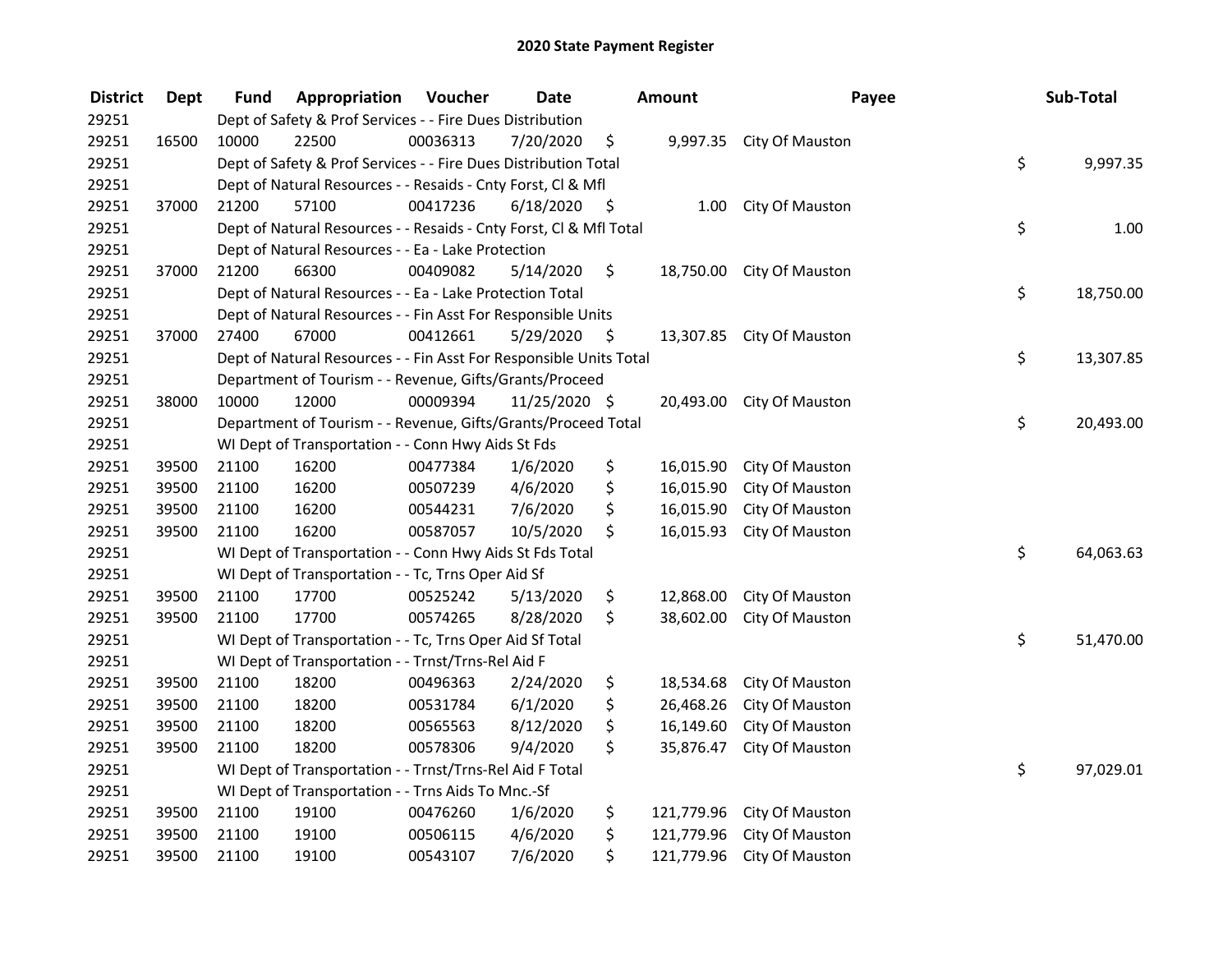| <b>District</b> | <b>Dept</b> | <b>Fund</b> | Appropriation                                                          | Voucher  | <b>Date</b>   | Amount           | Payee                  | Sub-Total        |
|-----------------|-------------|-------------|------------------------------------------------------------------------|----------|---------------|------------------|------------------------|------------------|
| 29251           | 39500       | 21100       | 19100                                                                  | 00585933 | 10/5/2020     | \$<br>121,779.98 | City Of Mauston        |                  |
| 29251           |             |             | WI Dept of Transportation - - Trns Aids To Mnc.-Sf Total               |          |               |                  |                        | \$<br>487,119.86 |
| 29251           |             |             | Department of Health Services - - Energy Costs, Energy-Related A       |          |               |                  |                        |                  |
| 29251           | 43500       | 10000       | 20600                                                                  | 00333757 | 1/3/2020      | \$<br>14,757.25  | City Of Mauston        |                  |
| 29251           | 43500       | 10000       | 20600                                                                  | 00338339 | 1/29/2020     | \$<br>15,138.47  | City Of Mauston        |                  |
| 29251           | 43500       | 10000       | 20600                                                                  | 00345868 | 3/2/2020      | \$<br>15,325.04  | City Of Mauston        |                  |
| 29251           | 43500       | 10000       | 20600                                                                  | 00349994 | 3/25/2020     | \$<br>14,811.56  | City Of Mauston        |                  |
| 29251           | 43500       | 10000       | 20600                                                                  | 00355719 | 4/24/2020     | \$<br>14,617.06  | City Of Mauston        |                  |
| 29251           | 43500       | 10000       | 20600                                                                  | 00362466 | 6/11/2020     | \$<br>115,436.51 | City Of Mauston        |                  |
| 29251           | 43500       | 10000       | 20600                                                                  | 00362608 | 6/12/2020     | \$<br>14,798.49  | City Of Mauston        |                  |
| 29251           | 43500       | 10000       | 20600                                                                  | 00366226 | 7/3/2020      | \$<br>15,192.78  | City Of Mauston        |                  |
| 29251           | 43500       | 10000       | 20600                                                                  | 00370122 | 8/5/2020      | \$<br>15,076.08  | City Of Mauston        |                  |
| 29251           | 43500       | 10000       | 20600                                                                  | 00379841 | 9/21/2020     | \$<br>15,667.36  | City Of Mauston        |                  |
| 29251           | 43500       | 10000       | 20600                                                                  | 00382819 | 10/15/2020    | \$<br>15,662.07  | City Of Mauston        |                  |
| 29251           | 43500       | 10000       | 20600                                                                  | 00385785 | 11/13/2020    | \$<br>16,482.44  | City Of Mauston        |                  |
| 29251           | 43500       | 10000       | 20600                                                                  | 00391782 | 11/23/2020    | \$<br>15,210.71  | City Of Mauston        |                  |
| 29251           | 43500       | 10000       | 20600                                                                  | 00400448 | 12/28/2020 \$ | 12,515.26        | City Of Mauston        |                  |
| 29251           |             |             | Department of Health Services - - Energy Costs, Energy-Related A Total |          |               |                  |                        | \$<br>310,691.08 |
| 29251           |             |             | Department of Justice - - Law Enforcement Train, Local                 |          |               |                  |                        |                  |
| 29251           | 45500       | 10000       | 23100                                                                  | 00091323 | 12/4/2020     | \$<br>1,280.00   | City Of Mauston        |                  |
| 29251           |             |             | Department of Justice - - Law Enforcement Train, Local Total           |          |               |                  |                        | \$<br>1,280.00   |
| 29251           |             |             | Department of Administration - - Federal Aid                           |          |               |                  |                        |                  |
| 29251           | 50500       | 10000       | 14200                                                                  | 00129935 | 10/2/2020     | \$<br>11,810.49  | City Of Mauston        |                  |
| 29251           | 50500       | 10000       | 14200                                                                  | 00134607 | 12/10/2020    | \$<br>61,283.51  | City Of Mauston        |                  |
| 29251           | 50500       | 10000       | 14200                                                                  | 00136315 | 12/17/2020    | \$<br>7,757.61   | City Of Mauston        |                  |
| 29251           |             |             | Department of Administration - - Federal Aid Total                     |          |               |                  |                        | \$<br>80,851.61  |
| 29251           |             |             | Department of Administration - - Hv Trans Ln Annual Impact Fee         |          |               |                  |                        |                  |
| 29251           | 50500       | 10000       | 17400                                                                  | 00121238 | 5/1/2020      | \$<br>14,458.00  | City Of Mauston        |                  |
| 29251           |             |             | Department of Administration - - Hv Trans Ln Annual Impact Fee Total   |          |               |                  |                        | \$<br>14,458.00  |
| 29251           |             |             | Department of Administration - - Ncsb; Federal Aid For Admin           |          |               |                  |                        |                  |
| 29251           | 50500       | 10000       | 44400                                                                  | 00115089 | 1/2/2020      | \$               | 173.40 City Of Mauston |                  |
| 29251           |             |             | Department of Administration - - Ncsb; Federal Aid For Admin Total     |          |               |                  |                        | \$<br>173.40     |
| 29251           |             |             | Elections Commission - - 2018 Hava Election Security                   |          |               |                  |                        |                  |
| 29251           | 51000       | 22000       | 18200                                                                  | 00003839 | 7/13/2020     | \$<br>2,220.70   | City Of Mauston        |                  |
| 29251           |             |             | Elections Commission - - 2018 Hava Election Security Total             |          |               |                  |                        | \$<br>2,220.70   |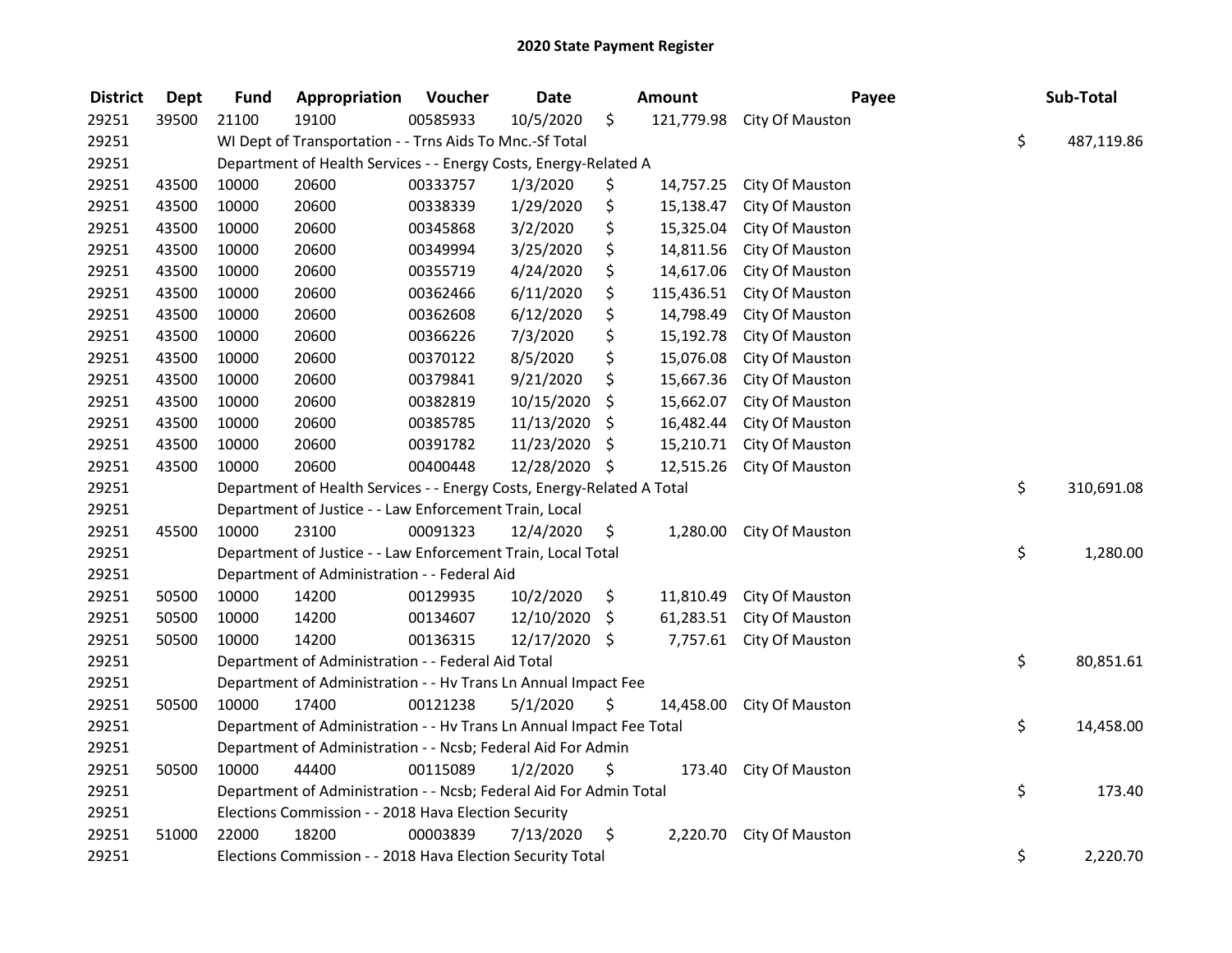| <b>District</b> | Dept  | <b>Fund</b> | Appropriation                                                                 | Voucher  | <b>Date</b> |      | Amount     |                          | Payee | Sub-Total    |
|-----------------|-------|-------------|-------------------------------------------------------------------------------|----------|-------------|------|------------|--------------------------|-------|--------------|
| 29251           |       |             | Shared Revenue and Tax Relief - - County And Municipal Aid                    |          |             |      |            |                          |       |              |
| 29251           | 83500 | 10000       | 10500                                                                         | 00068228 | 7/27/2020   | S    | 151,573.13 | City Of Mauston          |       |              |
| 29251           | 83500 | 10000       | 10500                                                                         | 00072195 | 11/16/2020  | Ŝ.   | 858,914.42 | City Of Mauston          |       |              |
| 29251           |       |             | Shared Revenue and Tax Relief - - County And Municipal Aid Total              |          |             |      |            |                          | \$    | 1,010,487.55 |
| 29251           |       |             | Shared Revenue and Tax Relief - - Exempt Computer Aid                         |          |             |      |            |                          |       |              |
| 29251           | 83500 | 10000       | 10900                                                                         | 00065367 | 7/27/2020   | \$   | 6,982.76   | City Of Mauston          |       |              |
| 29251           | 83500 | 10000       | 10900                                                                         | 00067057 | 7/27/2020   | \$   | 7,139.53   | City Of Mauston          |       |              |
| 29251           |       |             | Shared Revenue and Tax Relief - - Exempt Computer Aid Total                   |          |             |      |            |                          | \$    | 14,122.29    |
| 29251           |       |             | Shared Revenue and Tax Relief - - Utility Aid                                 |          |             |      |            |                          |       |              |
| 29251           | 83500 | 10000       | 11000                                                                         | 00068228 | 7/27/2020   | \$.  | 2,339.35   | City Of Mauston          |       |              |
| 29251           | 83500 | 10000       | 11000                                                                         | 00072195 | 11/16/2020  | \$   | 27,321.75  | City Of Mauston          |       |              |
| 29251           |       |             | Shared Revenue and Tax Relief - - Utility Aid Total                           |          |             |      |            |                          | \$    | 29,661.10    |
| 29251           |       |             | Shared Revenue and Tax Relief - - Personal Property Aid                       |          |             |      |            |                          |       |              |
| 29251           | 83500 | 10000       | 11100                                                                         | 00060751 | 5/4/2020    | \$   | 6,789.20   | City Of Mauston          |       |              |
| 29251           | 83500 | 10000       | 11100                                                                         | 00062498 | 5/4/2020    | \$   | 17,453.28  | City Of Mauston          |       |              |
| 29251           |       |             | Shared Revenue and Tax Relief - - Personal Property Aid Total                 |          |             |      |            |                          | \$    | 24,242.48    |
| 29251           |       |             | Shared Revenue and Tax Relief - - State Aid; Video Service Provider Fee       |          |             |      |            |                          |       |              |
| 29251           | 83500 | 10000       | 11200                                                                         | 00064241 | 7/27/2020   | S.   | 2.063.80   | City Of Mauston          |       |              |
| 29251           |       |             | Shared Revenue and Tax Relief - - State Aid; Video Service Provider Fee Total |          |             |      |            |                          | \$    | 2,063.80     |
| 29251           |       |             | Shared Revenue and Tax Relief - - Payments For Municipal Svcs                 |          |             |      |            |                          |       |              |
| 29251           | 83500 | 10000       | 50100                                                                         | 00054773 | 2/3/2020    | \$   | 174,364.25 | City Of Mauston          |       |              |
| 29251           |       |             | Shared Revenue and Tax Relief - - Payments For Municipal Svcs Total           |          |             |      |            |                          | \$    | 174,364.25   |
| 29251           |       |             | Shared Revenue and Tax Relief - - Lottery & Gaming Credit                     |          |             |      |            |                          |       |              |
| 29251           | 83500 | 52100       | 36300                                                                         | 00055353 | 3/23/2020   | - \$ |            | 7,433.52 City Of Mauston |       |              |
| 29251           |       |             | Shared Revenue and Tax Relief - - Lottery & Gaming Credit Total               |          |             |      |            |                          | \$    | 7,433.52     |
| 29251 Total     |       |             |                                                                               |          |             |      |            |                          | \$    | 2,434,281.48 |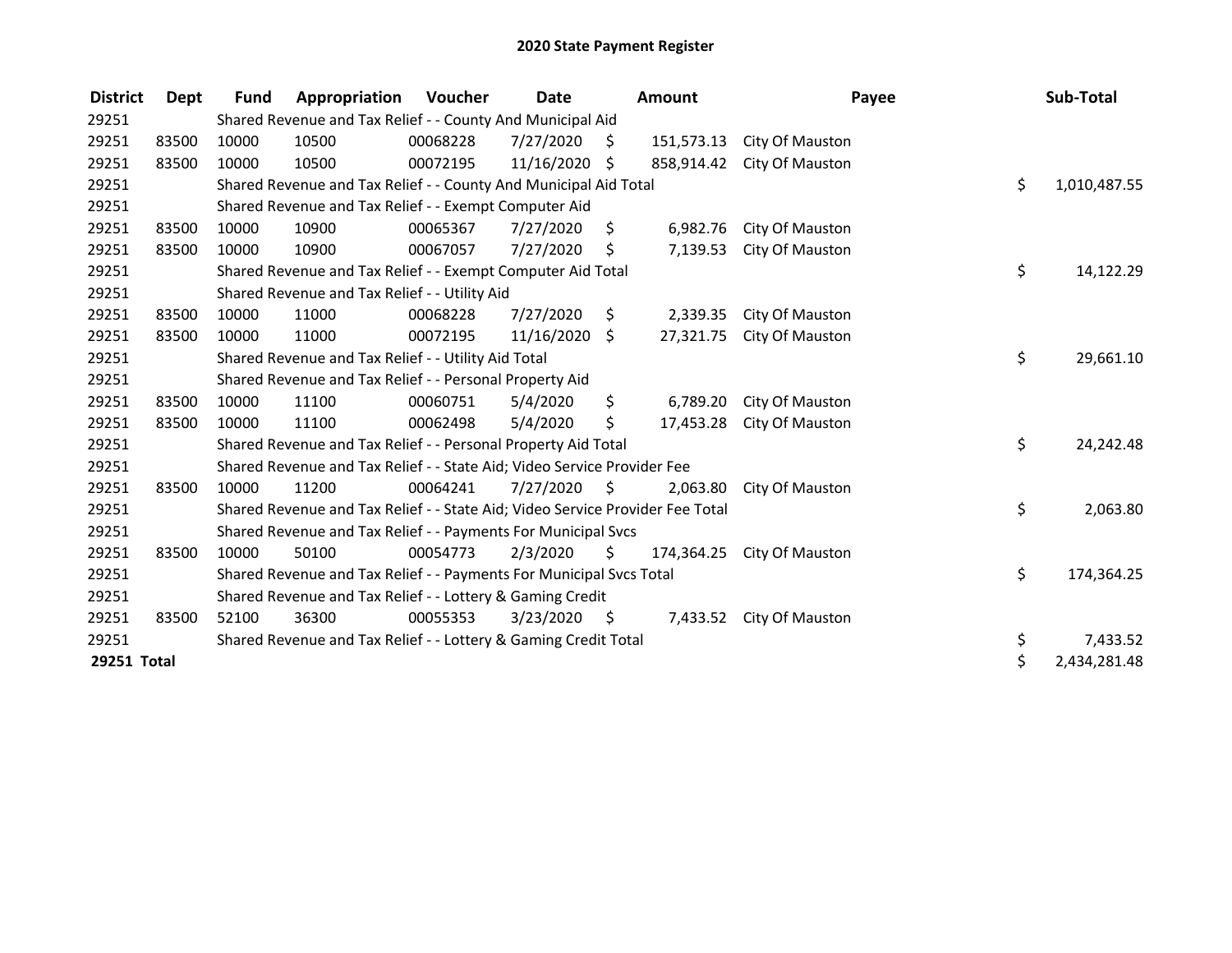| <b>District</b> | <b>Dept</b> | <b>Fund</b> | Appropriation                                                      | Voucher  | <b>Date</b> | <b>Amount</b>    | Payee               | Sub-Total        |
|-----------------|-------------|-------------|--------------------------------------------------------------------|----------|-------------|------------------|---------------------|------------------|
| 29261           |             |             | Dept of Safety & Prof Services - - Fire Dues Distribution          |          |             |                  |                     |                  |
| 29261           | 16500       | 10000       | 22500                                                              | 00036314 | 7/17/2020   | \$<br>3,889.26   | New Lisbon, City of |                  |
| 29261           |             |             | Dept of Safety & Prof Services - - Fire Dues Distribution Total    |          |             |                  |                     | \$<br>3,889.26   |
| 29261           |             |             | Dept of Natural Resources - - Fin Asst For Responsible Units       |          |             |                  |                     |                  |
| 29261           | 37000       | 27400       | 67000                                                              | 00413421 | 5/29/2020   | \$<br>5,319.34   | New Lisbon, City of |                  |
| 29261           |             |             | Dept of Natural Resources - - Fin Asst For Responsible Units Total |          |             |                  |                     | \$<br>5,319.34   |
| 29261           |             |             | WI Dept of Transportation - - Trns Aids To Mnc.-Sf                 |          |             |                  |                     |                  |
| 29261           | 39500       | 21100       | 19100                                                              | 00476261 | 1/6/2020    | \$<br>34,564.21  | New Lisbon, City of |                  |
| 29261           | 39500       | 21100       | 19100                                                              | 00506116 | 4/6/2020    | \$<br>34,564.21  | New Lisbon, City of |                  |
| 29261           | 39500       | 21100       | 19100                                                              | 00543108 | 7/6/2020    | \$<br>34,564.21  | New Lisbon, City of |                  |
| 29261           | 39500       | 21100       | 19100                                                              | 00585934 | 10/5/2020   | \$<br>34,564.21  | New Lisbon, City of |                  |
| 29261           |             |             | WI Dept of Transportation - - Trns Aids To Mnc.-Sf Total           |          |             |                  |                     | \$<br>138,256.84 |
| 29261           |             |             | WI Dept of Transportation - - Hwy Mgmt & Opers Sf                  |          |             |                  |                     |                  |
| 29261           | 39500       | 21100       | 36500                                                              | 00478689 | 1/6/2020    | \$<br>64.84      | New Lisbon, City of |                  |
| 29261           | 39500       | 21100       | 36500                                                              | 00492341 | 2/13/2020   | \$<br>63.37      | New Lisbon, City of |                  |
| 29261           | 39500       | 21100       | 36500                                                              | 00500222 | 3/6/2020    | \$<br>65.76      | New Lisbon, City of |                  |
| 29261           | 39500       | 21100       | 36500                                                              | 00511787 | 4/6/2020    | \$<br>58.10      | New Lisbon, City of |                  |
| 29261           | 39500       | 21100       | 36500                                                              | 00523983 | 5/8/2020    | \$<br>58.18      | New Lisbon, City of |                  |
| 29261           | 39500       | 21100       | 36500                                                              | 00533679 | 6/4/2020    | \$<br>56.44      | New Lisbon, City of |                  |
| 29261           | 39500       | 21100       | 36500                                                              | 00551653 | 7/14/2020   | \$<br>56.09      | New Lisbon, City of |                  |
| 29261           | 39500       | 21100       | 36500                                                              | 00562299 | 8/6/2020    | \$<br>53.94      | New Lisbon, City of |                  |
| 29261           | 39500       | 21100       | 36500                                                              | 00577872 | 9/3/2020    | \$<br>60.10      | New Lisbon, City of |                  |
| 29261           | 39500       | 21100       | 36500                                                              | 00595163 | 10/6/2020   | \$<br>59.65      | New Lisbon, City of |                  |
| 29261           | 39500       | 21100       | 36500                                                              | 00611290 | 11/4/2020   | \$<br>61.87      | New Lisbon, City of |                  |
| 29261           | 39500       | 21100       | 36500                                                              | 00624625 | 12/8/2020   | \$<br>62.34      | New Lisbon, City of |                  |
| 29261           |             |             | WI Dept of Transportation - - Hwy Mgmt & Opers Sf Total            |          |             |                  |                     | \$<br>720.68     |
| 29261           |             |             | Department of Corrections - - General Program Operations           |          |             |                  |                     |                  |
| 29261           | 41000       | 10000       | 10100                                                              | 00355178 | 4/24/2020   | \$<br>325,617.00 | New Lisbon, City of |                  |
| 29261           |             |             | Department of Corrections - - General Program Operations Total     |          |             |                  |                     | \$<br>325,617.00 |
| 29261           |             |             | Department of Corrections - - Energy Costs, Energy-Related A       |          |             |                  |                     |                  |
| 29261           | 41000       | 10000       | 10600                                                              | 00330958 | 1/10/2020   | \$<br>4,247.54   | New Lisbon, City of |                  |
| 29261           | 41000       | 10000       | 10600                                                              | 00333257 | 1/16/2020   | \$<br>69,520.35  | New Lisbon, City of |                  |
| 29261           | 41000       | 10000       | 10600                                                              | 00333265 | 1/31/2020   | \$<br>327.45     | New Lisbon, City of |                  |
| 29261           | 41000       | 10000       | 10600                                                              | 00333267 | 1/16/2020   | \$<br>210.00     | New Lisbon, City of |                  |
| 29261           | 41000       | 10000       | 10600                                                              | 00341306 | 2/14/2020   | \$<br>68,946.87  | New Lisbon, City of |                  |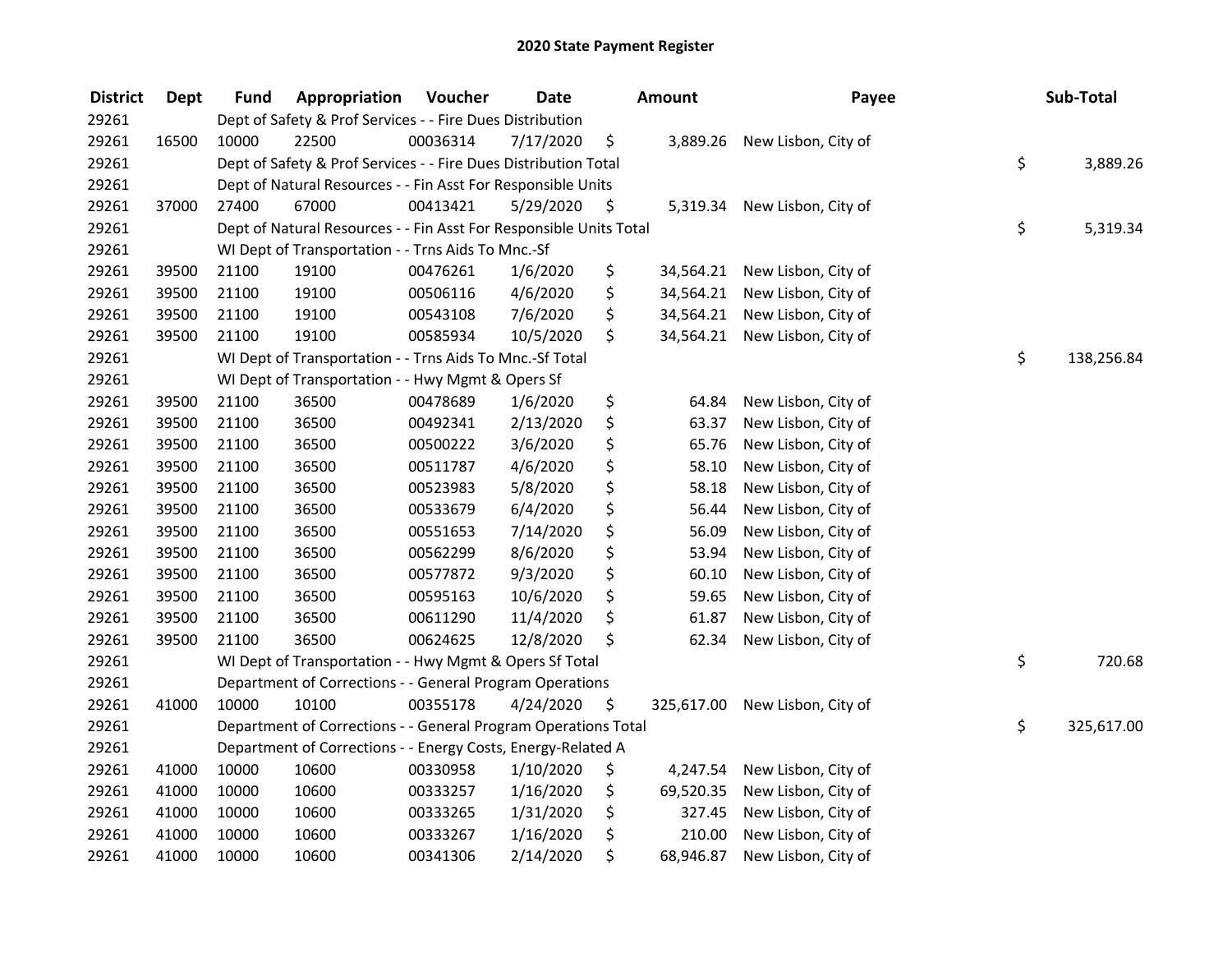| <b>District</b> | <b>Dept</b> | <b>Fund</b> | Appropriation | Voucher  | <b>Date</b> | <b>Amount</b>    | Payee               | Sub-Total |
|-----------------|-------------|-------------|---------------|----------|-------------|------------------|---------------------|-----------|
| 29261           | 41000       | 10000       | 10600         | 00341309 | 2/14/2020   | \$<br>210.00     | New Lisbon, City of |           |
| 29261           | 41000       | 10000       | 10600         | 00341310 | 2/14/2020   | \$<br>490.50     | New Lisbon, City of |           |
| 29261           | 41000       | 10000       | 10600         | 00342608 | 2/20/2020   | \$<br>19,911.98  | New Lisbon, City of |           |
| 29261           | 41000       | 10000       | 10600         | 00346992 | 3/11/2020   | \$<br>71,424.11  | New Lisbon, City of |           |
| 29261           | 41000       | 10000       | 10600         | 00346996 | 3/11/2020   | \$<br>308.58     | New Lisbon, City of |           |
| 29261           | 41000       | 10000       | 10600         | 00346998 | 3/11/2020   | \$<br>210.00     | New Lisbon, City of |           |
| 29261           | 41000       | 10000       | 10600         | 00349146 | 3/20/2020   | \$<br>19,911.98  | New Lisbon, City of |           |
| 29261           | 41000       | 10000       | 10600         | 00350014 | 3/27/2020   | \$<br>267,754.93 | New Lisbon, City of |           |
| 29261           | 41000       | 10000       | 10600         | 00351262 | 4/3/2020    | \$<br>4,247.54   | New Lisbon, City of |           |
| 29261           | 41000       | 10000       | 10600         | 00351293 | 4/3/2020    | \$<br>67,529.47  | New Lisbon, City of |           |
| 29261           | 41000       | 10000       | 10600         | 00351295 | 4/3/2020    | \$<br>210.00     | New Lisbon, City of |           |
| 29261           | 41000       | 10000       | 10600         | 00351296 | 4/3/2020    | \$<br>348.00     | New Lisbon, City of |           |
| 29261           | 41000       | 10000       | 10600         | 00357899 | 5/8/2020    | \$<br>4,247.54   | New Lisbon, City of |           |
| 29261           | 41000       | 10000       | 10600         | 00359491 | 5/15/2020   | \$<br>72,075.47  | New Lisbon, City of |           |
| 29261           | 41000       | 10000       | 10600         | 00359501 | 5/15/2020   | \$<br>309.35     | New Lisbon, City of |           |
| 29261           | 41000       | 10000       | 10600         | 00359503 | 5/15/2020   | \$<br>210.00     | New Lisbon, City of |           |
| 29261           | 41000       | 10000       | 10600         | 00365163 | 6/15/2020   | \$<br>71,359.66  | New Lisbon, City of |           |
| 29261           | 41000       | 10000       | 10600         | 00365165 | 6/15/2020   | \$<br>393.32     | New Lisbon, City of |           |
| 29261           | 41000       | 10000       | 10600         | 00365166 | 6/15/2020   | \$<br>210.00     | New Lisbon, City of |           |
| 29261           | 41000       | 10000       | 10600         | 00369573 | 7/16/2020   | \$<br>4,247.54   | New Lisbon, City of |           |
| 29261           | 41000       | 10000       | 10600         | 00369806 | 7/3/2020    | \$<br>346.92     | New Lisbon, City of |           |
| 29261           | 41000       | 10000       | 10600         | 00369813 | 7/3/2020    | \$<br>74,978.19  | New Lisbon, City of |           |
| 29261           | 41000       | 10000       | 10600         | 00369817 | 7/3/2020    | \$<br>210.00     | New Lisbon, City of |           |
| 29261           | 41000       | 10000       | 10600         | 00376539 | 8/10/2020   | \$<br>307.19     | New Lisbon, City of |           |
| 29261           | 41000       | 10000       | 10600         | 00376544 | 8/10/2020   | \$<br>210.00     | New Lisbon, City of |           |
| 29261           | 41000       | 10000       | 10600         | 00376553 | 8/10/2020   | \$<br>70,870.90  | New Lisbon, City of |           |
| 29261           | 41000       | 10000       | 10600         | 00379760 | 9/1/2020    | \$<br>4,247.54   | New Lisbon, City of |           |
| 29261           | 41000       | 10000       | 10600         | 00381611 | 9/8/2020    | \$<br>266.14     | New Lisbon, City of |           |
| 29261           | 41000       | 10000       | 10600         | 00381614 | 9/8/2020    | \$<br>210.00     | New Lisbon, City of |           |
| 29261           | 41000       | 10000       | 10600         | 00381619 | 9/3/2020    | \$<br>77,160.80  | New Lisbon, City of |           |
| 29261           | 41000       | 10000       | 10600         | 00387550 | 10/9/2020   | \$<br>73,891.42  | New Lisbon, City of |           |
| 29261           | 41000       | 10000       | 10600         | 00387555 | 10/9/2020   | \$<br>210.00     | New Lisbon, City of |           |
| 29261           | 41000       | 10000       | 10600         | 00387557 | 10/9/2020   | \$<br>360.58     | New Lisbon, City of |           |
| 29261           | 41000       | 10000       | 10600         | 00392312 | 11/3/2020   | \$<br>71,862.17  | New Lisbon, City of |           |
| 29261           | 41000       | 10000       | 10600         | 00392314 | 11/3/2020   | \$<br>220.70     | New Lisbon, City of |           |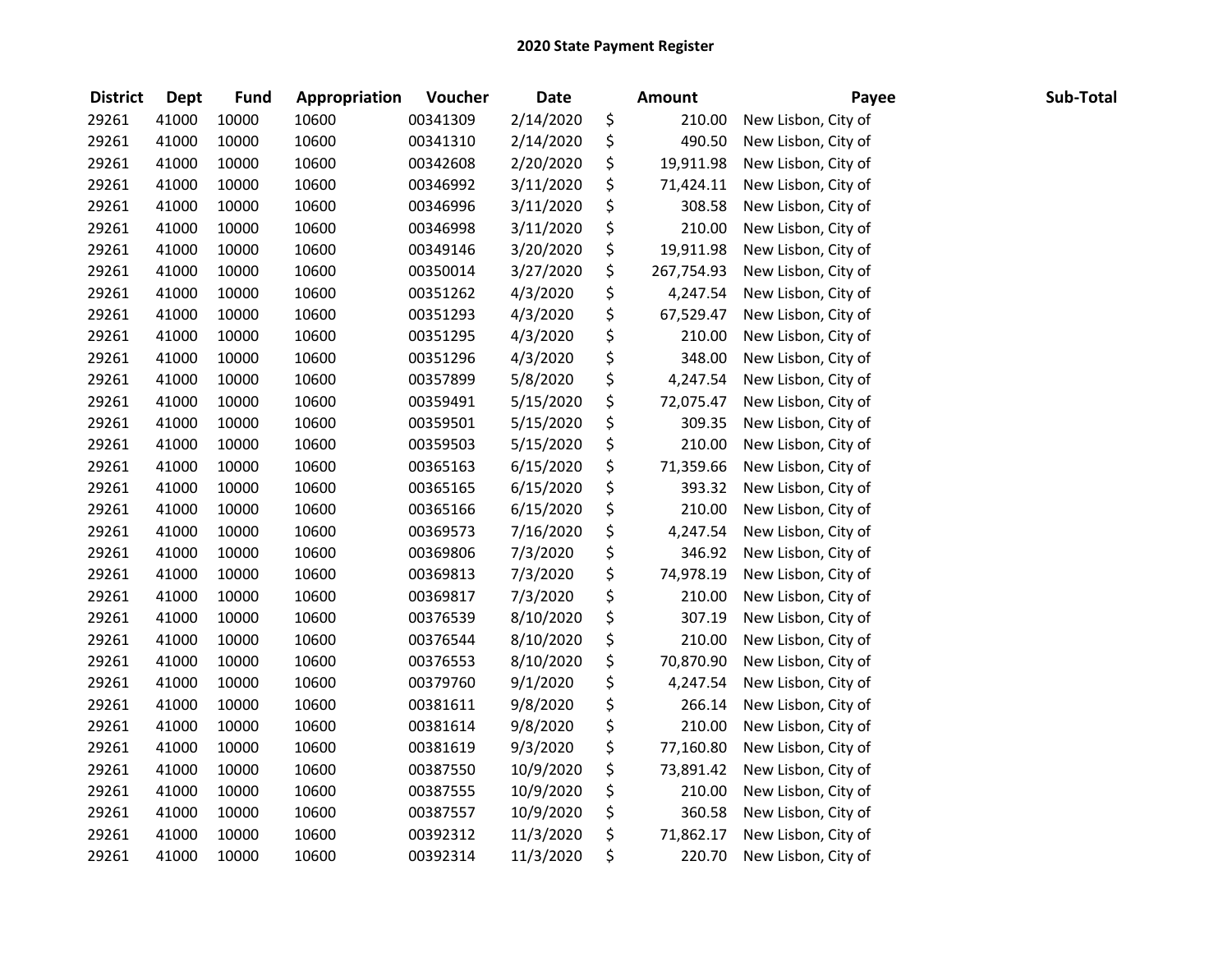| <b>District</b> | <b>Dept</b> | <b>Fund</b> | Appropriation                                                         | Voucher  | <b>Date</b> |      | <b>Amount</b> | Payee               | Sub-Total          |
|-----------------|-------------|-------------|-----------------------------------------------------------------------|----------|-------------|------|---------------|---------------------|--------------------|
| 29261           | 41000       | 10000       | 10600                                                                 | 00392317 | 11/3/2020   | \$   | 210.00        | New Lisbon, City of |                    |
| 29261           | 41000       | 10000       | 10600                                                                 | 00396212 | 11/23/2020  | \$   | 16,147.34     | New Lisbon, City of |                    |
| 29261           | 41000       | 10000       | 10600                                                                 | 00398302 | 12/9/2020   | \$   | 70,386.06     | New Lisbon, City of |                    |
| 29261           | 41000       | 10000       | 10600                                                                 | 00398303 | 12/21/2020  | \$   | 395.35        | New Lisbon, City of |                    |
| 29261           | 41000       | 10000       | 10600                                                                 | 00398361 | 12/9/2020   | \$   | 210.00        | New Lisbon, City of |                    |
| 29261           | 41000       | 10000       | 10600                                                                 | 00400206 | 12/21/2020  | - \$ | 4,247.54      | New Lisbon, City of |                    |
| 29261           |             |             | Department of Corrections - - Energy Costs, Energy-Related A Total    |          |             |      |               |                     | \$<br>1,215,811.02 |
| 29261           |             |             | Department of Justice - - Law Enforcement Train, Local                |          |             |      |               |                     |                    |
| 29261           | 45500       | 10000       | 23100                                                                 | 00091513 | 12/7/2020   | \$   | 800.00        | New Lisbon, City of |                    |
| 29261           |             |             | Department of Justice - - Law Enforcement Train, Local Total          |          |             |      |               |                     | \$<br>800.00       |
| 29261           |             |             | Department of Administration - - Federal Aid                          |          |             |      |               |                     |                    |
| 29261           | 50500       | 10000       | 14200                                                                 | 00132163 | 11/13/2020  | \$   | 6,386.56      | New Lisbon, City of |                    |
| 29261           | 50500       | 10000       | 14200                                                                 | 00134608 | 12/9/2020   | \$   | 17,665.91     | New Lisbon, City of |                    |
| 29261           |             |             | Department of Administration - - Federal Aid Total                    |          |             |      |               |                     | \$<br>24,052.47    |
| 29261           |             |             | Department of Administration - - Hv Trans Ln Annual Impact Fee        |          |             |      |               |                     |                    |
| 29261           | 50500       | 10000       | 17400                                                                 | 00121239 | 5/1/2020    | \$   | 6,407.00      | New Lisbon, City of |                    |
| 29261           |             |             | Department of Administration - - Hv Trans Ln Annual Impact Fee Total  |          |             |      |               |                     | \$<br>6,407.00     |
| 29261           |             |             | Department of Administration - - Federal Aid, Local Assistance        |          |             |      |               |                     |                    |
| 29261           | 50500       | 10000       | 74300                                                                 | 00125148 | 7/10/2020   | - \$ | 25,000.00     | New Lisbon, City of |                    |
| 29261           |             |             | Department of Administration - - Federal Aid, Local Assistance Total  |          |             |      |               |                     | \$<br>25,000.00    |
| 29261           |             |             | Department of Administration - - Telecom Access; School Dist          |          |             |      |               |                     |                    |
| 29261           | 50500       | 25500       | 46600                                                                 | 00114544 | 2/26/2020   | - \$ | 1,268.00      | New Lisbon, City of |                    |
| 29261           |             |             | Department of Administration - - Telecom Access; School Dist Total    |          |             |      |               |                     | \$<br>1,268.00     |
| 29261           |             |             | Elections Commission - - 2018 Hava Election Security                  |          |             |      |               |                     |                    |
| 29261           | 51000       | 22000       | 18200                                                                 | 00004033 | 7/31/2020   | \$   | 955.70        | New Lisbon, City of |                    |
| 29261           |             |             | Elections Commission - - 2018 Hava Election Security Total            |          |             |      |               |                     | \$<br>955.70       |
| 29261           |             |             | Public Defender Board - - Trial Representation                        |          |             |      |               |                     |                    |
| 29261           | 55000       | 10000       | 10300                                                                 | 00252775 | 6/24/2020   | \$   | 8.00          | New Lisbon, City of |                    |
| 29261           |             |             | Public Defender Board - - Trial Representation Total                  |          |             |      |               |                     | \$<br>8.00         |
| 29261           |             |             | Shared Revenue and Tax Relief - - Expenditure Restraint Program       |          |             |      |               |                     |                    |
| 29261           | 83500       | 10000       | 10100                                                                 | 00068229 | 7/27/2020   | - S  | 23,181.59     | New Lisbon, City of |                    |
| 29261           |             |             | Shared Revenue and Tax Relief - - Expenditure Restraint Program Total |          |             |      |               |                     | \$<br>23,181.59    |
| 29261           |             |             | Shared Revenue and Tax Relief - - County And Municipal Aid            |          |             |      |               |                     |                    |
| 29261           | 83500       | 10000       | 10500                                                                 | 00068229 | 7/27/2020   | \$   | 85,215.33     | New Lisbon, City of |                    |
| 29261           | 83500       | 10000       | 10500                                                                 | 00072196 | 11/16/2020  | \$   | 482,886.88    | New Lisbon, City of |                    |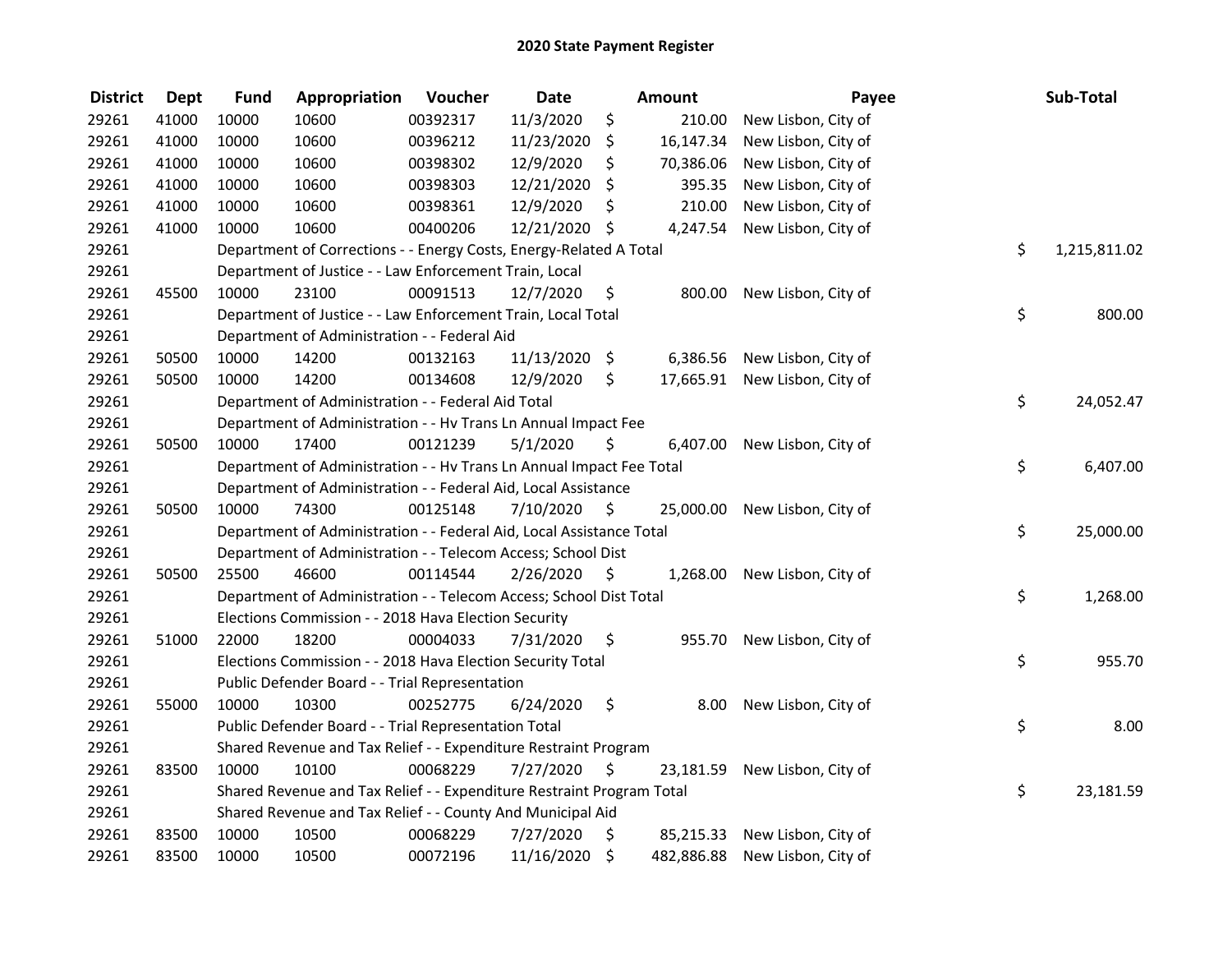| <b>District</b> | Dept  | <b>Fund</b> | Appropriation                                                                 | Voucher  | Date            |      | <b>Amount</b> | Payee               | Sub-Total          |
|-----------------|-------|-------------|-------------------------------------------------------------------------------|----------|-----------------|------|---------------|---------------------|--------------------|
| 29261           |       |             | Shared Revenue and Tax Relief - - County And Municipal Aid Total              |          |                 |      |               |                     | \$<br>568,102.21   |
| 29261           |       |             | Shared Revenue and Tax Relief - - Exempt Computer Aid                         |          |                 |      |               |                     |                    |
| 29261           | 83500 | 10000       | 10900                                                                         | 00065368 | 7/27/2020       | \$.  | 2,334.17      | New Lisbon, City of |                    |
| 29261           | 83500 | 10000       | 10900                                                                         | 00067058 | 7/27/2020       | \$   | 3,211.78      | New Lisbon, City of |                    |
| 29261           |       |             | Shared Revenue and Tax Relief - - Exempt Computer Aid Total                   |          |                 |      |               |                     | \$<br>5,545.95     |
| 29261           |       |             | Shared Revenue and Tax Relief - - Utility Aid                                 |          |                 |      |               |                     |                    |
| 29261           | 83500 | 10000       | 11000                                                                         | 00068229 | 7/27/2020       | - \$ | 383.37        | New Lisbon, City of |                    |
| 29261           | 83500 | 10000       | 11000                                                                         | 00072196 | $11/16/2020$ \$ |      | 2,241.75      | New Lisbon, City of |                    |
| 29261           |       |             | Shared Revenue and Tax Relief - - Utility Aid Total                           |          |                 |      |               |                     | \$<br>2,625.12     |
| 29261           |       |             | Shared Revenue and Tax Relief - - Personal Property Aid                       |          |                 |      |               |                     |                    |
| 29261           | 83500 | 10000       | 11100                                                                         | 00060752 | 5/4/2020        | \$   | 3,221.78      | New Lisbon, City of |                    |
| 29261           | 83500 | 10000       | 11100                                                                         | 00062499 | 5/4/2020        | \$.  | 10,876.28     | New Lisbon, City of |                    |
| 29261           |       |             | Shared Revenue and Tax Relief - - Personal Property Aid Total                 |          |                 |      |               |                     | \$<br>14,098.06    |
| 29261           |       |             | Shared Revenue and Tax Relief - - State Aid; Video Service Provider Fee       |          |                 |      |               |                     |                    |
| 29261           | 83500 | 10000       | 11200                                                                         | 00064242 | 7/27/2020       | - \$ | 1,492.93      | New Lisbon, City of |                    |
| 29261           |       |             | Shared Revenue and Tax Relief - - State Aid; Video Service Provider Fee Total |          |                 |      |               |                     | \$<br>1,492.93     |
| 29261           |       |             | Shared Revenue and Tax Relief - - Payments For Municipal Svcs                 |          |                 |      |               |                     |                    |
| 29261           | 83500 | 10000       | 50100                                                                         | 00054925 | 2/3/2020        | S.   | 24,541.03     | New Lisbon, City of |                    |
| 29261           |       |             | Shared Revenue and Tax Relief - - Payments For Municipal Svcs Total           |          |                 |      |               |                     | \$<br>24,541.03    |
| 29261           |       |             | Shared Revenue and Tax Relief - - Lottery & Gaming Credit                     |          |                 |      |               |                     |                    |
| 29261           | 83500 | 52100       | 36300                                                                         | 00055354 | 3/23/2020       | - \$ | 3,760.68      | New Lisbon, City of |                    |
| 29261           |       |             | Shared Revenue and Tax Relief - - Lottery & Gaming Credit Total               |          |                 |      |               |                     | \$<br>3,760.68     |
| 29261 Total     |       |             |                                                                               |          |                 |      |               |                     | \$<br>2,391,452.88 |